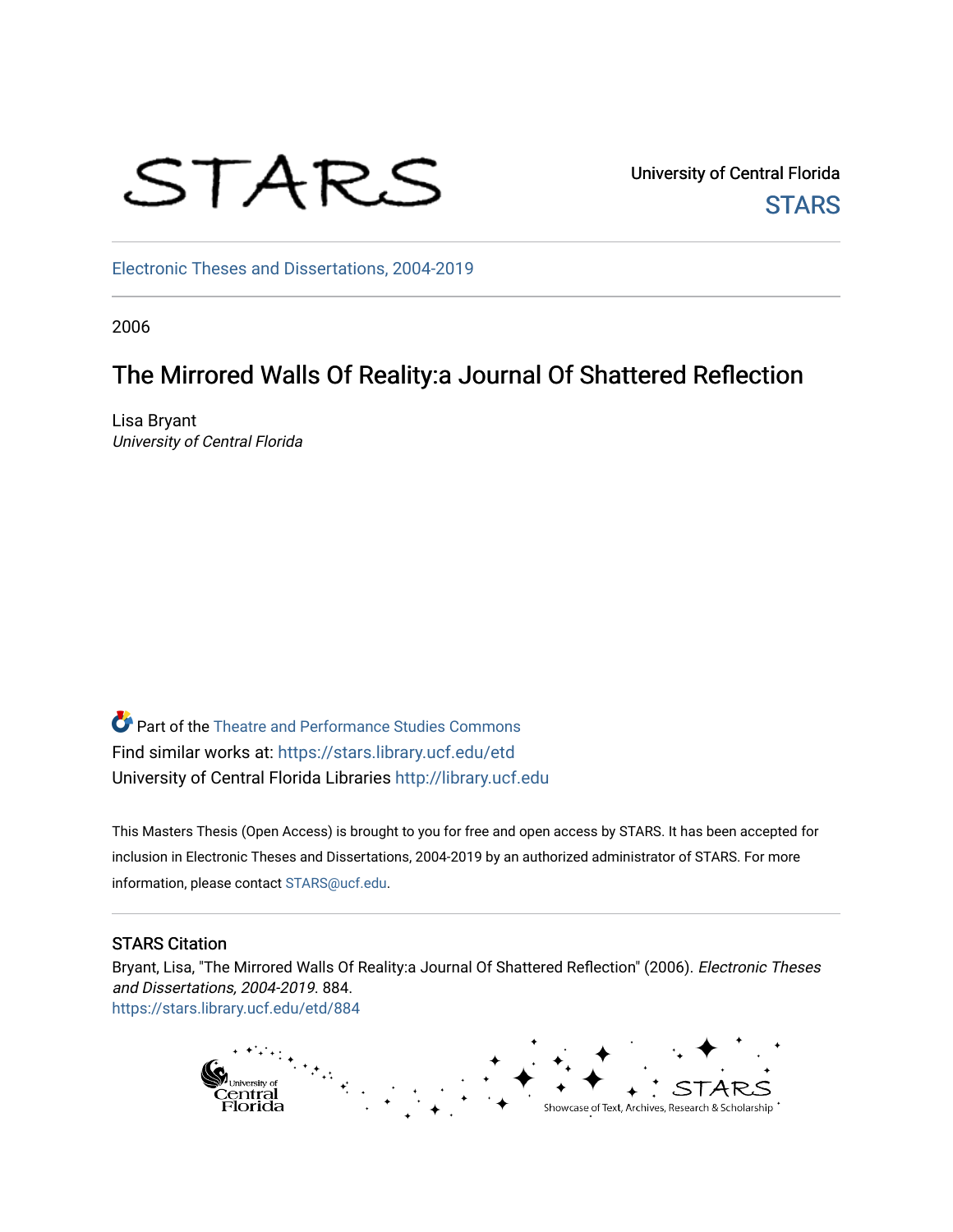# THE MIRRORED WALLS OF REALITY: A JOURNAL OF SHATTERED REFLECTION

by

LISA K BRYANT B.F.A. Elon University, 1997

A thesis submitted in partial fulfillment of the requirements for the degree of Master of Fine Arts in the Department of Theatre in the College of Arts and Humanities at the University of Central Florida Orlando, Florida

> Spring Term 2006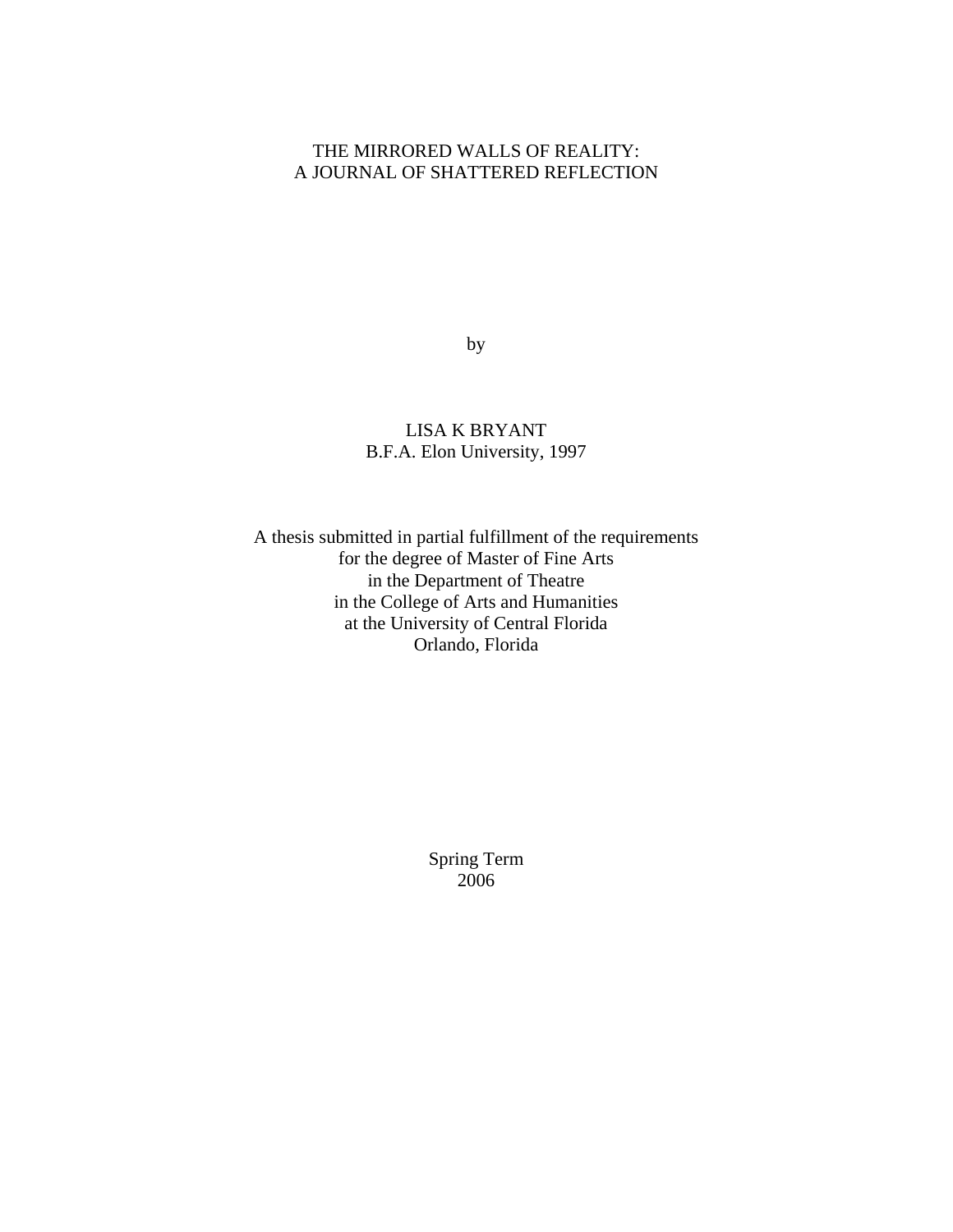© 2006 Lisa K. Bryant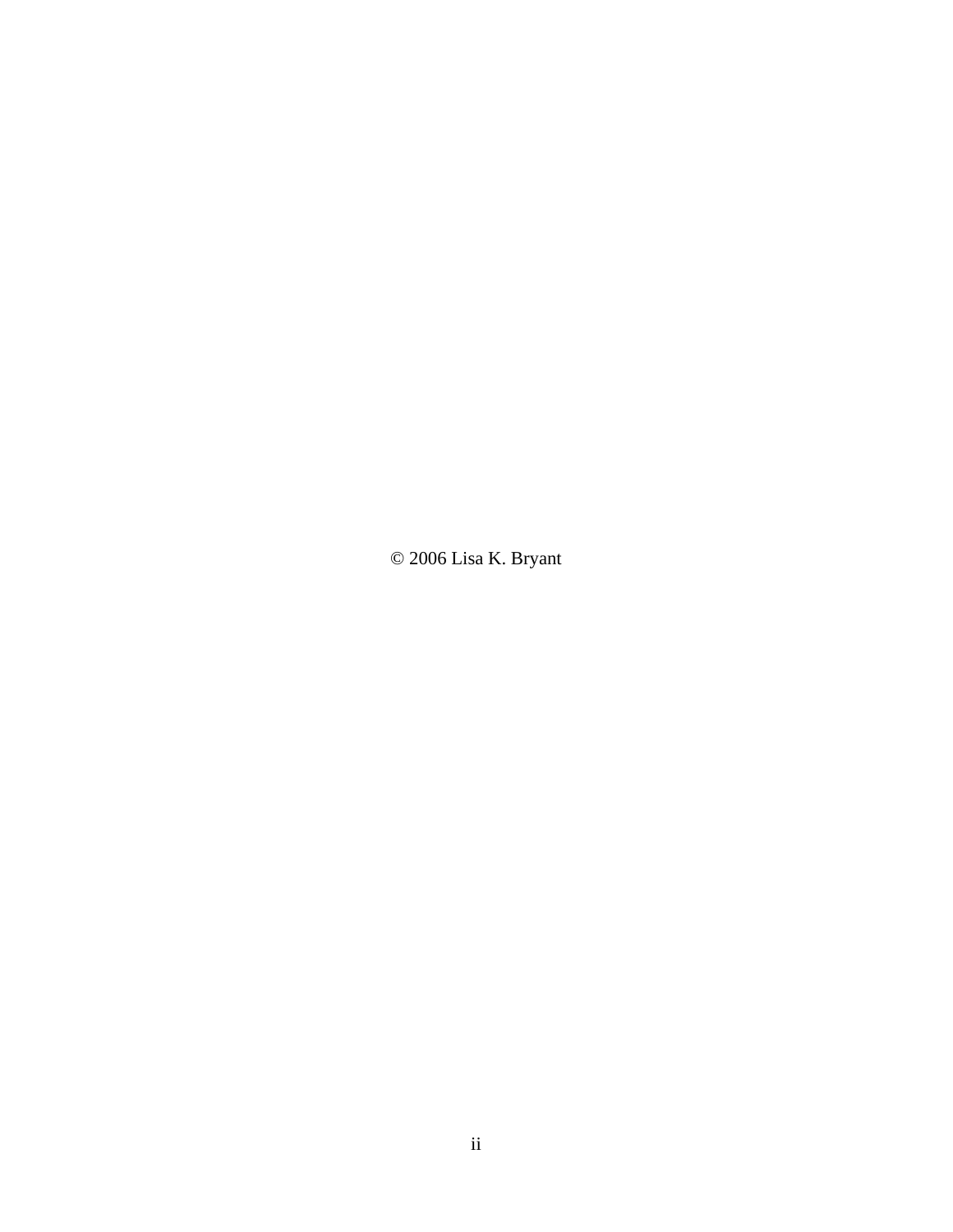*I find joy in life in its violent and cruel struggles, and my pleasure lies in knowing something and* 

*learning something.* 

-August Strindberg, October 1888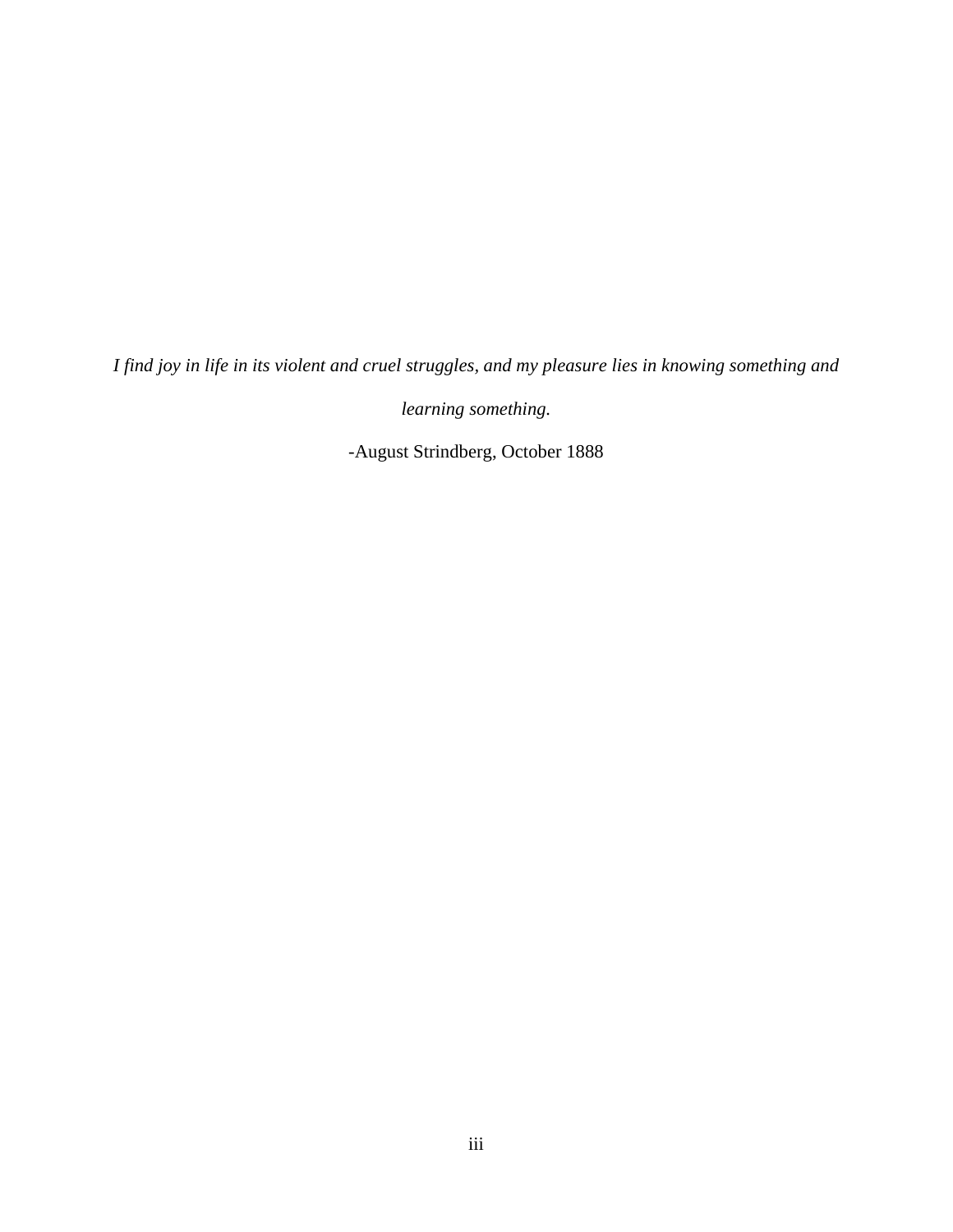## **ABSTRACT**

 Theatre in its most crude, poignant, and honest form exists as the unapologetic mirror of our world. It houses the piercing reflections of mankind's hope, fear, self-doubt, passion, joy, despair, brilliance, destitution, and desire. It becomes the image of all that man hopes to be, yearns to achieve, and knows he has destroyed. Theatrical performance is without equal in its ability to conjure visible truth from the reflection man sees everyday and hopelessly fails to recognize. Ultimately, theatre demands that man see himself without the masks of excuse, ignorance, or makeup.

 It is the vision of this journey to honor theatre's mask-less demand. Through the development of a multi-scene theatrical performance; the collection and analysis of relevant research material; and the cultivation of a comprehensive journal outlining the processes, the challenges, and the revelations that will travel the same road—from the cluttered moments of conception to the still air of an empty room after an exhausting final bow—only a mirror will remain. Each component—production, research, and journal—will function as equally essential elements. They will illuminate the evolution of fully realized theatre and detail the composition of a common theatrical message: Truth is both the seed of desperation and discovery.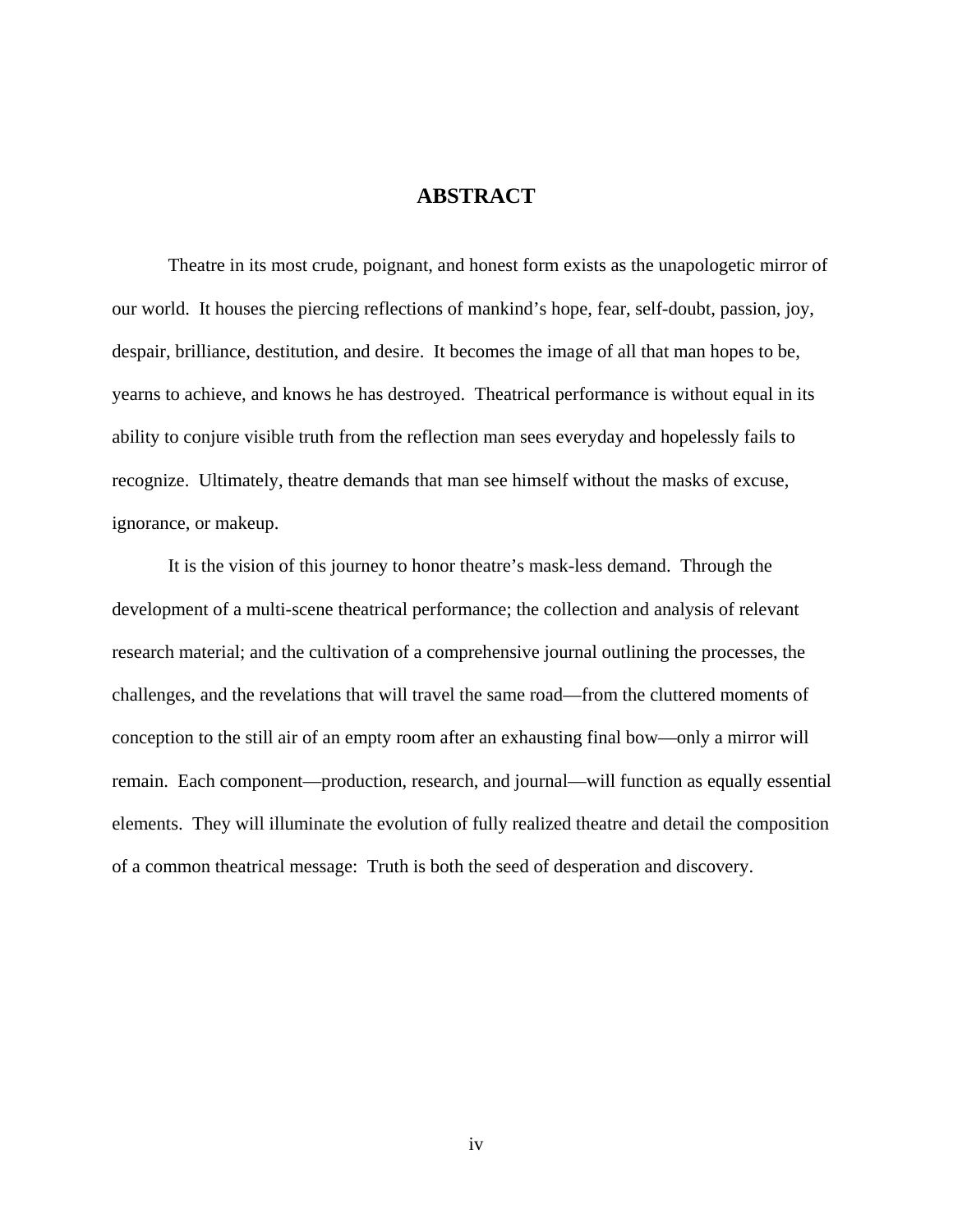For John.

Thank you.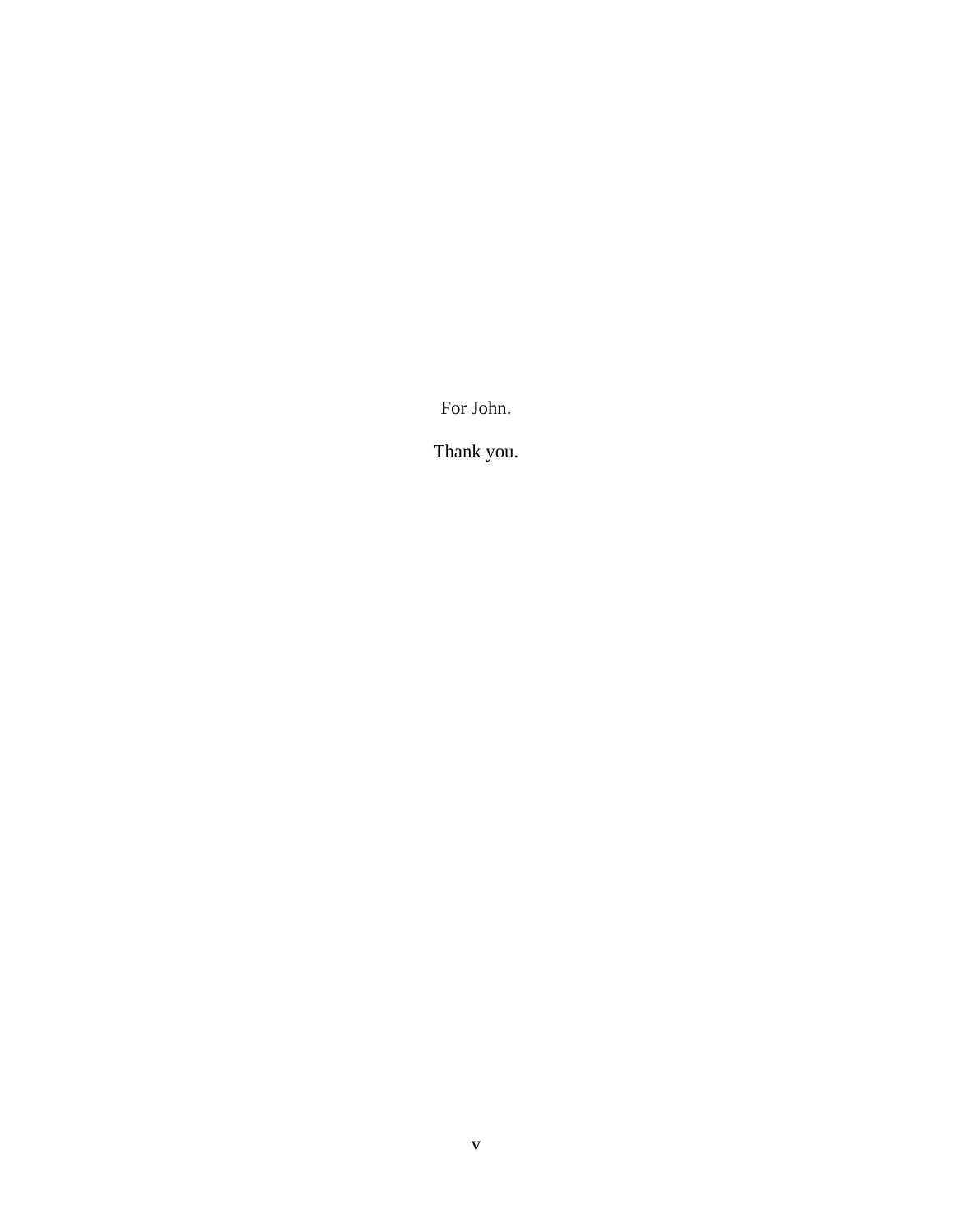# **ACKNOWLEDGMENTS**

This journey has been one fraught with peril and infinite satisfaction. I would be deeply remiss if I did not acknowledge those whose invaluable time, support, and wisdom helped to guide me along the way.

To Dr. Julia Listengarten, Kate Ingram, JJ Ruscella, Mark Brotherton, Chris Niess, Earl Weaver, and Vandy Wood, I only hope that one day I may share the lights of academic and professional leadership as each of you have so generously with me.

To Jenny Ashman, Donte Bonner, Kate Ingram, and Chris Niess, thank you for giving your art and yourselves so completely to the spirit of my vision, however muddled it may have seemed. You each are forever part of the fabric of my artistic soul.

To Nicki Priest, without you, my thesis performance would still be a lingering dream. There is no measure of thanks that could ever fully reflect my gratitude.

To the infinite hands, minds, and souls who believed in this journey and helped to make it possible. I am forever in your debt.

lb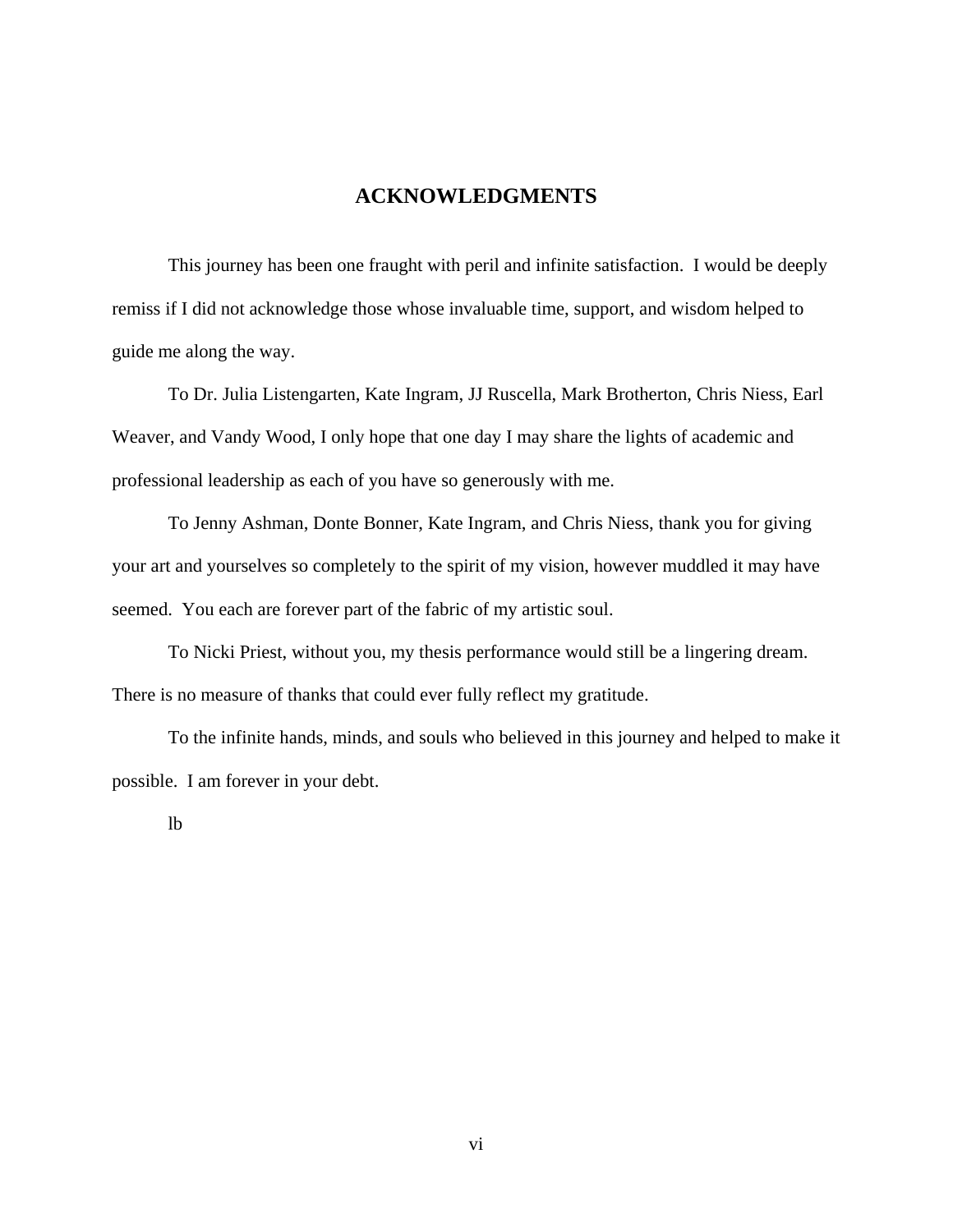# **TABLE OF CONTENTS**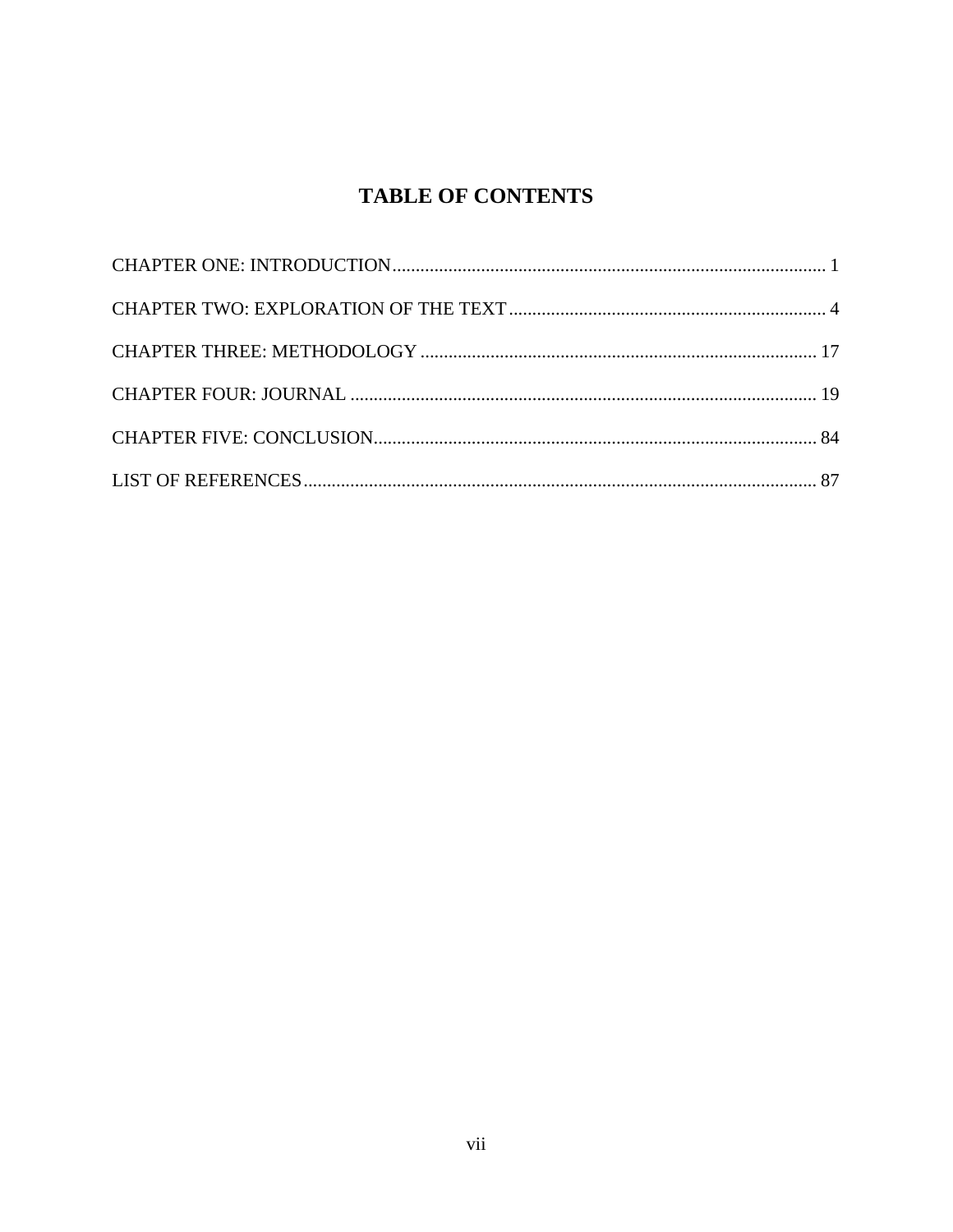## **CHAPTER ONE: INTRODUCTION**

<span id="page-8-0"></span>Just nine years before his death, Oscar Wilde wrote, "I love acting. It is so much more real than life." With these words from *The Picture of Dorian Gray*, Wilde expressed not only that which is at the core of theatre's impact, but the complexity of its simplest truth. Theatre presents us with a reality more vivid than the one that touches our eyes each day. The struggle begins when we each realize that our gaze has been cast upon the truest form of our own reflection. Yet, the intrinsic forces of human nature demand a search for the elusive demon of truth. We are, inexplicably, both attracted and repulsed by the distorted visions of our greatest desires and most intense self-loathing, bathed by the piercing tears of our own solitude, despair, and helplessness.

Throughout his analysis of Jean Genet's life and writings in chapter four of *The Theatre of the Absurd* "Jean Genet: A Hall of Mirrors," Martin Esslin sums up the essence of Genet's theatre as man "inexorably trapped by an endless progression of images…lies covering lies, fantasies battening upon fantasies, nightmares nourished by nightmares within nightmares" (141). It is this very tragic human condition which links the dramatic works of Jean Genet, August Strindberg, and Martin McDonagh. *The Maids* by Genet, *Miss Julie* by Strindberg, and *The Beauty Queen of Leenane* by McDonagh each depict characters who are crippled by their personal reflections of truth, which pool in the unsympathetic eyes of those who share their stage—sister/sister, master/servant, mother/daughter. For just when man is lost and resigned to the fantastic, illusionary world of what could be, reflections of his self-truth arrive to distort and shatter the vision, leaving a stark, harsh reality, too unbearable to let be. Each playwright's psycho dramatic construction illuminates the "dream world of the outcast of society, explores the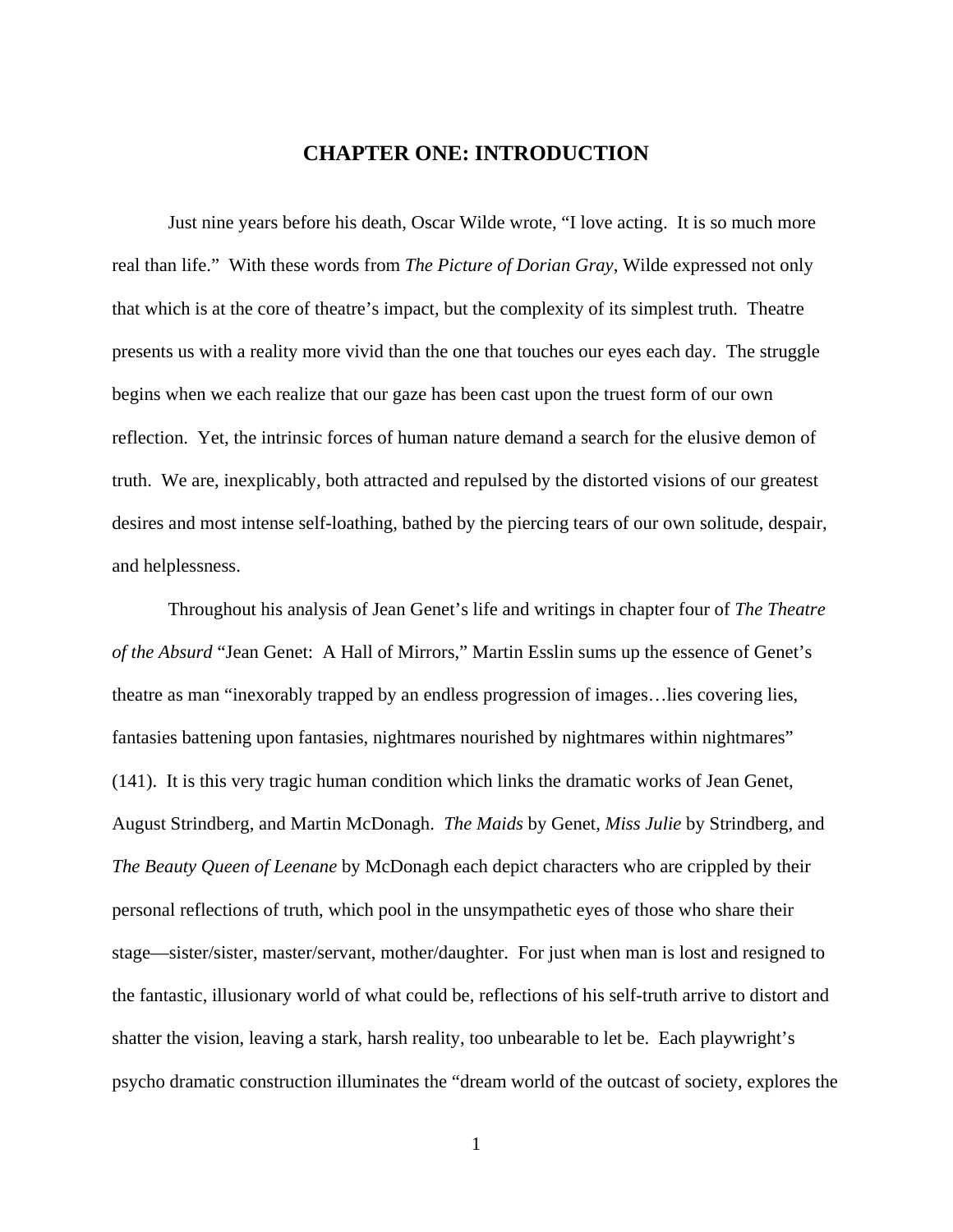human condition, the alienation of man, his solitude, [and] his futile search for meaning and reality" (Esslin 167). Ultimately, the tragic thread which links the works of Strindberg, McDonagh, and Genet fosters the image of man's trapped life, thus forcing more than the superficial realizations of a mere witness. The performance of these works generates and constructs an intensely violent reflection of truth, on the stage and off of it. The premise for these ideas will be further explored and exemplified in the scenes chosen for the performance itself.

 Martin Esslin writes that it is "through being aware of himself that [man] is caught, as the man in the hall of mirrors is lost among the reflections of his own image" (146). These words are the hallmark of Genet's writings and his commentaries on the human experience. Esslin opens "A Hall of Mirrors" with an illuminating excerpt from Genet's *Journal du Voleur* that attempts to identify the primary source of Genet's distorted view of reality:

Stilitano was alone. Everyone had found the way out except he. Strangely the universe veiled itself for me. The shadow that suddenly fell over things and people was the shadow of my solitude confronted with this despair, for, no longer able to shout, to butt himself against the walls of glass, resigned at being a mockery for the gaping crowd, Stilitano had crouched down on the floor, refusing to go on….(140)

This hall of mirrors serves as both the actual and metaphorical trapping of man's existence. Stilitano had been a hero of Genet's youth (140). His collapse represents all that Genet wished to express through his writing. "It is the expression of a withdrawal from life" (149). Esslin recognizes that Genet creates a world of helplessness, a world of solitude, and eventually, a world of nothingness. Jean Genet, like Strindberg before and McDonagh after, shaped theatre to reflect the absurd emptiness of a trapped life. The literal and figurative mirrors of man's life merely cast back this emptiness to the point of self-devastation.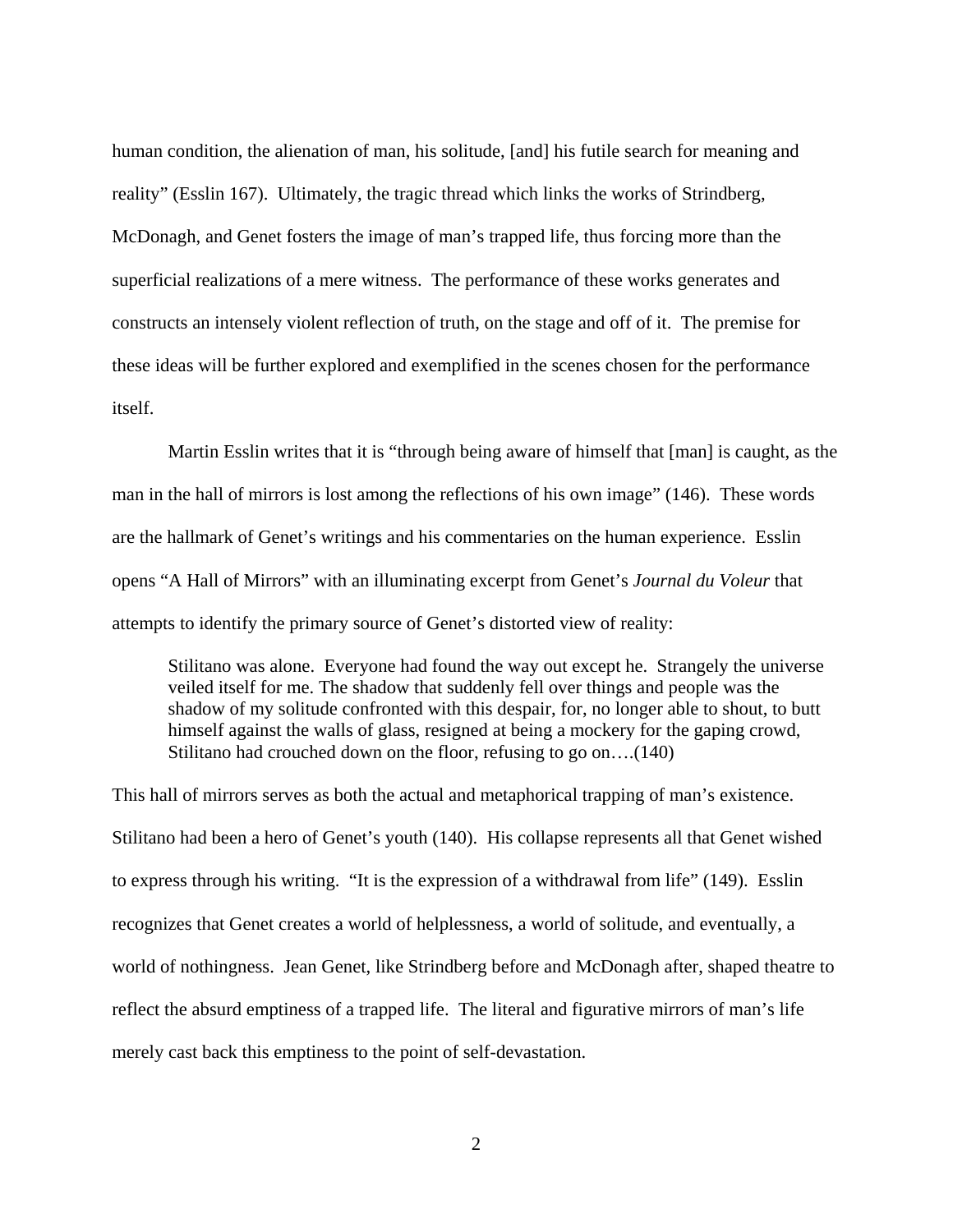Genet's game of mirrors—in which each apparent reality is revealed as an appearance, an illusion, which in turn is revealed as again part of a dream or an illusion, and so on, ad infinitum—is a device to uncover the fundamental absurdity of being, its nothingness. (150)

Martin Esslin furthers his analysis of Genet's writings with thorough breakdowns of his dramatic works as continuous repudiations of societal standards and codes. Vindictive and often possessed with subconscious rage, Genet "projected the feeling of impotence of the individual caught up in the meshes of society." (157) An individual seeking to find meaning in a world on the brink of social annihilation for reasons, and by means, he/she is unable to grasp, and ultimately, appears to have no control.

As Martin Esslin states in his summative analysis of Genet in his "A Hall of Mirrors," and as I have applied to Strindberg and McDonagh, the works of Jean Genet, August Strindberg, and Martin McDonagh represent "a cathartic crisis of possession, a psychodrama" (144). Their characters struggle to play the part of the person they wish to be, only to choke on the stranglehold of longing to be someone else. Regularly progressing from adoration and servility to abuse and violence, each character's distorted reality births the discharge of all the hatred and envy conjured by an outcast who sees himself as the rejected fool. Collapse, bordered by the sharp fangs of helplessness and solitude, becomes the inevitable result of man's reflected truth. Man's greatest wish transforms his heart into the noose he will use to hang himself. He becomes possessed of the brilliant knowledge of all that he truly is, the mirrored walls of reality hide nothing.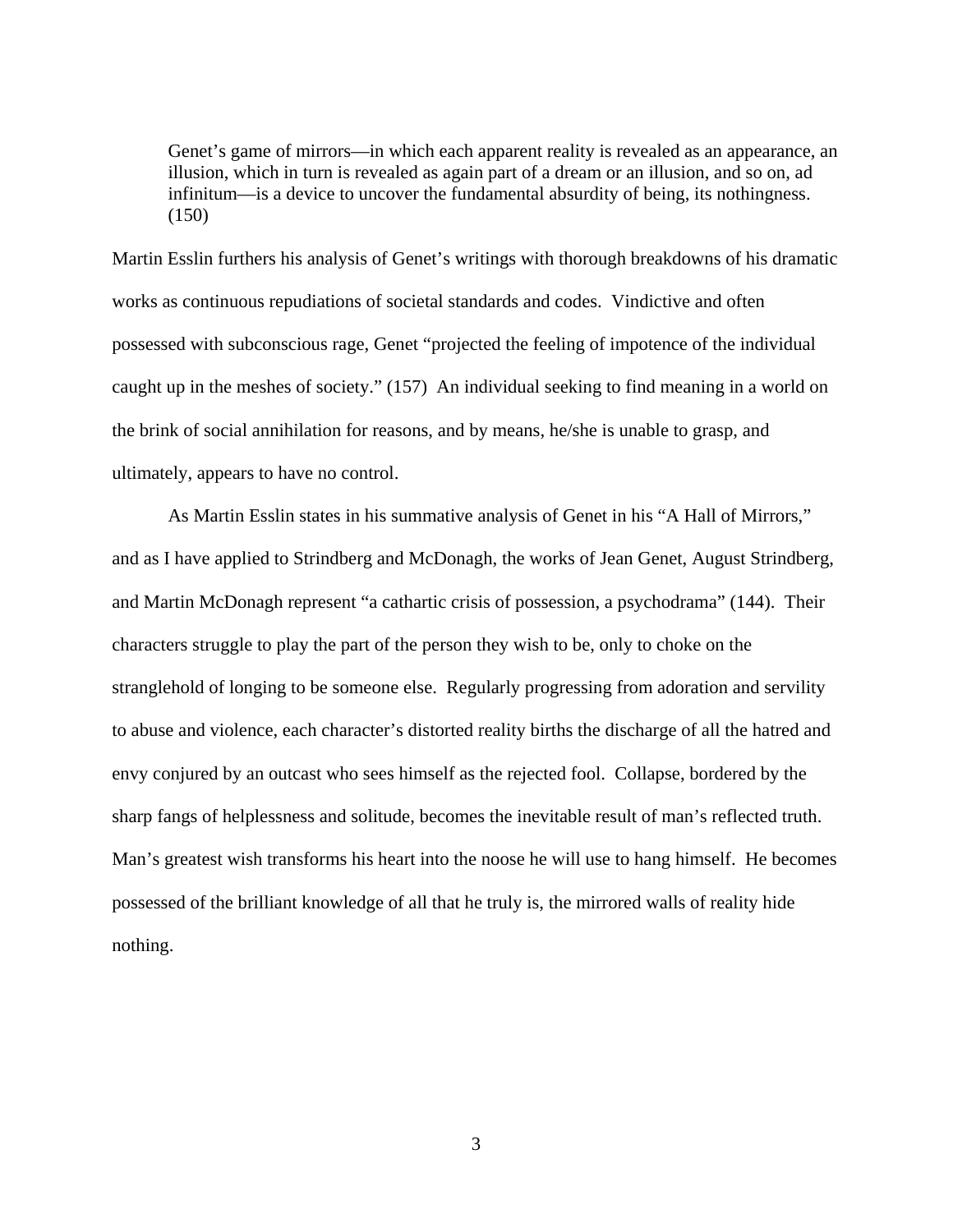## **CHAPTER TWO: EXPLORATION OF THE TEXT**

<span id="page-11-0"></span>The carefully filed words of a master playwright become the sharpest edge of the theatrical knife. They severe reality from generated fantasy and hope from helpless futility. Each word reflects not the world we hope to see, but the world as it exists in its most unadorned form. Select scenes from *The Maids*, *Miss Julie*, and *The Beauty Queen of Leenane* represent how dark the well can be with only a waning candle.

Jean Genet's 1947 play *The Maids* encapsulates the malignant helplessness that is generated when man becomes lost in his own image, one that he equally adores, imitates, and loathes. Martin Esslin most effectively outlines the opening of Genet's play in the following excerpt:

*The Maids*…opens in a Louis XV bedroom in which an elegant lady is being dressed by her maid, whom she calls Claire. The lady is haughty, the maid servile. But the two visibly taunt each other. In the end the maid slaps the lady. Suddenly an alarm clock rings; in a flash the whole scene collapses. The lady is seen to be no lady at all, but one of two maids who have been playing at lady and maid in the absence of the real lady. And in fact the maid who has been called Claire is not Claire at all but Solange, and it was Claire who acted the part of the part of the lady, and treated her sister as the lady treats Claire. (146)

*The Maids* is filled with illusions created by these servant girls as a means to combat their oppressive circumstances. They feel ashamed and dirty because of their poverty and act out elaborate role-play. Claire fulfills her dreams of wealth and prestige by playing the haughty Madame, and Solange satisfies her desire to prove herself worthy as a maid by physically and verbally abusing Madame. The illusions they craft are so powerful that both sisters distort their notions of reality. Claire several times refers to Solange as "Claire," and in Solange's final monologue, she plays and addresses a dizzying array of characters. By playing out these illusory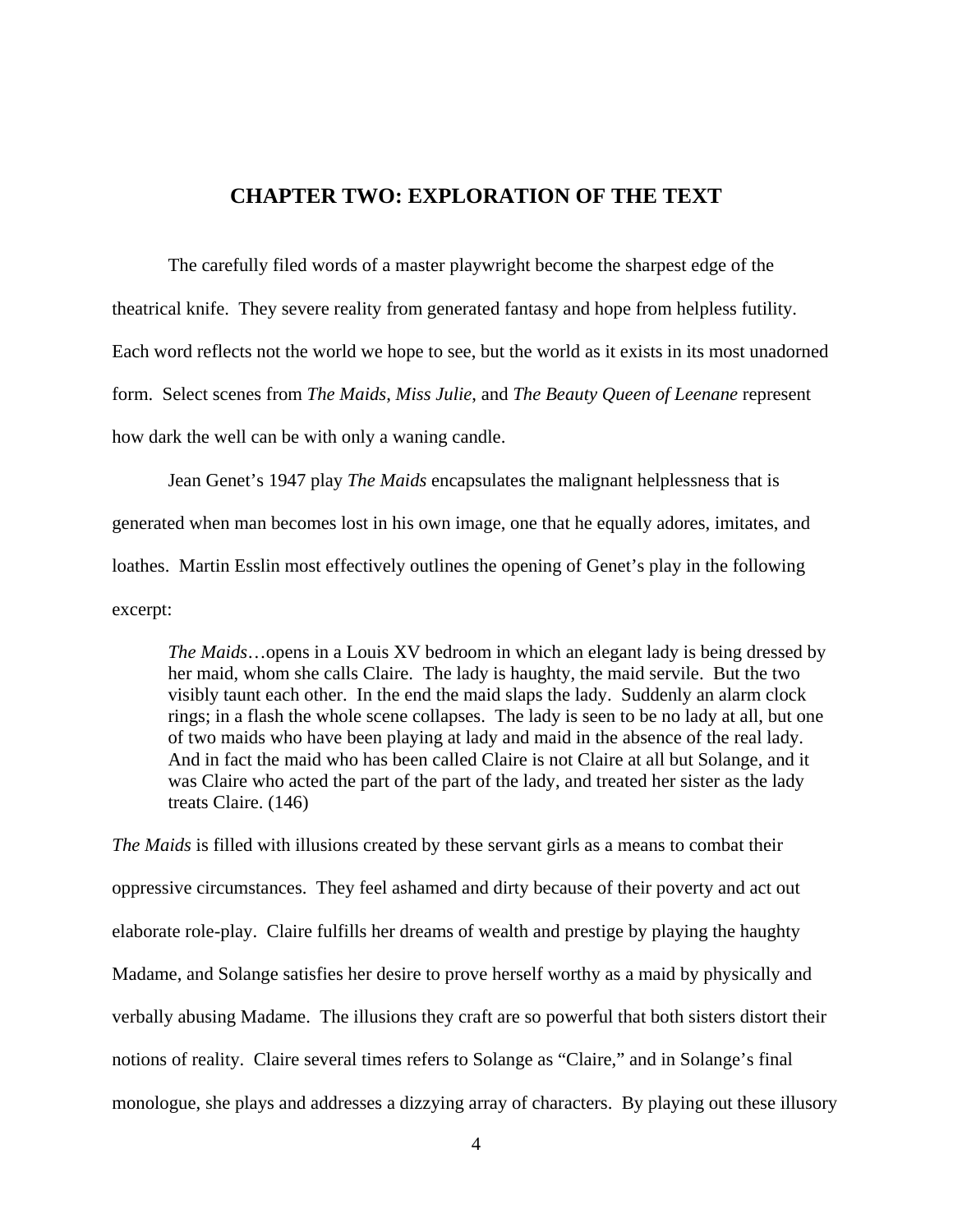roles, the maids achieve a sense of power as each sadistically reduces her sister before her eyes,

thereby reducing herself. Claire, as Madame, feels elevated above her real position as a maid,

and Solange can cut the imitation Madame down to size. This is clearly exemplified in early

dialogue between Claire and Solange in Act I (43-44):

#### **Claire:**

What language, my dear. Claire, do you mean that I've already crossed the seas? Are you offering me the dreary exile of your imagination? You're taking revenge, aren't you? You feel the time coming when, no longer a maid—

## **Solange:**

You see straight through me. You divine my thoughts.

## **Claire** [*increasingly carried away*]**:**

--the time coming when no longer a maid, you become vengeance itself, but Claire, don't forget—Claire, are you listening? —don't forget, it was the maid who hatched schemes of vengeance, and I—Claire, you're not listening.

**Solange** [*absent—mindedly*]**:**

I'm listening.

## **Claire:**

And I contain within me both vengeance and the maid and give them a chance for life, a chance for salvation. Claire, it's a burden, it's terribly painful to be a mistress, to contain all the springs of hatred, to be the dunghill on which you grow. You want to see me naked every day. I *am* beautiful, am I not? And the desperation of my love makes me even more so, but you have no idea what strength I need!

**Solange** [*contemptuously*]**:**  Your lover!

## **Claire:**

My unhappy lover heightens my nobility. Yes. Yes, my child. All that you'll ever know is our own baseness.

#### **Solange:**

That'll do! Now hurry! Are you ready?

## **Claire:**

Are you?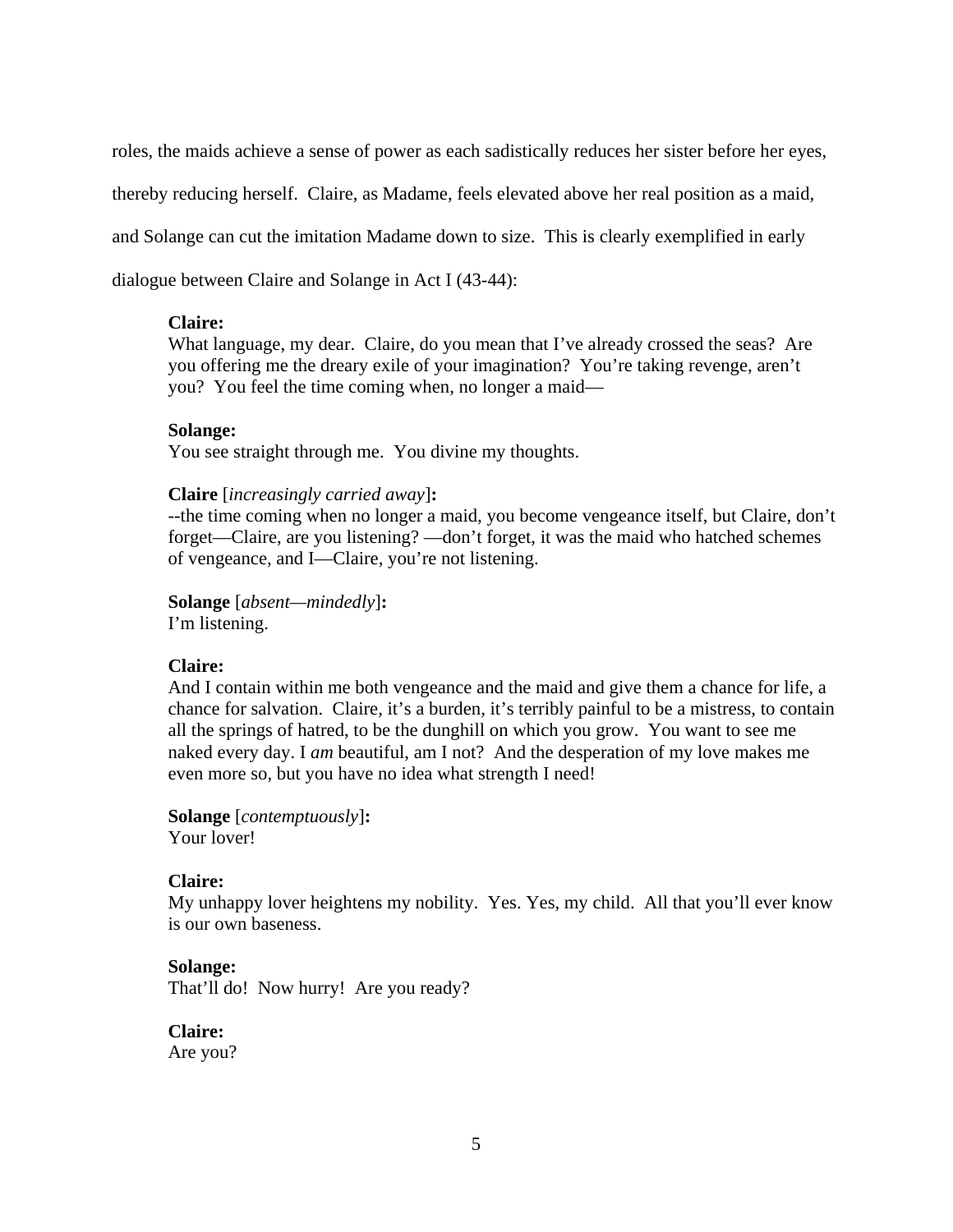#### **Solange:**

I'm ready. —I'm tired of being an object of your disgust. I hate you, too. I despise you. I hate your scented bosom. Your…*ivory* bosom! Your…*golden* thighs! Your…*amber* feet! I hate you! [*She spits on the red dress.*]

**Claire** [*aghast*]**:**  Oh!…Oh!…But…

#### **Solange** [walking up to her]**:**

Yes, my proud beauty. You think you can always do just as you like. You think you can deprive me forever of the beauty of the sky, that you can choose your perfumes and powders, your nail polish and silk and velvet and lace, and deprive *me* of them? That you can steal the milkman from me? Admit it! Admit about the milkman. His youth and vigor excite you, don't they? Admit about the milkman. For Solange says: to hell with you!

**Claire** [*panic—stricken*]**:**  Claire! Claire!

 Claire and Solange's sadistic impulses and their role-play are often offset by another characteristic—masochism. Throughout the play, the sisters repeatedly humiliate one another with both physical and emotional abuse. Solange gets physically aroused at one point and nears a virtual orgasm. Both sisters repeatedly denounce themselves as much as they deplore Madame. Both the submission to authority and the assimilation of it create the escapist world the two maids need. They are outcasts, and they have a reminder of that alienation every time they see each other. Claire declares to Solange, "I'm sick of seeing my image thrown back at me by a mirror, like a bad smell. You're my bad smell" (61). Solange heeds, "There's no need to overdo it. Your eyes are ablaze…. Limits, boundaries, Madame" (42). For my own production, I have chosen this first scene from *The Maids,* not only for all of the reasons discussed here as they pertain to the sisters themselves, but also to set the tone for what is to make up the rest of the show. Themes that include: Oppression, shame, role-play, illusion, masochism, sex, submission,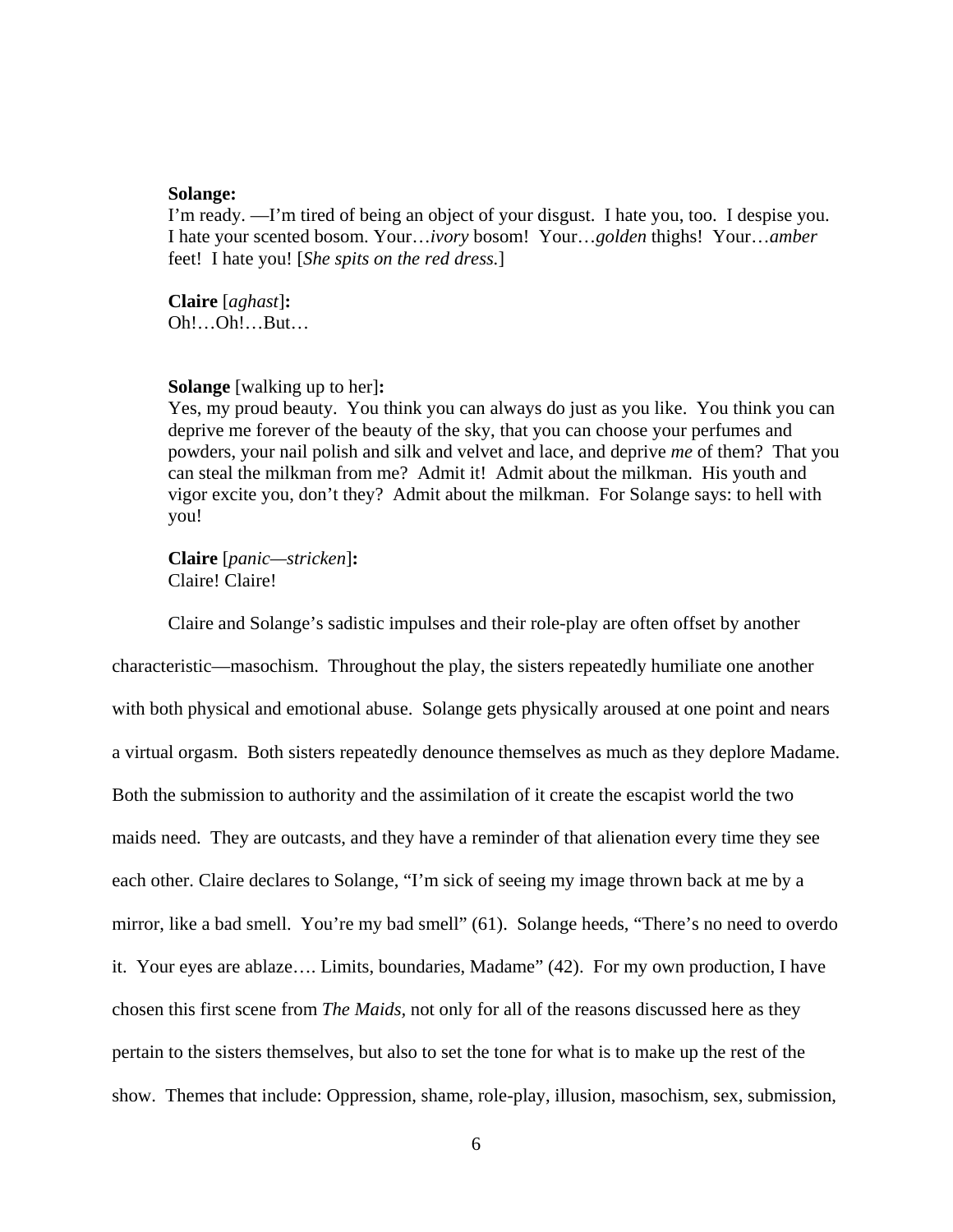alienation, wish-fulfillment, love, hate, entrapment, and escape. Each of these themes is clearly exemplified in the opening scene from *The Maids*.

By play's end, the boundaries between people Claire mentioned at the beginning of the play are destroyed. After a failed attempt to murder the Madame, the maids become awash in their own fantasy. On pain of self-realization, they resume their game of lady and maid. The two maids are forever linked, and worse, trapped by the love-hatred of being each other's mirrors. In response, Claire assumes the role of lady and asks to be served the poisoned tea intended for Madame. Solange at first refuses, but, ultimately, fulfills her role. "We are beauteous, joyous, drunk, and free!" (Genet 100) Esslin accurately notes that "the ritual of wishfulfillment is an act that is wholly absurd—it is futility mirroring itself; the wish to accomplish something which can never bridge the gulf that separates the dream from reality" (148). Thus, by committing suicide, Claire becomes Madame, satisfying her wish to be the destroyed authority figure and fulfilling Solange's wish to destroy the reflection she both adores and despises, the reflection of herself.

In 1888, sixty years before *The Maids* was first produced, August Strindberg premiered what would become his most often performed play to date, *Miss Julie.* In the history of drama, Strindberg's work is primarily recognized for its stylistic innovations. Its preface serves as a classic manifesto of late-nineteenth century naturalism.

In the following drama I have not tried to do anything new—for that cannot be done—but I have tried to modernize the form in accordance with the demands which I thought the new men of a new time might be likely to make on this art. And with such a purpose in view, I have chosen, or surrendered myself to, a theme that might well be said to lie outside the partisan strife of the day: for the problem of social ascendancy or decline, of higher or lower, of better or worse, of men or women, is, has been and will be of lasting interest. (Strindberg 104)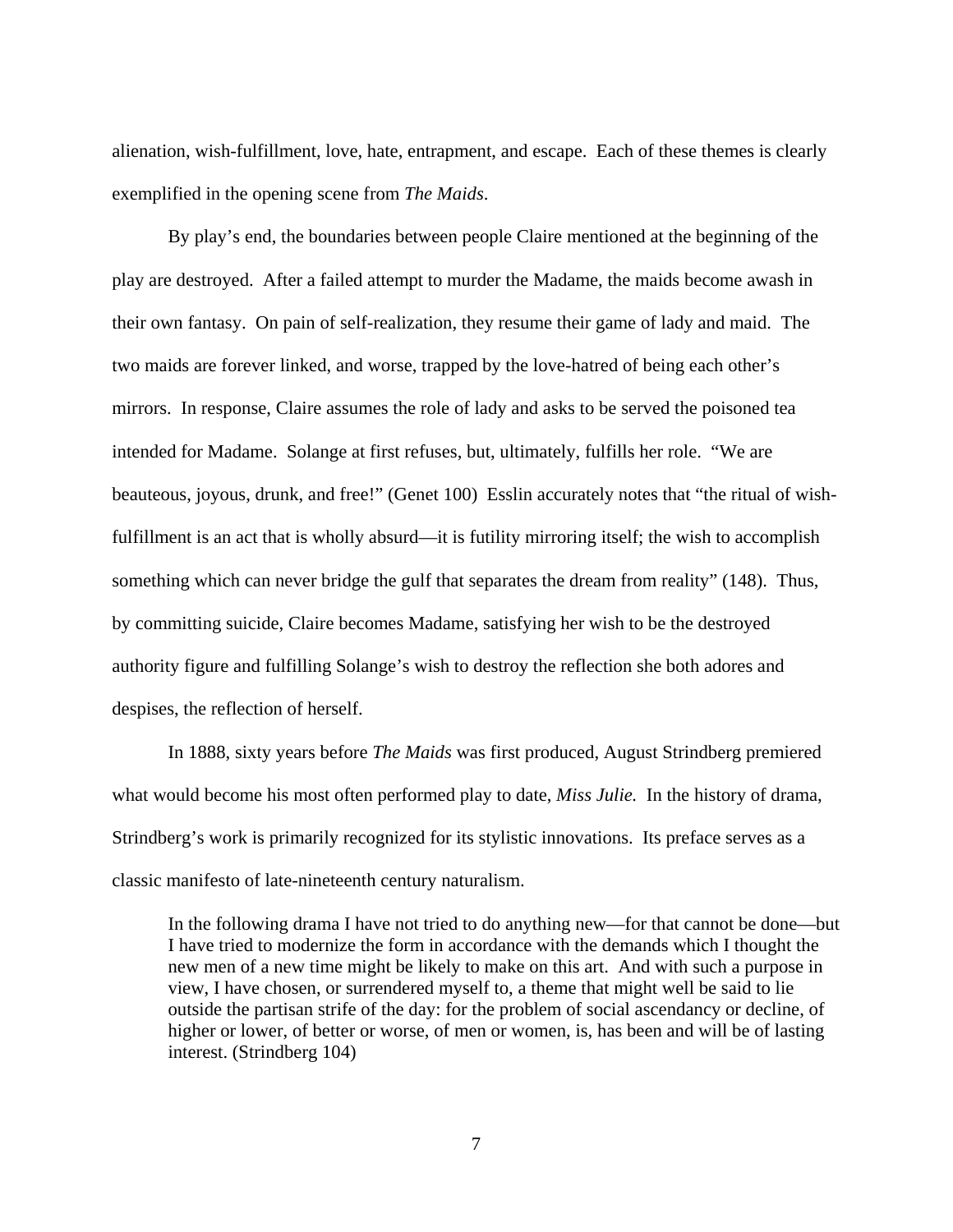In defining the new naturalistic theatre, Strindberg makes two major demands of contemporary playwrights. First, he demands that they adhere to an unflinching realism, whether in content: the explicit references to menstruation, blasphemy, lust, and bodily functions in *Miss Julie*; staging: the elimination of footlights and makeup; or time: *Miss Julie* takes place over a single, compressed, and unbroken ninety-minute time frame. Strindberg also demands that the naturalist playwright strive toward a new conception of character. Eschewing the one-dimensional stock figure of the melodrama, the playwright must people his stage with full, lively beings. Characters must not be a collection of idiosyncrasies and catch phrases coupled with simple motivations. Instead, the playwright must craft a psychology, a "soul" (Strindberg 107).

Strindberg is also respected as a predecessor of expressionistic theatre. Expressionistic devices are found throughout *Miss Julie*—continual allusions to mystical forces, the use of symbology and ritualized dance, the backdrop of the pagan festival, and the construction of an absent, shadowy, and yet precipitating center of authority in the figure of the Count. With his expressionistic plays, Strindberg penetrated into the very recesses of the unconscious, or the dream, so readily explored in twentieth-century psychopathology. He not only introduced a new subject matter in giving primacy to psychological conflicts, but he created a new dramatic form. He fathered not only modern psychological drama, but modern expressionistic style, which has had a constant direct and indirect effect on the theatre since the end of the nineteenth century, second only to that of dramatic realism (Klaf 11). Strindberg also went beyond individual psychology in his work and adopted the still wider perspectives of social drama. He related domestic conflicts to the social factors reflected and represented by the turn-of-the-century feminism and the rise of the so-called New Woman (Abrams 1831). It is with these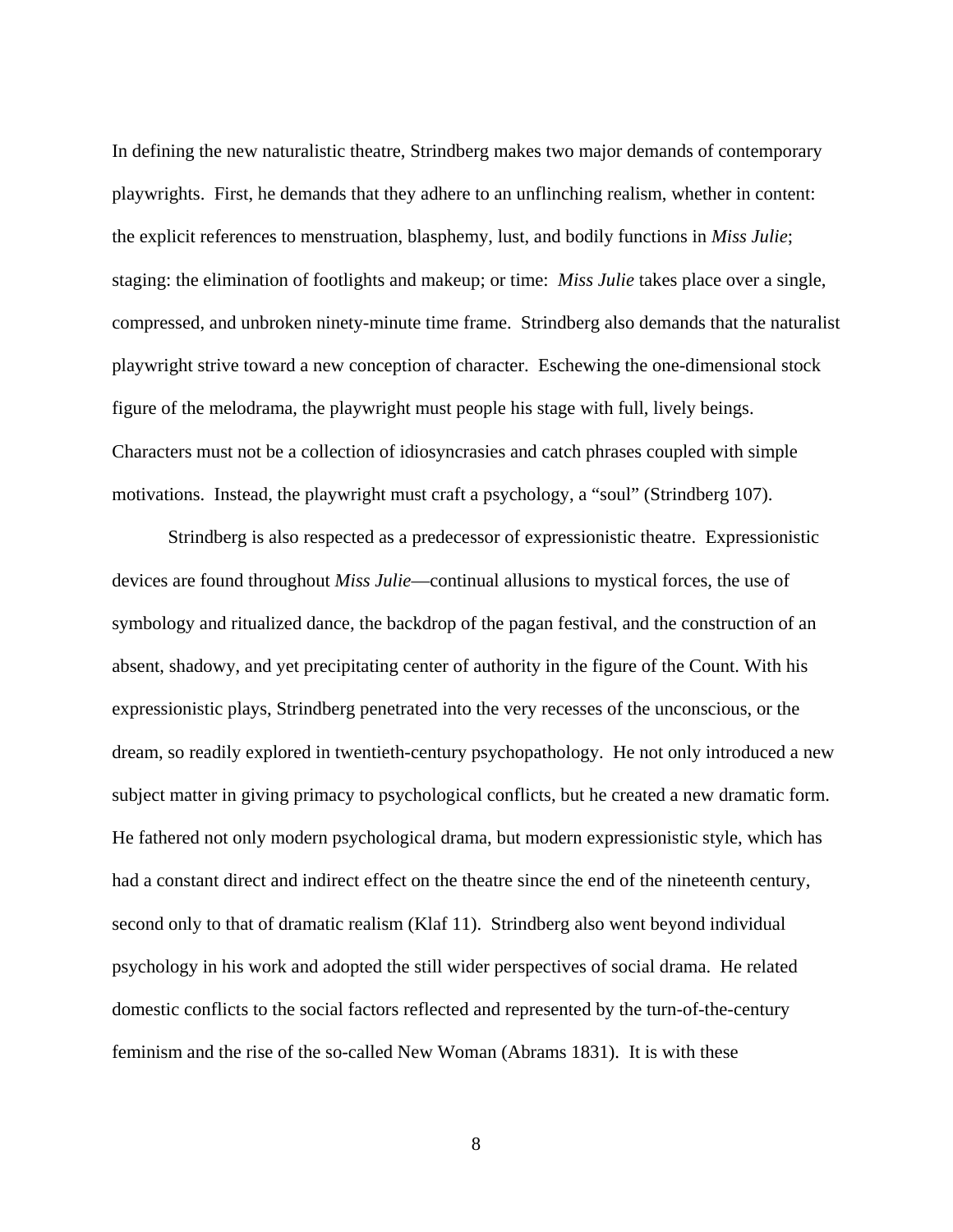considerations in mind that one may discover, insert, and apply the thematic reflections of *The Hall of Mirrors* to August Strindberg's play *Miss Julie.*

Miss Julie, Strindberg's title character, is fresh from a broken engagement—an engagement ruined because of her attempt to literally train her fiancé like a dog. Miss Julie has become "wild," making shameless advances to her valet, Jean, on Midsummer Eve. In his preface to the play, Strindberg discusses what motivates Miss Julie: "her mother's fundamental instincts, her father's mistaken upbringing of a girl, her own nature, and the suggestive influence of her fiancé on a weak and degenerate brain" (105). He also cites as influences the absence of her father, the festive mood of Midsummer Eve, her physical condition/period, the dusk of the night, the strongly aphrodisiacal influence of the flowers, excitation of the dance, and lastly, the excited man.

The laundry list of Miss Julie's motivations is a clear reflection of Strindberg's interest in psychology. This list is his diagnosis of what he considers Miss Julie's sickness and symptoms of hysteria. Traditionally considered a female disease, hysteria in Strindberg's day was increasingly used to refer to a disturbance in female sexuality—namely, a woman's failure or refusal to accept her sexual desires (Klaf 84). Julie's "hysteria" is her trapping, her helpless solitude, and her distorted reflection of self.

Raised by a shockingly empowered mother who abhorred men, Julie is alternately disgusted by and drawn to men, horrified by sex and yet, ready to play the coquette. Ultimately, however, the play is more invested in her masochism above all else. Julie desires her own fall.

I have climbed to the top of a column and sit there without being able to tell how to get down again. I get dizzy when I look down, and I must get down, but I haven't the courage to jump off. I cannot hold on, and I am longing to fall, and yet I don't fall. But there will be no rest for me until I get down, down on the ground. And if I did reach the ground, I should want to get still farther down, into the ground itself…. (Strindberg 126)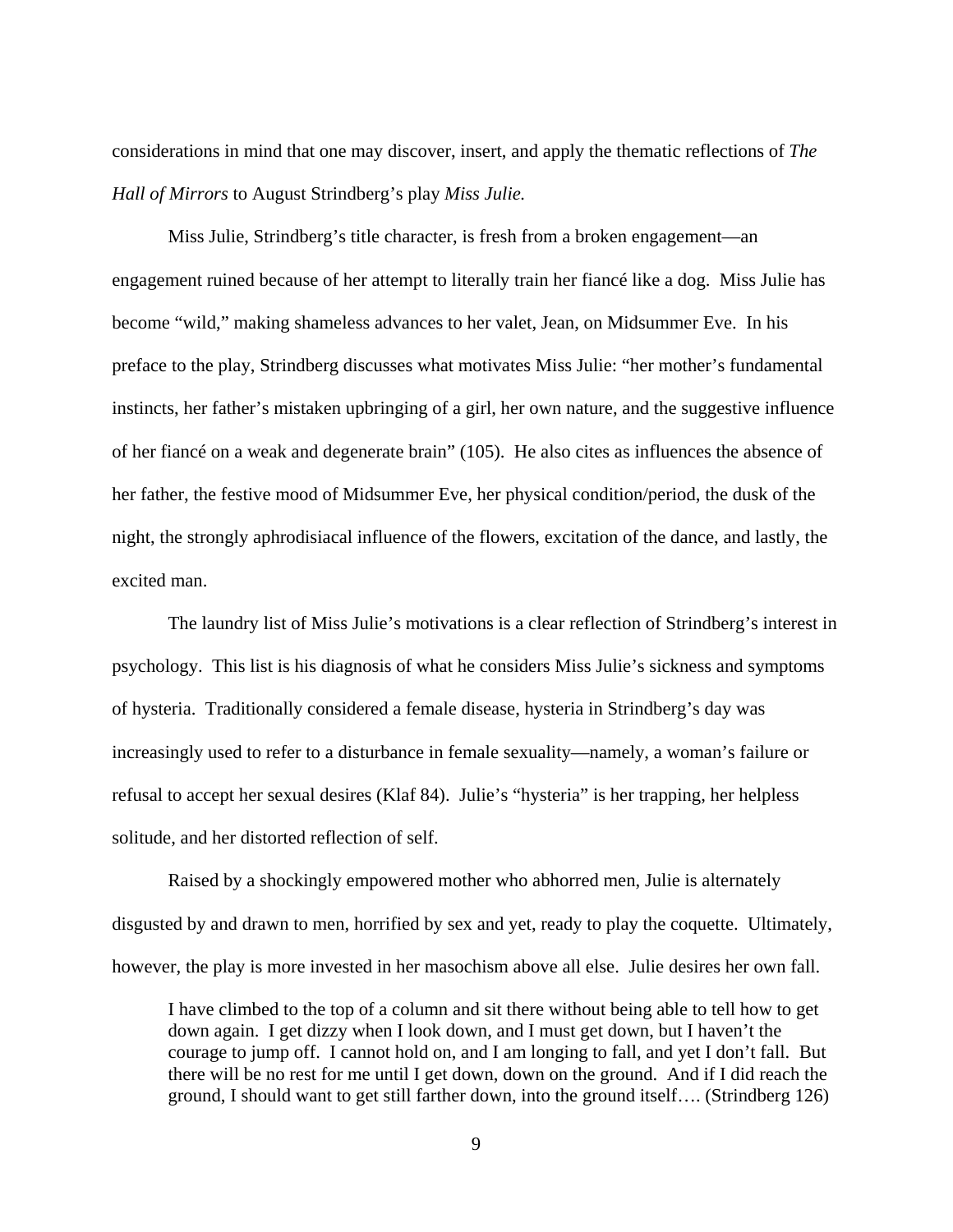Julie is asking for her own ruin, a withdrawal from life. Like Stilitano, lost in Genet's childhood hall of mirrors, Julie has no means by which to rescue herself. The overwhelming sense of empty helplessness conjures an inevitable collapse.

 Jean is the manor's valet, chosen as Miss Julie's lover on Midsummer's Eve. He grew up working in the district, and although Miss Julie does not know this, he has known Miss Julie since she was a child. Initially, Jean talks coarsely about Miss Julie with his fiancée, Christine. Later, he plays the gallant while seducing Miss Julie, honorably hesitating before her advances, telling her a heart-rending tale of his childhood love for his mistress, recounting his longtime ambitions, and generally making her believe his gentleness. Julie is delighted by Jean's performance and tells him that he should have been an actor. Jean and Julie begin donning personas, playing at being master and servant, reflecting only what they choose to see at this moment. Jean dreams of grandeur, vaguely imagining someday opening a hotel in northern Italy and becoming a count like Miss Julie's father. Again, the act of wish fulfillment is futility mirroring itself, never bridging the gap between dreams and reality.

My dream is that I am lying under a tall tree in a dark wood. I want to get up, up to the top, so that I can look out over the smiling landscape, where the sun is shining, and so that I can rob the nest in which lie the golden eggs. And I climb and climb, but the trunk is so thick and smooth, and it is so far to the first branch. But I know that if I could only reach that first branch, then I should go right on to the top as on a ladder. I have not reached it yet, but I am going to, if it only be in my dreams. (Strindberg 126)

However, Jean remains subjected to authority throughout the play. The reminders of the Count—his boots, the speaking tube, Jean's livery, and most importantly, the ringing bell automatically reduce Jean to a lackey. Shattered images penetrate his daily fantasies.

There will be barrier's between us as long as we stay in this house—there is a past, and there is the Count—and I have never met another person for whom I felt such respect. If I only catch sight of his gloves on a chair I feel small. If I only hear that bell up there, I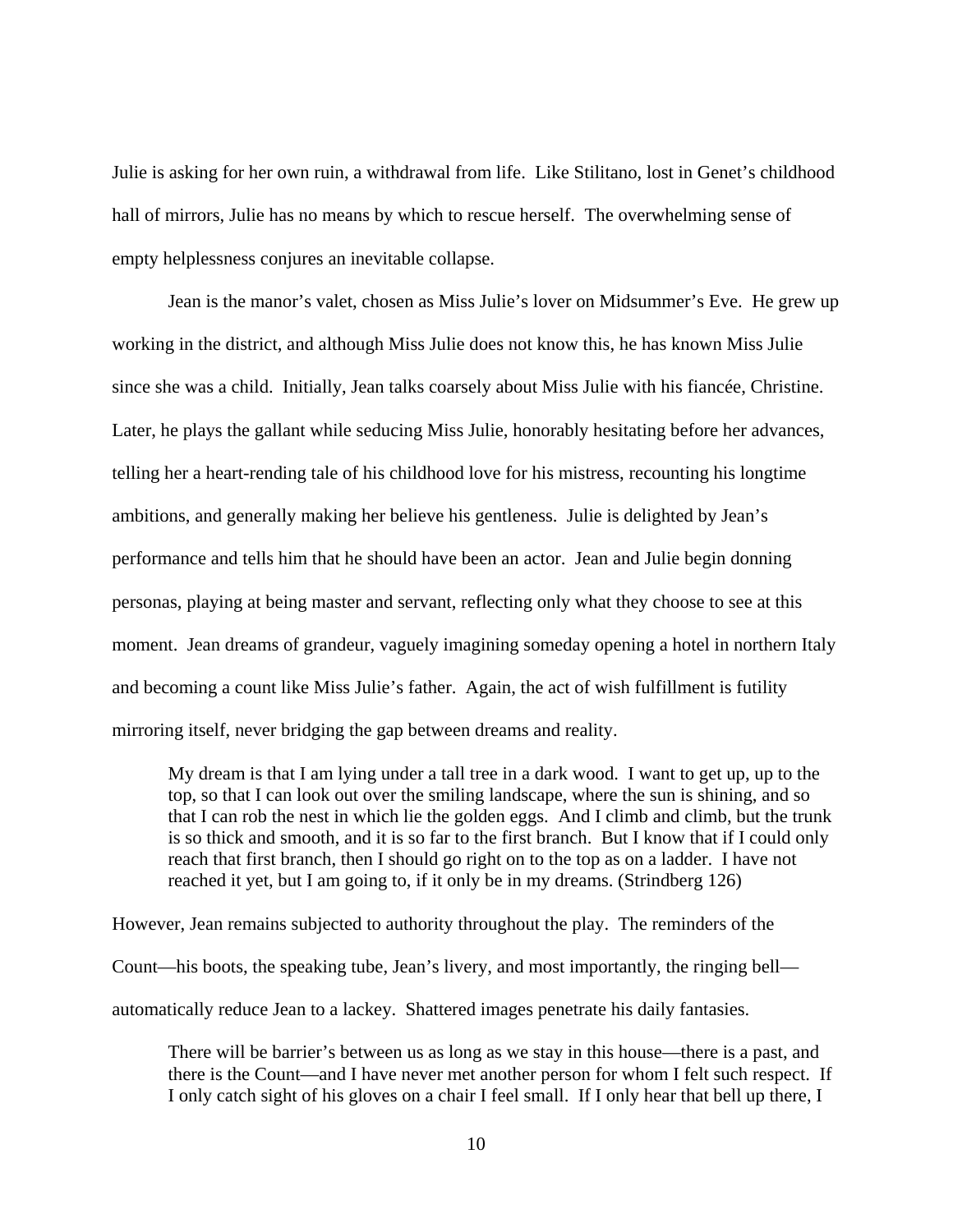jump like a shy horse. And even now, when I see his boots standing there so stiff and perky, it is as if something made my back bend. (134-135)

Jean's relationship with Miss Julie is complicated by his class envy and misogyny. "What I wanted, that's more than I can tell. Of course, there was not the least hope of winning you but you symbolized the hopelessness of trying to get out of the class into which I was born" (130). Resembling the sisters in *The Maids,* Jean at once elevates and scorns the object of his desire. Upon the consummation of their romance, when Jean finds that Miss Julie is penniless, he rejects her and confesses that he has deceived her, cruelly leaving her to her disgrace. He sees himself a man of worth, a future count, climbing the tree limb by limb, only to have his skewed concept of reality shattered by Miss Julie's monetary impotence. She reflects all that he will never have and all he that he has ever wanted—status, a passport to the upper class. Jean is trapped in a world of neurosis and compulsive obsessions, locked by the manacles of daydreams and fantasy. He is the outcast forever making futile efforts to reach the world of acceptance and belonging. Picking up after the 'sex-act' Jean utters:

It hurts me to have discovered that what I was striving to reach is neither better nor more genuine. It hurts me to see you sinking so low that you are far beneath your own cook it hurts me as it hurts to see the fall flowers beaten by the rain and turned into mud. (139)

It is after the sex-act that I have chosen to illustrate in performance the relationship between Miss Julie and Jean as it is discussed and explored in this context.

 In order to escape their botched 'love affair,' Julie wants to flee, marry, and divorce. Jean advises her to stay, refusing her hand. He tells her she is sick. Julie submits completely, begging him to help her, to tell her what to do. She succumbs fully to her self-induced role of servant. She is fighting to scramble down the tree of self-realization before her actual reflection holds her accountable for her actions. Finally, she concludes that there is only one way to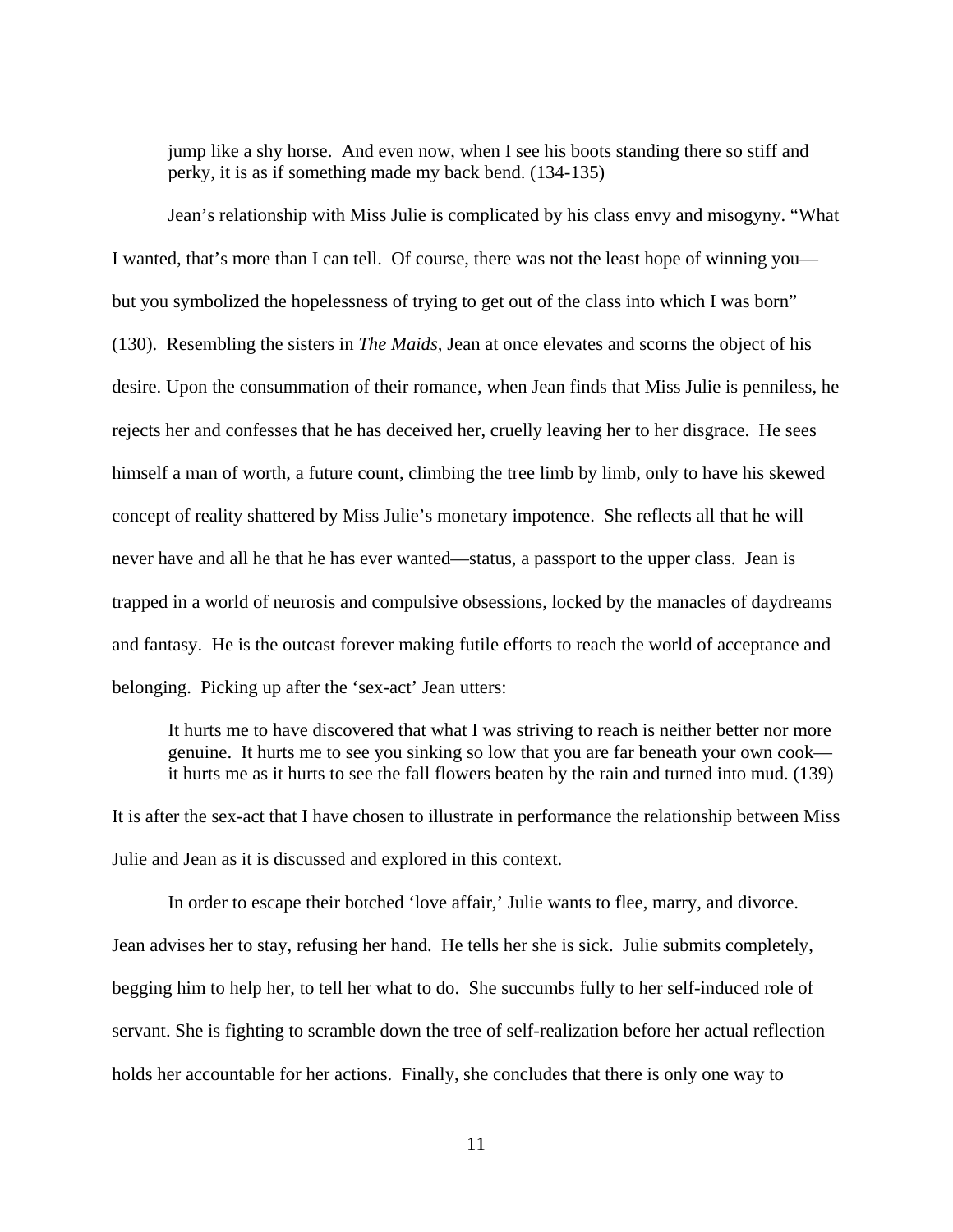effectually attain her goal. Like Claire in *The Maids,* Miss Julie deems suicide the only answer. "No—in order to enjoy ourselves: a couple of days, a week, as long as enjoyment is possible. And then—die!" (143) Now, completely immersed in her fallen state, she embraces the role of the servant to the end, begging for orders from Jean to kill herself.

I can't leave! I can't stay! Help me! I am so tired, so fearfully tired. Give me orders! Set me going, for I can no longer think, no longer act—…Command me, and I'll obey like a dog! You know what my will ought to do, and what it cannot do—now give me your will, and make me do it! (145,156)

Julie is helpless, alone, and begging to be relieved of her nothingness. By asking Jean to play the Count and to order her about, she illustrates not only her own desire to hurt herself, but also the degree of manipulation Jean has achieved throughout the evening. She wants to play the servant to his master. Projecting herself across class lines, Julie identifies with the figure of the servant bowed before his master. Her suicide is her victory. It is the destruction of her trappings and her ultimate revolt against the deprivation of her personal reality.

Jean asserts numerous times throughout the play that he sees himself as a count someday. His performance as the Count falters however, when he cannot grant Julie's request. While Julie successfully imagines herself as the servant, Jean's authority over her is incomplete. He is paralyzed by seeing the Count's boots and hearing his voice. He collapses in the mirrored halls of his actual reality. For all of his noble rhetoric and the vain proclamations asserting that he is over and above Julie in every way but by birth, Jean is, in the end, trapped and lost, forever married with his own true reflection. He is a servant.

Sixty years on the other side of Genet's *The Maids*, *The Beauty Queen of Leenane* was performed at the Town Hall Theatre, Galway, Ireland, on February 1, 1996. The play rocketed playwright Martin McDonagh to fame at age 25. By 1998, he became the first playwright since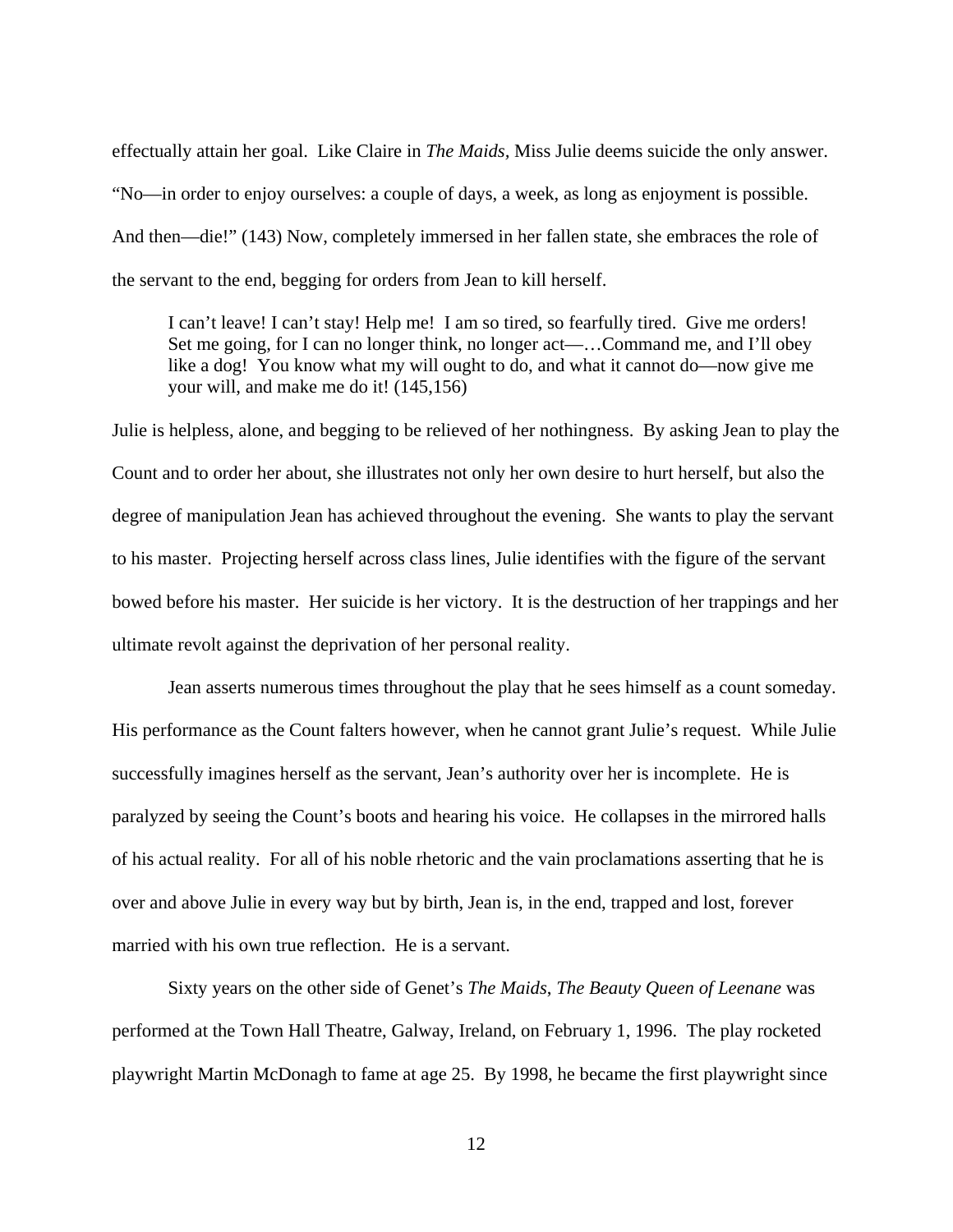William Shakespeare to have four of his plays produced professionally in London in a single season (Burns). A high school dropout at the age of 16, McDonagh wrote *The Beauty Queen of Leenane* in just eight days. Set in the mountains of Connemara, County Galway, *Beauty Queen* is a domestic brew spiked with Irish humor and seat-gripping suspense in which mother and daughter engage in a bitter but hilarious battle of wills. *Beauty Queen* tells the darkly comic tale of Maureen Folan, a plain and lonely woman in her early forties, and Mag, her mountainous, monstrous, and manipulative aging mother. Mag's interference in her daughter's first, and possibly final, chance of a loving relationship sets in motion a series of events that lead inexorably towards the play's inevitable denouement (McDonagh, ix).

McDonagh's *Beauty Queen* does not propose or introduce any new forms of theatre like Strindberg. He does, however, offer an enduring, old-fashioned melodrama replete with a clearly defined plot, tumultuous mother/daughter relationship, and last chance romance. These elements coupled with his ability to capture the true grit of a dismal village offering none of life's social and emotional amenities transform the *Leenaners* of his play into extraordinarily interesting personalities. He also peppers the story with enough black humor to make even the gross behaviors of Mag's "infected urine" disposal and other nasty habits, if not amusing, at least, integral to the characters of the story. In short, his brutal picture of a village where decency and familial affection are homeless is disturbingly moving, entertaining, and funny.

The distressing dysfunction of mother and daughter is set up for us clearly within the first pages of dialogue (McDonagh 6-7).

#### **Maureen:**

I can't see how a urine infection prevents you pouring a mug of Complan or tidying up the house a bit when I'm away. It wouldn't kill you.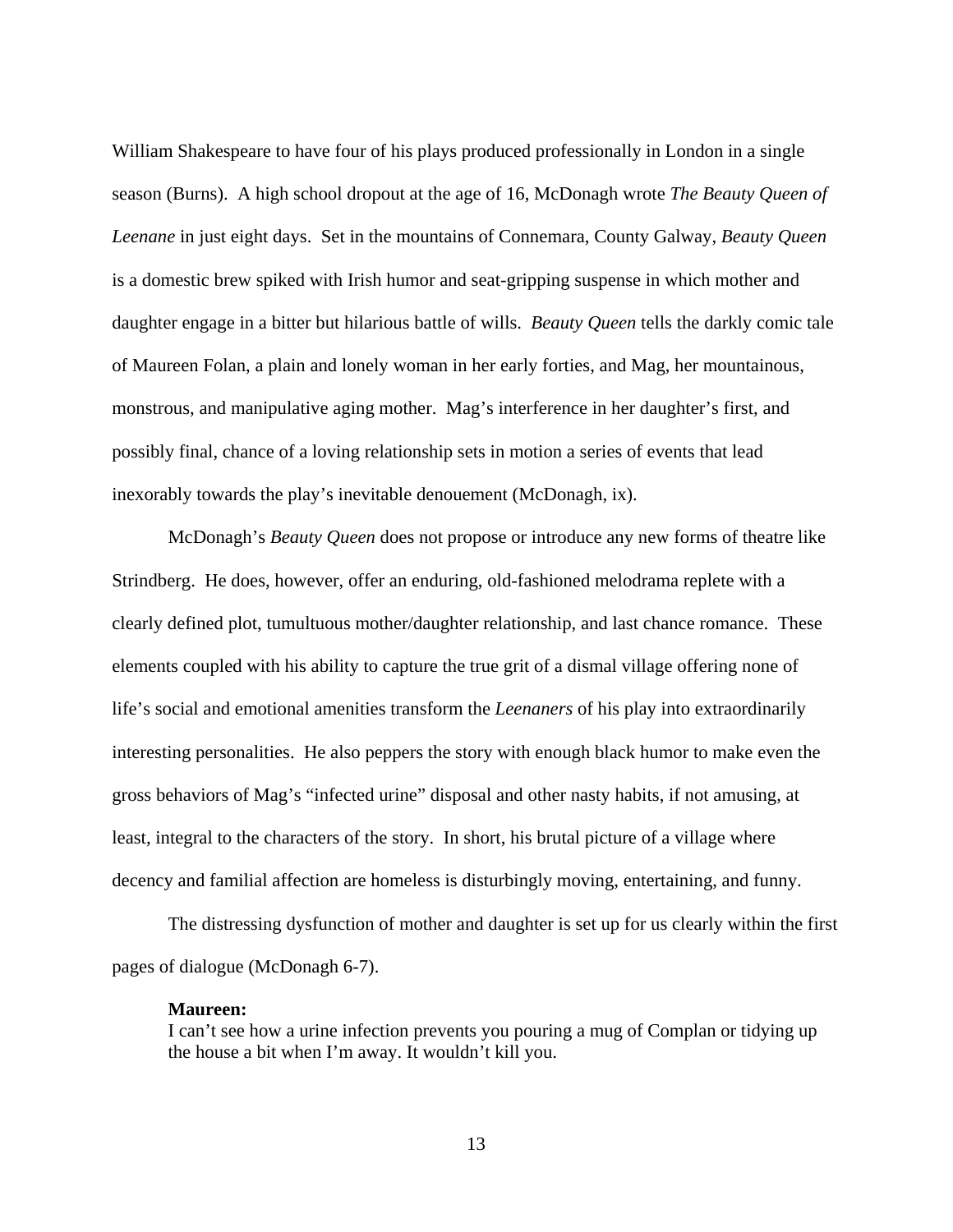**Mag:** (*Pause*) Me bad back.

#### **Maureen:**

Your bad back.

## **Mag:**

And me bad hand. (*Mag holds up her shriveled hand for a second*.)

## **Maureen:** (*Quietly*.)

Feck... (*Irritated.*) I'll get your Complan so if it's such a big job! From now and 'til doomsday! The one thing I ask you to do. Do you see Annette or Margo coming pouring your Complan or buying your oul cod in butter sauce for the week?

## **Mag:**

No.

## **Maureen:**

No is right, you don't. And carrying it up that hill. And still I'm not appreciated.

## **Mag:**

I'll give me Complan another go or so, and give it a good stir for meself.

## **Maureen:**

Ah, forget your Complan. I'm expected to do everything else; I suppose that one on top of it won't hurt. Just a blessed fecking skivvy is all I'm thought of!

## **Mag:**

You're not, Maureen. (*Maureen slams a couple of cupboard doors after finishing with the shopping and sits at the table, after dragging the chair back loudly. Pause.*) Me porridge, Maureen, I haven't had, will you be getting?…Will we have the radio on for ourselves?…The dedication Annette and Margo sent we still haven't heard. I wonder what's keeping it?

From the onset, Maureen's 'station' is clear. Like the maids and Jean, Maureen is a

servant. Unhappily, her forty years of service to her mother have, to this point, led to no

indication of change for the next forty. Maureen is trapped, unable to escape the solitude of her

existence while she 'cares' for her brutish, contemptible mother. But then one day the heavens

part and in walks a man.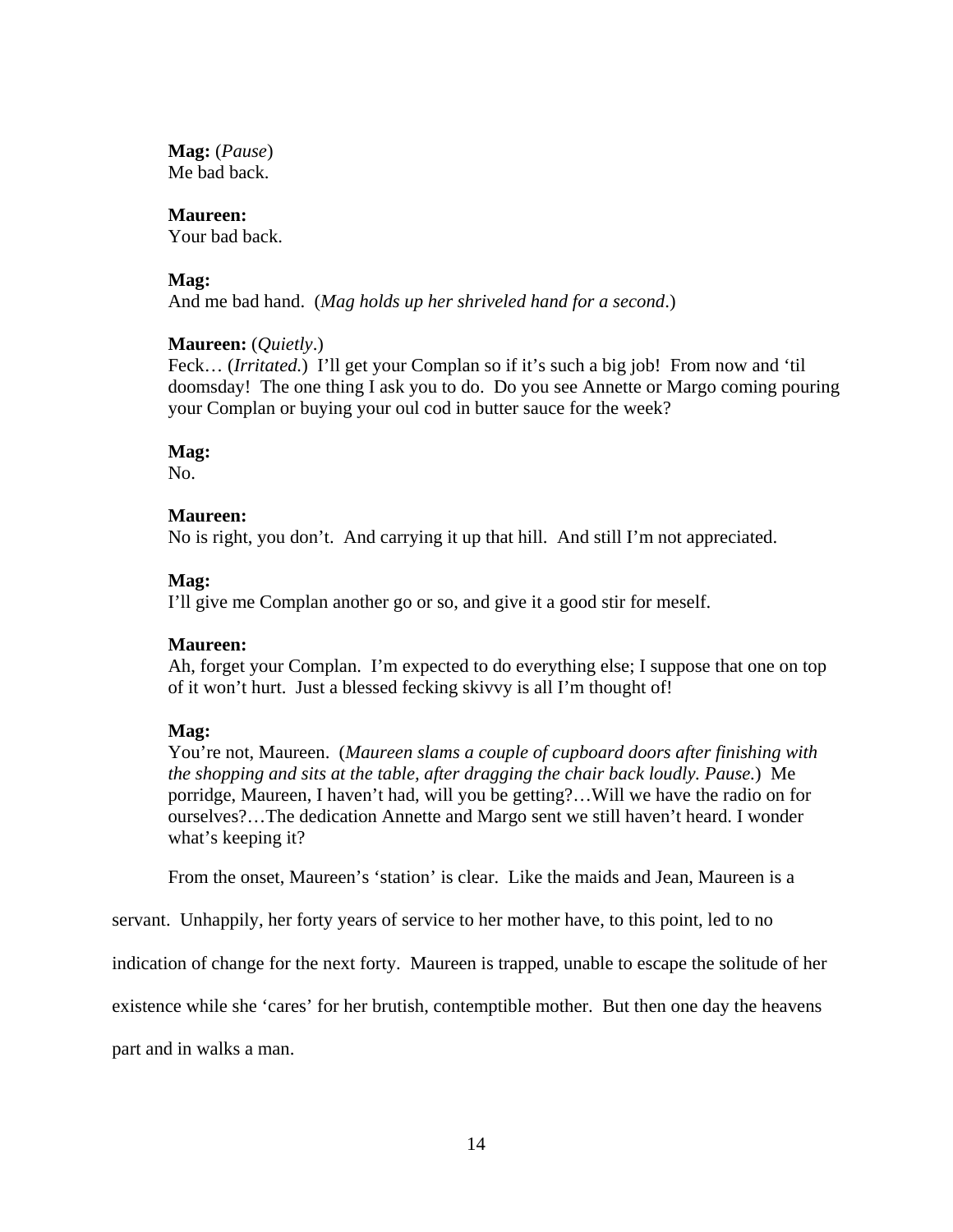And that night we shared…it makes me happy just to think about it, being close to you, and even if I never hear from you again I'll always have a happy memory of that night, and that's all I wanted to say to you. Do think about it. Yours Sincerely, Pato Dooley. (34)

The gravity of this gift, the unfathomable realization that it is all happening to her, stirs Maureen's soul and renders her weightless and floating. She will be free—a thing she has never known a day in her life. And what about the night that they shared? Her dreams have come true. Her reality has finally caught up with her fantasy. Now, all she sees is her imagined self, validated in the reflection of her new love's eyes. And with equal joy, she sees the envy reflected in her own mother's face, relinquishing her absolutely from her former station.

Kissed the face off me, he did, when he saw me there. Them blue eyes of his. Them muscles. Them arms wrapping me… 'You will come to Boston with me so, me love, when you get up the money.' 'I will, Pato. Be it married or be it living in sin, what do I care?…so long as I'm with you, Pato, what do I care…? (45)

But it's all an illusion, a fun house of lies, each a distortion of truth. Mag intercepts a letter intended for Maureen, her invitation to freedom. She has once again won out over her daughter, shattering Maureen's first and certainly last prospect—her final hope of escape. It is this very moment, found in scene seven, that will be showcased in the final performance. Upon this discovery, Maureen recognizes, once and for all, the impending, trapped nature of her life. She will never escape her mother, this town, this country, or this life. Reflected in her mother's deplorable behavior she sees the ugliness of her own reality. In order to destroy what she sees herself becoming, she has only one recourse. She murders her mother.

(*The rocking chair has stopped its motions. Mag starts to slowly lean forward at the*  waist until she finally topples over and falls heavily to the floor, dead. A red chunk of *skull hangs from a string of skin at eh side of her head. Maureen looks down at her, somewhat bored, taps her on the side with the toe of her shoe, then steps onto her back and stands there in thoughtful contemplation.*) 'Twas over the stile she did trip. Aye. And down the hill she did fall. Aye. (*Pause.*) Aye. (*Pause. Blackout*.) (46)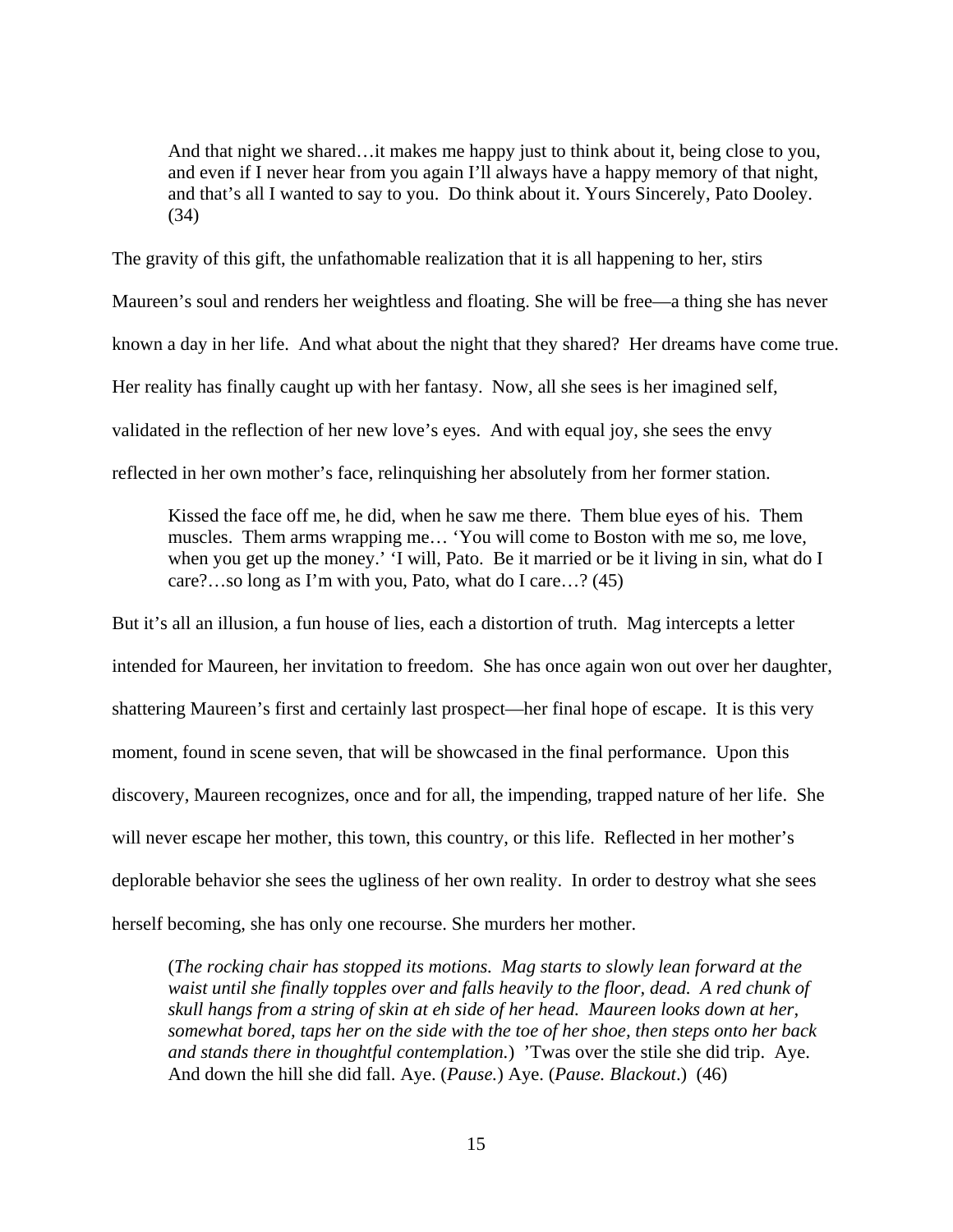By play's end, the destruction is complete. With the introduction of new information, supplied by the lover's nephew, Maureen sees herself for what she truly and irrevocably is, and now, forever will be.

And then you go wondering who's a fecking loon? Who's a fecking loon, she says. I'll tell you who's a fecking loon, lady. You're a fecking loon! (*Maureen lets the poker fall to the floor with a clatter and sits in the rocking chair, dazed.*) (52)

In taking over her mother's chair, Maureen literally accepts her defeat. She physically, mentally, and emotionally has become what she hates. She has murdered only to become all that from which she desired escape. She sits, "refusing to go on...." (Esslin 140) She has murdered hope. And without hope, the hall of mirrors is endless.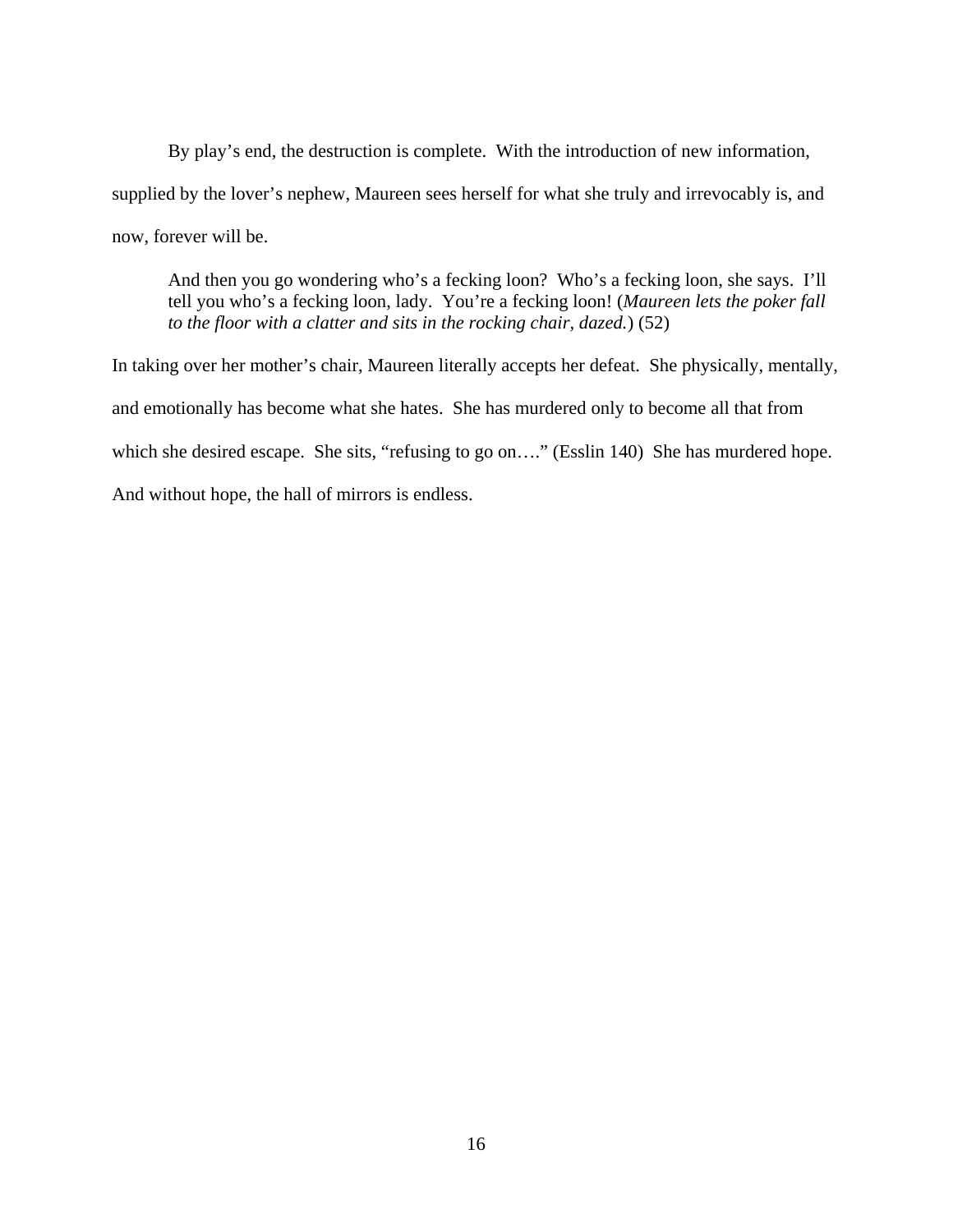## **CHAPTER THREE: METHODOLOGY**

<span id="page-24-0"></span> A play's power is in its performance, for theatre's essence is harvested on stage. The driving force of this journey is no different. Each and every research and process element serves to foster self-discovery, new textual understanding, creative interpretation, critical reflection, and professional production. One carefully placed brick at a time, a performance will be built. The performance will be the blossomed realization of a once seeded idea and the culmination of the passionately pitched bread crumbs that marked the advance of every step.

The method of this madness will function in three parts:

 1. The seed, the through line, the idea. "For man never reasons so much and becomes so introspective as when he suffers, since he is anxious to get at the cause of his sufferings, to learn what has produced them, and whether it is just or unjust that he should have to bear them" (Pirandello). The works of Genet, Strindberg, and McDonagh are rooted deeply in this beautifully crafted thought by Luigi Pirandello. Man rarely, if ever, questions his joy, his happiness, or his success. Yet, he cries out to his mirrored reflection if he suffers, demanding a truth his ailing soul can digest. He seeks a justice that only exists in his mind. He experiences an anxiety that can only by quelled by the deliverance of an invisible tonic. The seed has been planted.

 2. The journal. The journal recounts the attentive cultivation of the now planted seed. Each thought, a bread crumb—a marker that details the travels of a long, and sometimes dark, road followed. The entries of the journal reflect a process and a person that is sometimes abrasive, sometimes lost, sometimes overwhelmed, but always passionate, and most of all,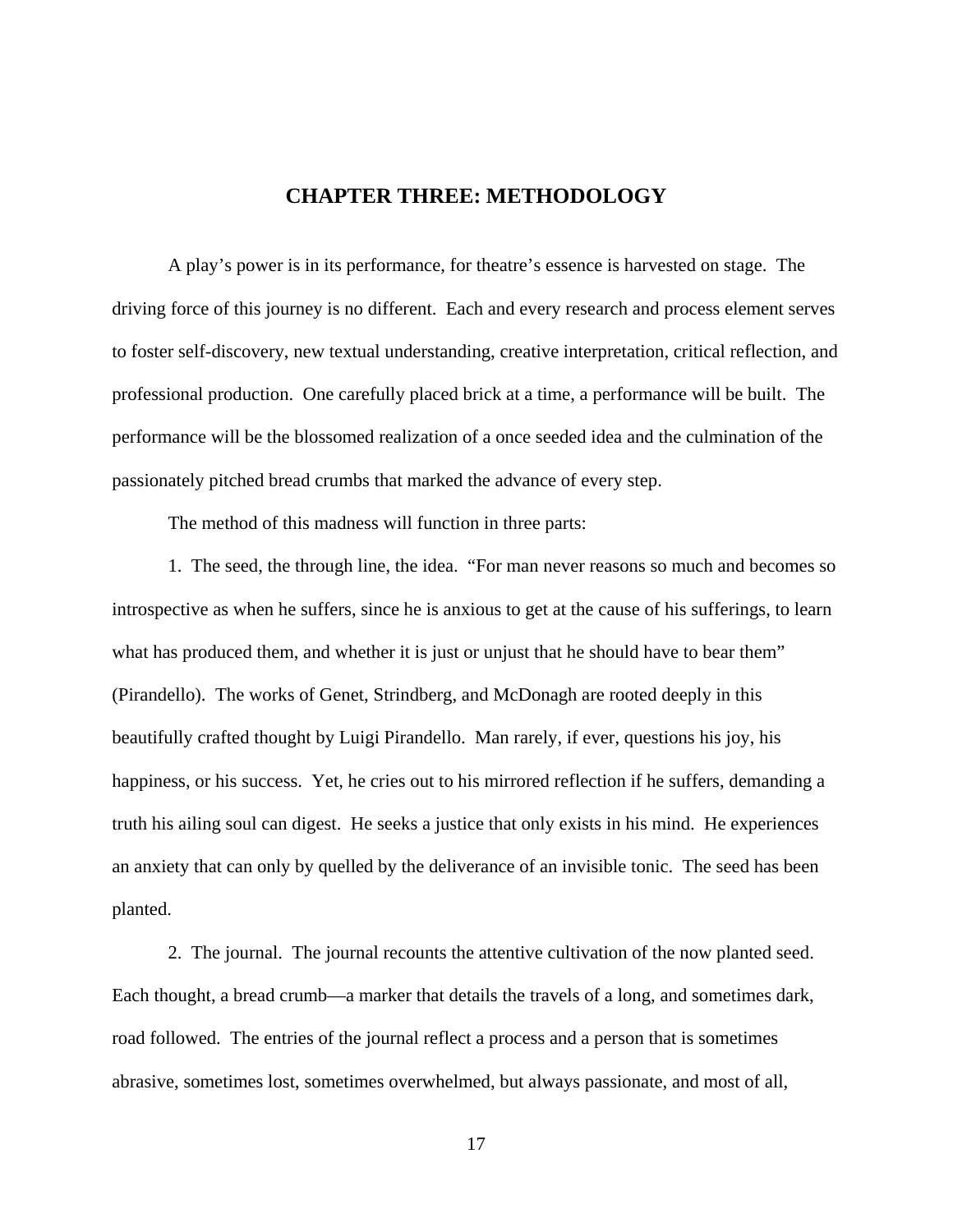always honest. It is the extensive account of all that a journey should be—challenging, relevant, and rewarding.

 3. The performance. The performance is the sculpted bouquet, rich in the blooms of perseverance, discovery, and shared wisdom, all chosen carefully from the graduate garden. It is the fully realized vision of three scenes which, when fused together, form the mirrored walls of all that we know, all that we hide, and all that we seek to destroy. The performance, entitled *Shattered*, will run one night without intermission or introduction. It will be the mirror, both for the audience and the actor.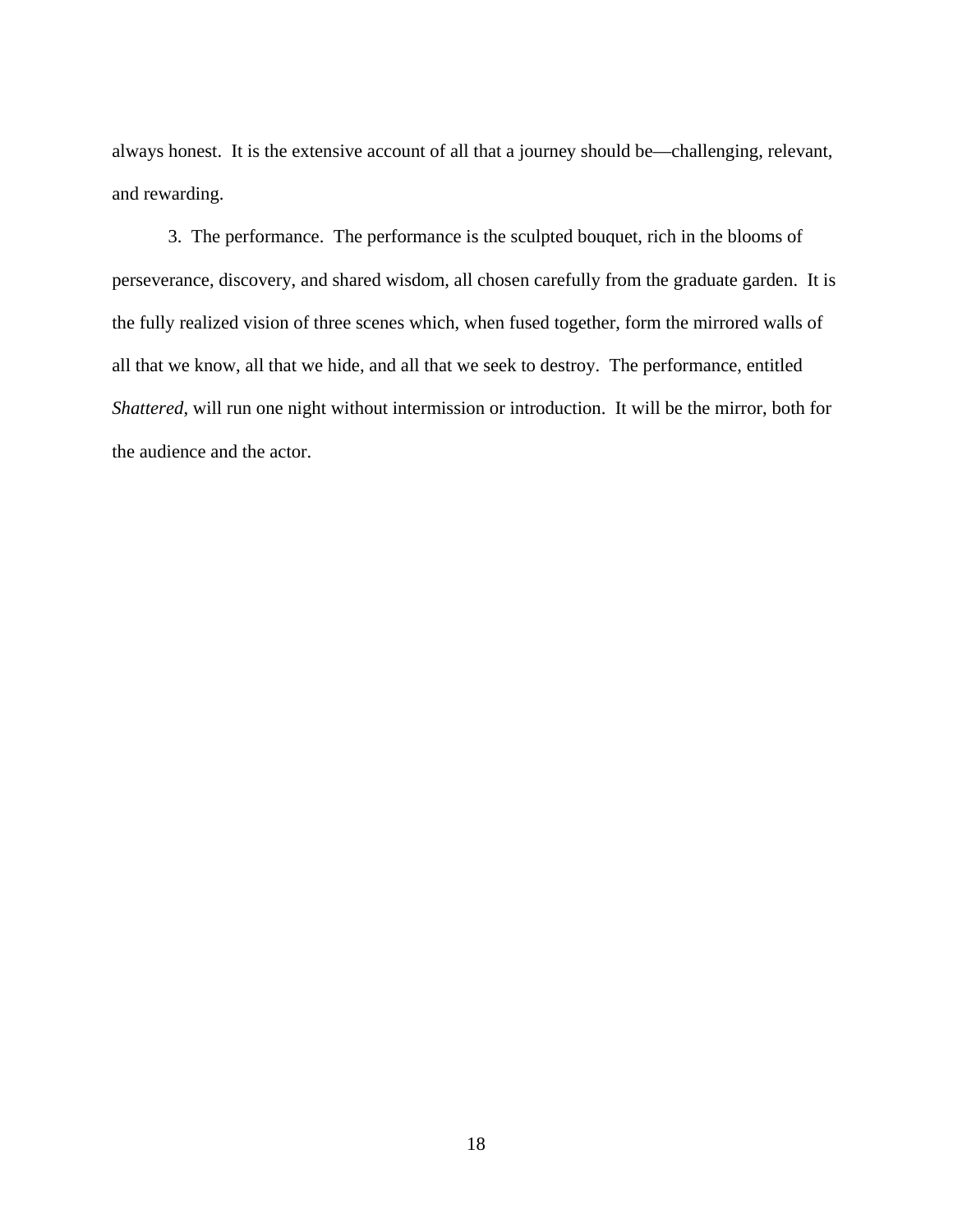## **CHAPTER FOUR: JOURNAL**

### <span id="page-26-0"></span>*December 2005*

This makes 17. Seventeen times now I have started writing, and all 17 times I have struck the delete key upon completion of each sentence; sometimes even after the first word. In fact, at this moment, my fingers are imploring me to quench their insatiable appetite for achieving some kind of a delete-key-hitting-utopia. Tourette's of the keyboard. Absurd. Seriously, who is running this operation? It's a conspiracy. My brain and fingers have teamed up to sabotage this entire experience. I'm not sure what it is they have to gain. Clearly they cannot, ideally anyway, live separate from me, nor I them. And yet my lackey fingers have cowtowed to the neurotic, compulsive, slightly dingy editor that lives in the comprehensive matter of my mind. For the minute an impulse, a thought (brilliant by nature, of course) springs from the well of my creative, soulful being, the crotchety old editor living in my mind raises his furry, white eyebrow, cocks his pointed, little head, and diddles my brilliance to some sterile, unoriginal germ of an idea that, in reality, truly, probably, most-likely, really wasn't very good anyway. Either way, I have now been 'writing' for over an hour, have only one completed paragraph to show for it, and haven't even addressed the purpose of this document.

Herein lies the truth: I want to do well. I want this experience to be successful, rewarding. I want people talking about it for days, weeks. I want it to be the most fantastical graduate production in the annals of UCF's theatrical history for tomorrows to come. And yet, when faced with the reality of what that means—the enormous amount of work that looms ahead of me—I want to run and hide and let someone wake me when it's over. I want protection from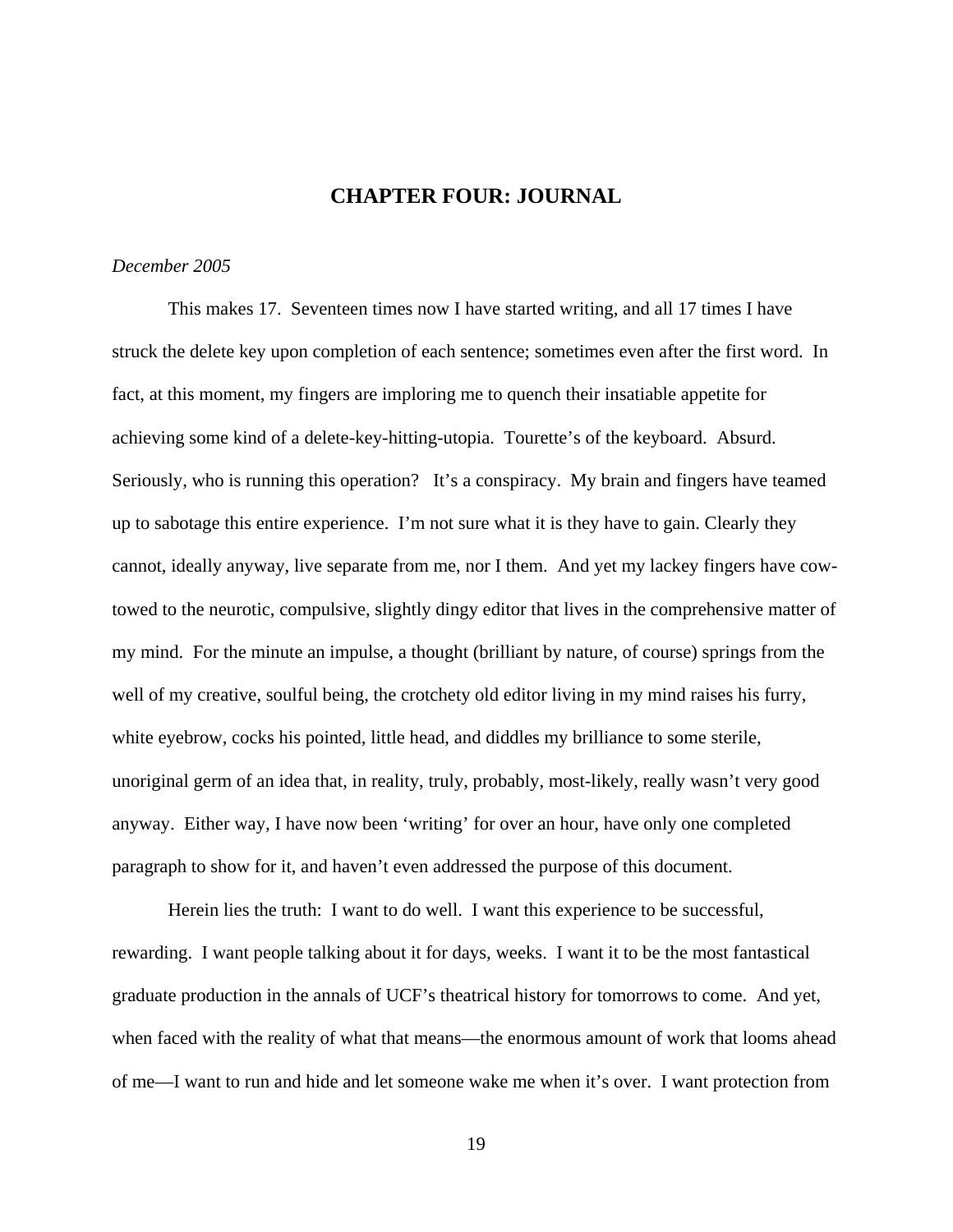that loathsome of all words—*failure*. If I can just write with some kind of literary authenticity, I might be able to avoid actually having to expose my own thoughts on anything. Then, I can't be judged. And maybe no one will notice. After all, I've nearly completed an entire second paragraph and still haven't addressed that this document is a personal journal intended strictly for recording the trials, tribulations, pitfalls, and successes of putting together a graduate thesis show in order that I might obtain completion of my UCF MFA Performance pursuit. This is a story about process, my own. (And the first lesson I have learned already on this journey, is that I do an awful lot of bullshitting and procrastinating instead of just jumping in. Hmmmmm.) OK, no more bullshit. Time for work. Write!

#### …………………………

Note: Bullshitting. To bullshit. v. A defensive maneuver performed by a person(s) who is thoroughly petrified of being 'found out.' I.e. What if it turns out that after all this time and energy, I just plain old cannot act? What if I come to the end of this journey and realize I have absolutely no business taking money from hard working, unsuspecting, enthusiastic theatre lovers who have unwittingly trotted into a theatre in which I am performing, where I piss away their entire evening with one bad line delivery after another? What if all the people on my dream team list say yes to helping me and then find out I have no idea what I'm even talking about? Man, that would really, really not make me happy. But hells-bells folks, that's why we're here, huh? Let's test the ole girl and see what she's learned. Does the fantasy in her mind match the reality of her performance? Or will the magic of theatre trick us all into seeing only the illusion of accomplishment? And how will the truth be reflected? Through the audience? From the directors? A through line in this journal realized only upon completion? It's a mystery. And though I am making light of it, I, more accurately, am acutely aware that it matters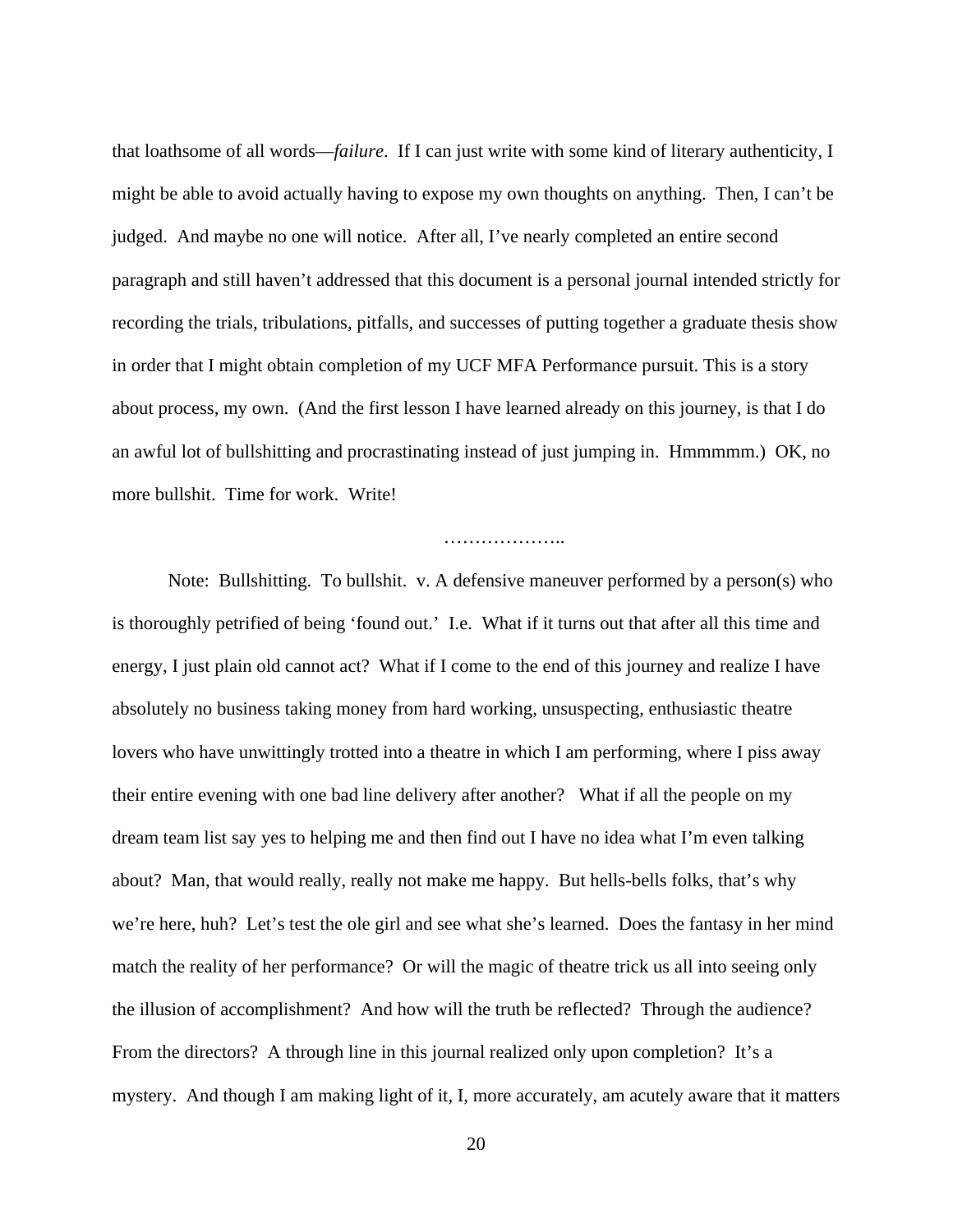deeply to me that I accomplish something very real, and not at all fantastical. Although, fantas*tic* would suit me just fine.

………………..

Met today with Julia (Dr. Listengarten) and Kate (Ingram) over at Starbucks coffee shop. Great little place. Wish I drank coffee. Nevertheless, the aromatic ambience had me fully stimulated and excited to talk. The agenda: to solidify what the heck this thesis is going to be. Last spring I had the amazingly good fortune to play Scapin in Moliere's *The Trickeries of Scapin*. It is traditionally a male role. Moliere wrote the part for himself when it was suggested that at 49 he was aging and couldn't handle the big, physical stuff like he used to. Further,

under vicious attacks from the clergy for impiety, certain segments of society for immorality, with his private life in disarray and his health failing, Moliere evidently felt the need to write a comedy which would appear to be mere froth, the lightest of entertainments, totally devoid of any social criticism, but which, nevertheless, would give him the opportunity to get even with his opponents, whose stupidity, narrow-mindedness and bigotry he would personify….Also, he obviously intended the play to be a celebration of the art of theatre itself and must have created Scapin for himself in order to show his prowess as a performer before saying farewell to what he valued most: his art and life itself (Yalman 4-5).

To be sure, it was a tremendous experience, for I have never worked so hard in one show as I did with this role. Factoring in nothing of my own input on the character, the rudimentary requirements for the part, as dictated by the script itself, were endless and indeed ruthless in their demand on the voice, body, imagination, and overall physical endurance and mental toughness. My focus was challenged wholly throughout rehearsals and with each performance. In the end, I was tremendously grateful for the chance to play this incredibly challenging role. Sadly, I question if I'll ever again be awarded the opportunity to take on a role of such humor, ferocity, physicality, and genius, to create a character politically motivated and, therefore, dangerous in his unassuming, low-status, clown disguise. A personage capable of making absolute fools of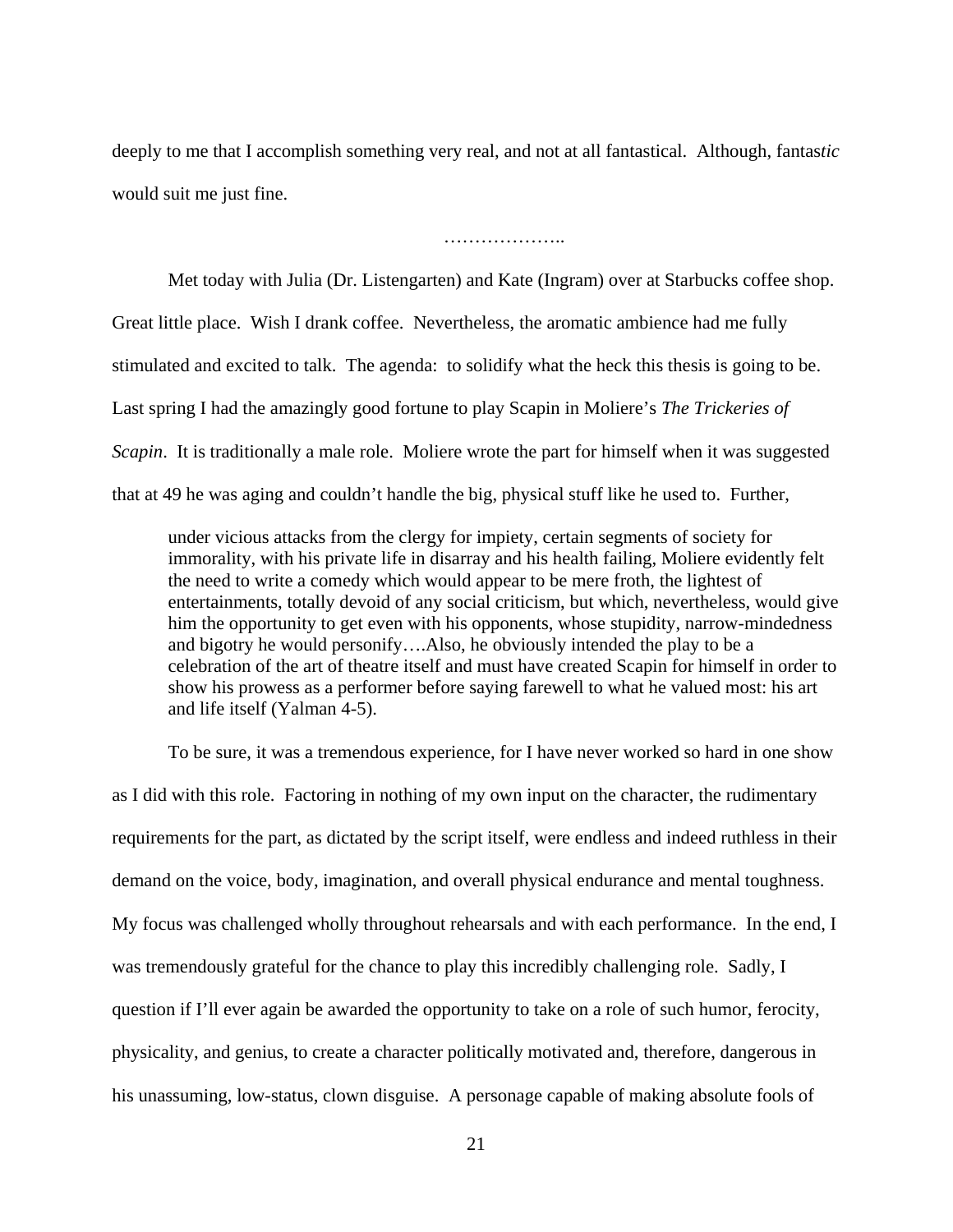the unsuspecting leaders of the day, much to the sheer delight of the leaders' constituents. I question it because women's roles are not written like this. (I challenge anyone to come up with a woman's role existing already in theatre that embodies all of these very intense, luxurious, and powerful characteristics.)

I could have written a thesis on this particular subject. I think it is a wildly fascinating topic of discussion, offering a penetrating look into the kinds of roles that exist for women. Perhaps it is something I will delve more into later in my life. But at this time in my journey, it is a role I reflect on and relish. Though, for the record, I'd say I did a pretty damn good job…even for a girl! But I digress. So why exactly am I meeting Kate and Julia today? Why are we not discussing my process with Moliere? Simple. I didn't enjoy the research part of Commedia. While I loved the role and the opportunities it afforded and the challenges it presented, I wasn't terribly interested in the history of Commedia Dell' Arte as an art form. I had no interest in spending countless hours on a topic that less than thrilled me in order to fulfill my thesis task. Thus, Plan B.

…………………………

I wrote a paper in the spring of 2005 for Julia's class titled "The Absurd Mirror of Reality." After reading and critically analyzing Martin Esslin's essay "The Hall of Mirrors" in which he examines the quintessence of the theatre of Jean Genet, I explored his findings, made sense of them for myself, and reapplied them to Genet's *The Maids*, August Strindberg's *Miss Julie*, and Martin McDonagh's *The Beauty Queen of Leenane*. Esslin sums up the essence of Genet's theatre as "a series of plays concerned with expressing his own feeling of helplessness and solitude confronted with the despair and loneliness of man caught in the hall of mirrors of the human condition, inexorably trapped by an endless progression of images that are merely his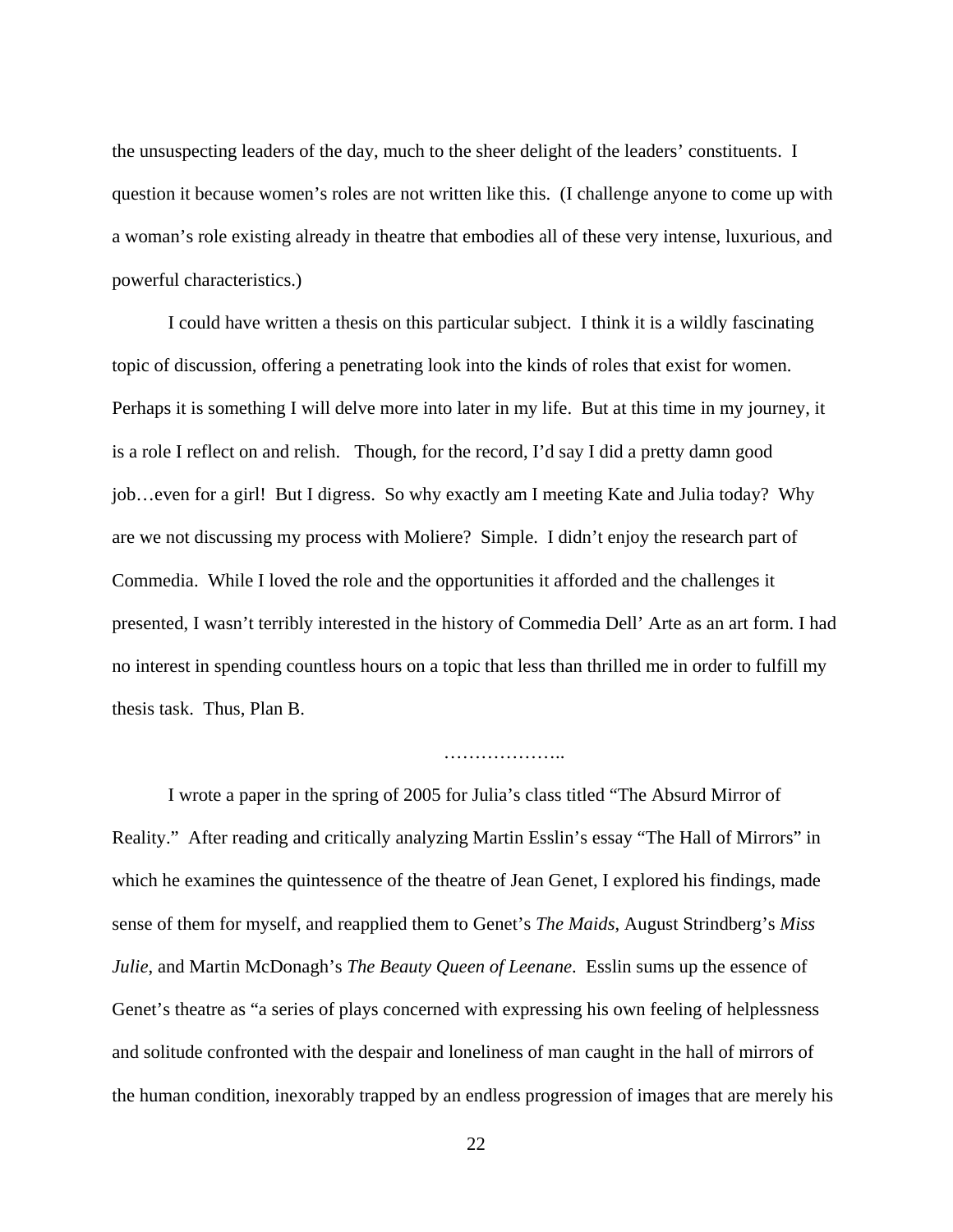own distorted reflection—lies covering lies, fantasies battening upon fantasies, nightmares nourished by nightmares within nightmares" (Esslin 140-141). As I wrote in the introductory paragraph of "The Absurd Mirror of Reality": "*Miss Julie*, *The Beauty Queen of Leenane*, and *The Maids*," each depict characters who are crippled by their personal reflections of truth, illuminating the 'dream world of the outcast of society, [exploring] the human condition, the alienation of man, his solitude, [and] his futile search for meaning and reality' (167). Esslin's "A Hall of Mirrors" identifies and constructs the image of man's trapped life, which serves as the link among the works of Strindberg, McDonagh, and Genet" (Bryant). I don't suppose I am to quote and cite myself, am I? I guess not until I'm published. I'll leave it for now. This *is* a thesis about reality vs. fantasy. I'll fantasize that I'm published.

Anyway, the ideas and the themes raised by Esslin were compelling, indeed intoxicating to me. Commedia, in my mind, resonated as something archaic, almost irrelevant to the theatre today. Though brilliant in its form and indelible in its importance to theatre history, the acuity that once made Commedia an acidic, sharp, and sensory-stimulating tongue lashing to Moliere's theatre audience, has transformed itself into something else for today's couch-potato patrons of the 'modern world.' Modern audiences turn to the likes of *Letterman*, *The Daily Show*, and various sketch comedy productions to satiate their proclivity for fast-paced, satirical, politically charged pleasures. And in that way, Commedia lives. But it is a form, now, for the sound-byte era, not the stage. (I suppose Commedia experts would jeer at me for such a statement. But, it's my thesis. I can say whatever the hell I want.)

What I do like is people. Actually, that isn't all together true either. Rather, I am fascinated by people. What makes a person tick has always been an endless source of acute interest, awareness, and observation for me. How and why a person is who s/he is and how that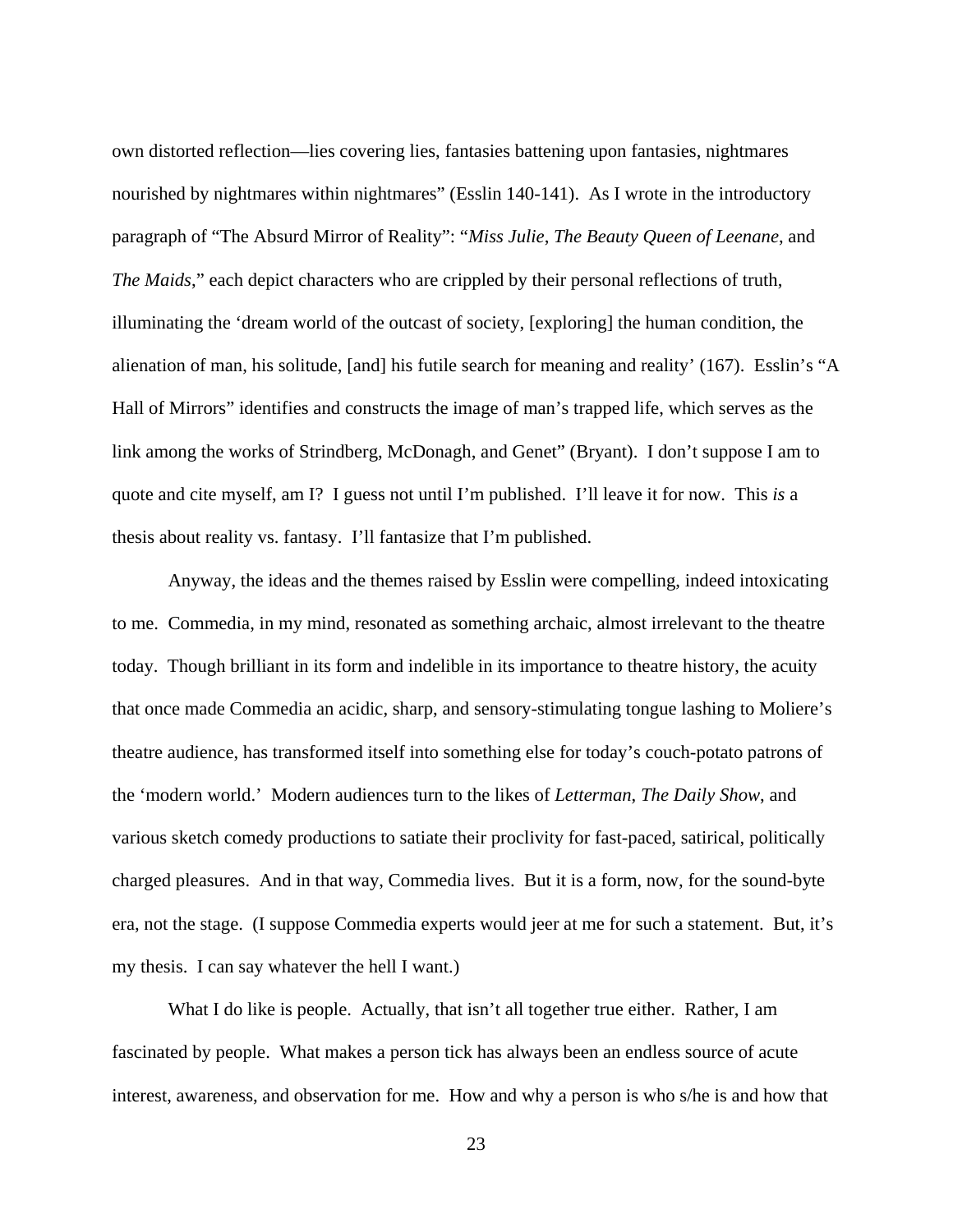affects every aspect of her/his life, for all of her/his life, brings hours of meditative enjoyment to my voyeuristic behavior. Further, it is the 'bad' stuff that resides in all of us I find most exciting. But, I suppose that is of little surprise, as it is the 'bad' stuff that usually creates the conflict. And conflict, my dear, is drama. Trust me when I say that there is LOTS-O'-DRAMA in the three plays I chose to take on. So, let's get to work. Tomorrow. So tired.

…………………

What began as a study of the Avant-garde in Julia's class has now become an enormous challenge—my thesis. *Miss Julie* and *The Beauty Queen of Leenane*, in particular, made notable impressions on me. I was most struck by the humanity of the characters. Though the playwrights tend to explore the 'dark' side of human behavior in both plays, they do so with particular attention to the character's reality, juxtaposing the fantasy in the character's mind with the reality of their particular lot. The characters are all multi-dimensional people, reacting to real life situations like real life souls, right and wrong. There is nothing idealized or romanticized in these plots, unless, like in Genet's *The Maids*, the exaggeration is written in for effect, for pointmaking. The playwrights themselves do not make excuses for the characters in their exploration of the 'darker' side. But rather, and that which attracts me most, the playwrights are unafraid to explore the parts of humanity that no one wants to see: fear, fantasy, self-loathing, jealousy, hate, abuse, loneliness, madness, obsession, neurosis, want, need, desire, despair. All are themes found within each play. All are themes found in real life.

In myself, I find the ability to relate to some part of all the characters, perhaps more than I would care to publicly admit. And perhaps that is the reason I am drawn to the electricity of these plays. Perhaps it is the identification within me that I wish to explore. Perhaps it is an awareness of the fantasy within my own mind in conflict with my actual reality that drags me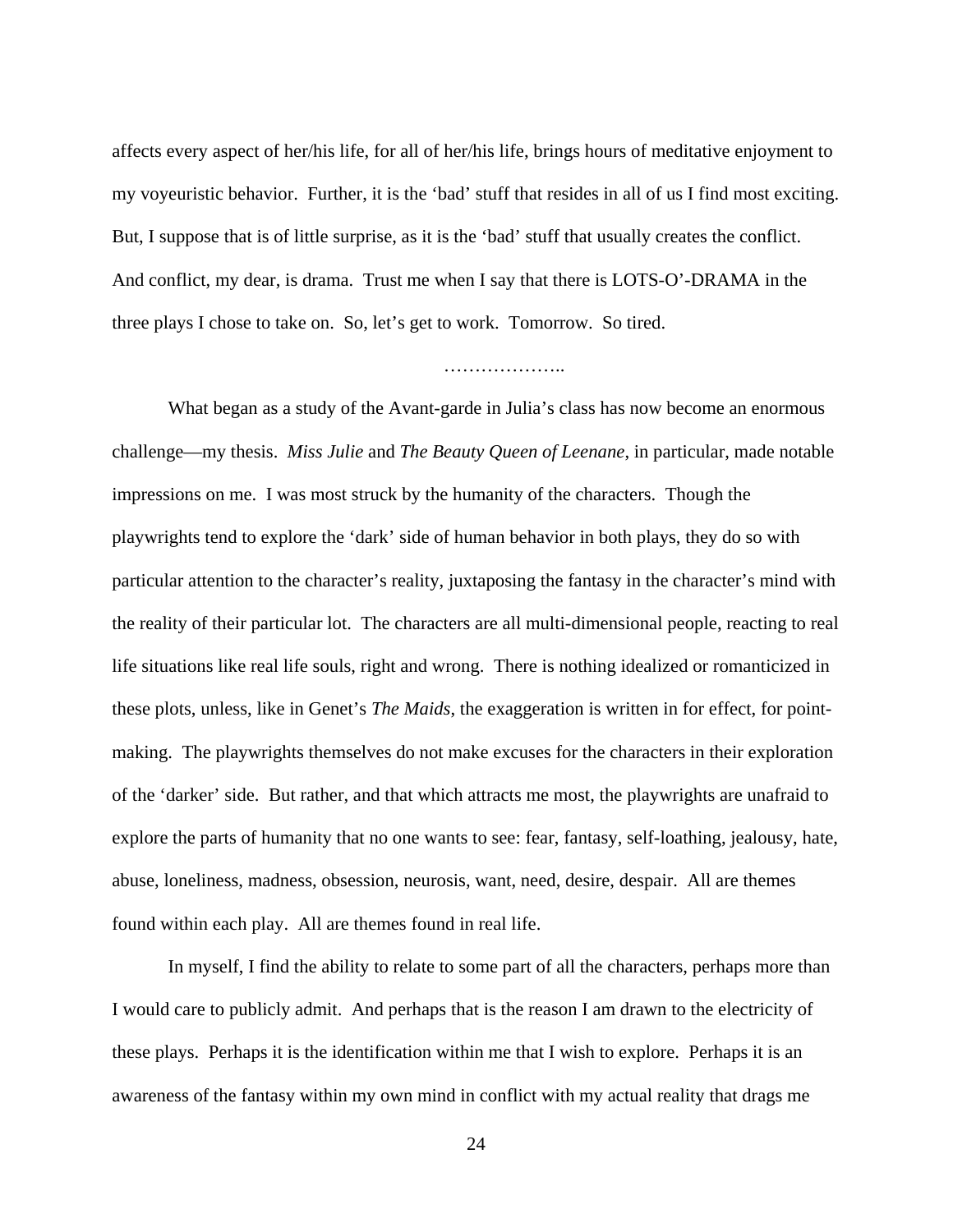toward these characters. Perchance all of this thesis-ing is a ruse in order that I might discover something of myself through these plays within the guise and, essentially, safety net of academia. Perhaps it is only natural that we should all want to see what life is like on the 'other side of the tracks' to explore the fallen without falling ourselves. Perhaps. Only the process will tell.

…………………

So, how did Genet get involved in this project? Again, this whole project stemmed from a class with Dr. Julia Listengarten, a formidable force within the UCF theatre faculty, from whom I have learned more about theatre and its impact on society and vice-versa than I had ever imagined even existing. Her teachings made theatre so much more than simply, "What part did I get cast as?" Though I have loved theatre and acting for essentially my entire life, it wasn't until Dr. Listengarten that I thought of theatre as having any weight or any real meaning within the greater scope of society. Besides the fact that she is wicked smart, she brings with her a European appreciation of theatre as an art form that, arguably, does not exist in America outside of the theatre culture itself. (She's Russian.) She has taught me to think about theatre beyond performance. I am grateful to her, for I know that this awareness will in turn foster a greater, more informed performance as an actor. And as a future teacher of the arts (and impending teacher…as I will be teaching Dramatic Literature to BFA theatre sophomores next semester), my future students will receive a greater education about what it means to be an artist who is actually involved in and articulate about the arts, rather than just an ego masturbating empty lines on a black stage. "Speak the speech, I pray you, as I pronounced it to you, trippingly on the tongue; but if you mouth it, as many of our players do, I had as lief the town crier spoke my lines" (*Hamlet* III.ii). The reference is current. I am, in addition to working on this thesis and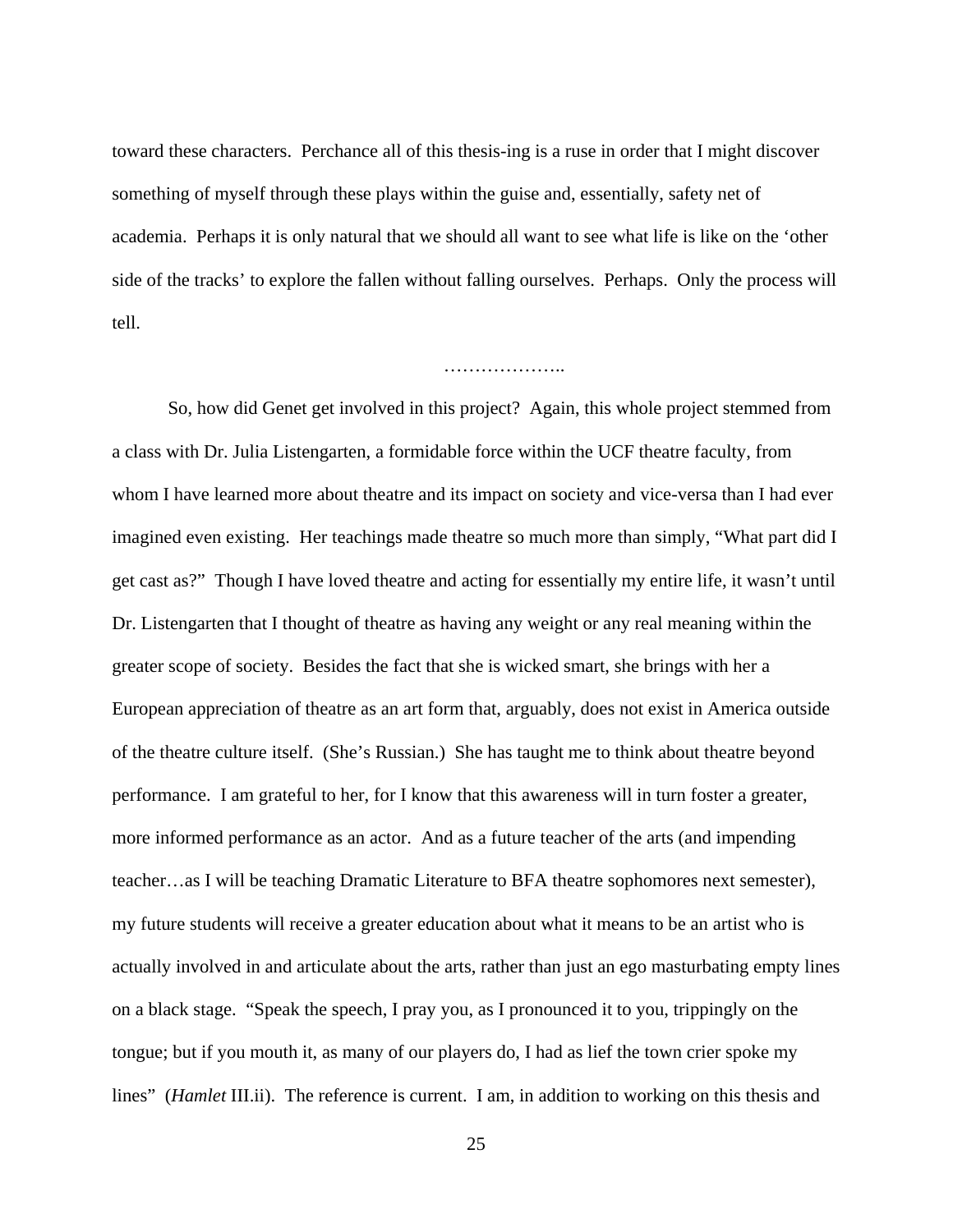teaching Dramatic Literature, also playing Gertrude in UCF's production of *Hamlet* this spring. Digressing! Anyway, because of Julia, I understand that I am, and moreover know how to be, a contributing member of an important group of peoples, despite the capitalistic rape of what it means to be an artist in American culture today. For in the capitalistic society, it is not about art, but rather about the almighty dollar.

OK, back to Genet. "The Hall of Mirrors." It was Julia who saw the connective tissues, in terms of themes, from *Miss Julie* to *Beauty Queen*. She suggested Martin Esslin's book, *The Theatre of the Absurd* as a place to consider the writings of Genet, the themes Genet explores, and how those themes match up with *MJ* and *BQ*. As I wrote in my thesis abstract,

Theatre in its most crude, poignant, and honest form exists as the mirror of our world. This piercing mirror reflects mankind's hope, fear, self-doubt, passion, joy, despair, brilliance, destitution, and desire. It becomes the image of all that he hopes to be, yearns to achieve, and knows he has destroyed. Theatrical performances are without equal in their ability to conjure visible truth from the reflection man sees everyday and fails to recognize. Ultimately, theatre demands that man see himself without the masks of excuse, ignorance, or makeup.

I concluded that *The Maids*, *Miss Julie*, and *The Beauty Queen of Leenane* each demonstrate these ideas. Now, we get to the meat of this thesis and the greater question looming on the horizon: HOW DO I BRING THIS CONCEPT TO LIFE? I have written extensively, at this point, on my original paper, and the ideas covered in its pages. (Not to mention, I wrote the paper!) The text and the source material are established. Now it is time to put a show together. A 'theatrical performance' wherein my UCF audience might see something of themselves reflected in the three plays I have selected. Where do I begin? Well, it seems only right that since *The Absurd Mirror of Reality* began with Jean Genet, so too should the show. Enter Chris Niess. God, I hope he says yes! He's the only one who can do what I think I want. Truth is though, as I write, I realize that everyone I want for this show is not only my first choice, but my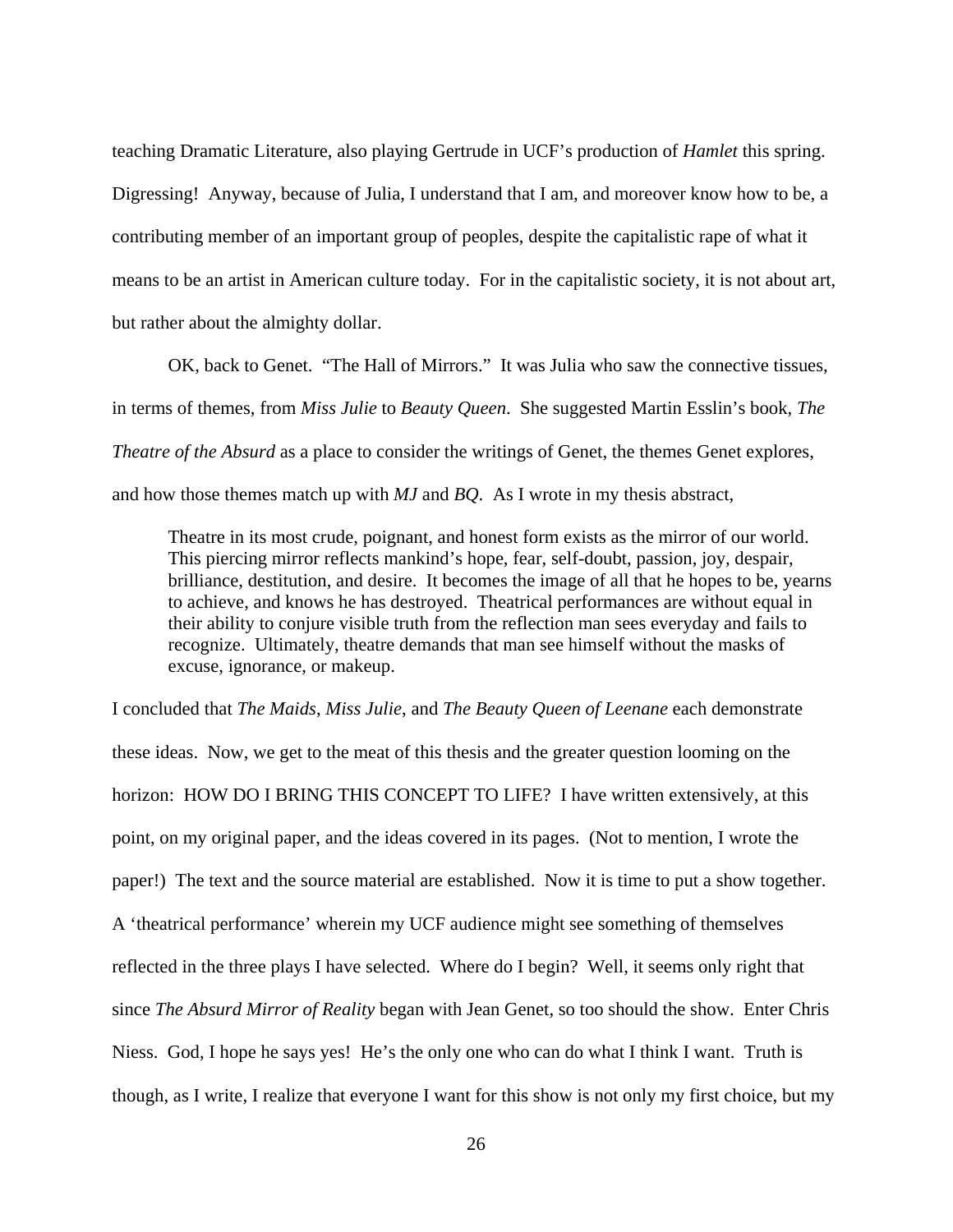only choice. I say *only* because they are the best. And frankly, I want the best. Why aim low? As the inscription from the painting on my office wall reads, "The greater the challenge, the more glory in surmounting it. Skilled captains gain their reputations from storms and tempests." I'm not sure what size squall this thesis will produce, but my compass rose has been retooled and made shiny over the last three years of MFA training. Time to take her out and see what she's made of. Let's get dirty! All for now. Christmas cookies are fresh out of the oven. Ciao.

…………………

In the transfer of notes from chicken scrawl on scrap sheets of paper to nicely typed

verbiage on a brand new laptop, some of the frustration gets lost. The process looks far rosier in

type and less, well, processed. For example, the following is what I actually wrote:

December 28

- J.J. Casting, casting in general. (Ed, Donte, Keston…all black men…Is that a problem? Just worked out that way.)
- Through line of the piece. Begin with Chris Niess. (?)
- Not wanting to step out to narrate.
- Moving from Chris with a voice over narrating from Genet's…*Thief's Journal*? Into… rehearsal of Gertrude/Hamlet scene with him having her look in the mirror @ herself-Roberta, (chair of the theatre department at UCF,) hopefully. Stop us establish for the audience that this is a rehearsal…or can *The Maids* do that?
- Write dialogue between R-me-Eddie about…essentially Esslin's idea of Genet's theatre and "The Hall of Mirrors." This will explain what it is the project is about w/out stepping out to describe it to the audience.

(Arrow drawn to bottom of page. Then…)

- w hat I like about the concept what I find interesting about it. That the whole thesis stems from a paper I wrote for Julia in spring '05.
- Biqqest hurdle…

The biggest hurdle is what? Transferring all of my notes from messy thoughts to well

ordered, formal writing? Even what I wrote above is way too neat to be an accurate replica of

my first round of recording. But, I have to hand write everything first. With that comes chicken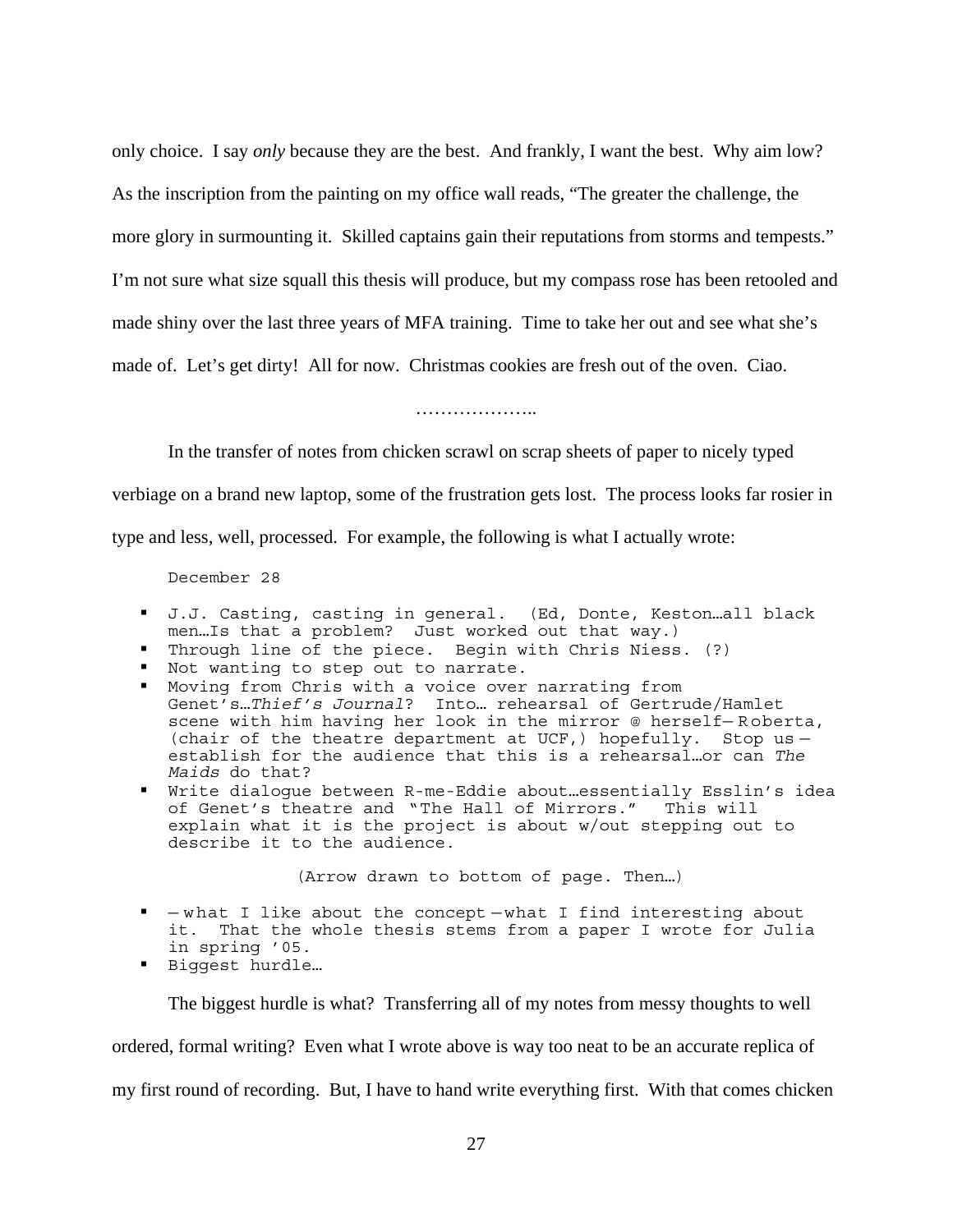scrawl, incomplete sentences, lots of scribbling, and endless arrows connecting thoughts from one page to another. For the most part, I loathe writing journals. It comes down to patience. My brain works so much faster than my hand, obviously, that I wind up frustrated. I've worked out twenty-eight different scenarios in my mind before I've finished my first sentence. Patience. It would serve me well to have some. Left to my own devices, I would just keep everything in my head. However, I have been in graduate school long enough to know that such ideology isn't in the least bit ideal. It gets crowded in the ole craw. Putting thought down on paper gives us the opportunity to process it. Mull it over. Examine, explore, reflect, and respond. I have seen the merits of journaling over the last three years. They have done me well from class to class, fashioning clear opinions and molding visceral experiences into tools that can be used to hone and craft more visceral experiences. Experiences that I can write about and mold into more tools for crafting new visceral experiences. You get the idea. However, let me be super clear. I do work out many things in my mind before I even get to the pen and paper. Writing helps me to clarify and that clarification is important. But as this is about my process, I have come to learn in graduate school that rightly or wrongly, I *think* about my projects and assignments and rehearsals. Everything! I think and think and think and think and think and think and eat junk food and think some more. I consider things like: Will this Thesis be interesting to anyone besides me? Will I be able to juggle everything efficiently? Are my classes going to be good this semester? Will I be an effective instructor in Dramatic Literature II? Will I be successful in *Hamlet?* Do I want to cut my hair? What do I want for dinner? And so on.... This isn't to say that writing is less important, but rather only to acknowledge to myself that I am often consumed in thoughts about school, acting, my future in acting, and particularly these days, my thesis.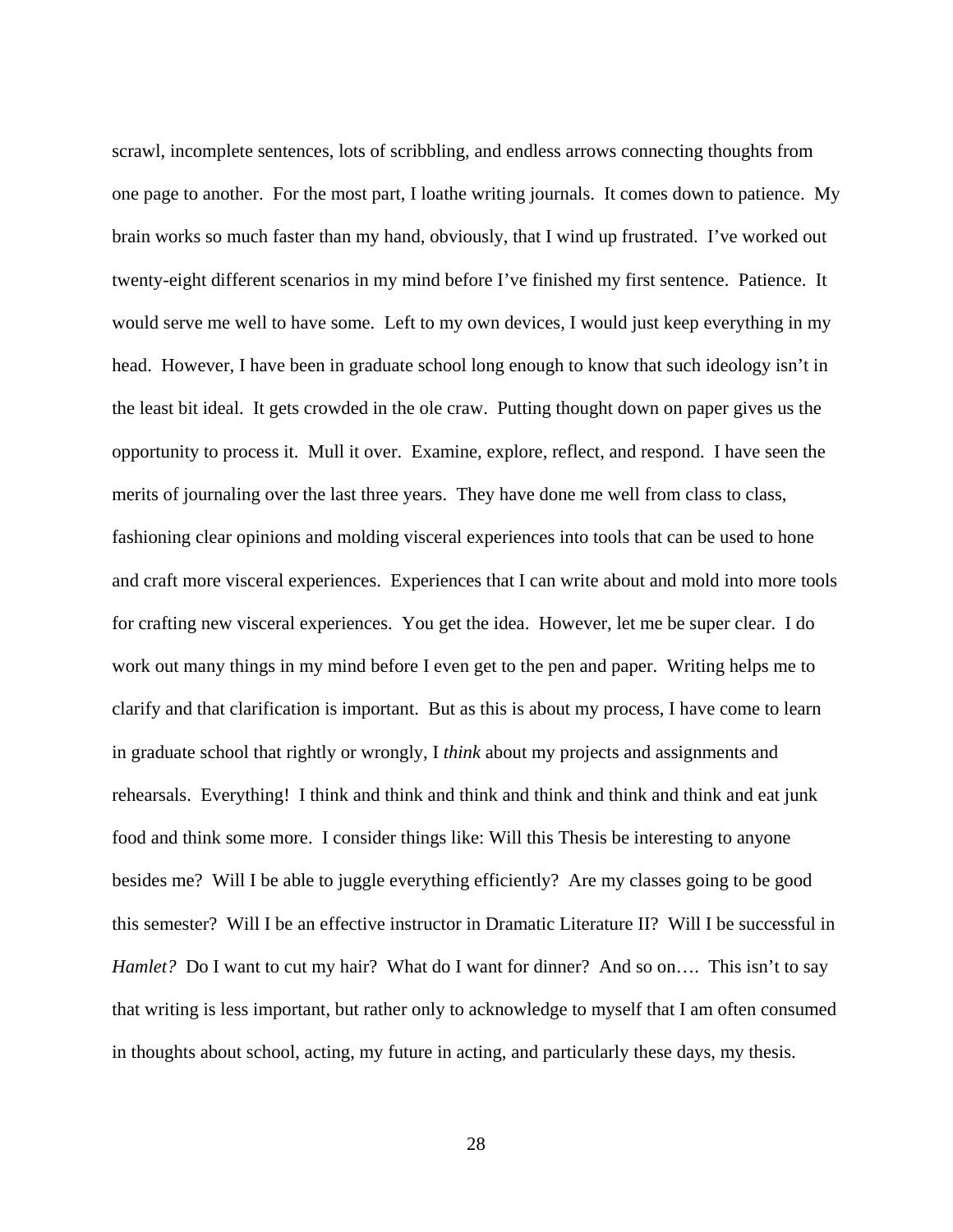We'll see later if this awareness amounts to anything later on in the process. Ok, back to my notes and putting this show together. Fortunately, I know how to translate chicken scratch.

………………..

## *January 2006*

### The Dream Team:

*Beauty Queen* - Has to be Kate Ingram. That's it. If she says no, I'm screwed. There is not only no one else in all of Orlando who can do the part as I want it done, but of all the people I've personally known in my whole life that I could ask, it would still be Kate. And fortunately for me, she said yes before I left for Christmas break. Kate. My voice professor for the last two years—acting voice, not singing voice. She's ridiculously talented. I've not met, to this point in my life, an actor who lives as completely in 'the moment' as she. Good Lord, I've learned so much from this woman. But probably the greatest lesson I have gained from her, both by her own example as well as her classroom pedagogy, is what it means to be involved on the line…in the line…not ahead of the line or behind the line. IN THE MOMENT. (Reading Cicely Berry's *The Actor and the Text* for Kate was intensely beneficial for me.) I wrote in my journal for Kate in the fall of 2005:

Cicely Berry is an endless fountain of good, the way that she phrases thoughts and ideas are at once revelatory and obvious. She manages to put into words what I sometimes experience, but didn't know how to articulate. I.e.: 'One of the important things we learn from them, [sonnets], is how to place the main thrust of the thought and hold it in the mind of the listener, while digressing and going up side-alleys of imagery.' (Berry) Having studied Shakespeare all semester, we know that the argument of the sonnet is most often straight away at the start of it. I've understood that our obstacle is to maintain that first thought till its conclusion at the end. But Ms. Berry's validating phrasing empowers me to say, "This is a difficult thing to do, but it *is* the structure of the sonnet—so let's get to work!"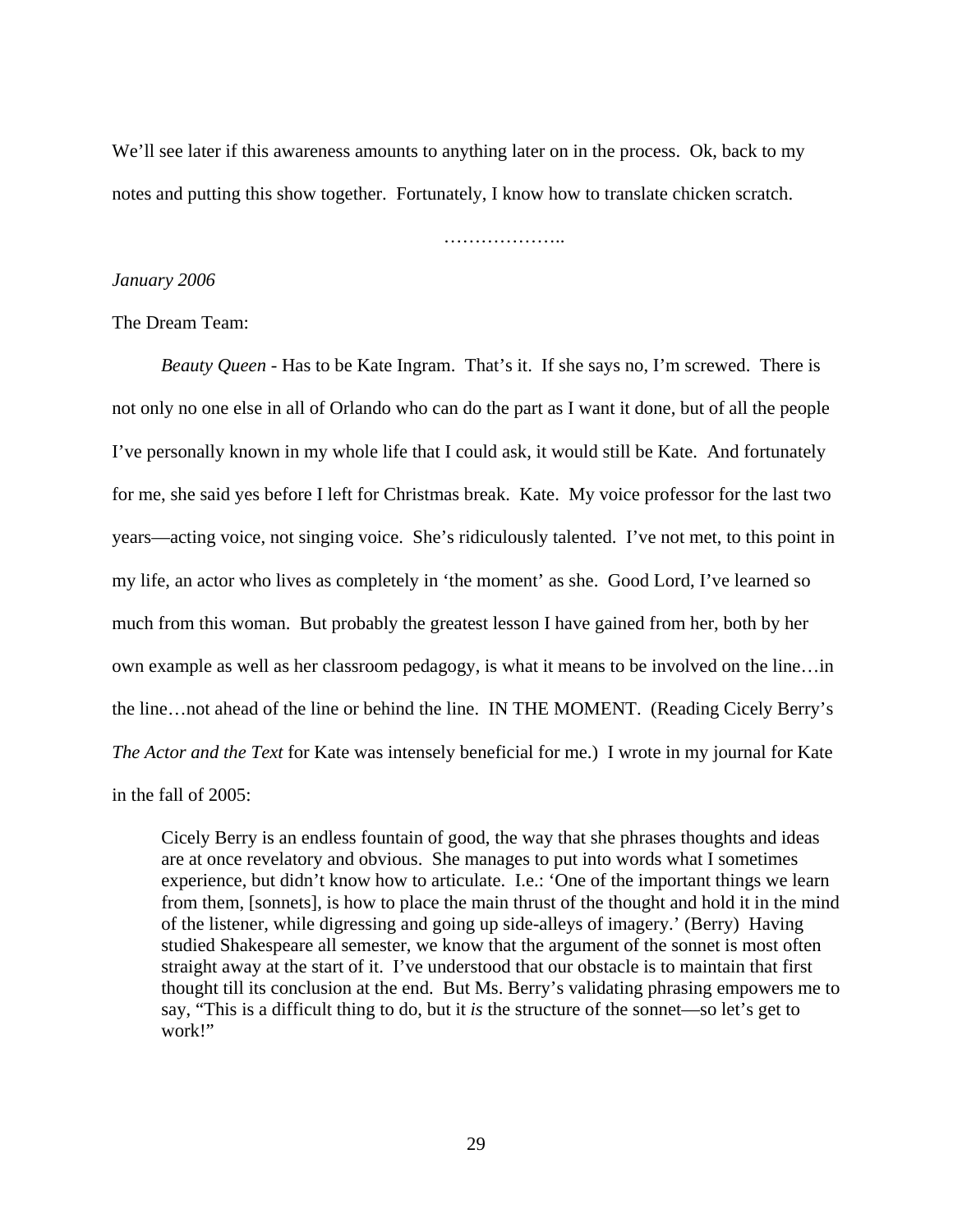With Ms. Berry's text as referential source material, Kate taught us how each word has meaning, has resonance, emotional value, integral thought, and serves to push-pull-repel-attract. Kate is emotionally available as an actress, fusing every thought with sustenance, with air, with quite literally, a life force. She is the model of her own pedagogy. You have only two choices when opposite Kate:

 1. You hurdle yourself headfirst onto the zooming Kate Express and zip-zap-zop your way from acting class 101 to 6340 in 0 to 60 seconds.

or

 2. You stand frozen for fear of failure and wince as a missed opportunity whizzes past. Dumb.

Fortunately, I'm on a mission to destination excellence and I'm gonna need a heavy duty diesel engine to help me get there. (I hope she doesn't mind me referring to her as a choo-choo train. But I trust the analogy is clear. I need power in this program, and she's among the best of the best.) Her only fault lies in being way too attractive for the part (Mag). But I don't know any actress who would take offense to that kind of criticism. She's on board.

 I will ask Dr. Seay (Doc) to direct the piece. He is the former chair of the UCF Theatre Department and my acting teacher for the final semester. I feel that with Kate on board to play Mag (me oul pea-hen of a mother), he will be more inclined to say yes. I appreciate his knowledge and experience as a director and actor. Moreover, I've heard wonderful things about him as an acting teacher, so I'm hoping to double up on him as much as possible this last semester of my MFA career. One scene down. Two more to go.

 *Miss Julie* - Whelp, the 'perfect' actor for this part doesn't exist, currently, at school. Ok. So, immediately, plan B rears its ugly head again. Almost perfect. Where Kate is too pretty,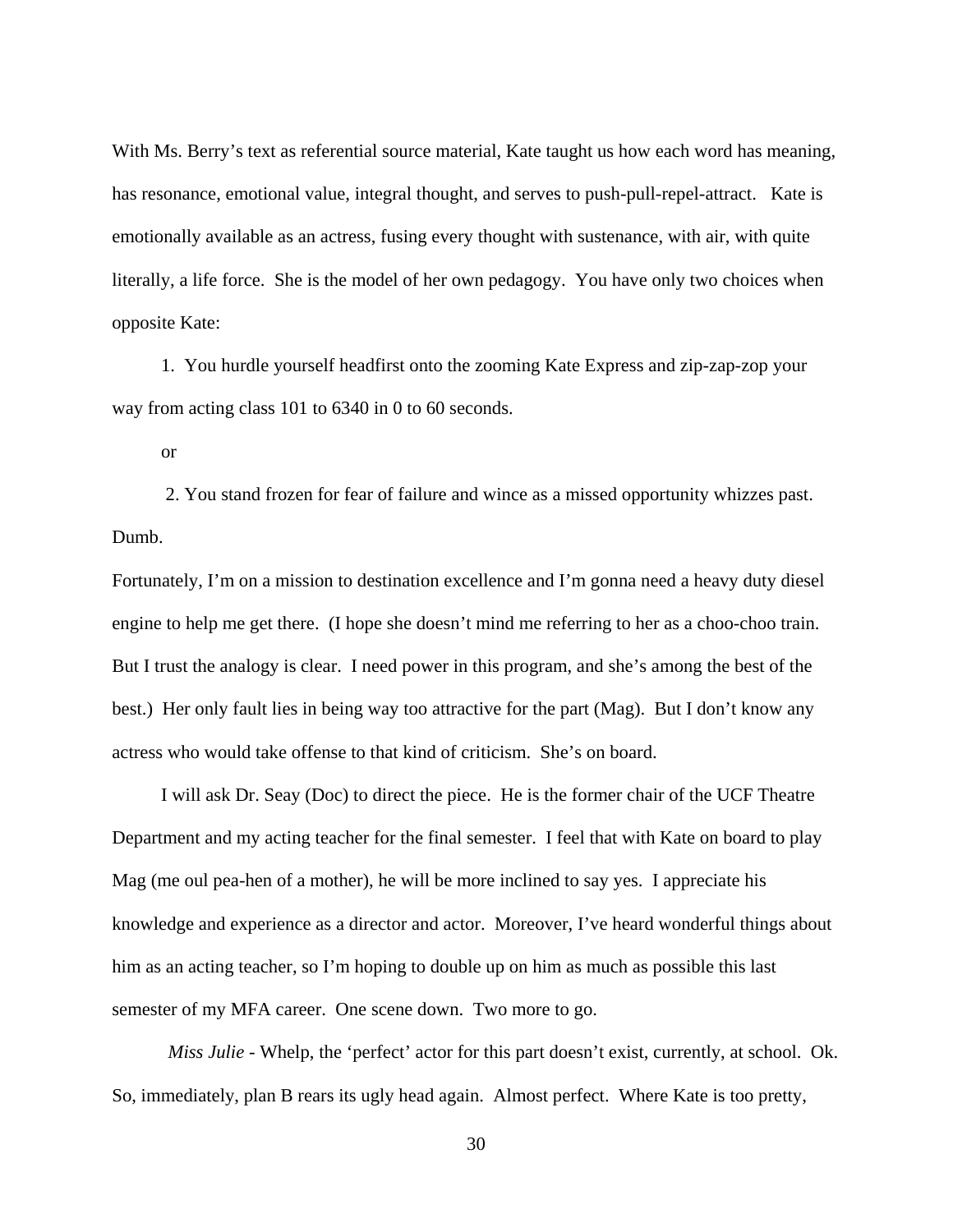Donte Bonner is too young. But with guidance from JJ Ruscella, dream director for the scene, I think that the three of us can turn in a quality performance. The fact, too, that Donte is black could add a whole other layer to the relationship, contextually speaking, that could raise the stakes even further than I'd previously imagined. Most importantly, I trust my friend, Donte. I appreciate his talent, his focus, and his diligence as an actor. I know that if he says yes, he will be as committed to the project as if it were his own. I'll need that. And I would rather not have to ask for it. With Donte, I won't. It's part of his package. Oh please, Donte, say yes! The perfect director for this scene is JJ Ruscella. JJ scares the hell out of me and I love him for that. His expectations are intensely high, his personage is super intimidating, and his concentrated commitment to the *craft* of acting is nothing like what I have experienced in my training to this point. He presents a reservoir of endless tools that I know will bring me to the level and quality of work I wish to achieve. Moreover, he seems to believe in me…sees something in me that might resemble possibilities…maybe even talent. I cannot think of too many more people beyond JJ that I would want that vote of confidence from. As JJ, Donte, and I have worked together a few times now already, I am hopeful that they will each agree to this tri-union and bring my vision of a professional quality performance even closer to reality. Aim big. I'm picking the superstars for this project. I've always said I want to work with the best of the best. Why work with anything or anyone less than that on my own thesis?

 *The Maids* - Arlen Bensen, dream director. I was cast in Neil Simon's *Proposals* at UCF Fall of 2004. Arlen was a guest director that they brought in last minute. I could not have been more fortunate than to have landed in this particular play. Arlen encapsulated what it means to direct at the collegiate level: treat us, the students, like professionals, exhibit high regard for our contributions and willingness to perform, and also provide us with the means to work as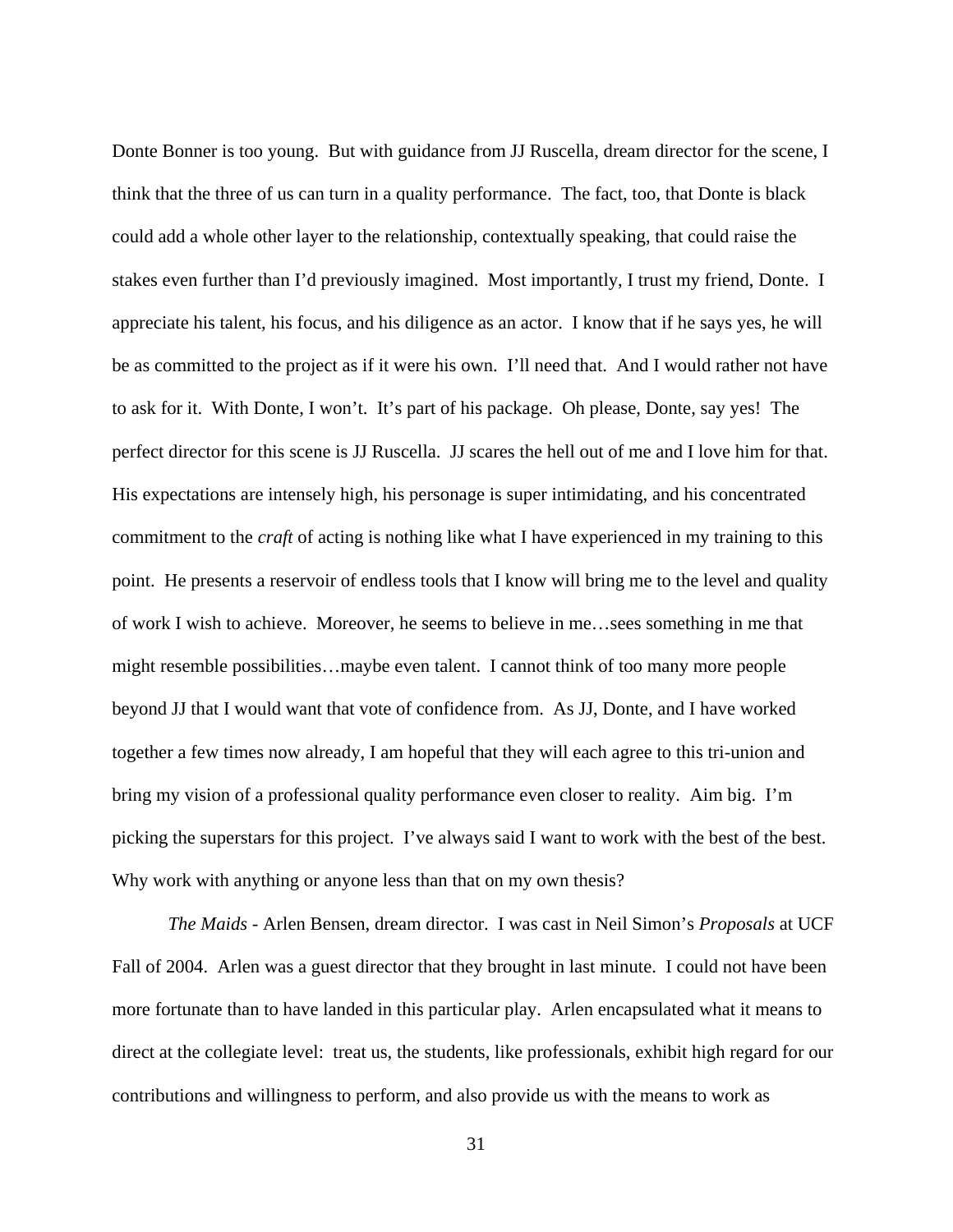professionals. He validated that though we were students, we were, more accurately, young actors who wanted to act. His dialogue was always on a professional level, nothing ever 'dumbed down' for the sake of the academic environment. He established a code by which we would work and we did. But it was the respect he gave to the cast that was his greatest gift and ultimately, got him what he wanted—a high quality performance. I have often found that professors expect/demand respect from their casts for the knowledge they are about to 'bestow.' Yet, the professor shows very little of the same respect for the students, forgetting that though the students are young, in most cases, they still have a voice. Arlen engaged us in dialogue, in intensive amounts of table work, imploring us to take responsibility for the entire production and story, and not simply limit our focus to our own lines. He allowed us to be a part of the discoveries within the story. It wasn't something spoon fed or force fed to the cast as being only his way or the highway. Further, he took his time to work with us as an ensemble and individually. His expectations were high, but he provided a means by which to achieve them. When I went to rehearsals for *Proposals*, I felt like I was going to a professional rehearsal. And perhaps that was what I liked best about him, not that he found a way to direct us on an academic level, but rather, that he directed. And we acted. And together we found a good show.

 Further, Arlen tapped into regular habits of mine that contributed to a sameness I brought from character to character. I have often received the note over the years that my characters are too "sophisticated." I didn't always know what that meant. I would think, 'I'm playing the character too smart? Too refined? I'm playing the end of the play in Act I, scene I?' I would try to make adjustments, but didn't always feel successful. Finally, Arlen said to me, "You know how the ballerinas walk in NYC? You know, when they're in street shoes, on their way into Lincoln Center, just off the subway? Feet turned out, flopping heel-toe, heel-toe? Beautiful,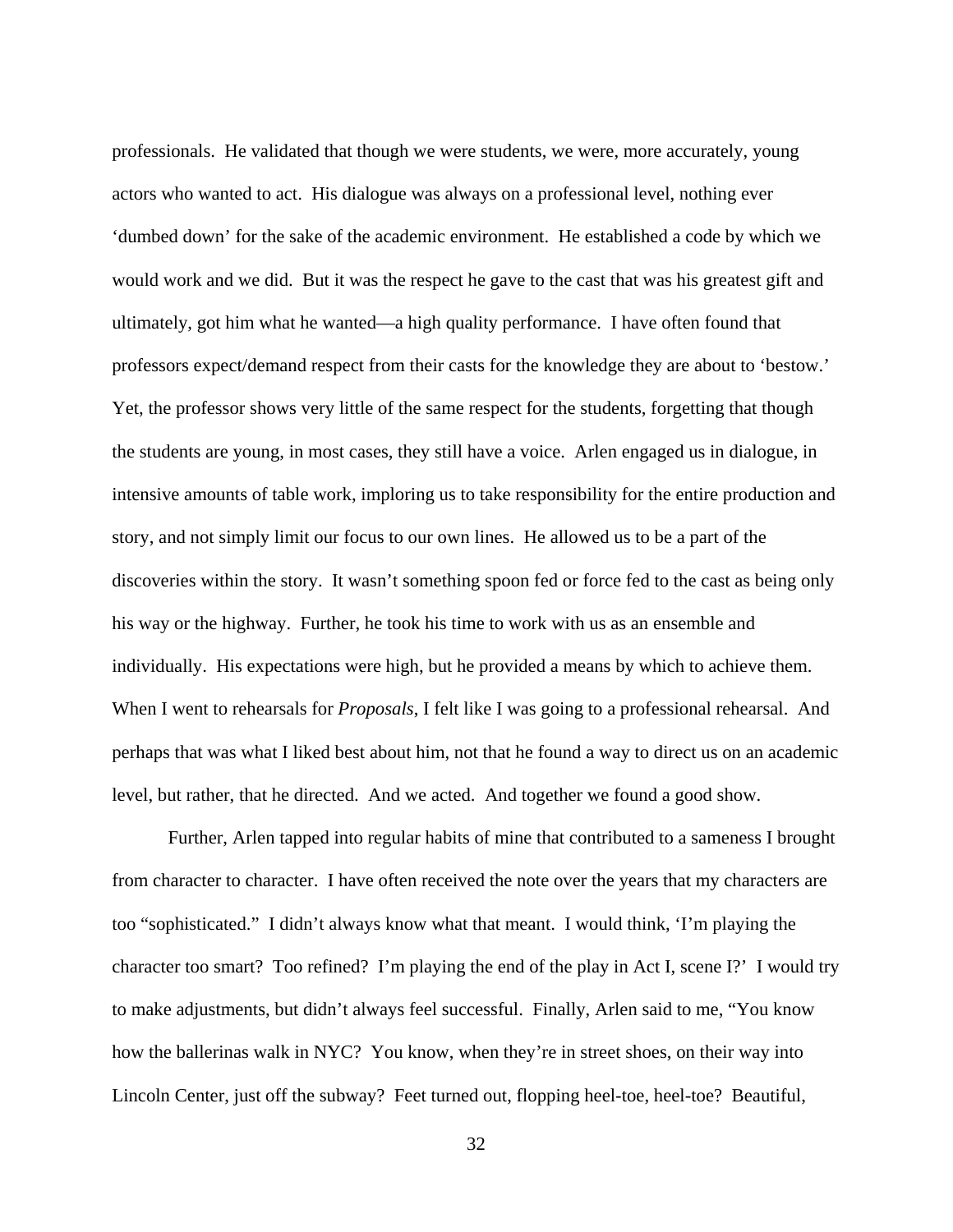elegant, otherwise poised young ladies in their pink tights and satin slippers, but on the streets they walk like clods?" And I thought to myself, 'Yes, I know exactly what you are talking about. They *do* walk like flat-footed heathens!' Still, I questioned, "What's your point, Arlen?" "That's how your character needs to walk, Lisa." He went on to explain that I was walking with way too much 'sophistication' for my character. But this time I understood the meaning.

 From my own dance training I have taken pride in my ability to move well on stage, to carry myself gracefully from one side of the room to another. But guess what? Not all characters move with grace. In fact, a whole bunch of them don't. I know. Quite a revelation isn't it. I was taking so much 'pride' in my ability to move well that I was missing out on character choices that went beyond something surface or articulated, demonstrative in some way. Suddenly, I was aware that even if I were playing a character who didn't move well, I probably 'didn't-move-well' with great ease and agility. Duh! How could I have missed something so basic for so long? And yet, it wasn't until Arlen was able to put it in to language I understood that I recognized what it was that was sabotaging my otherwise strong choices, that I was able to finally take some major steps forward. In that moment, all of the notes I'd received in my movement classes about being overtly demonstrative, or too dance-y, truly hit home. People move like people, not like dancers. 30 years-old, folks, and I just got that one. Whatever. Point is, I got it. And I want more. I want to work with Arlen 1000 more times and be 1000 times stronger as an actress for it. And furthermore, I like him. Like Kate and JJ, Arlen is in love with his craft. Again and again, these are the people I want to work with.

 But who will play my sister? Hmm, tough one. Once again, I think there is only one gal who can add to the level of achievement I am looking for. Jenny Ashman. Prior to asking Jenny, I actually scoped out another actress for the part, based on a kind of loyalty I felt toward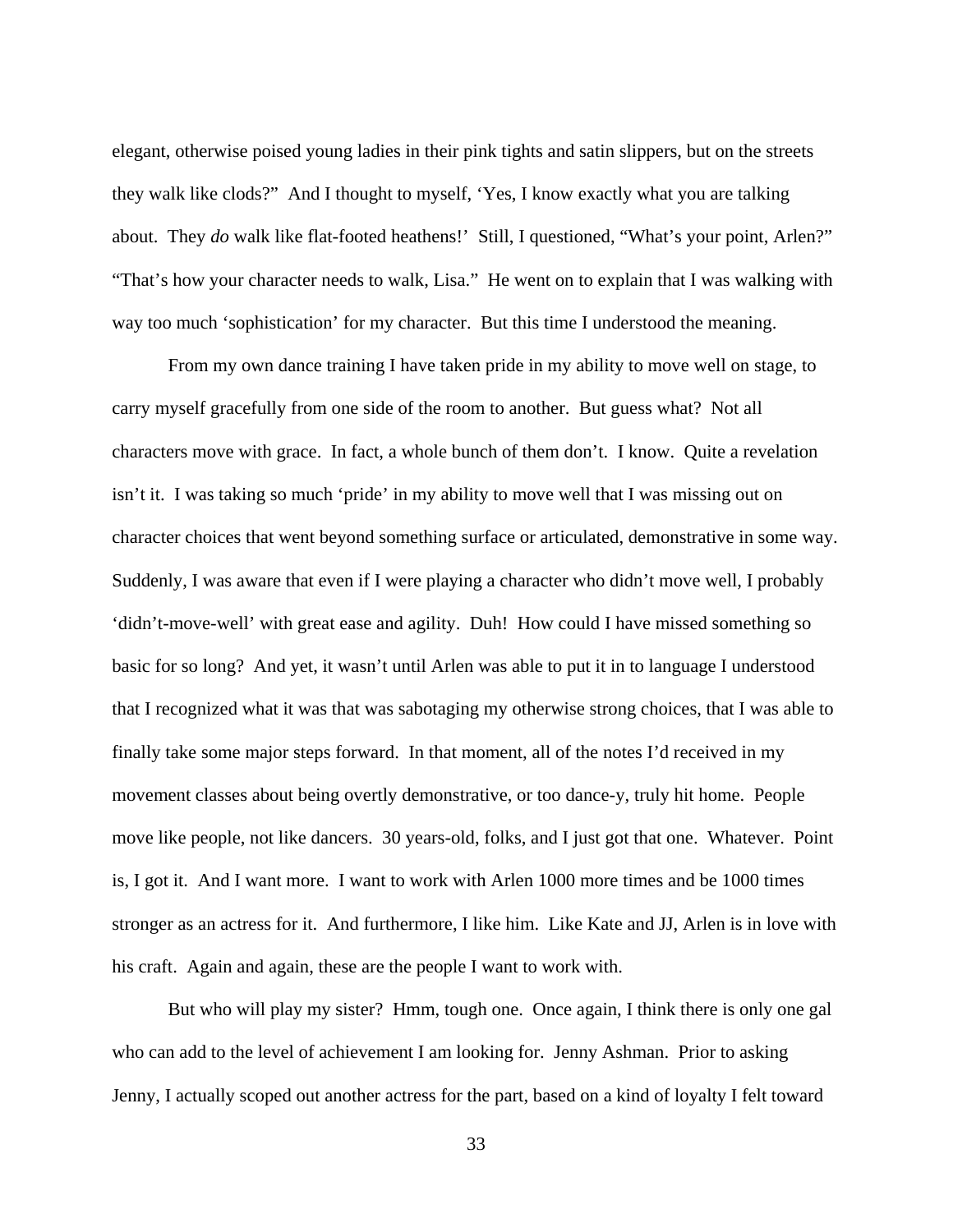her from early conversations. I knew in my gut she wasn't the best choice, but I was willing to make it work. Fortunately, however, she was unable to follow through with the necessary time commitments for the show and I was free to ask Jenny. Big lesson there. When it comes to big things like this, screw niceties and go for what you really want. Had the other young lady followed through with it, I would have been intensely distracted by her not being exactly what I was hoping for and would have experienced a kind of stress that would have been unproductive for me, and unfair to her. I got lucky that she backed out. I won't count on luck in the future. *The Maids* is a bitch of a play. Jean Genet didn't exactly write in straightforward prose. Further, he actually intended men to play all of the roles in his original inception. I felt apologetic that I wasn't a man and was afraid that as such, we would miss something innate in the final performance. But, I trust Jenny. She's a strong, young actress, and like Donte, she will take on the challenges as if they are her own. With Jenny and Arlen, this scene could be really fantastic.

 *Chris Niess* - This one is a really big deal. I spoke with Chris prior to leaving for Christmas break about whether or not he would be interested in being a part of the show and he said yes. But, as of right now, I have no idea how in the hell I am going bring it to life. We'll see if he still says yes after I explain better what I am looking for. (When I figure it out.) But this is what I am looking at:

Stilitano was alone. Everyone had found the way out except he. Strangely the universe veiled itself for me. The shadow that suddenly fell over things and people was the shadow of my solitude confronted with this despair, for, no longer able to shout, to butt himself against the walls of glass, resigned at being a mockery for the gaping crowd, Stilitano had crouched down on the floor, refusing to go on… (Esslin 140).

 I want Chris to represent the Stilitano figure. The paper opened with Genet, so, too, should the show. It is important to establish the visceral tone for what the rest of the production is going to be. His 'breakdown' will foreshadow each of the character's breakdowns. If we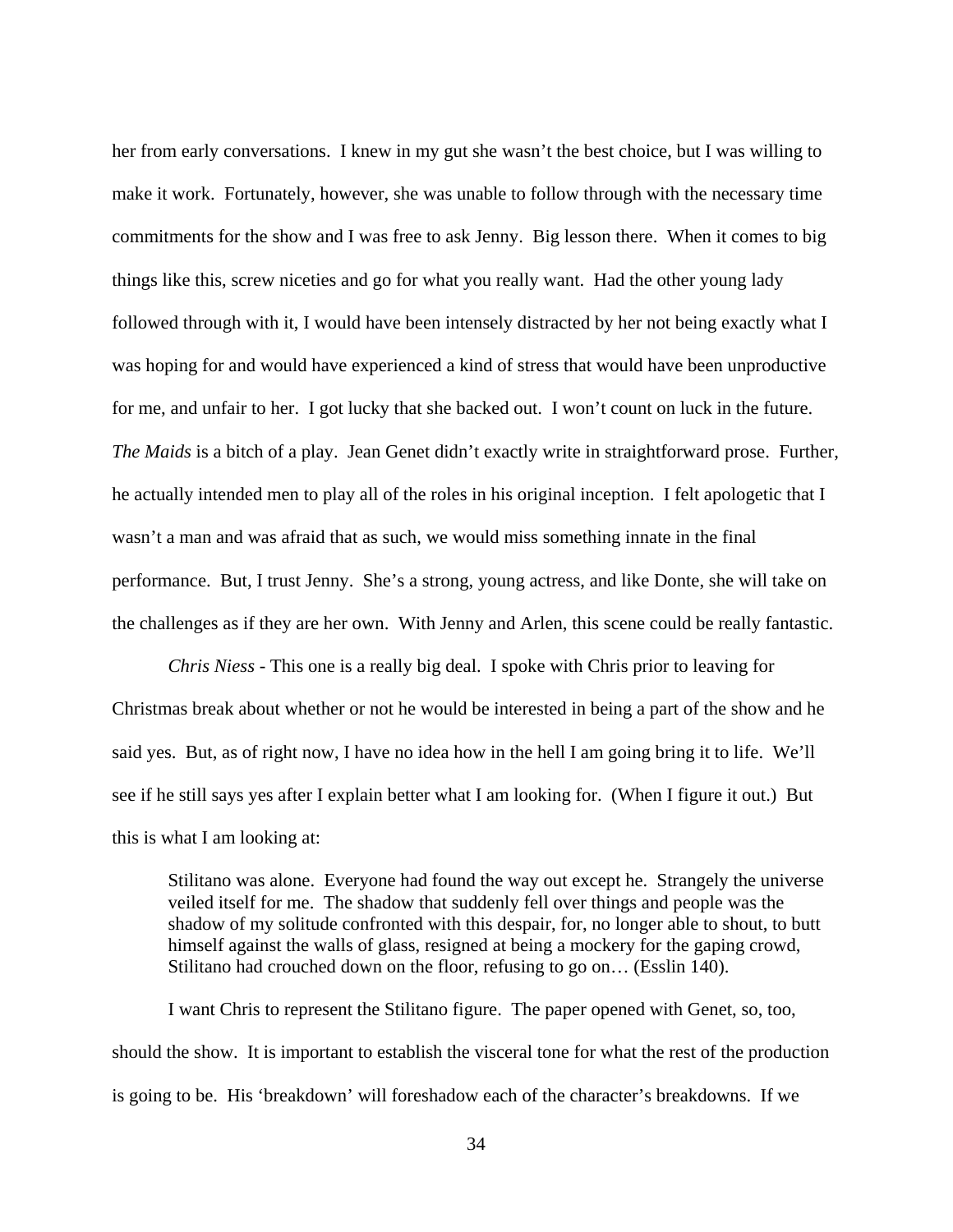boiled all of the scenes and scenarios down to one emotional reaction, it would be like that of Stilitano's. His breakdown represents human futility, that we are all lost in a hall of mirrors. My first and greatest concern, however, is how in the heck am I going to produce a hall of mirrors? The fact is I'm not. I'm not interested in doing so, for then the show becomes something else and far too massive for its vulnerable, opening moments. I don't want the opening to dominate or even dictate the rest of the show. I want merely to establish a voice, set up a through line, and introduce a mood. "For man never reasons so much and becomes so introspective as when he suffers, since he is anxious to get at the cause of his sufferings, to learn who has produced then, and whether it is just or unjust that he should have to bear them" (Pirandello). It is this kind of irritation that I am looking to instill in the audience, even if it be only slight. It is key for Chris to take on this role. First of all, he's perfect for it. He is a man. He is adept at movement. He embodies a strong presence and is self-assured. He rarely ever exhibits vulnerability, and seldom speaks with ambiguity or doubt. He is well-liked throughout the department and is a highly recognizable faculty member. To take such a poised, self-reliant man, a presence in the classroom and behind the audition table, and have him crumble in front of an unsuspecting audience of mostly his students will make a statement. Even if they don't know what the statement is, they'll know something is definitely going on. Again, I am so happy that Chris has said yes to this. And it so important to me that I find a labyrinth in which he can reach a point of breakdown. Otherwise, the set-up will be wholly contrived, completely confusing, and provide a limp wristed opening to what is supposed to be a very intensive evening of theatre.

# ……………………

 Back in school and holy crap!!!! EVERYONE on my dream team has said yes!!!!!!! I can't believe it. I'm thrilled. Who knew? No one even batted an eye. They said sure, when is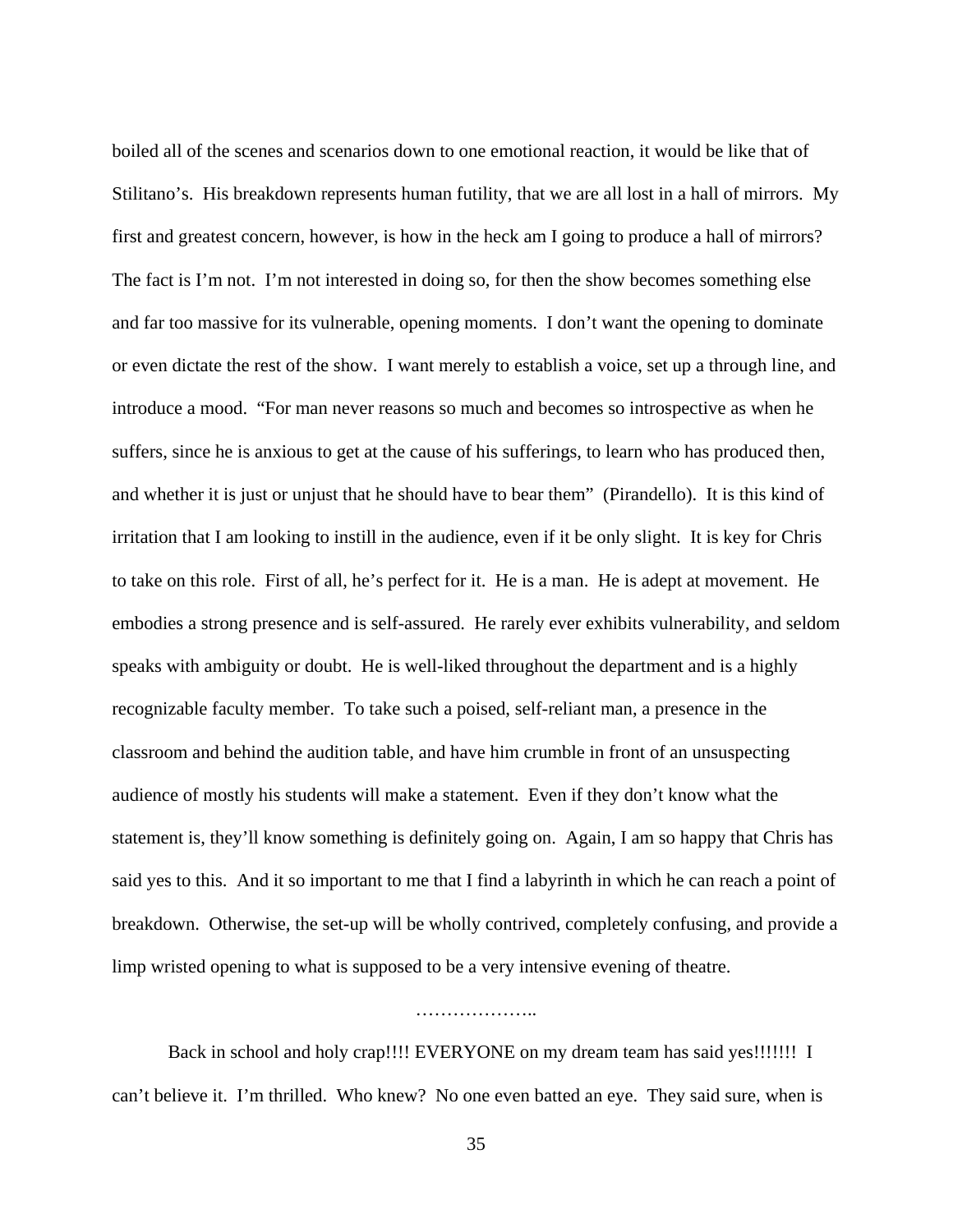the show? March 20. Ok. That's soon, but we'll get it done. I picked March 20 because I would like to have the show over before *Hamlet* opens. I would hate to have to push it to the end of the year. Furthermore, Donte, Jenny, Doc, and Kate are all in shows outside of school, but none of them start rehearsal till after the  $20<sup>th</sup>$ . It's great timing.

## ………………..

 Arlen will not be directing *The Maids*. He has personal needs to take care of and doesn't feel like he could provide the kind of focus he would want, and knows I want, for such an important project. I am disappointed, but I respect his decision. I have only one person in mind to replace him, Mark Brotherton. He was my acting professor last semester, but beyond that, we have never worked together. What I know best about him, however, is that he loves working with the students. He loves theatre. He has great ideas. He is passionate. And he will want us to look good. I want to look good. I will ask him tomorrow.

……………………

 Mark said yes! He wasn't thrilled that is was *The Maids*. It's not exactly the easiest piece of theatre. But he was also, I think, excited for the challenge. One thing, though. We won't be able to start until after ACTF, The College Theatre Festival. And that isn't until the first week of February. Kate said the same thing. Okay, okay. Deep breathe. No worries. We'll still have about eight weeks to get the show on the road. We'll wait until February to get to work. I have plenty to think about until then. WEEEEEEEEEEE!!!!! Everyone said yes!!! This show is gonna rock and roll, babies!

……………………

 In order to help with the concept of the "Hall of Mirrors," I am placing the performance in Dance Room 1. It's the larger of the two. I intend to use the corner of the room where the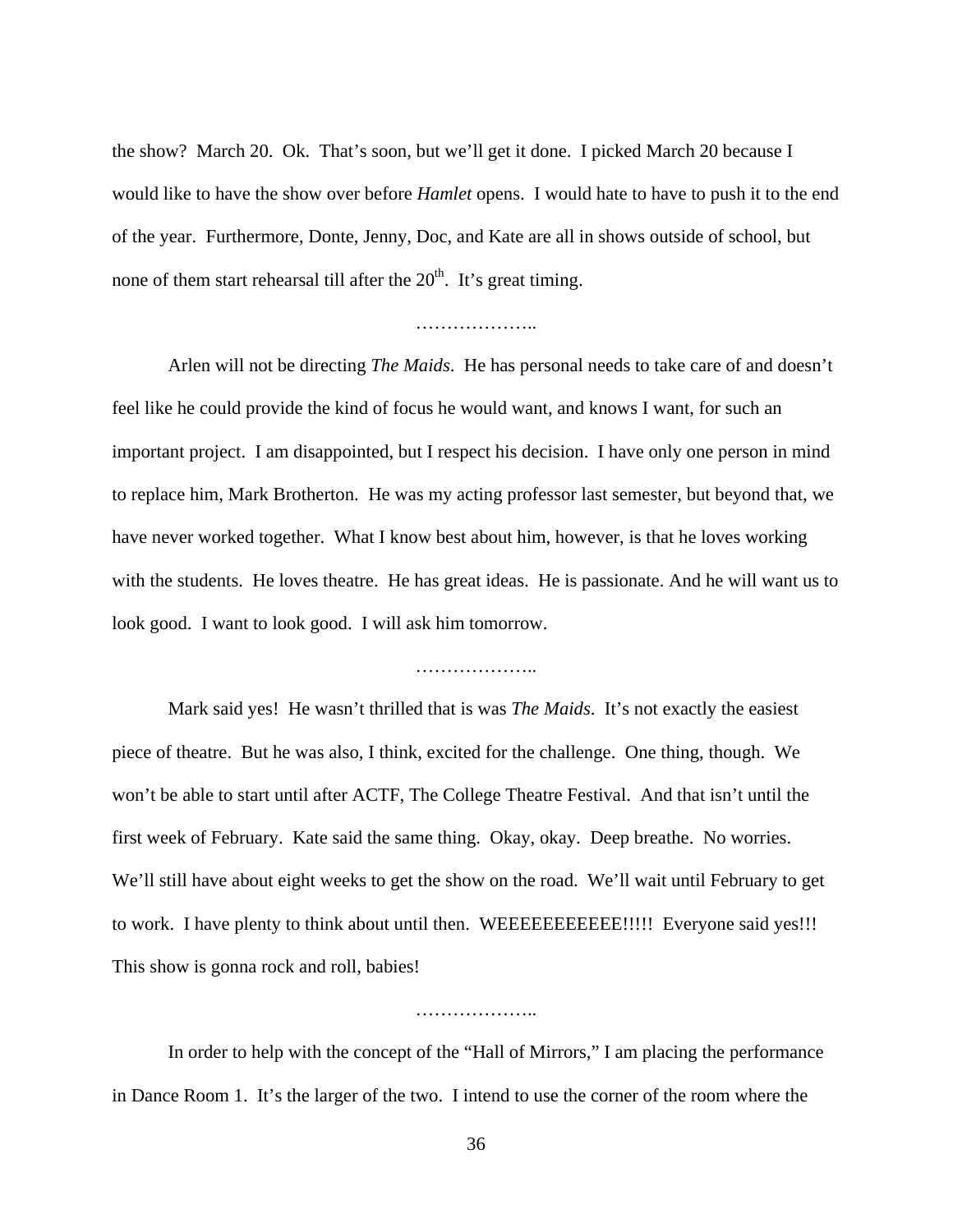mirrors come together as the backdrop for the stage. The audience will then sit actually facing the mirrors. I want to create an opportunity for them to catch their own reflections within the scenes, to grasp a glimpse of themselves responding to something they are watching on the stage, and maybe to be surprised by what they do or do not see within that response. The entire argument of the piece is centered on the reflection of self. I believe it would be a missed opportunity to not use the mirrors. Furthermore, I want to shake the audience up a little. Take them out of their comfort zones. There is a kind of contentedness that happens in doing something that is familiar. We go to the theatre. We sit in the chairs. We wait for the lights to go out. We wait for the lights to come up. We look at the show. We clap when it's over. We go home and forget everything we've just done. I'd like for this show to be considered beyond that bland recipe. These characters, these playwrights, and my work should resonate with the audience even after they've left. Otherwise, I have done a disservice to the text and to my own vision. By disrupting their 'normal' patterns of show-watching, I hope to encourage all of the aforementioned possibilities. In addition, I intend to fully transform the space so that it resembles nothing of a dance studio. I will be hanging, I hope, materials from the ceiling that will block out three quarters of the walls, framing the stage even further. I want to create a sort of Bohemian, circus-tent kind of feel. That we, as the actors, have shown up that day, set up our magic tent, and invited the audience to join us on a journey they were never expecting. It is important to sell the environment from the moment they step into the space. Initially, there will be so many questions about "How is Lisa going to perform in the dance studio?" and I want those questions squelched immediately. The audience needs to know that before the show even begins, a great deal of thought has already gone into the making of it. If I am willing to find and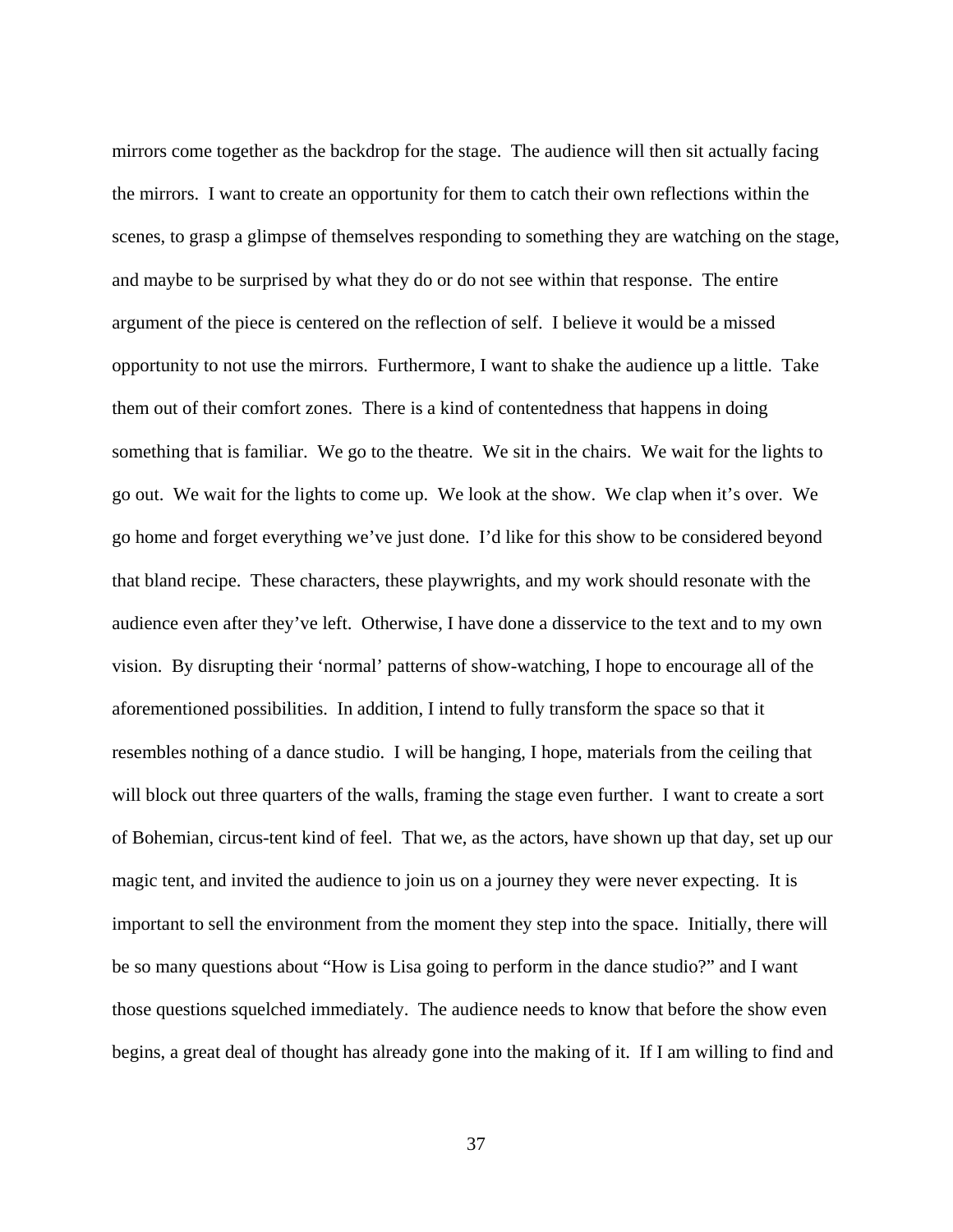hang material that will fill a room of that size simply to establish an environmental experience for the audience, then what will I not be willing to do for the actual performance?

 I am a big believer, though, in hooking the audience immediately. It's a business move. You've got to 'sell' the idea, 'sell' the show. So much of the success of that sale comes in the form of packaging. We see it everyday on television. Verizon asks, "Can you hear me now?" While Sprint replies, "Call me!" They are working to 'hook' their audiences. "I'll see your Razr phone," says Verizon, "and raise you an itunes PDA." Sales, people! Just look at the invasion of untalented movie actors currently starring on Broadway. Producers are selling the name, not the talent. My hope is to get the audience hooked by the packaging and keep them there with the talent! So, in order to get them excited about sitting on the floor, I intend to throw a huge, oriental rug in the middle of the room. I also hope to find bean bag chairs, throw pillows, and some other cushion-like apparatus that will make them want to join the party on the floor. For the adult types, I will pull the big blue chairs in from the hall, as well as arrange a few other normal chairs. I want them to be comfortable. The rest of throng will sit on the floor and they'll like it! I want the show to have a cinematic feel—uninterrupted, intimate, and naturalistic. I want music to work with setting the tone and to highlight the overall experience of the piece, as well. I will use music in the transitions, in the pre-show, and as underscoring for one or two of the scenes, particularly *Beauty Queen*. The script calls for Irish tunes in the background anyway, so it all plays directly into my scheming little hands. Best of all, Kate already said she has Irish music she can supply. I am most interested in using music for the opening sequence with Chris. But until I figure out what that sequence will be, exactly, I can't pick that piece of music.

 All right. The big things to figure out between now and rehearsals actually getting started are: Chris's labyrinth, the through line/connective tissue from scene to scene, and the actual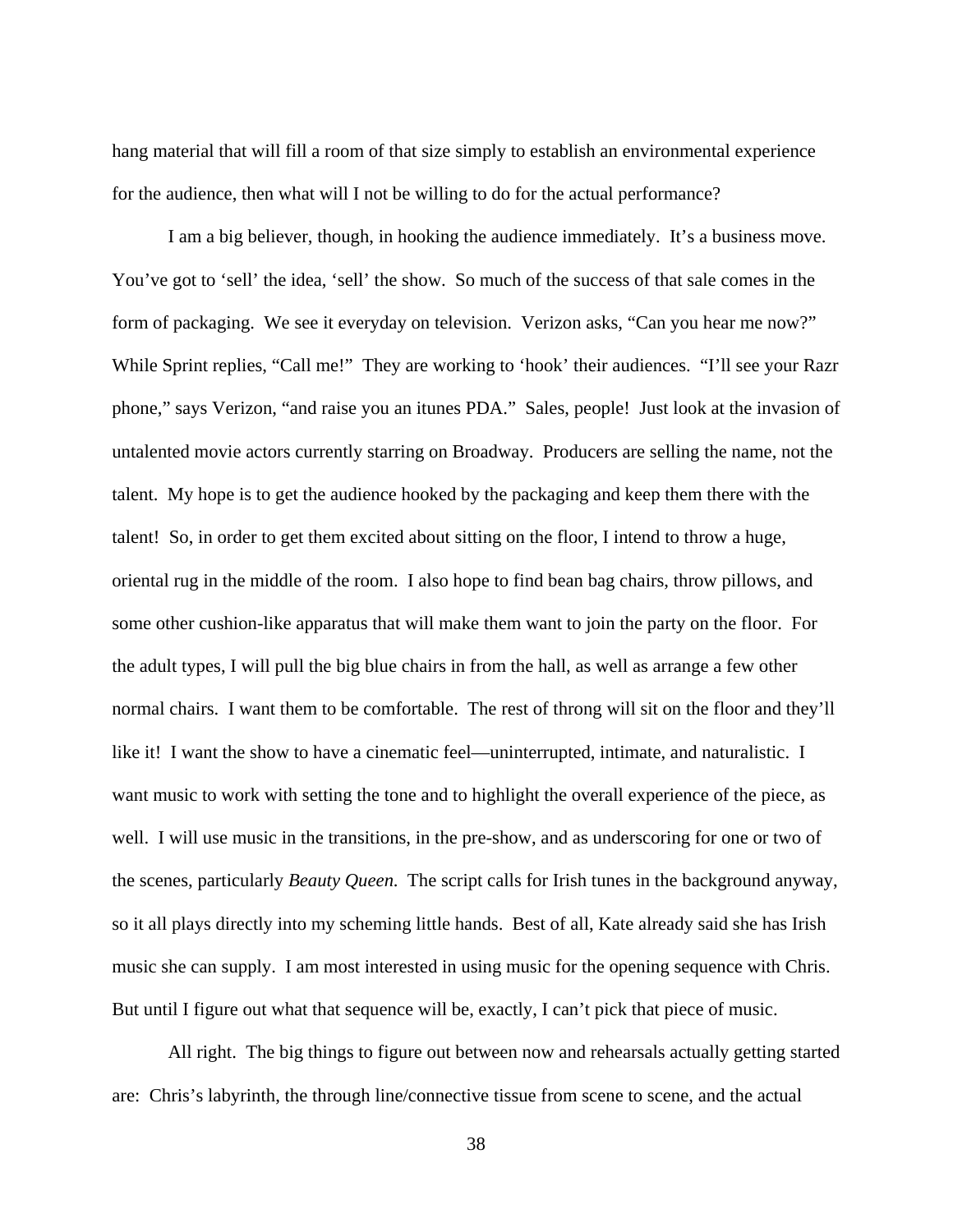scenes. Has anyone seen the sun? What about my son, Roofus? He probably thinks his mother has abandoned him. I wish I could smell May.

### ………………..

 It's a good thing that we don't start rehearsals for another week. Between teaching Dramatic Literature and rehearsals for *Hamlet*, not to mention my own course load, I am incredibly busy. Starting to get nervous about juggling everything effectively. Have I bitten off more than I can chew? I'm feeling heavy under the weight of it all right now. Everything sounded so good in theory. Now faced with the actuality of bringing it all together is slightly daunting. Keep aiming high. It's all gonna work out. It has to! Right?

………………..

# *February 2006*

 I asked Roberta about setting the date for my thesis on March 20. I had hoped that she would consider giving everyone the night off from rehearsal to come and see the show. (Or at least give me the night off.) Answer was a resounding NOPE! I can understand. It will be the week we are opening *Hamlet*, and we'll just have had the week of Spring Break off prior to. What was I thinking? I knew it seemed too good to be true. Set new date. I must find a time that will not conflict with Kate, Mark, Doc, Jenny, or Donte's rehearsal schedules at Orlando Rep. or OSF, respectively. The only dates I see as plausible are April 17 and 18. Both theatres will be dark those nights. But will my actors still want to sandwich in my show between their other commitments? It could all blow up right about now. Have you ever seen a stack of carefully placed cards collapse into a pile of nothingness? Yeah, that's the image I have. Shake the image. Here we go. Still thinking about through lines, labyrinths, and scenes. Still trying to not sink in Dramatic Literature II. I feel like a plane in a holding pattern in the Bermuda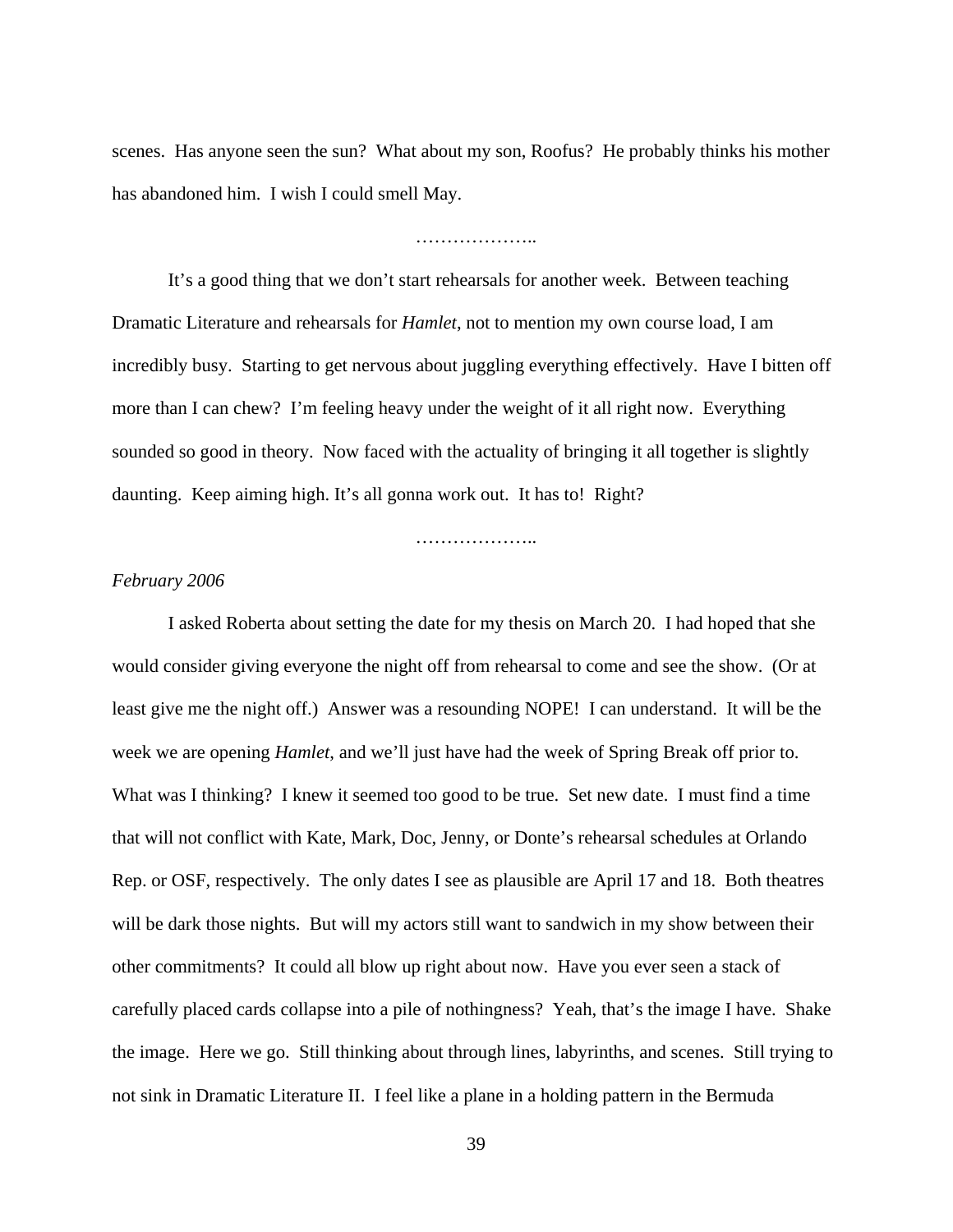Triangle. And yet, only in the externals. My mind is ceaseless in its ponderings and pontifications. Let's get the date changed and work on picking out scenes.

………………..

April  $18<sup>th</sup>$  set. April 17 will be a tech, I hope. April 16 will be the final day to rehearse the hell out of each scene. I've reserved the space for all three days. I've reserved my directors and actors; I have now only to start the rehearsal process. The only sad news, Mark will not be able to attend the show. But, I don't have any other time to do it. For the record, it was/is important for me to do the show while we are still in school. I want as many people as possible to be able to come to see it. I don't want to do a shit-ton of work, only for no one to witness the event! So I have fought to make it happen before the school year is out. On the other hand, as it is now mid-February, I'm really glad for the extra time! Now, seriously, what am I going to do about this opening sequence? I cannot move to the through line, I don't think, until I know how I am going to establish my visceral impact on the audience. I know what I don't want. I don't want to step out and break the fourth wall with a little song and dance about "Last year I wrote a paper about…and then Genet watched….and now Chris is going to…..", or "What Chris just did was...." Bleck! I want the show to stand on its own. I don't want any explanation about what is going on. I want only experience. As long as I know what is going on, we can achieve it through performance. On the other hand, I don't want the audience to be so alienated in their own confusion that I completely zap their attention to the rest of the show. Simple is better. Simple is better. Everything is too big in my head right now. Boil it down…what is the labyrinth, Lisa?

…………………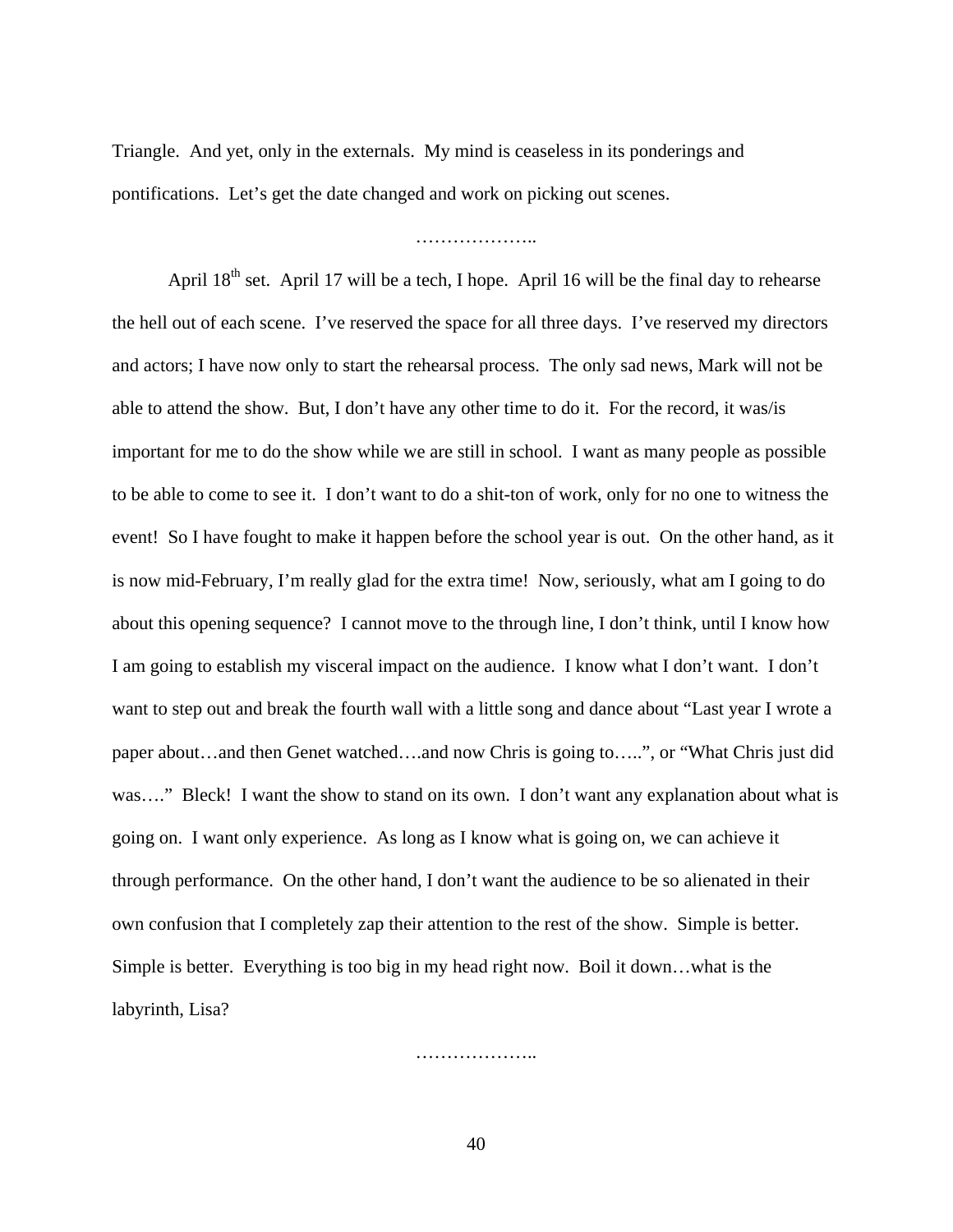Meanwhile, ACTF is over. The cast and crew are ready to get to work. I need to put together a presentation of my vision so that we are all on the same page regarding the story I wish to tell. Perhaps through the sharing of ideas, a solution will be found pertaining to the through line and Chris's maze. But first, scene choice and show order:

*The Maids*. Sets the tone for fantasy vs. reality. I've chosen the opening sequence from the play to be the opening sequence of my performance. The play opens with the sisters already engaged in a role play 'game.' The audience (most of them) won't know that the sisters are not who they are playing until the interruption of an alarm tells them so. This is the first shattering of glass, the first experience, post-Chris, in which the audience will experience a kind of, "What's going on here? What is and what isn't real?" As Jean-Paul Sartre, one of Genet's mentors wrote of Genet's work, "Appearance, which is constantly on the point of passing itself off as reality, must constantly reveal its profound unreality." (Sartre 16) I think this scene, with the built in interruption of fantasy broken by reality, is a strong opening statement for the rest of the pastiche. And what is more, by beginning with *The Maids*, I am able to continue the 'tribute' to Genet as he was the starting point for the rest of this journey. Between Chris/Stilitano and *The Maids*, Genet's voice ought to be clearly established.

 *Miss Julie*. Should represent the results of the mirror shattering. We will pick it up after the sex act (18-25). The role playing and the seduction dance are over. They've had sex, and now they must deal with the reality of their shattered illusions. (That and the fact that Miss Julie is a nutcase!)

 *The Beauty Queen of Leenane*. A fusion of the first two scenes. A fusion (in terms of dysfunction) played out all the way to the absolute destruction of self. The suicide/murder that is alluded to, and enacted in *Beauty* scenes seven and eight, represent all three plays, (as all three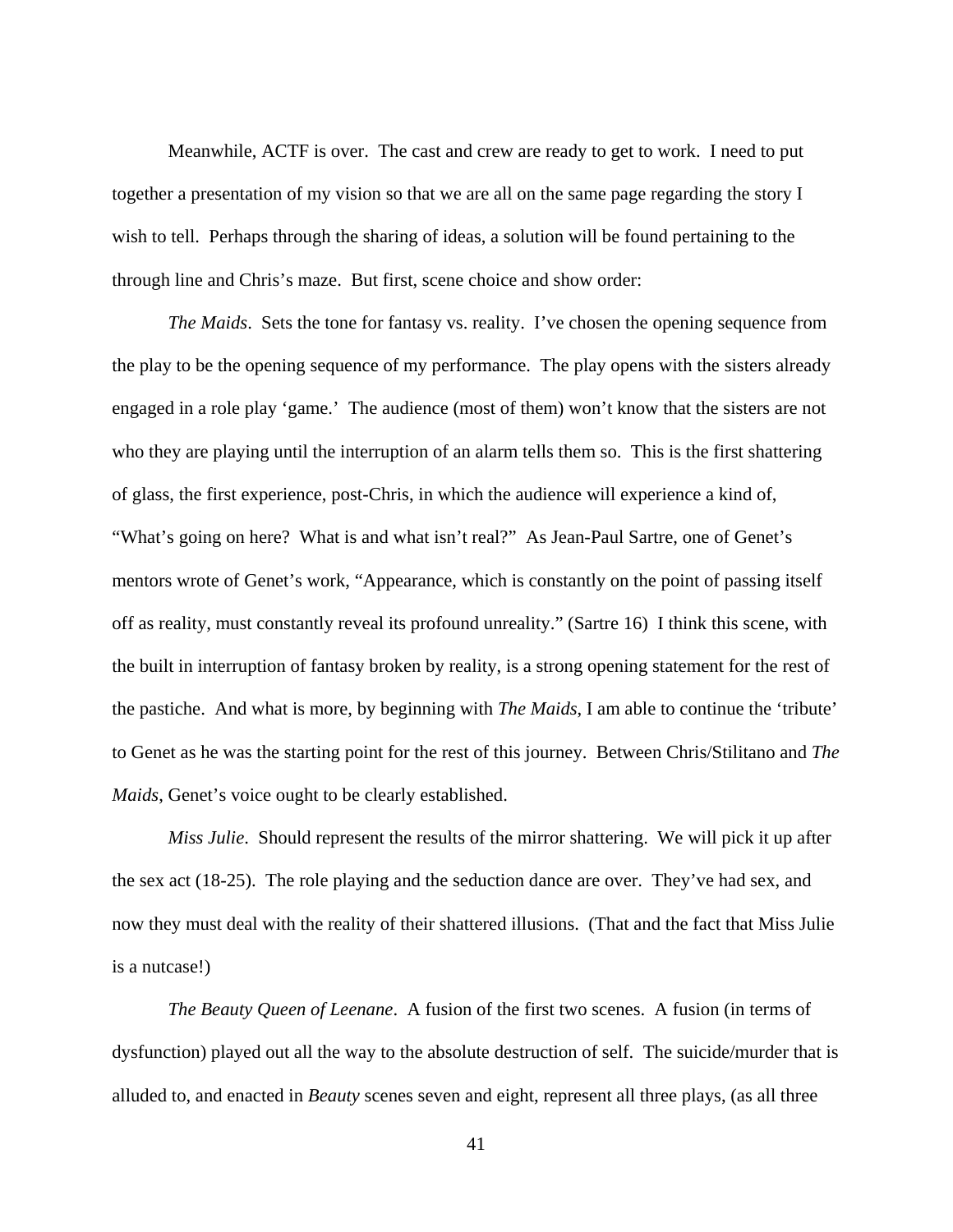plays, ultimately, end in suicide or murder). Although, I am not convinced that we will need scene eight: Maureen's big monologue. By that point, the audience will have been hit with the spectrum of emotions. And I rather like ending on the intensity that scene seven brings us to. Without doing the whole play, I'm not convinced scene eight, and the discovery that Maureen has murdered Mag, will be as jarring. It may be more interesting to the audience to let their imaginations speculate as to how the play actually ends. Maybe they'll be interested enough to actually pick up the script and read it. What a concept. (Have I mentioned that I'm thrilled with the opportunity to do an Irish dialect in performance? On top of everything else…I really am.) I'm not being sarcastic. I am, however, tired. Meeting tomorrow. Nervous. Hope they don't think I'm an idiot. Put together a packet. Can't write in complete sentences at all. Must learn my *Hamlet* lines. Nighty-night, world.

# …………………

 Presentation went well. I think they liked what I had to say and seemed to be really on board. I have asked quite a lot out of many people for this production. I have three faculty directors, and two faculty actors helping with just the performance end of it alone. Furthermore, I will be approaching the tech/design faculty for help in that particular arena as well. I am intensely grateful to them all for their agreeing to assist me in this massive project. How or why it is they said yes, I am unsure. I fully recognize that they would not necessarily do so for everyone. And yet, on the one hand, I believe they would. Each of the professors I have solicited help from is intensely committed to his/her roles as an educator. All of them go above and beyond the minimum in their day to day existence. I would like to think, though, that over the last three years, between class work, twelve UCF productions, and various other interactions, I have proven myself to be worth the investment. Worth the time. It was important for them to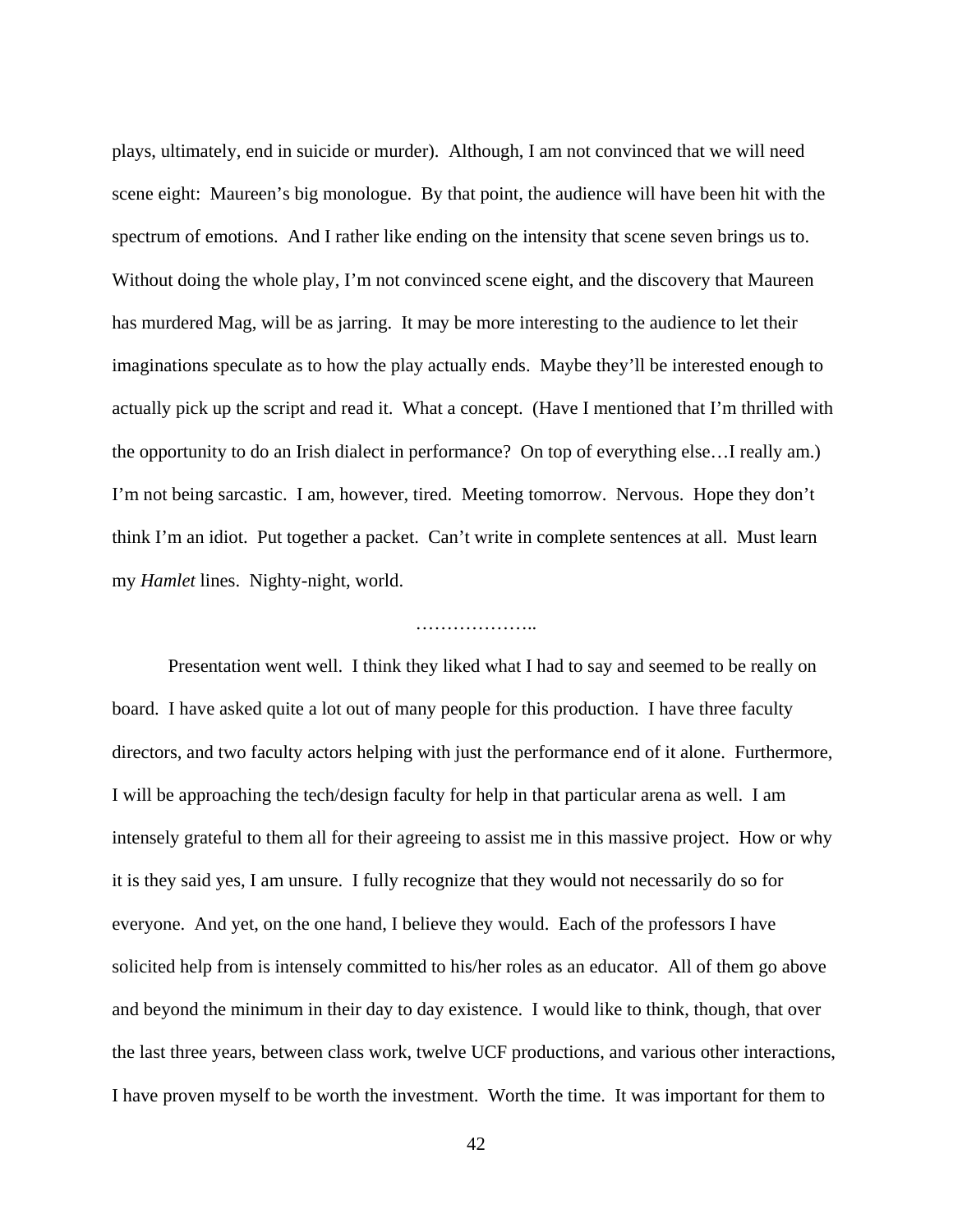know that this thesis is important to me and that is why my proposal today was extra thoughtful and passionate.

 I was very clear in my proposal, today, that I was to function in two parts. The first is as a kind of Artistic Director. Such was the role I played today. I asked these folks if they would be willing to be a part of my vision. In my presentation I discussed what that vision is, as I have written about it in this journal, and how I hoped they would consider working within that scope. In order that the show have order, it is important that as an ensemble we are all working with the same, big picture/goal in mind. By having so many creative, accomplished folks involved, it would be easy to have a wildly diverse showing of several different versions of the same idea. That would certainly be an interesting choice, but not one I wanted to make. I like the idea of having four different directors. Naturally, the approach to each piece will be different because the artists are different. But, hopefully, the integrity of the through line and continuity of the performance will be preserved and articulated by a global understanding of what it is we are striving to achieve in the final performance. We will take four different scenes, seven different characters, three different playwrights, and an ensemble of varying, but accomplished talents and produce a cohesive showcase of common themes expressed through different voices—all of our voices! It's going to be glorious! I hope.

 My *other* role is to function strictly as an actor. It is incredibly important to me that if I am going to ask these professors to help me with *my* project in *their* own free time, that I also take the opportunity to learn from them, and that I treat myself to an acting intensive 'seminar' for my final M.F.A semester. Further, I am earning a degree in acting, not directing or producing. Though this is a thesis, the connotation denoting something of an intellectual process, it is also an acting showcase of sorts. I want to act. I want to exhibit acting—what I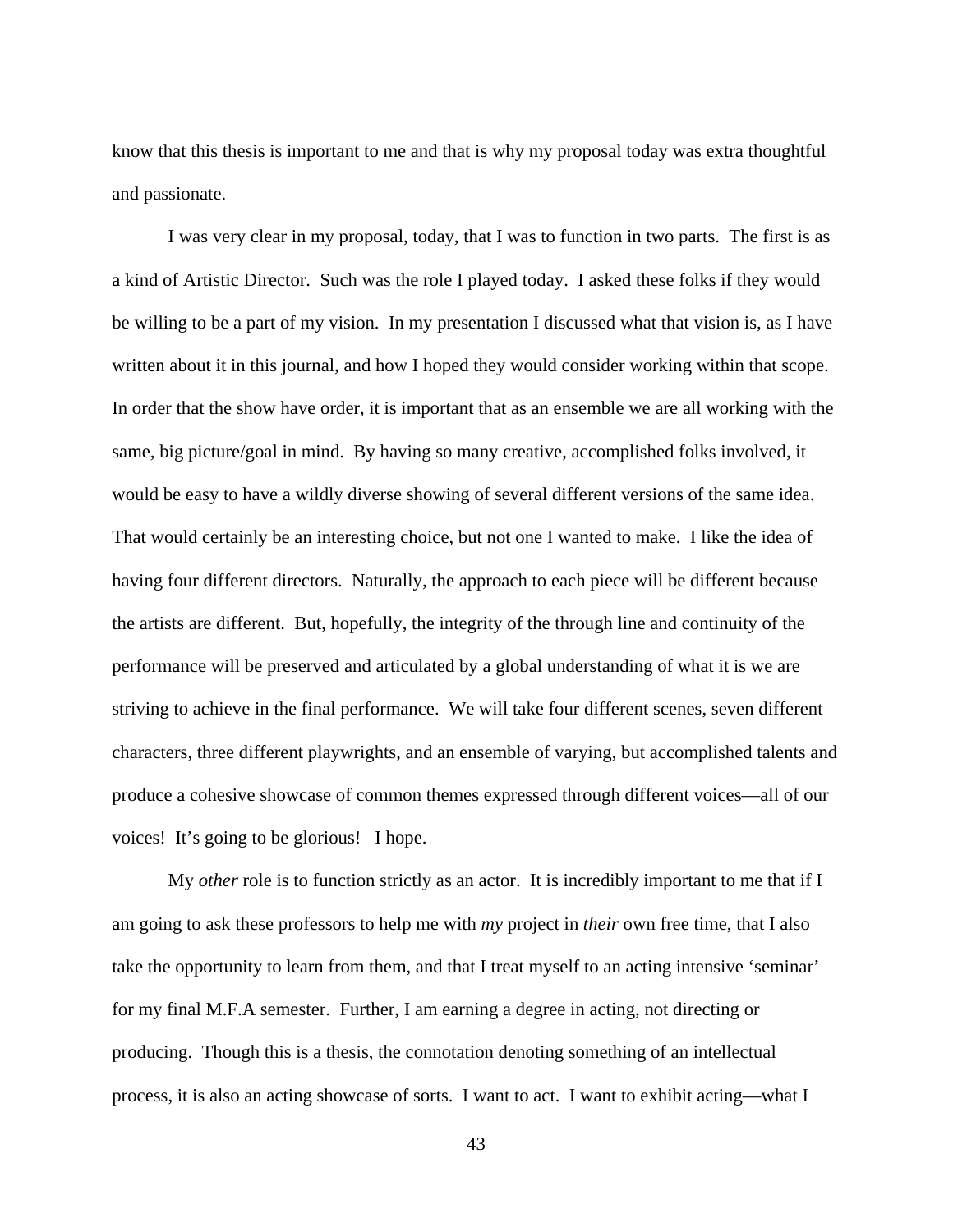have learned, what I am capable of, and where I could go. And within this process, I want to luxuriate in the opportunity to act out remarkably difficult, beautiful scenes, as well as relish in the abilities of the directors and actors who have committed to helping me achieve my goal. Here is the situation. It's Feb. 23. The show is April 18, but we must have most of our rehearsals locked in by March 20 before everyone embarks on their other productions. Fine, it's good to have deadlines and parameters. It keeps us structured, focused and on task. Now that the scenes are picked, we can all start memorizing and doing our own, preliminary, behind the scenes work. Good ideas were brought up in the meeting as well. Regarding the transitions and through line, Mark suggested making them a part of the show. Rather than try to hide what was happening, allow it to be part of the convention. He pointed out that the theatre itself is an example of fantasy vs. reality, and that by making that apparent, we were supporting the point of the production and also finding a solution to our problem. I liked it! Kate suggested creating a sort of roadmap with the program, potentially putting any necessary explanations down on paper for people to read and apply for themselves, rather than taking the time to step out of the world of the play to explain. Thought that idea had possibilities, too. I was grateful for their willingness to jump in with ideas, particularly with so many other things on their plates. They were wonderfully supportive.

 Quality meetings with Vandy Wood and Martin Wooten about set, lights, and sound. Vandy, set and lighting designer and professor at UCF, also on my thesis committee, seemed confident that my desire to hang materials from the ceiling of the dance studio would be fine and that the ceilings would support the weight. I just have to find something light enough, and a way to secure it. The tricky part is going to be in finding the time to get into the space and hang everything. But one thing at a time. I won't be hanging anything in there for over a month from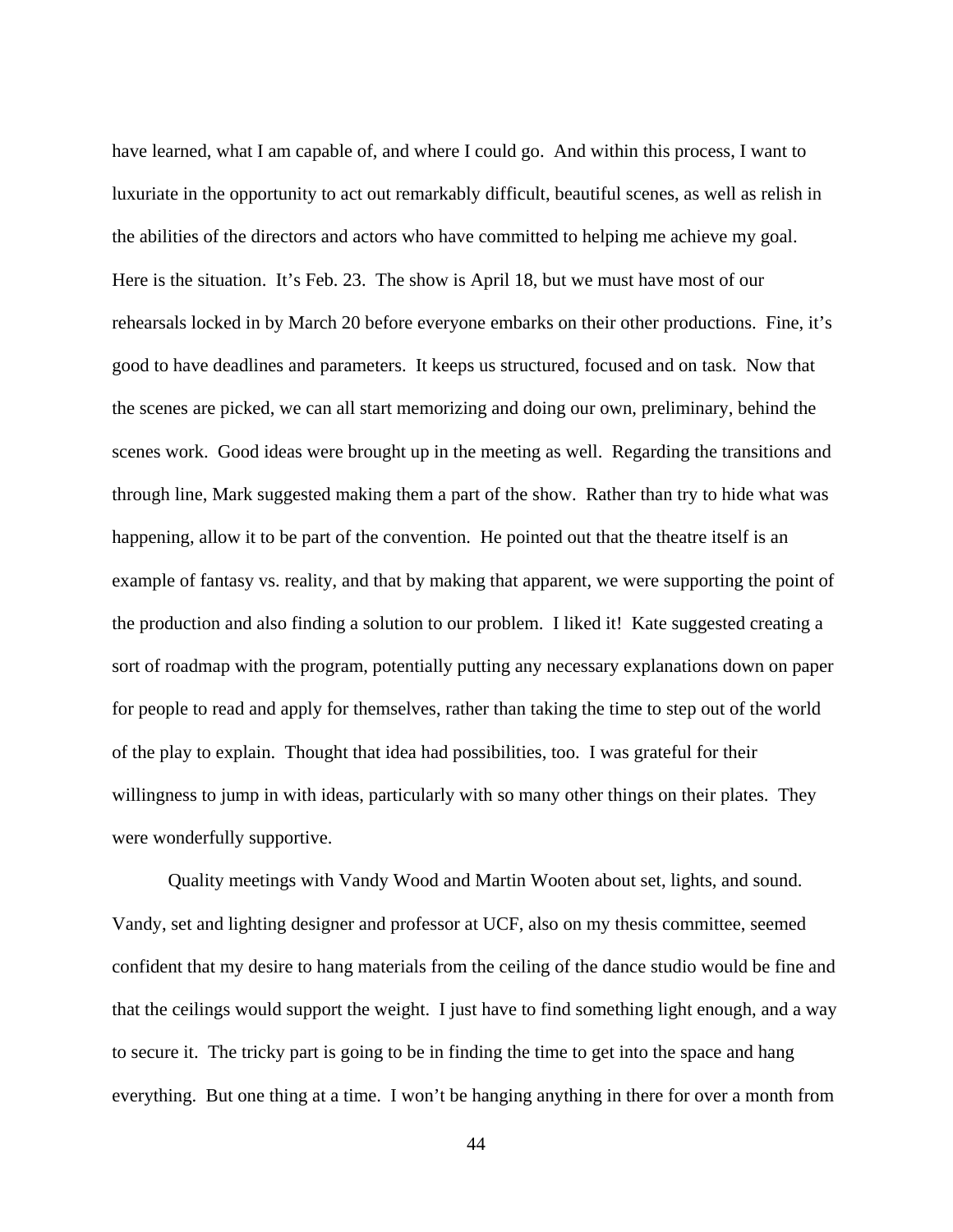now. She also said that she would mention my thesis to students in her lighting class who might be interested in taking on the project for their own experience. That would be freaking fantastic. I know, without a doubt, I will need something besides the ultraviolet lights we have in there right now. Without lighting, I may as well scrap the nuances of the whole project. Traditional classroom lighting won't work with the package I am trying to 'sell.' I spoke with Martin about either he or a sound student building a soundtrack for me. He said to see him when *Hamlet* was over. No problem. I'll find him right away! So, all the balls appear to be in the air. Now it's time to juggle, I mean, rehearse.

……………………

# *March 2006*

 Chris…labyrinth. I'm still thinking. We spoke about his vision of ugly flesh. Good, strong image. Does the labyrinth have something to do with the audience? Something he has to get through, to work past, literally? He is aspiring to be something that he is not. He is spiraling, but what is the spiral? To illuminate the hopelessness vs. the aspiration? But how do we show that? I have given him a copy of the excerpt from Genet's *The Thief's Journal* in order that he read the full story of Stilitano's breakdown, as well as copies of all of the scripts, per his request, in order that he can be familiar with, not only the character of Stilitano, but also of the disparity involved in each of the scenes. (Now that's some kind of sentence. My husband will either be impressed or very troubled.) I'm happy to find that Chris is thinking about it as much as I am.

# …………………

 Rehearsals are underway. We all meet when we can, considering how rarely the free time, and I use that term loosely, in our schedules overlaps. First and foremost, I should note that I have lost Doc. He is the lead in Orlando Rep's production of *You Can't Take It With You,*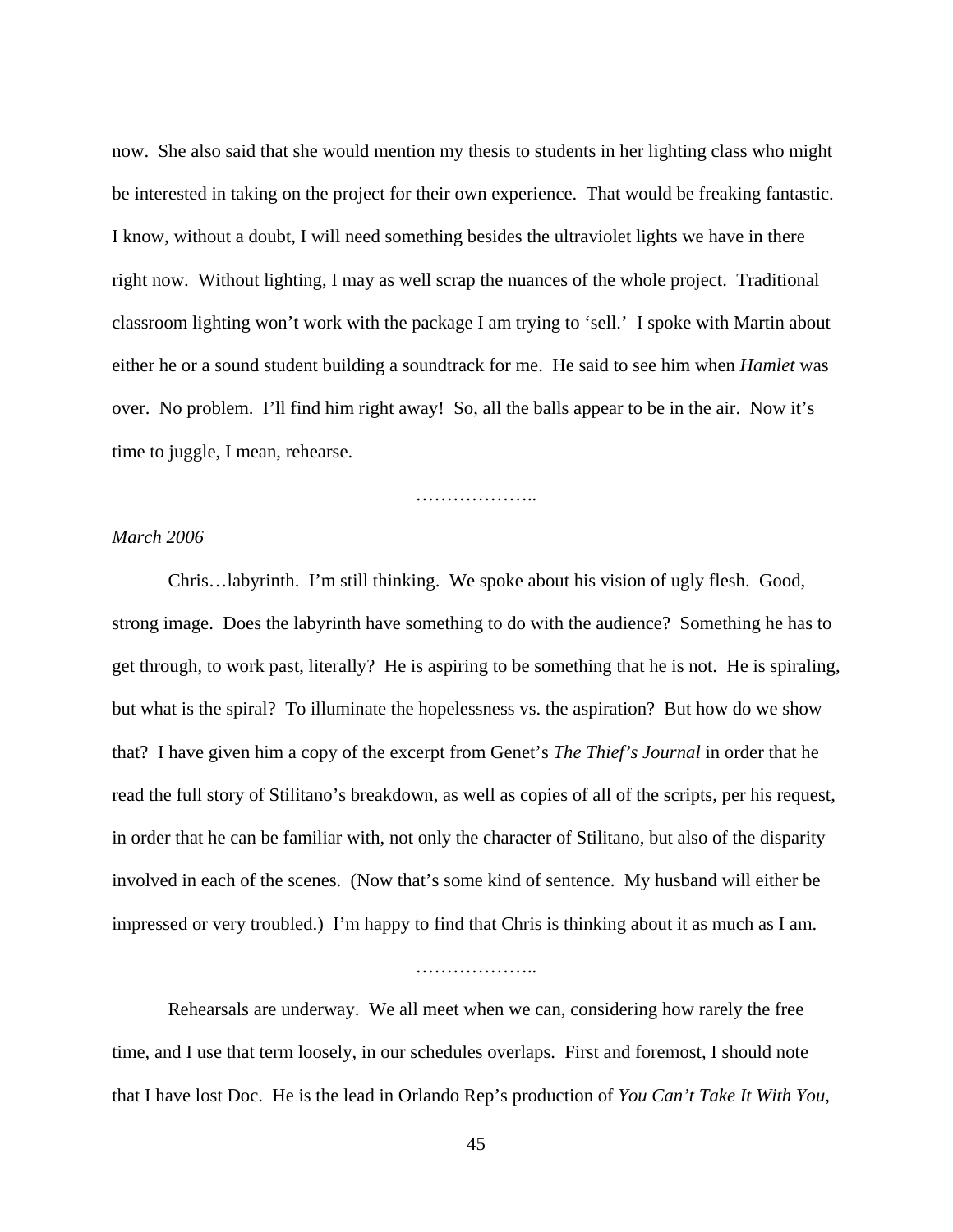and feels he has too much on his plate. Frankly, it's fine with me. Though his input would be invaluable without a doubt, his particular process requires more time than I currently have at my disposal right now. I need people who can blend both quality and speed at this stage of the game. Again, I have been fortunate that the people that I am working with have been very receptive to my vision. As the "artistic director" of this show I recognize that this is not always the case from production to production. People can be stubborn, difficult, unwilling to work with a vision, unwilling to show up to rehearsals, learn lines, take direction, etc. While I continue to be grateful for the time that everyone is VOLUNTEERING, I/we also must then adopt the mindset that once the commitments have been made, they are in. Else, like in Doc's case, alternate decisions must be made. By saying yes to a project, you enter into a contract to work and commit time and energy. It's a matter of respect. Doc had a lot on his plate. As the artistic director, I made the choice to 'let him go.' I knew it would make him happier and feel less stressed, and it has also done the same for me. I couldn't look at it as, "Oh, I'm a graduate student. I can't 'fire' Doc." I see it only as, "Hey, this is my project, and I want it to be great. Let's alleviate the potential stresses ahead of time so that we can continue forward in a healthy, productive fashion." It's about expectations. As the artistic director/leader, it is my job to present myself in a way that defines how I want to approach the work and at what level of professionalism I expect everyone else to adhere. Fortunately, I asked people to help me who would automatically work at a higher level than just minimal requirements, and who, as the professionals that they are, would extend the same kind of respect and professional courtesy to me as I have to them. Consequently, I haven't run into this particular issue much at all. I am fortunate enough to have had enough professional experience to recognize that when a director, producer, or artistic director fails to regularly monitor each link in the chain, then the strength of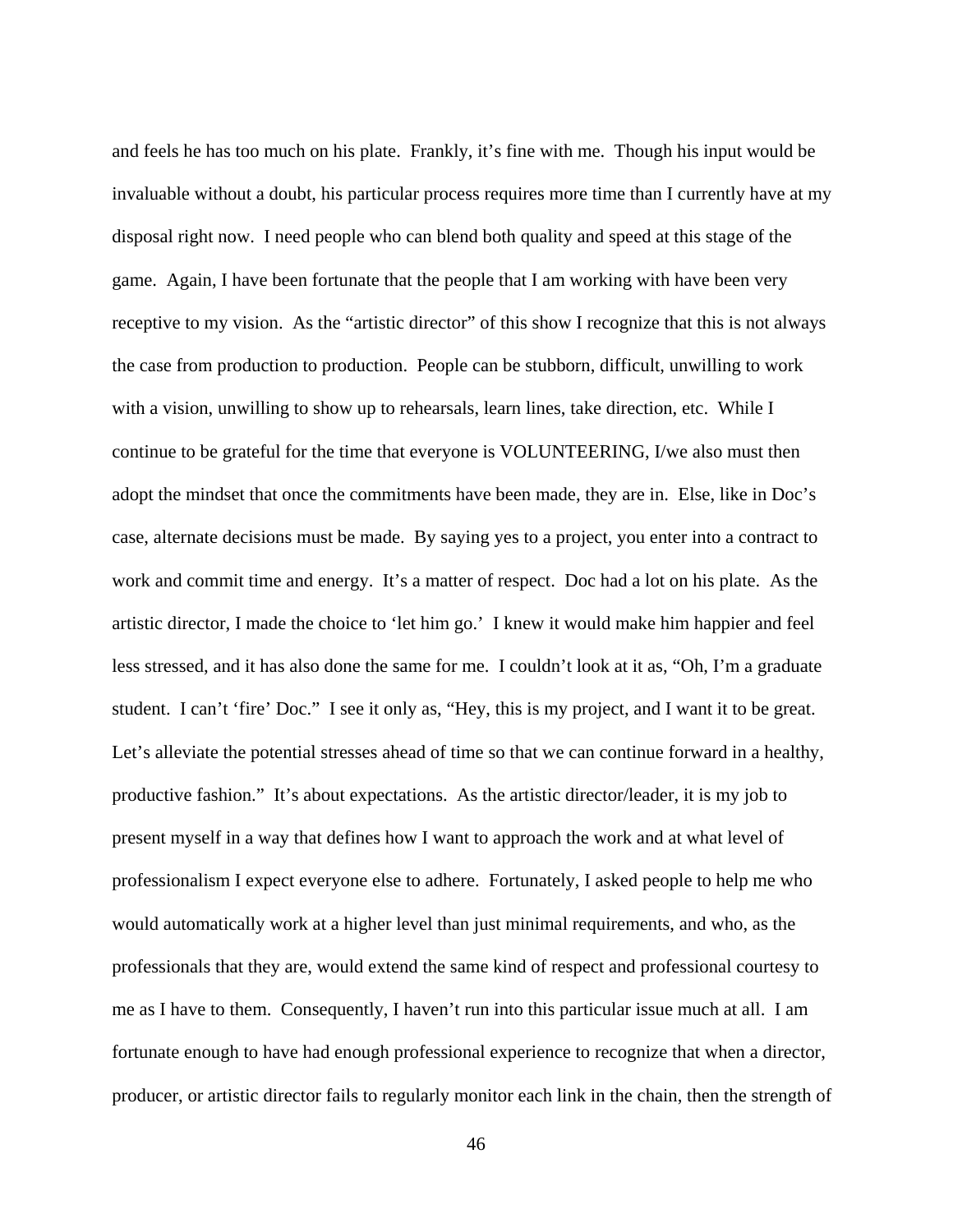the overall production can be undermined. I wanted to ensure that this did not happen with my show. Regroup. Find a new director and move on! So, to whom have I turned for help in this semi-crisis? Mark Brotherton. He is amazing. Mark is the embodiment of an accomplished, skilled, and wholly committed professor of the arts. He has not only said yes to directing *The Maids* and now to directing *Beauty Queen*, but he has also been an advocate for my vision, working quickly and efficiently to fit the scenes into the structure I have established. Furthermore, he himself is the director of Doc's production of *You Can't Take It With You*, not to mention taking on his own course load and whatever the heck else he does in his spare time. I am humbled and grateful and tired just thinking about all he does for his students.

 In the meantime, Kate and I have met about six times on our own to read lines, talk about dialect, and to gain an overall familiarity with the text. It has been nearly impossible to meet for any intensive sessions with anyone due to everyone's very busy schedules. But I am willing to work whenever I can: coming in early, staying through lunch, finding time on the weekends, staying late in the day, working till rehearsal for *Hamlet*. It's all been fine. I cannot ask folks to help me and then make them fit to my schedule. If I have a break when they have a break, I will meet. It looks like we won't get to *The Maids* until Spring Break. Jenny has to work during the day, then I have rehearsal at night, and now she is in California for the week. It's fine. I trust her. I trust Mark. We have lots of rehearsals planned for Spring Break, and then three weeks after that to hone and craft. (Of course, she'll start rehearsals for *You Can't Take It With You*, and I'll be opening *Hamlet*, but I'm still not worried. I trust it will all work out! I do believe in fairies!) This is when years of summer-stock become handy-dandy little experiences to draw upon. My only concern lies in not wanting to just throw something together, by reason of having no other option. And yet, I don't believe that will happen. I think about this project, these plays,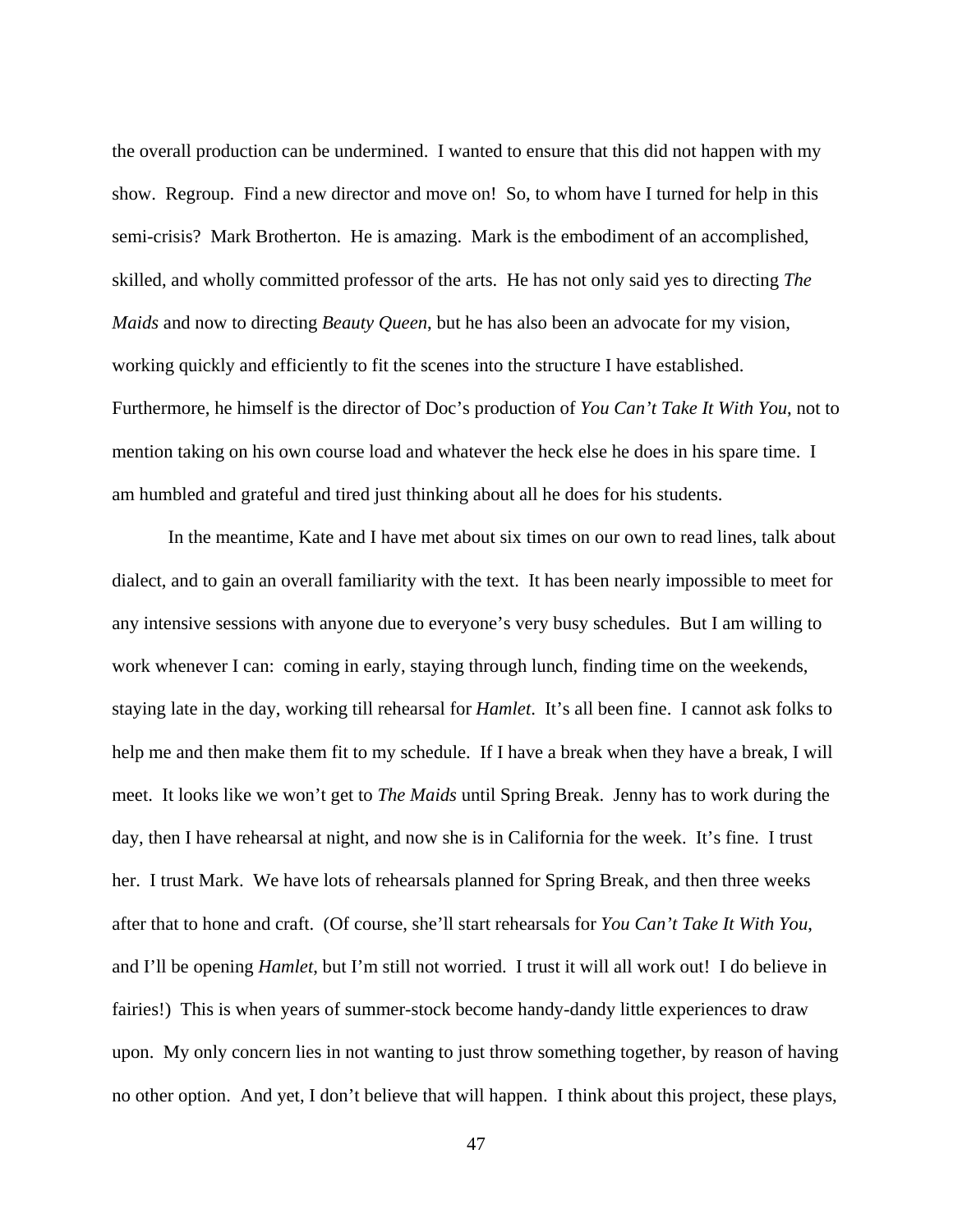and theses characters way too much to suddenly toss a performance together and hope that it will be a success.

#### ………………..

 I felt like Alice in Wonderland. I was awakened to a new reality, a new approach. Suddenly, I had unlocked the doors to another world of possibility and wonder, and potential achievement. I thought to myself, 'My God, I don't know anything about acting!' I was mad. I was happy. I was scared. I was hungry, immediately hungry, for more work. But I was also completely wrecked, spent, and exhausted by my experience. I had to come home and eat a cupcake. But I couldn't. I had to go to rehearsal for *Hamlet*!

 What had happened? I'd just had my first rehearsal with JJ and Donte for *Miss Julie*. I was specifically instructed not to plan the pieces ahead, not to pre-read or discuss them with Donte prior to our meeting time. Fine. No problem. No, I didn't know why, but it didn't matter. I knew there was method to JJ's madness, and I couldn't wait to figure out what it was. So, we all showed up. JJ was silent, mostly. "Put your chairs together, knees together." "Look each other in the eye." "Get your line/thought." "Now say your line/thought to each other." "Where did you get that wine?" I said. "Say it again," JJ responded. "*Where* did you get that wine?" "Again." "Where *did* you get *that* wine?" "Again." "Where did *you* get that *wine*?!" "Ok, we have a problem," JJ whispered. "We do?" I thought. We have a problem with me? It's only the first line of the scene and he's figured out, finally, after two years of knowing me that I can't act. And it only took him one line. I've been found out. I am a fake, a fraud. I am in the wrong business! I'm humiliated. I've made a fool of myself in front of someone whose opinion matters to me. Fuck! But, I can't back out of it now. I've come too far. I have to keep going. Whatever is about to happen has to happen. All right. Breathe. I must learn from this. I must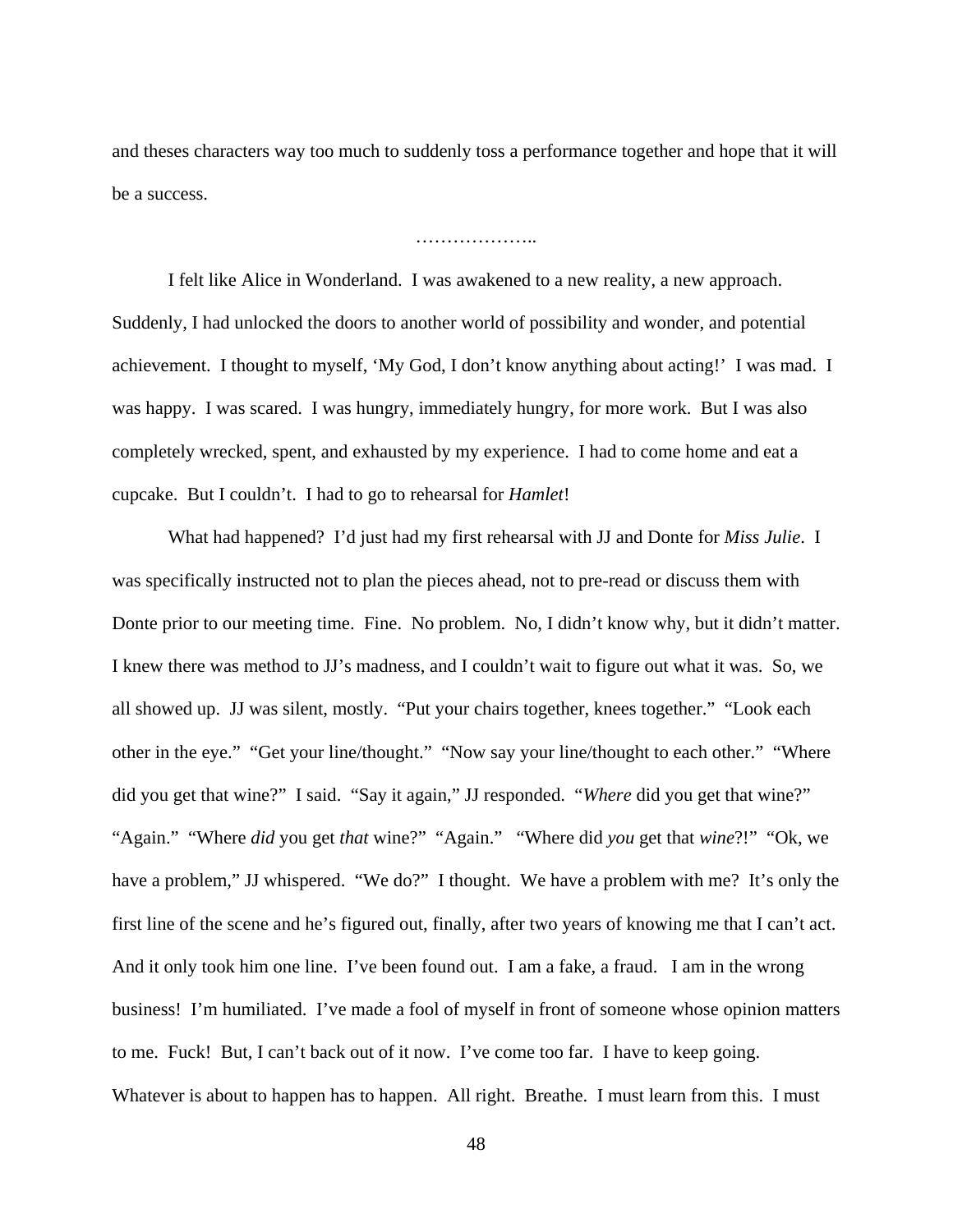grow. I cannot be afraid. It's time to get tough. It's time to be strong. Note to self: "You have never wanted JJ to call you out, and yet secretly, you have because you know you need work, that you aren't perfect, and that he has tools that can make you better. Breathe, let it go. Be tough. This is what you've asked for. Now here is your opportunity to excel."

 "Stay on the line, Lisa. Get out of the intellect. Let the line lead you. Don't force the impulse, let it hit you," JJ said. Slowly and methodically, we went through the entire scene, line by line, and learned to ride the impulse. I was laughing. I was crying. I was angry. I was hurt. And I was all of these things as Julie. JJ cautioned me about the amount of academic thought I had been putting into this project and reminded me that it also needs to be about my artistic challenges and achievements as well. That I need to play in my rehearsals. That I need to revel in the acting and in the discoveries that come with those kind of processes. That I can't possibly find something real and layered and textured by making it all up in my head first and never listening to what my partner has to offer. I can't act the scene alone. It can't be one-sided or all predetermined. To craft a character means to find the balance between the intellectual experience and the visceral exchange between partners. Ask the intellectual questions like, "What do I want?" Do the intellectually driven homework like flushing out the character— 'particularizing' Miss Julie with specifics that my partner and I can react to. Find and create memories. Detail the history. That kind of head work is appropriate and needed. But I was painting Miss Julie with large, generalized brush strokes. For believability, for the greatest success, I needed to develop more complex thoughts. And to develop into the actor that I wish to be is to commit to this kind of detailing with every beat of the scene. Then, I have something to bring to the table. I have something my fellow actor can respond to and react to. At that point, the visceral impacts can have greater velocity because there is a history in place to respond to.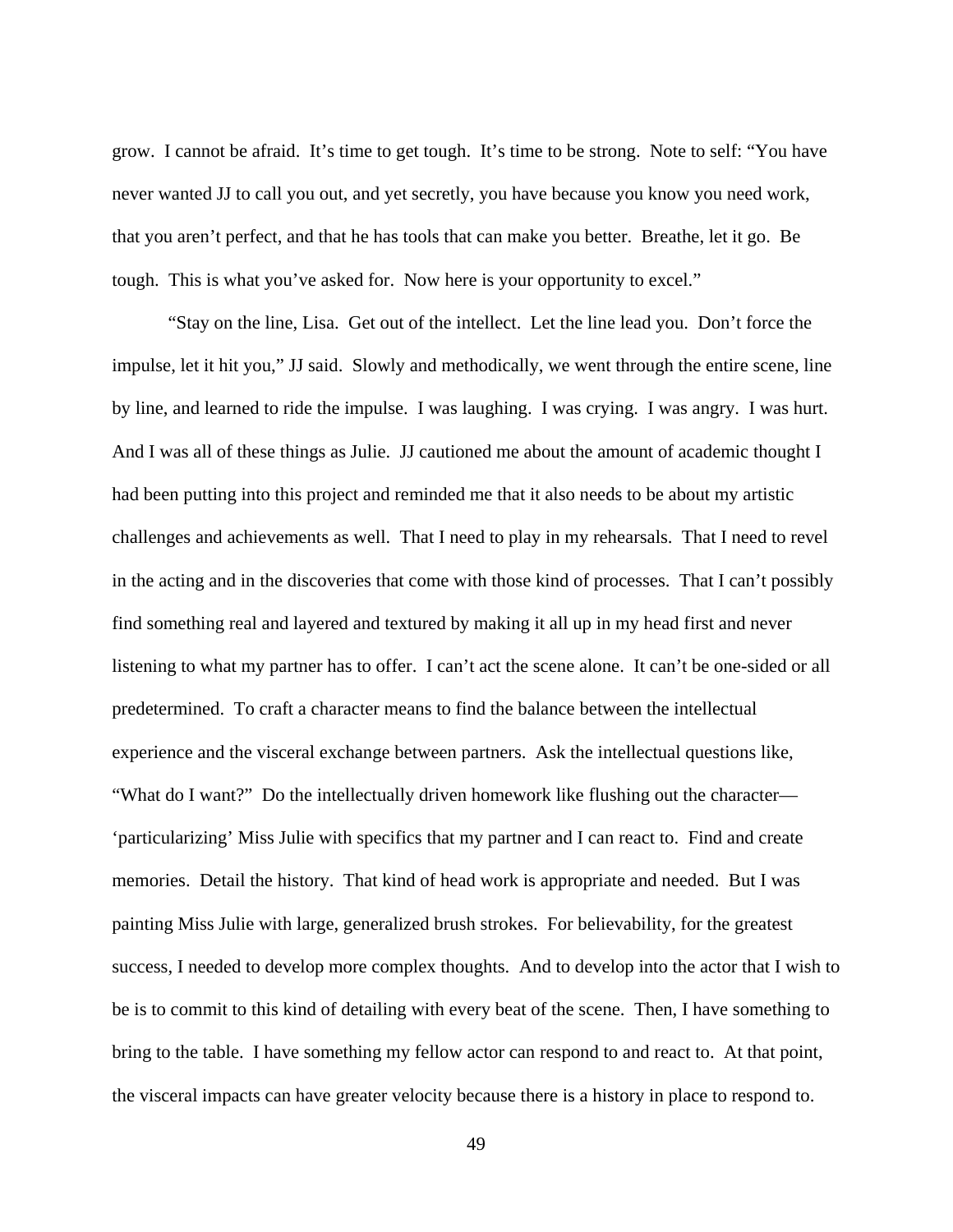In a addition to the introduction of all of these new awarenesses and of ones that I have heard in my lifetime but somehow resonated differently this time, I was brought to a new level of 'intimacy' with a fellow actor. In order to establish the familiarity with one another that people gain from having just had sex, JJ had Donte and I do an exercise where we were very close physically. We sought out known (only to ourselves) spots with our noses on the other's face smelling, feeling, touching, experiencing one another's breath on sensitive places like the ears, neck, mouth, etc. In order to find a germ of truth for a scene that was so dependent on the intimacy between the characters, we had to explore that intimacy. If we didn't go there, we would never achieve believability. JJ provided a means by which to explore the intimate level that was safe and risky. Furthermore, I trust Donte implicitly. This is the very reason I had asked him to be a part of the scene. I needed someone who would be willing to explore the intimate, the dark, the ugly, the want, the desire, the urges, and the destitution of these incredibly lost individuals. I needed to know that I could work to find these repulsive attributes in Julie. That I could explore horrible, obnoxious behavior, and that we could challenge one another to be nasty and threatening, while also fighting, struggling to feel love and acceptance for the other and ourselves. I needed to be able to degrade Jean, without worrying that Donte's feelings would be hurt and vice-versa. I found all of those things with Donte. He proved to be everything I had hoped he would be. With JJ's guidance, we were intellectually crafting the characters while preserving the heart's visceral awareness and life. I was finding that it isn't enough to think about the obvious issues with a character, or to not go beyond the surface givens of the character. I truly found that telling the truth, looking a character in the eye and telling them what you (as your character) need, is simple only when you have clearly established those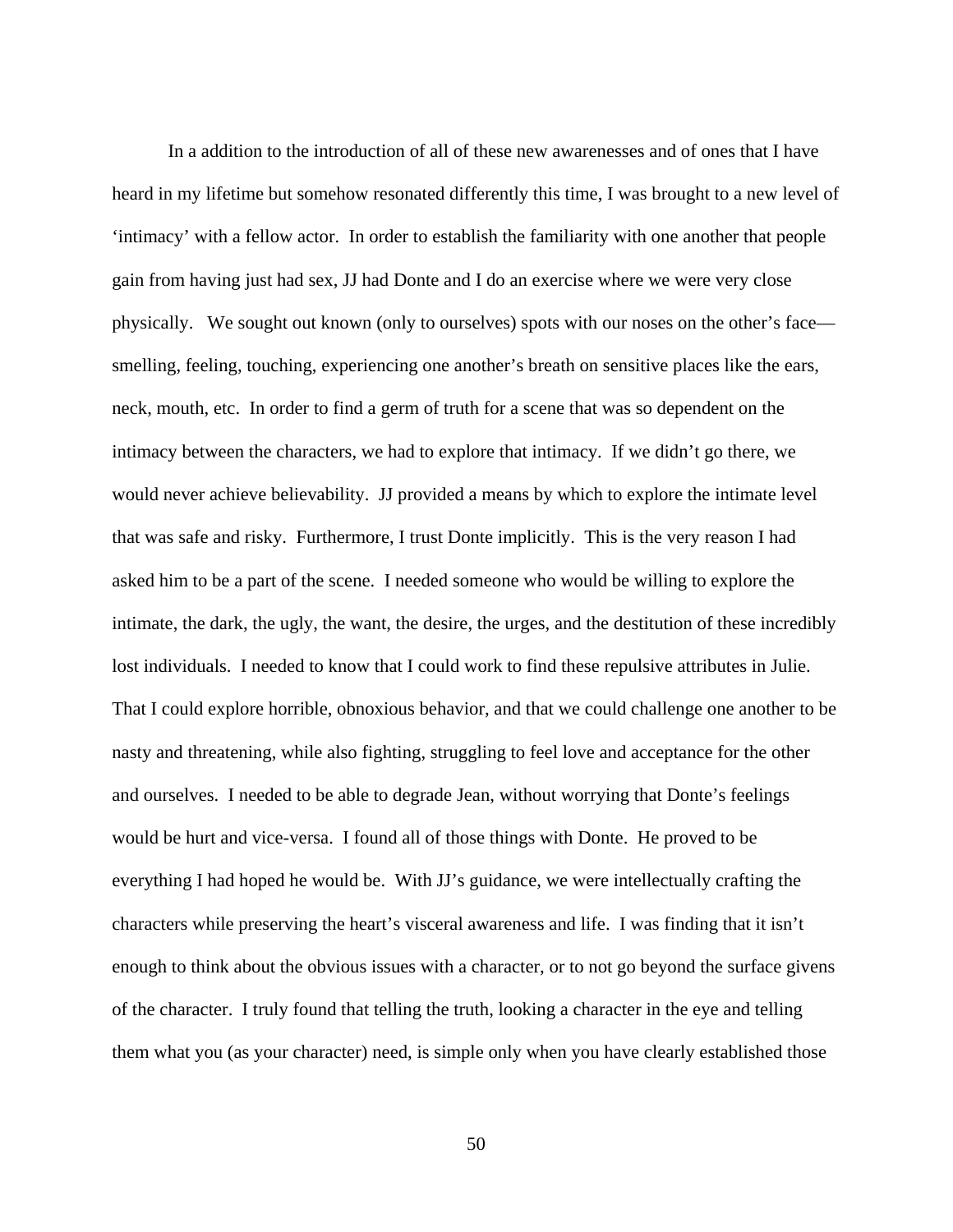needs. I am tired and losing focus. Exhaustion comes in waves. Moments ago I was swimming. I'm at the bottom of the ocean now.

………………..

 Only by immersing myself in the homework of layering/daydreaming this character, uncovering her secrets, creating her lies, establishing vivid memories from which to draw on throughout the scene, can I be successful in telling the truth. Until then, I cannot possibly hope to affect my scene partner with anything real, because I myself am just a shell of a human. I could feel the difference between when I was playing at the reality and when I was playing in the reality. This first step of awareness, of something I can hold, touch, see and smell, is the first step toward something greater in my work. That I am not at the mercy of 'winging' it and accidentally getting something right because good instincts got me close. I can be better than what I do naturally. I just haven't worked as hard as I've needed to until now. I am beginning, just beginning, to understand this new verbiage of JJ's and how to apply it to myself for greater growth, and ultimately, greater truth. Lesson for the day: Good acting is hard. It's time consuming. It requires enormous amounts of focus, tenacity, character development, imagination, risk, and abandon. I have, until this whole experience, been a relatively lazy actor. I've been resting on my laurels. But between this last year of the MFA track, and the work I am putting into this production, I am seeing the metaphors for what my future endeavors are going to require. WORK! The work is play, but first and foremost, it is work!!!!!!!!!!!

 One final layer of distinction on this note. No one who has paid any attention to me over the last three years would ever accuse me of laziness, from the outside. And I don't believe that I have tackled the last three years of classes and rehearsals and thought of myself as lazy or not working. But beginning with Scapin last spring through my classes this past year into teaching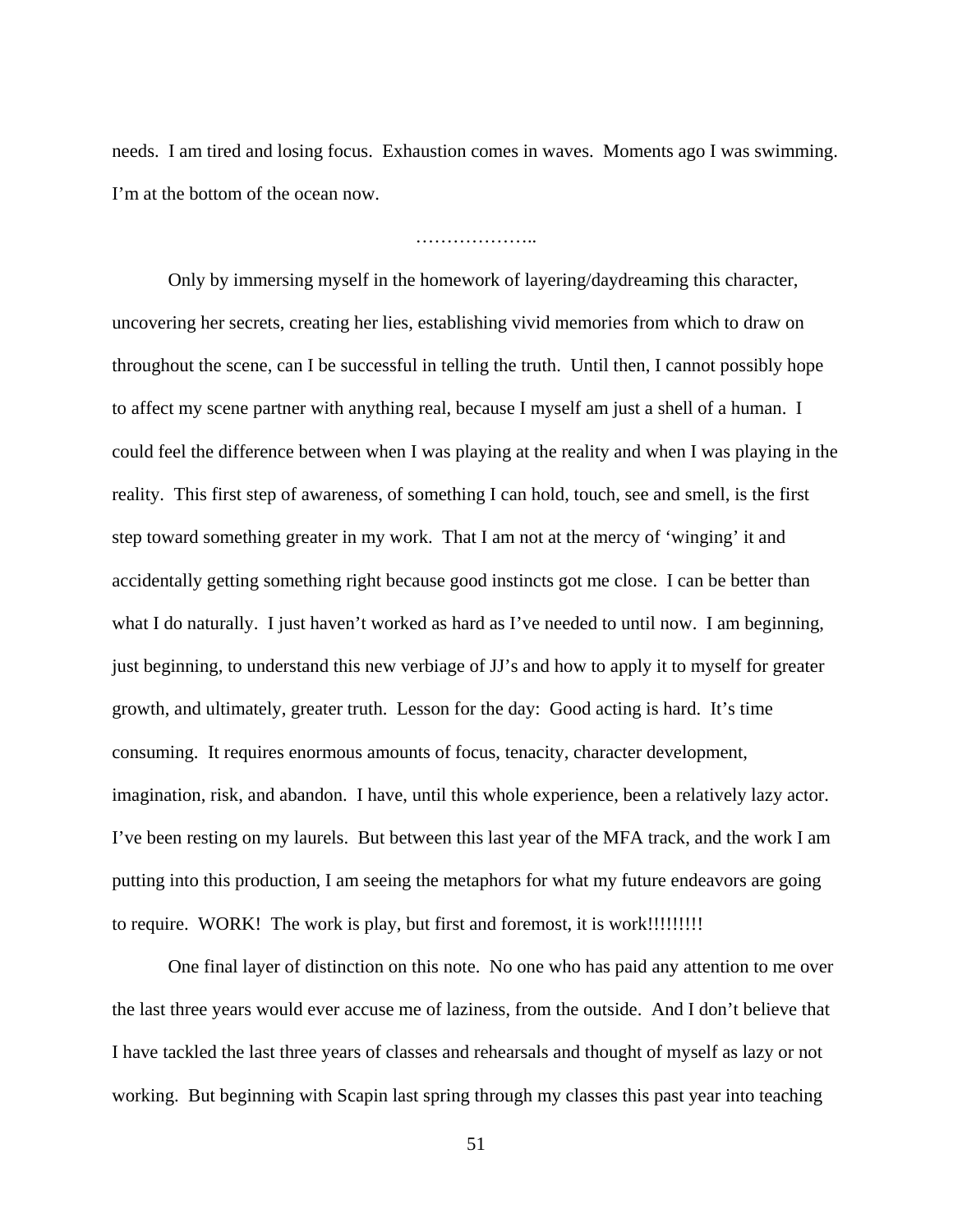Dramatic Literature and now to this project, I understand that I have learned and am continuing to learn how to work. And this particular project is driving that home for me. I know now, in my core, that to go through the motions of a busy schedule doesn't automatically mean I will learn something. It's just going through the motions. I don't believe it has been until most recently that I have truly begun to exercise the actual acting muscles. I have tools. I have ability. But the muscles that will get me to those intensive, vulnerable, open places for performance after performance are slightly atrophied from inconsistent usage. In the same way that students must learn how to learn, I am learning how to work, not just what the work is. A significant lesson!

#### …………………………

 Talked to JJ about my discoveries. I liked his response to me. "You're on the playing field now." I'm not in the game, but I'm a hell of a lot closer than 90% of the rest of the jokers out there who call themselves actors. I can smell the park. I can see the guys on the field close up. I'm starting to understand the skill, the smarts, and the ability behind the game. My hands are itching to catch, or throw, whatever they'll let me do. I've made it to the field. Now it's time to work my way to the batting box. I'm gonna hang on to the analogy. I like it!

 Got myself two stage managers. Zac Alfson and Nicki Priest. Met with them about the show, my needs, the dates, concerns, etc. They are going to be fantastic; already taking the ball and figuring out how they can help me roll it. The reality is that beyond asking for permission to use items, and then checking to see if we have said items, there isn't much they can do right now until we get closer to the show date. But somehow, I just feel better knowing that I can get some of the technical things out of my mind and make them someone else's problem for a while! I'm freed up to make more acting strides. And frankly, I am enjoying the intensive, acting work I've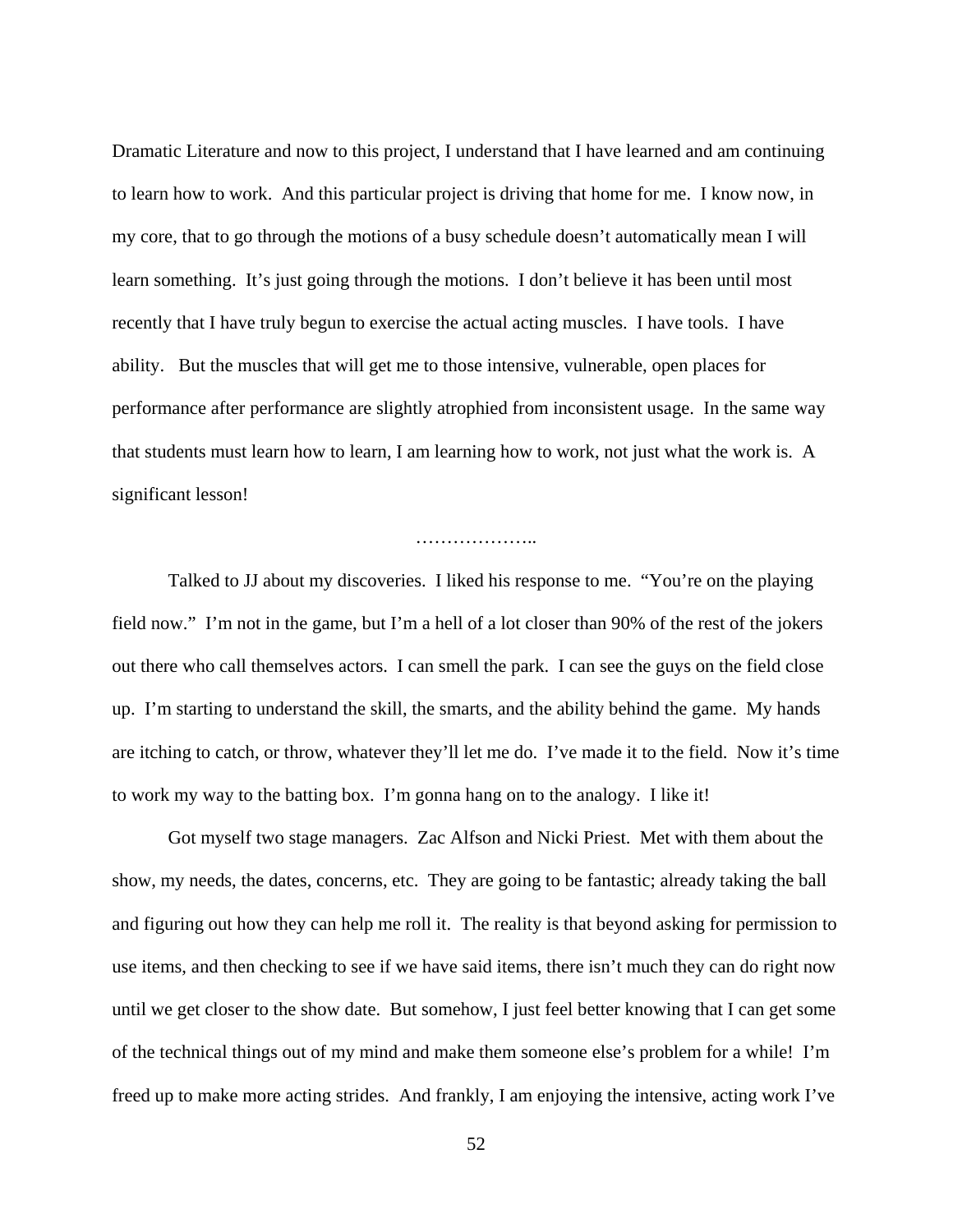created for myself this final semester. It's feeling good to have so many light bulbs going off at the end of this MFA run.

………………..

 Spring Break. I'm meeting with everyone all week. Mark has been awesome. He took *The Maids* script, cut it up one side and hacked it down the other, but all in the name of gearing the scene toward my needs of my show. He's incredibly smart with the material, and I appreciate his attention to the details and parameters I've set up. Jenny has been great. I'm so glad she said yes. She's playing my younger sister, but through much of the scene, her character dominates. Her voice is strong; her presence is wholly invested and her carriage supports the illusion that she is the one in control. This sets up the transition for my takeover in the scene so nicely. Contrast! Mark's blocking is tremendous. He has, essentially, created the whole set. But he has done so with consideration to each of the scenes and my concerns about transitions and through lines. The weight of having a director come in and naturally take care of those things is a huge lift off of my shoulders. And yet, I can't express how much gratitude I feel that he has made decisions based on my needs and not, necessarily, his own.

 The blocking for *The Maids* has already helped so much to clarify what the hell is going on when we are role playing vs. when we are ourselves. I am starting to get excited about this piece. It's the last one to have really been tackled, and in its way, perhaps the most difficult. Genet's writing isn't exactly straightforward, and an element of confusion will and should exist for the audience. Yet, I don't want to completely alienate them within the first scene. We must continue to work with absolute clarity on our end in order to ensure involvement on the audience's part. Meanwhile, the piece is really quite fun. The overt role playing is a nice way to get into the show. It establishes, on purpose, that we are 'acting.' But then the fun begins when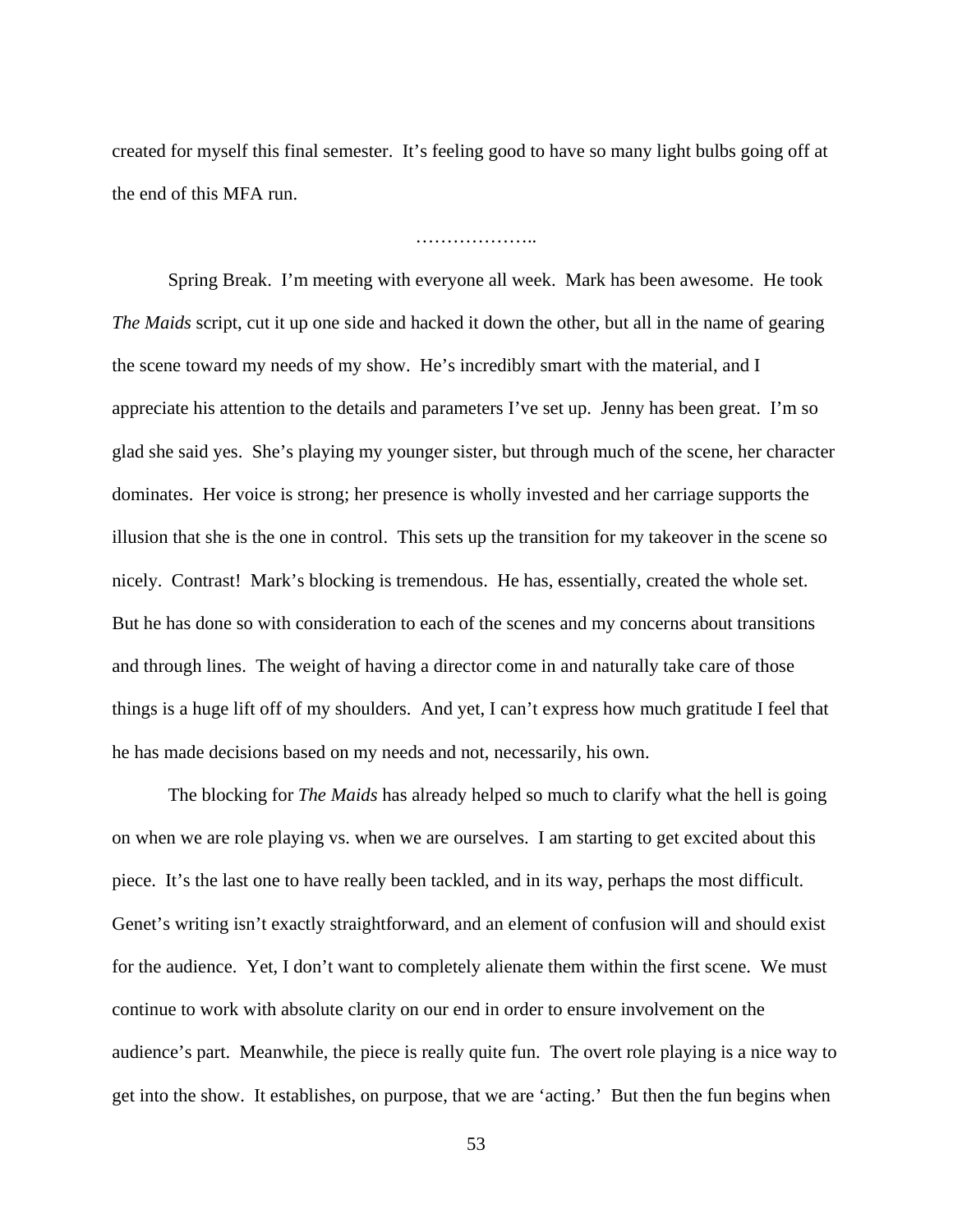the bizarre game turns into something very threatening and dark indeed. The sooner Jenny and I can get off book for this piece, the better off we will be. It is prop heavy, blocking heavy, costume heavy, and twist and turns heavy. I think it will be tons of fun when we can really let go and play. But that won't come until the scripts are out of the way. This piece is going to be awesome. I'm encouraged by Mark's commitment and great ideas. The show "is taking shape...the mold is setting."

 *The Maids* will transition directly from Chris's breakdown. We have decided that I will watch the end of Chris's piece so as to represent Genet watching his mentor's collapse. I like this element. It brings me directly into the picture from the opening piece, where I will remain until the show's end. I will be the through line, the connective tissue from one scene to another. The show will be preset for *The Maids*. Chris's still-to-be-determined labyrinth will fit into it all somehow. (Staying positive.) I don't just want to force something out. Time, and time alone, will reveal the appropriate task. Mark's blocking then begins with me escorting Chris off the stage (per Chris's request), and then me going straight into my fascination with the gloves and Jenny's first line! It's great. It's the seamlessness I've been talking about and looking for. I just have to figure out a way to apply it to the other two scenes as well.

 Kate and I had a wicked rehearsal today. We have actually met the most because we can do so much by going over and over the lines for memory, as well as for dialect. In addition, there is very little blocking in the scene. There is almost none for Kate, except her collapse at the end, and mine is minimal, functional at the most. (Mark blocked this one for us, too!) Needless to say, rehearsals for us can be done with ease in places like Kate's office because of the lack of need for space. We use the time, as I stated, to learn the lines, practice the dialect,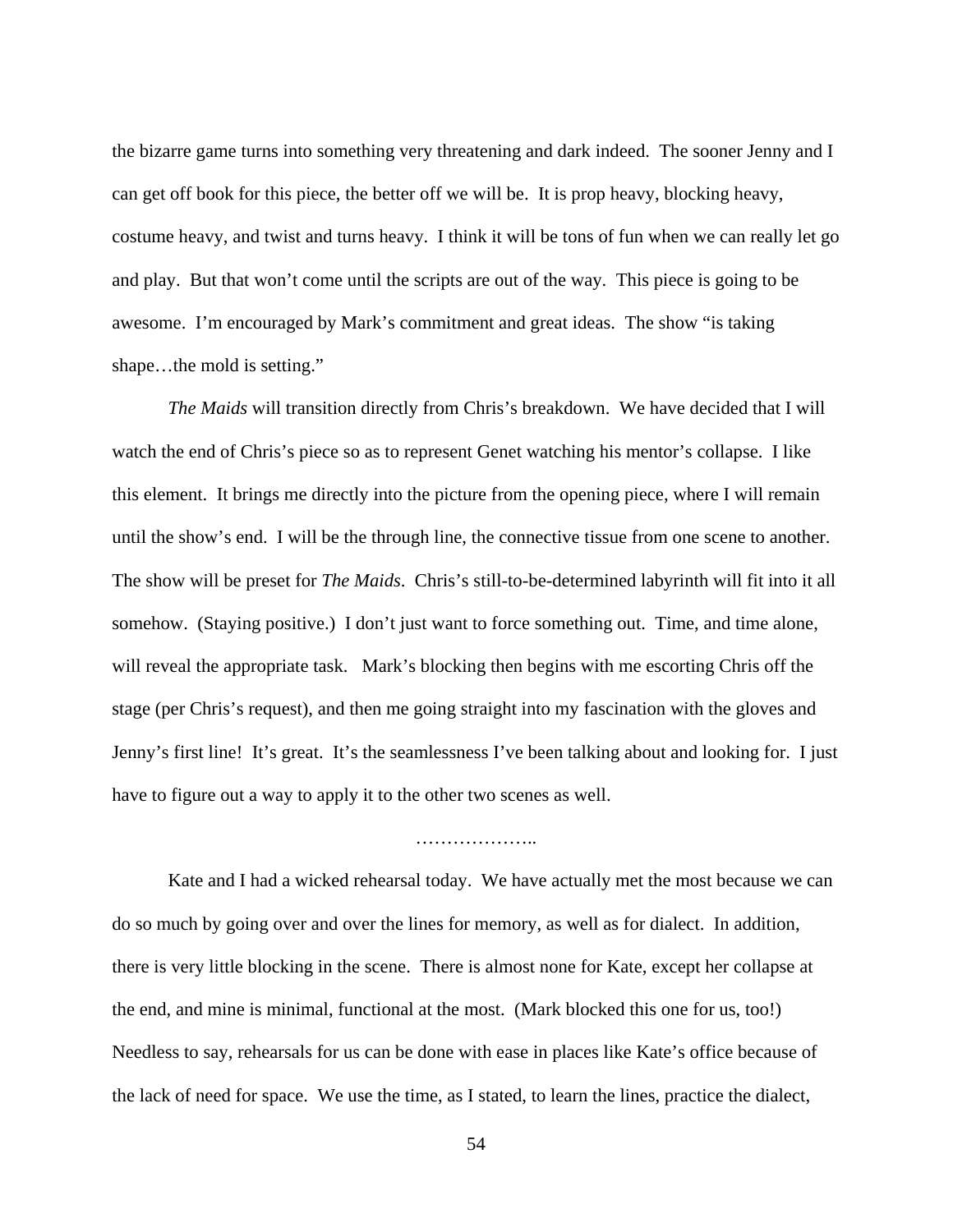and establish our intentions, subtext, wants, secrets, manipulations, etc. In some ways, *Beauty Queen*'s writing has built into it the kind of work JJ has me doing for *Miss Julie*. The secrets, the lies, the tortures, the needs in *Beauty* are spelled out throughout the play. The fun for Kate and me is realizing them in the moment, within the scene. We go at each other with our games poking, prodding, needling, tricking. It's fun. The material just happens to be very dark.

 Much of the fun comes from working with someone who is already so incredibly good. I almost only have to respond to whatever she's doing and she's back to me and we keep going from there. We have truly found enjoyment in playing with one another as actresses and letting the fabulous text do the rest of the work for us. Almost. I'm not about to give the text all of the credit for what we've brought to it! We had a hoot of a day this week in the dance studio. It really allowed us to get up out of our chairs, particularly for Kate, and truly go at each other, establishing clear beats, tactics, and the arc of the piece.

 Unlike JJ, who I have had zero classroom time with while at school, I have had the honor to work with Kate a ton! Daily. For two years now. While I write sincerely of JJ and his approach to the acting craft, with great respect and constant desire for more, it has much to do with the fact that I haven't had him as a professor at all. My work with JJ has all been outside of the classroom, though I have often wished I'd had the opportunity to work with him on a regular basis. I've wanted learn from him since my first experience with him in UCF's production of *God's Country*. He says many of the same things that I have heard in other acting classes, but he approaches it all in a distinctive fashion, one, that when I've been privy to it, makes sense to me. It has created a continuous want for more. But let me not diminish the growth I have achieved from the regular, constant classes I have had with the likes of Chris and Kate. To have consummate, committed, and capable technique exhibited for you day after day is an honor and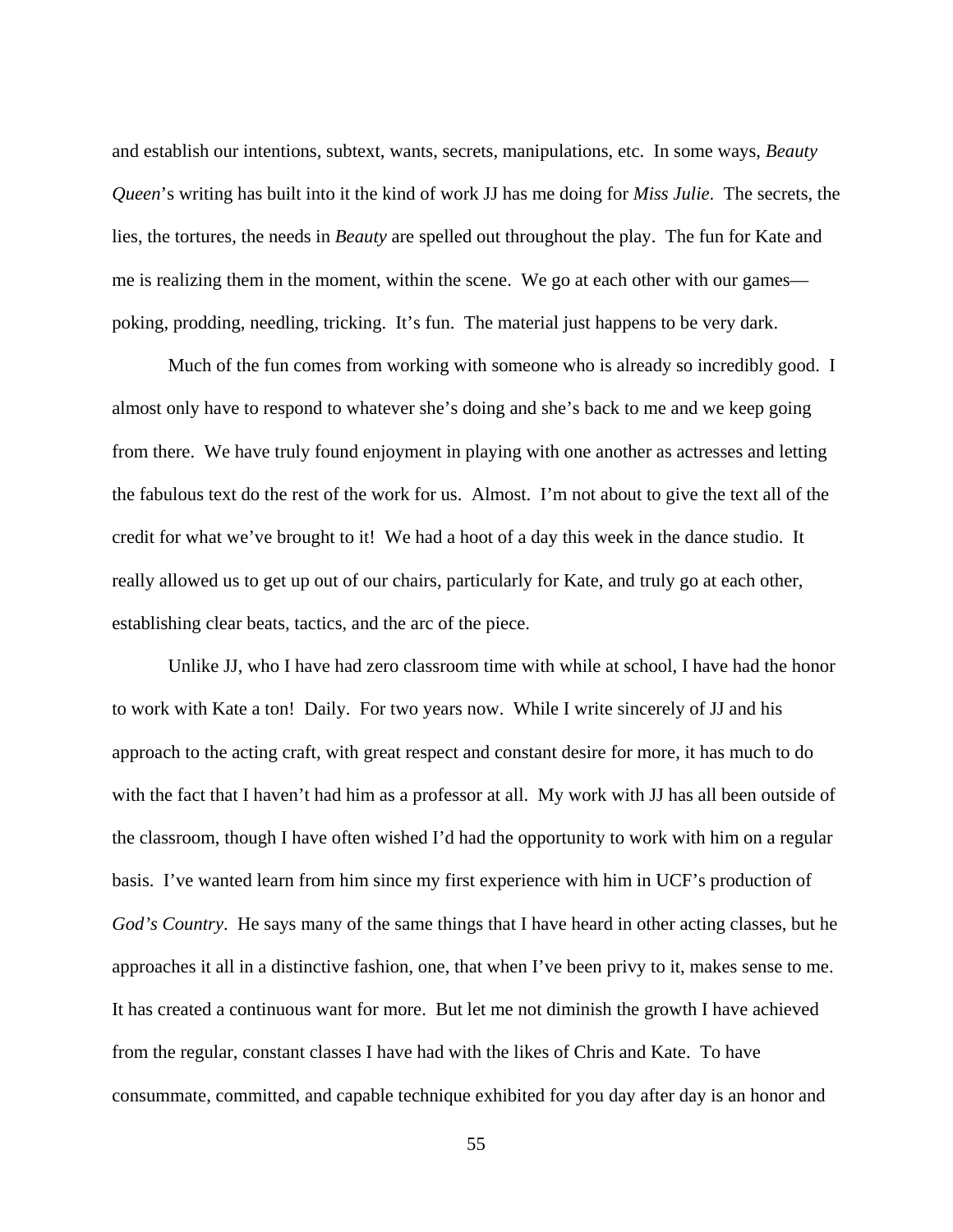not an opportunity to be overlooked or taken lightly. To then have the opportunity to work and play with these model archetypes of acting achievement is…completely wonderful.

 Now, to be sure, behind the scenes she's truly an 'oul bitch' and I can't stand her. So when we met for one rehearsal earlier this week and threw workout balls at one another, it was sheer delight! (Just wanted to see if anyone was paying attention!) In our voice work with Kate, she is forever bringing in toys for us to play with that aid in freeing our instruments so that we might find range and color, and new and exciting choices within our text. I loved our games. I've missed the games this semester, for we have moved on to dialects and don't need them there. So, I was really excited when Kate suggested we 'play' and bring the balls out and try them with the scene. Good grief! In addition to having a hoot and screaming so loud that people at the front desk of the building could hear us, we actually accomplished some valuable tools to use in the scene. We each took turns, throwing the balls at one another, as the other stood behind a large crash mat. This way, we could literally throw the balls at one another and absorb the impact, without really being hurt. In no time, the balls took on the role of subtext. Sometimes they were hurled. Sometimes they were tossed. Sometimes rolled. Sometimes only used to threaten the other. But it went even beyond the balls. I was able to, at one point, exacerbate Kate by constantly, repeatedly knocking her script off of the mat. Later in that pass, I had her trapped under the mat while I hurled balls on top of her, and then finally threw myself on to her. In return, she threatened me with constant attacks, withholding the balls at other times, drawing out suspense, and discomfort, and challenging me by invading my space also with the crash mat. I laugh as I revisit the scene and put it into writing. The lesson this day is that really hard, focused, intensive, productive work can also be fun. And further, what a luxury to play with someone who is completely open and giving to the text, to the partner, and to whatever means is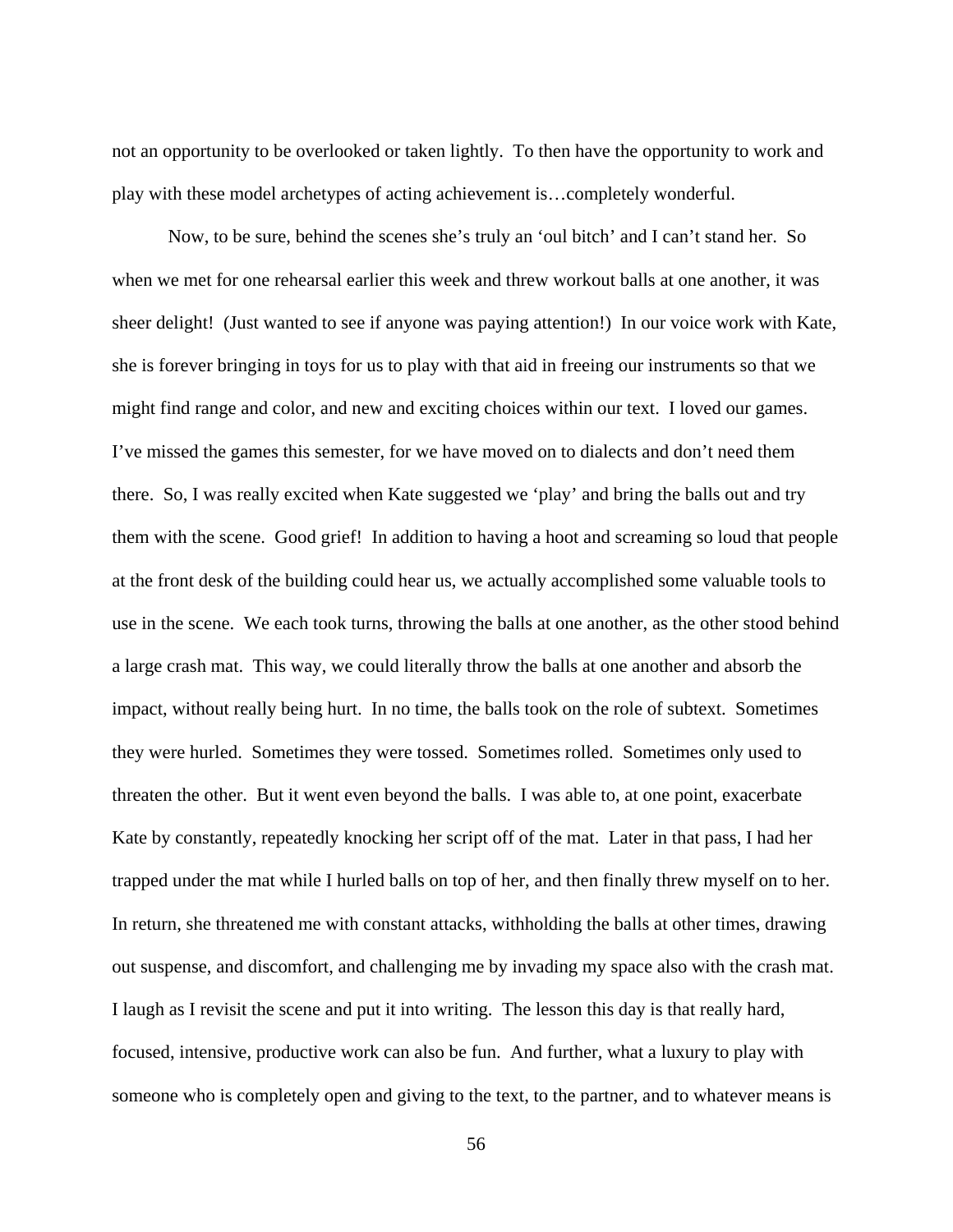tried in order to find success. Yes, it was fun, but let me clear: We each wanted, at one point or another, to graze the temple of the other's head. We were immersed in the needs of our characters which were to hurt, bait, frustrate, and piss off the other. But we didn't have to furrow our brows and contemplate the end of the world to do so. There are so many ways to approach working. But the constant through line, so far, has been the luxury of working with focused talent and the ability to work hard! *That* particular combination will foster the greatest opportunity for success on any stage.

………………..

# *April 2006*

 Getting closer. Rehearsals have now moved to Tuesday and Thursday mornings for *The Maids* and *Beauty Queen*. They have all begun rehearsals now for *You Can't Take It With You* and are spread quite thin. At this point, we're chuggin' along. Mark gives feedback, helps to clarify intentions, movement, and clarity of tactic. He makes sure that the story we are telling is visible, that it doesn't peak too soon, and that it isn't feeble when it ought to be stout. Kate and I are coming along quite nicely on our lines. Jenny and I still have some work to do, though we're making progress in clarifying our intentions and role playing with every pass. *Miss Julie* continues to be about process, going ever deeper into the character and exploring the needs and wants. JJ has now introduced us to the idea of 'building the ideas': slaps, kisses, spitting, whipping, humping, demeaning, petting. Idea building is the creative part of the intellect. The intellect provides us with the facts, the cornerstones of the scene. But 'building the ideas' is what fleshes out those cornerstones. Building the ideas is like taking a snapshot, replicating the clothing, the poses, the time period, the surroundings, and then bringing them all to life with the specifics of the subjects. I.e.: What happened right before the picture was taken? Why does the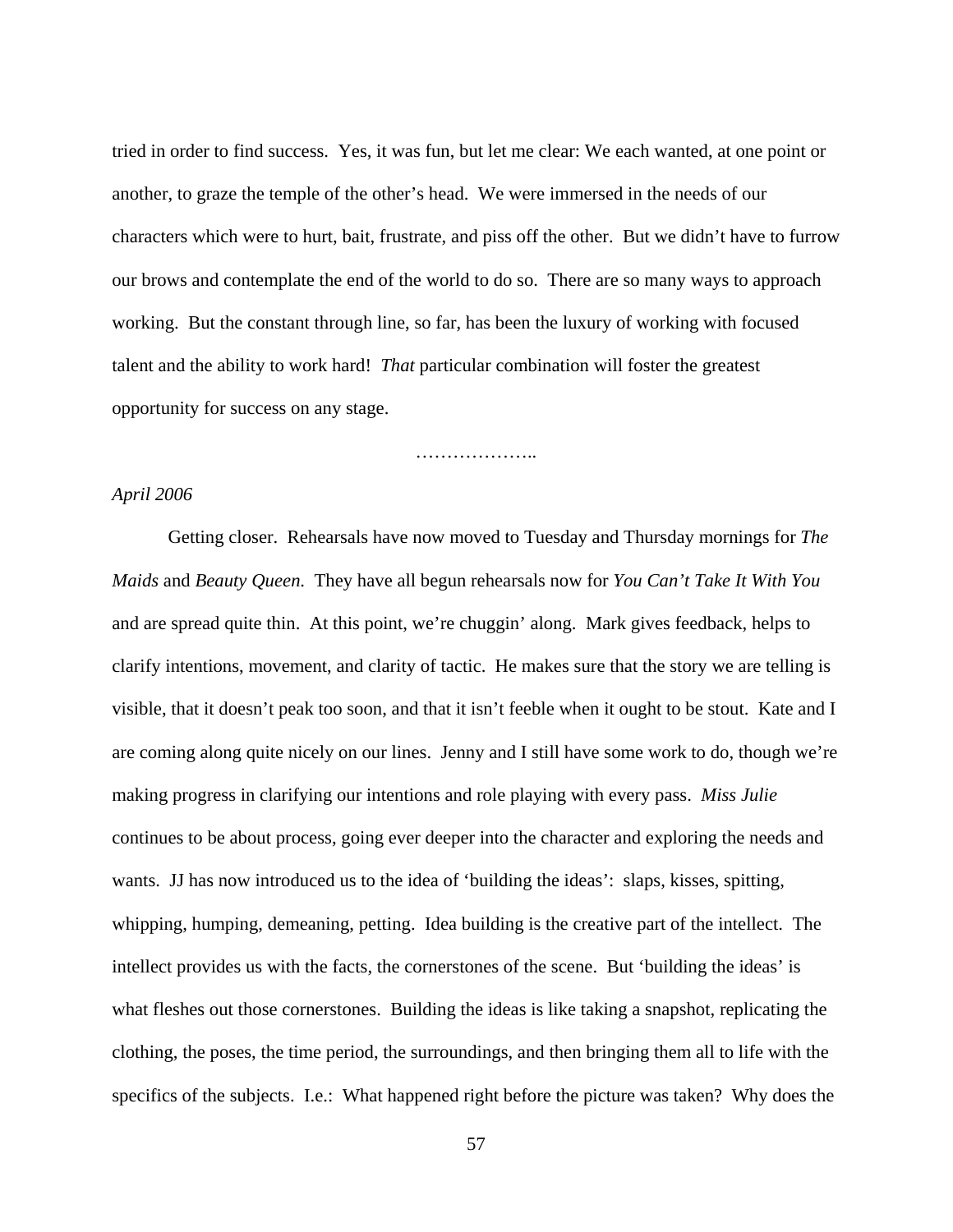man in the picture look away from the camera? Why is the woman holding her stomach? What were they talking about as they waited for the flash? Even these questions are general, but the idea is right. It is work. Again, it is about specifying the scene, the people, and the relationship. Have a secret. A secret implies a life beyond the apparent moment, something that will significantly damage or otherwise affect the other character if they found out the secret. It raises the stakes, makes the moment life and death. Otherwise, why is it important for the audience to be there? Who cares? Donte and I have met several times for at least two hours at a time over this whole process. We have been incredibly open with one another, allowing each other infinite room to explore and discover the path and journey each of us are attempting to trek. Building and building some more. It's hard. I'm going to have to work at it for a long time, for the rest of my life, maybe. But it's worth it. I hope I will get to do it with the likes of a Kate on a regular basis sometime soon. I would like to do this kind of detailing with someone who is stronger and more experienced than I. I am so happy to be working with Donte, but I am ready to work with people that have been at it longer than me so that I might learn from their lessons, sooner. I'm not looking for shortcuts at all. But I am ready to saturate myself in talent after experienced talent and just listen, watch, do, work-hard, and ride the ride! (And work.)

 EUREKA! Labyrinth has been found! Chris and I figured it out together. I was still concerned about what it could be, but I knew we had to come up with something. I didn't want to scrap it, although it's getting close to show time. I was talking to Chris about various possibilities and then happened to move into a discussion about set changes. I knew I needed to set up some kind of set change convention that would be functional, but not pull focus. I was speculating about whether or not we should, in the aid of that convention, have my set crew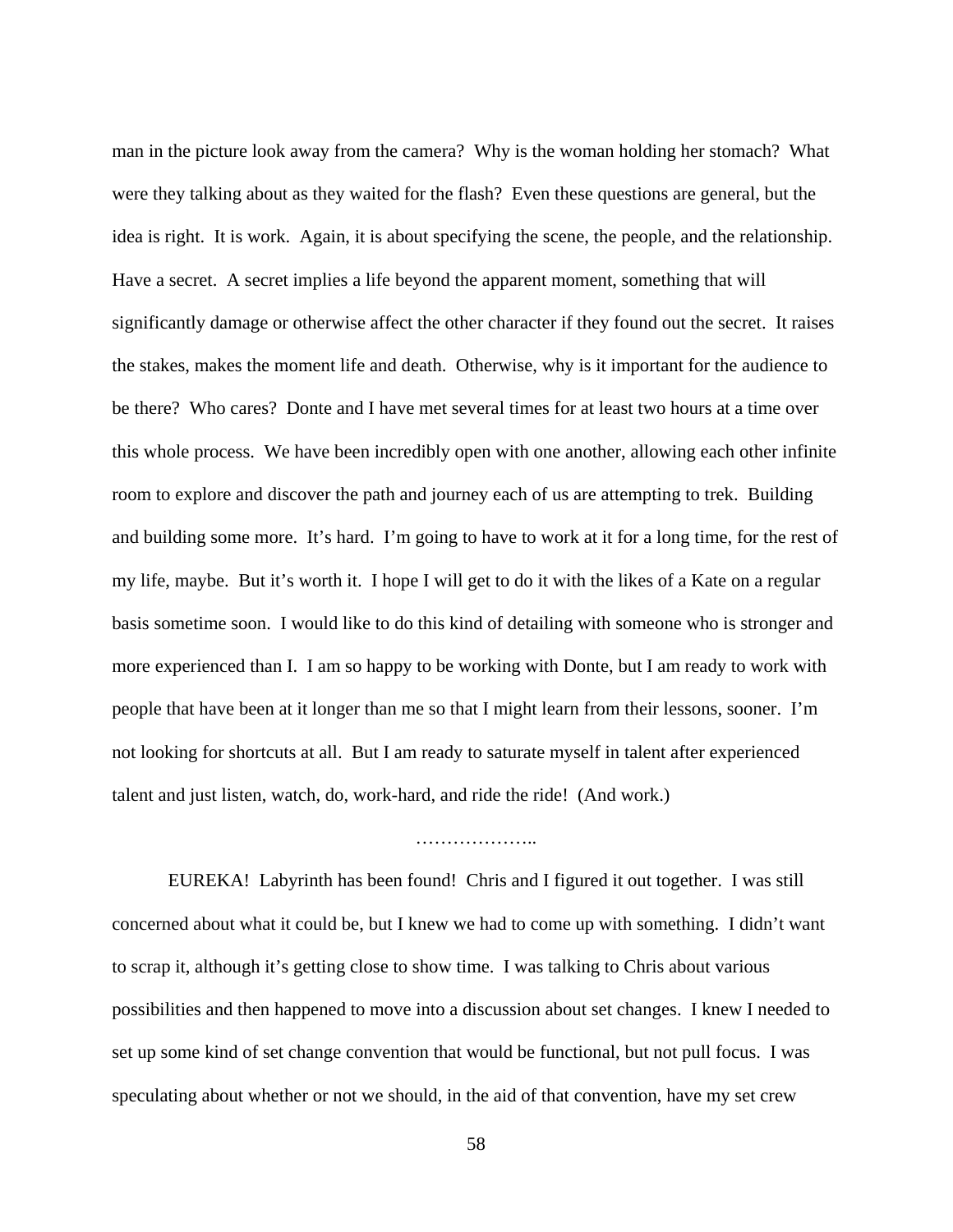representing the Parisians that were taunting Chris while he was having his break down. In this way we establish the taunting, but we also don't pretend like the set crew isn't there. We bring them into the story. With this discussion, Chris asks me if I've ever heard of the game "How many ways can you sit in a chair?" No. I hadn't. He goes on to explain that it is exactly what it sounds like. He will literally take a chair and try to 'sit' in it in as many ways as possible. He will begin with great success, but then, slowly, he will have more and more difficulty with it, ultimately falling into despair and failure. The awareness of the audience (the Parisian crowd) will add to the humiliation of the event. Further, he will use the mirrors as reference to "The Hall of Mirrors," but also as a means by which he cannot hide. It sounds great! But best of all, it sounds simple! And simple is better. I don't want the opening to be a whole act. I want it to simply establish a tone, to tell a story—*the* story. I want the show to open just as my paper did. It will be the thesis statement, the introductory paragraph. I know that I want it underscored with music, and I want it to finish with the sound of shattering glass as he hits his collapse. Beyond that, I can't wait to see what it looks like. It sounds perfect.

# …………………

 Chris is going to be beautiful. We don't need a ton of underscoring. I watched his scene today with only the sound of his breath supporting his work and it was gut wrenching. I even knew what the story was, what was happening, the function it served, and I was still moved. I cannot imagine that the audience will not experience some kind of reaction to watching their otherwise consummate professor enter into the breakdown that broke my heart today. I am so proud that he said yes to me and that he is willing to go so far. The story he tells is exactly what I wanted—Stilitano's story. The focus needs to be on him. No fancy music tricks or sound cues.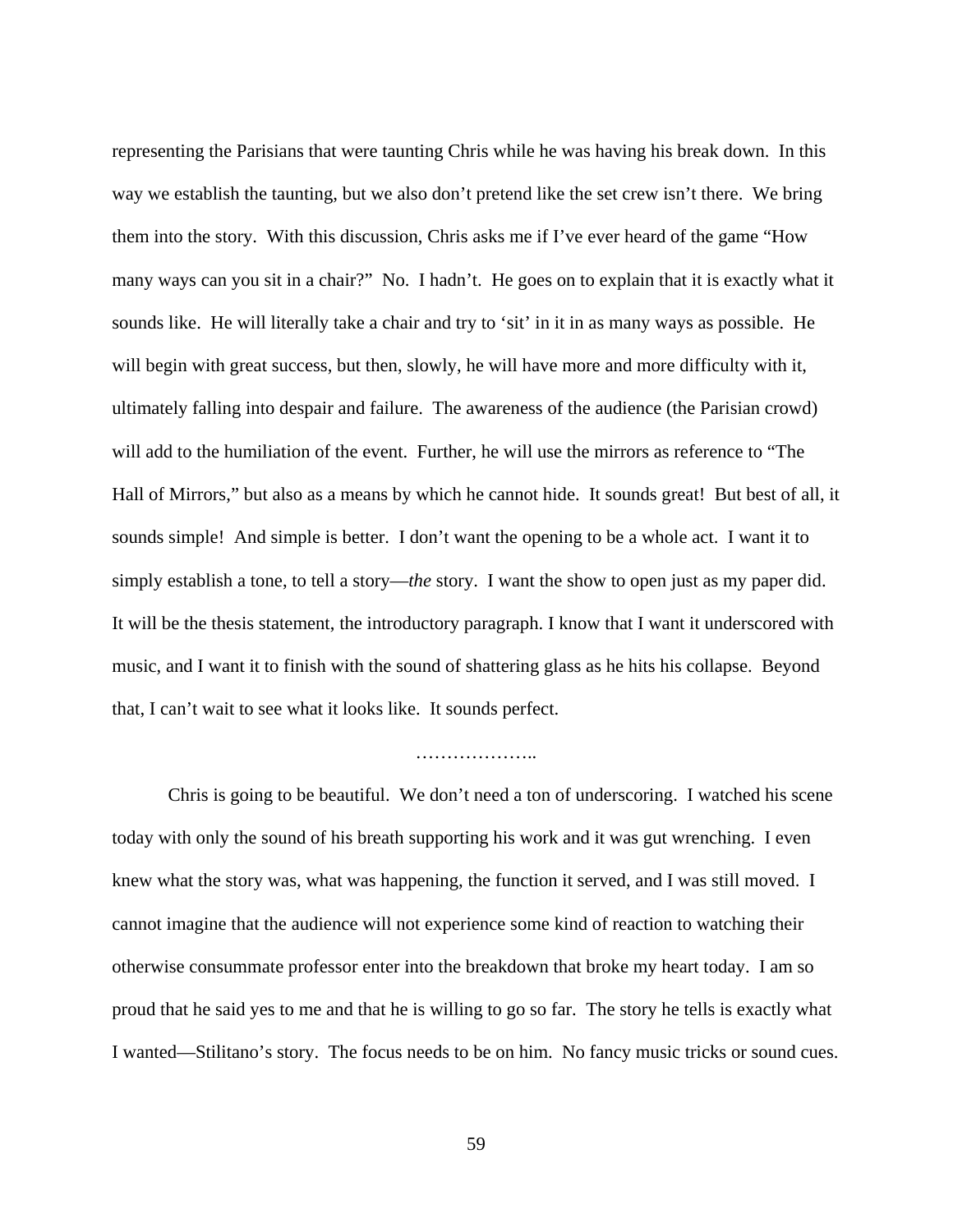He will begin as the last of the pre-show music fades out, and end in haunting silence. What a beautiful piece of work he has developed for me, for this project. Thank you, Chris.

## ………………..

 All of my actors have stolen away to other projects. We are in good shape; we still have the weekend, tech, and hopefully, a final dress ahead of us. I am trusting in the work that has been done to this point, and I know that the professionalism that everyone embodies will foster us through those final crucial steps in the time we have remaining. So now, my focus must address the technical aspects, and man alive, have I been the luckiest girl at the school.

 Lights: Vandy has GRACIOUSLY opened up my thesis as an opportunity for her lighting class to work as a part of their final exam! That is completely bad-ass. I'm thrilled beyond words. I met with Mike Wilga this week. We talked through the whole show. He and three of his other classmates are taking on the challenge. I have heard wonderful things about Mike and I am happy beyond words that they are going to add this extra layer of professional design to my project. I said to him, "Look, I was going to be happy with lights up, lights down. ANYTHING you want to do is fine with me as long as it fits the mood of the piece." I love lighting. It's probably my favorite tech thing. The depth that lighting can bring to the show is immeasurable. Setting, time, and mood can all be achieved with lights. I am happy beyond belief that I am going to have them. Done!

 Costumes: Pulled everything from the UCF costume department. Bought a pair of shoes from Goodwill. Donte is supplying his pants, Jenny her panties, and Kate her slippers. Thank you, Virginia. Done!

 Set: Zack, in the shop, has given Nicki Priest and me unlimited use of the props, props storage, the props van, ladders, materials for hanging, and the manpower to hang them. I CAN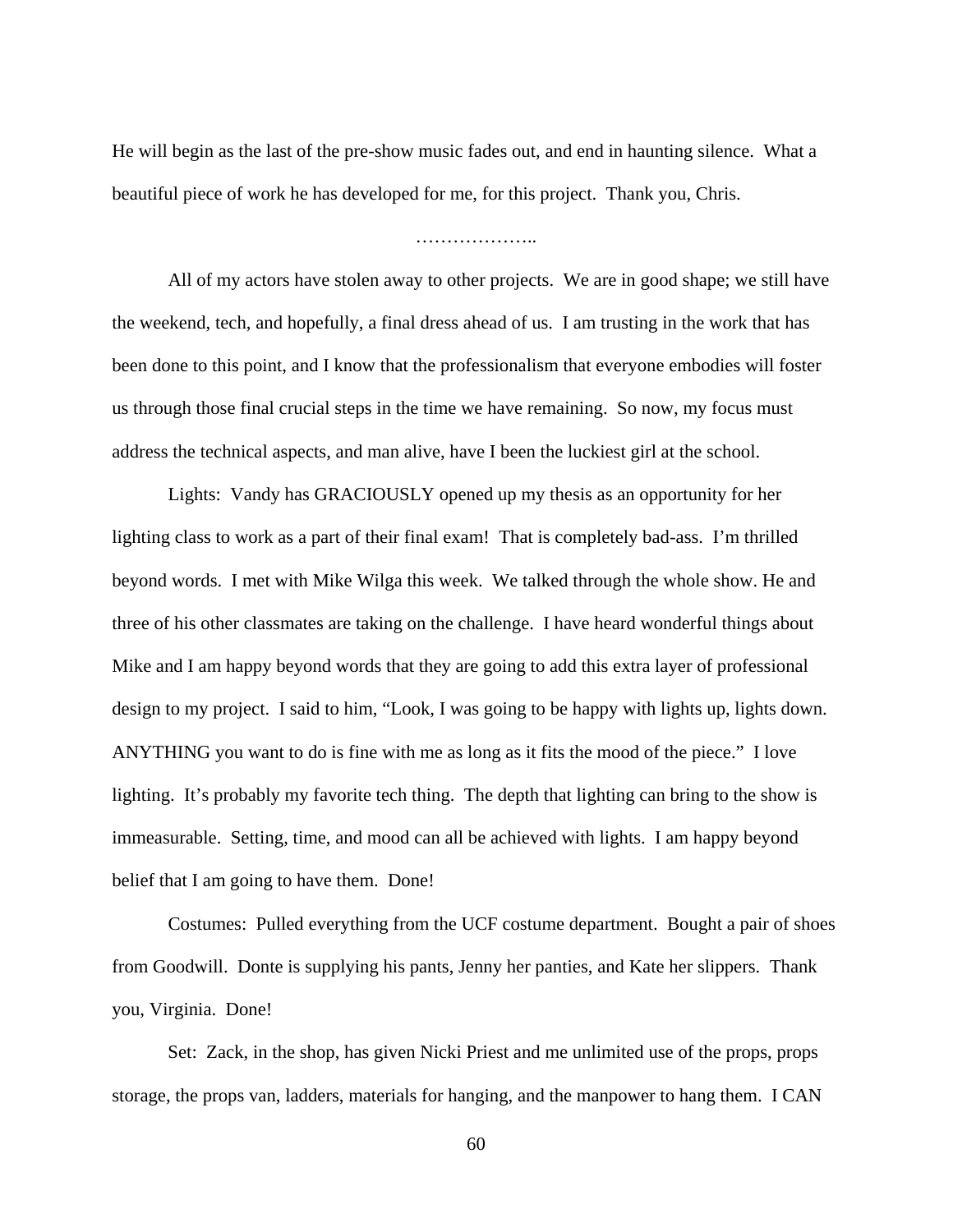NOT believe my good fortune. It's coming together so 'easily' that I am trying not to be wary. I don't think I mentioned that I lost Zac as a stage manager, so Nicki is my only one now. But she has been great. I swear she must have 100 arms, and one or two clones, to achieve all that she does in a day, and so effectively, I might add. On the day that shop Zack supplied us with all the material I could ask for (to cover the walls), he also sent over a truck, two ladders, and two guys. Nicki then got on her cell phone and within 15 minutes we had at least 10 people in the dance room measuring, cutting, and hanging material. She's been awesome. Furthermore, the room looks great and so far we haven't spent a dime. All of the shop heads have been more than agreeable in terms of my requests. It's all coming together. Nicki and I found everything I needed in props storage for what I think is going to be an amazing set. And so now, we wait until Monday to put it all up! Done!

 Music: Martin Wooten, head of UCF sound in the theatre department, built my entire soundtrack, minus pre-show. I have to do that myself this weekend. I have an amazing glass shattering sound. I have an old fashioned bell ringing for *The Maids*. And I have about 50 minutes worth of crackly, Irish music that will underscore perfectly the entire scene. Seriously, could I have been any more fortunate technically speaking? I am positive that the answer is no. Done!

……………………

# April 16

The countdown has fully begun. Rested much of the day. Though I did spend 2  $\frac{1}{2}$  hours putting together my pre-show music. It was important to find French pieces, in order to set our locale in lovely Paris. The audience would never know why I chose France, nor do I imagine that it would matter much to them beyond mood, but it mattered to me. As we are opening with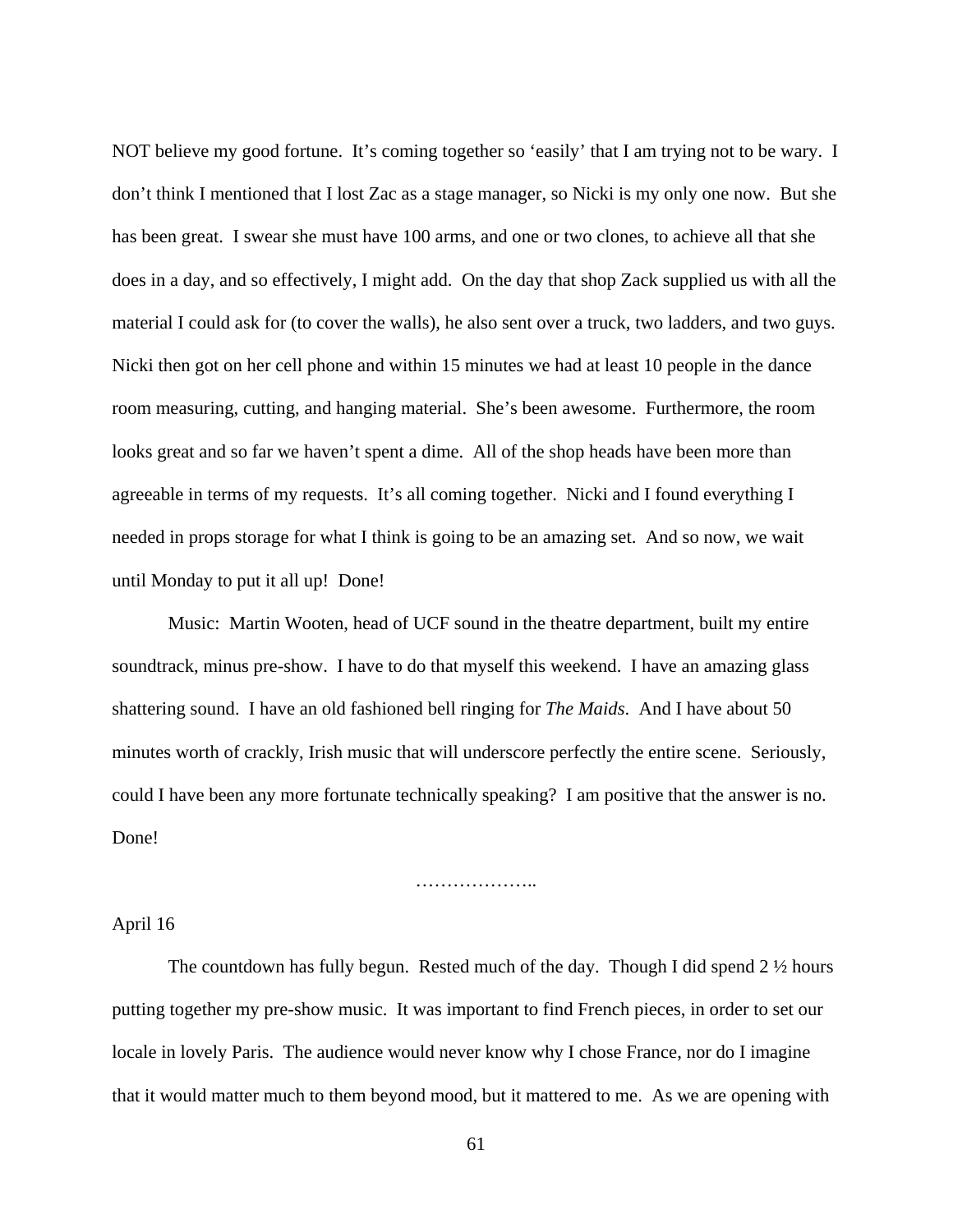a sequence based on Stilitano's breakdown, which happened in a Parisian square, I thought it appropriate to pay homage to Paris, Stilitano, and Genet. It took more time than I thought it might to find music I liked, but I am very happy with the outcome! Thank you, itunes. I wonder if anyone will notice or make comments.

....................

 Worked on my lines quite a lot with John. Particularly *The Maids*. Tonight was my one, final work through rehearsal with Kate and Jenny for each scene. Kate volunteered to look at *The Maids* for us since Mark is out of town. I'm grateful for it because, quite frankly, Jenny and I still haven't found a rhythm to the scene. I am nervous about this. But I also know that we'd never yet truly had a rehearsal where we were solid on our lines. I know, cutting it close at this stage of the game. But, it's about being flexible. She's had a whole other show to put up. And I've…had a lot of other things to keep me busy! (Ahem.) Furthermore, we do 'understand' the scene. We've done enough work with Mark to know where we need to get. We just needed the f'n scripts out of the way. That meant me, too. So I went in tonight, and I was off book!

 Prior to meeting with Kate and Jenny, Nicky met me and we ran over to storage to pick up all of the props, and a few of the set pieces. I can't say enough about how instrumental Nicky has been in keeping me sane. She is seemingly unflappable. She's organized, thorough, supportive, enthusiastic, calm, and self-assured. From day one I have said, "This is my dream for the show, and we'll cut back as we get closer to whether or not reality will support that dream." By dream, I've meant, the actors I've chosen, the directors, the venue, the scenery, the lights, costumes, show-date, the programs…everything! My whole mentality has been "Might as well go for everything I want. Why settle before I try?" And Nicky helped to keep me on that track. If nothing else, she started repeating it as a kind of show mantra. "Shoot for the top; we'll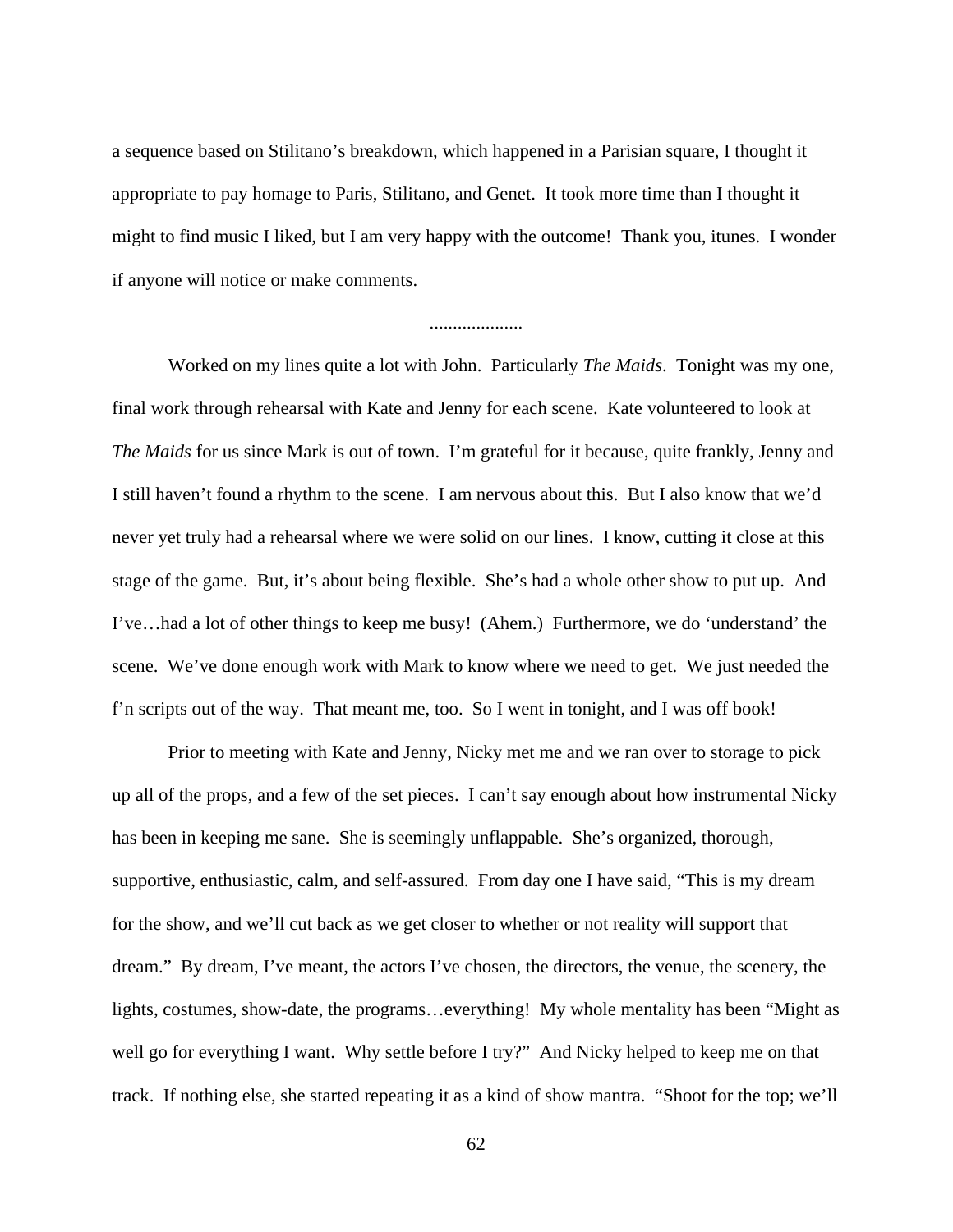cut back later!" But thanks to her, we haven't had to cut back. Thanks to her, I have gotten everything I've wanted. She has secured props, storage keys, fabrics, ladders, trucks, everything technical we could possibly need to facilitate the success of this show. Perhaps her greatest gift to me, however, was that if at any time she was stressed out about my needs or requests, or ran into any kind of debacle on her end, she never let me know it. She continually made it seem that everything would be ok, that everything would work out, and that I could have anything I wanted. The enormous relief and calm that brings me is immeasurable. I am confident that I will not be able to appropriately thank her for what that has done for my body, mind, and soul!

………………………

 Rehearsal was great! Jenny was off book, and with Kate's encouragement, we playedplayed-played. The scene is about two sisters literally role playing, and so we did. We over role played, making sure to cringe when the maid, or to dominate when the Madame. With Kate's eye we brought greater clarity to when we were role playing and when we were actually our servantile selves. Mark had already done so much in terms of blocking the piece, and distinguishing between when we were role playing and when we were not, but now that both of us were without scripts and able to go all the way with our choices, the scene truly came to life. We were high-fivin' all over the place. Finally, I was excited about the piece. I thought, 'You know, the audience may be confused, as is the nature of this beast, but Jenny and I won't be. And that is most important!' Kate was able to do what Mark wasn't. (Because Jenny and I had not been ready, not because of Mark). She helped us with specifics, "Take more time with the gloves, relish touching one another, how do you feel about the milkman?" And so on. We had a scene now. But the part that made me happiest this evening was that Jenny seemed excited by it. It's so important when people are volunteering so much of their own time and energy to feel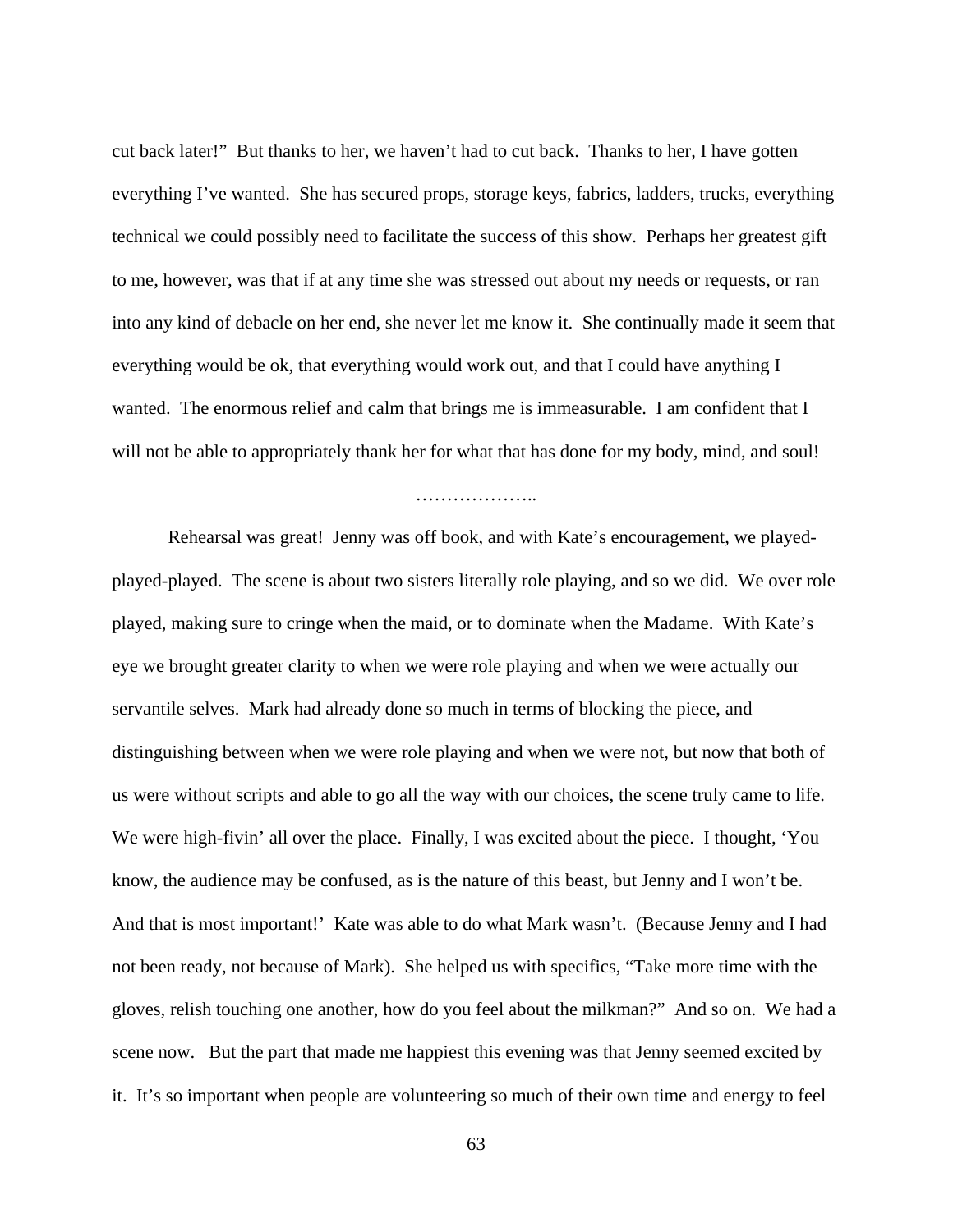that they feel they are getting something out of it all. I think she can see the bigger picture now. I think we are both ready to show everyone what we've found. Jenny is going to kick ass Tuesday night. We are going to meet tomorrow morning to run lines. We will have tech with props and costumes tomorrow night, and hopefully a run before the show on Tuesday. We are in great shape. I'm feeling good.

#### . . . . . . . . . . . . . . . . . . . .

 Final rehearsal with Kate. It's great. She's great. In a way, it's the easiest scene for me. I am working with the Ingram Express and I jumped. (On board, I mean.) We have probably had more rehearsals than the other two scenes, true. But it is more than that. It's about working with someone who is an experienced, mature, consummate, professional actor. It's also about having the privilege to work with someone who is hopelessly in love with her job. Kate loves to act. She eats it, breathes it, and saturates her entire being in it. She leaves nothing to chance, but she is thoughtful, intelligent, deliberate, and fearless. She takes her work seriously, without ever forgetting to play, that we are playing, that this is all pretend. PRETEND! FANTASY, folks! But Kate embraces the fantasy with such tenacity and aplomb, that she brings characters to life with the kind of realism that an audience can lose itself in. They readily forget that she's acting because she has invited them into a world they want to experience and revel in. And I all I have to do is listen and respond, and my work is done. I am working toward Kate's kind of emersion. I am so intensely happy that she is a part of this team. That I reap the rewards of sharing the stage with her, that I get her all to myself for 20 minutes, and that, proudly, I am able to keep up! It's reassuring to know that I am on a good track. Particularly, if it resembles the "oul-peahen's" path in any way!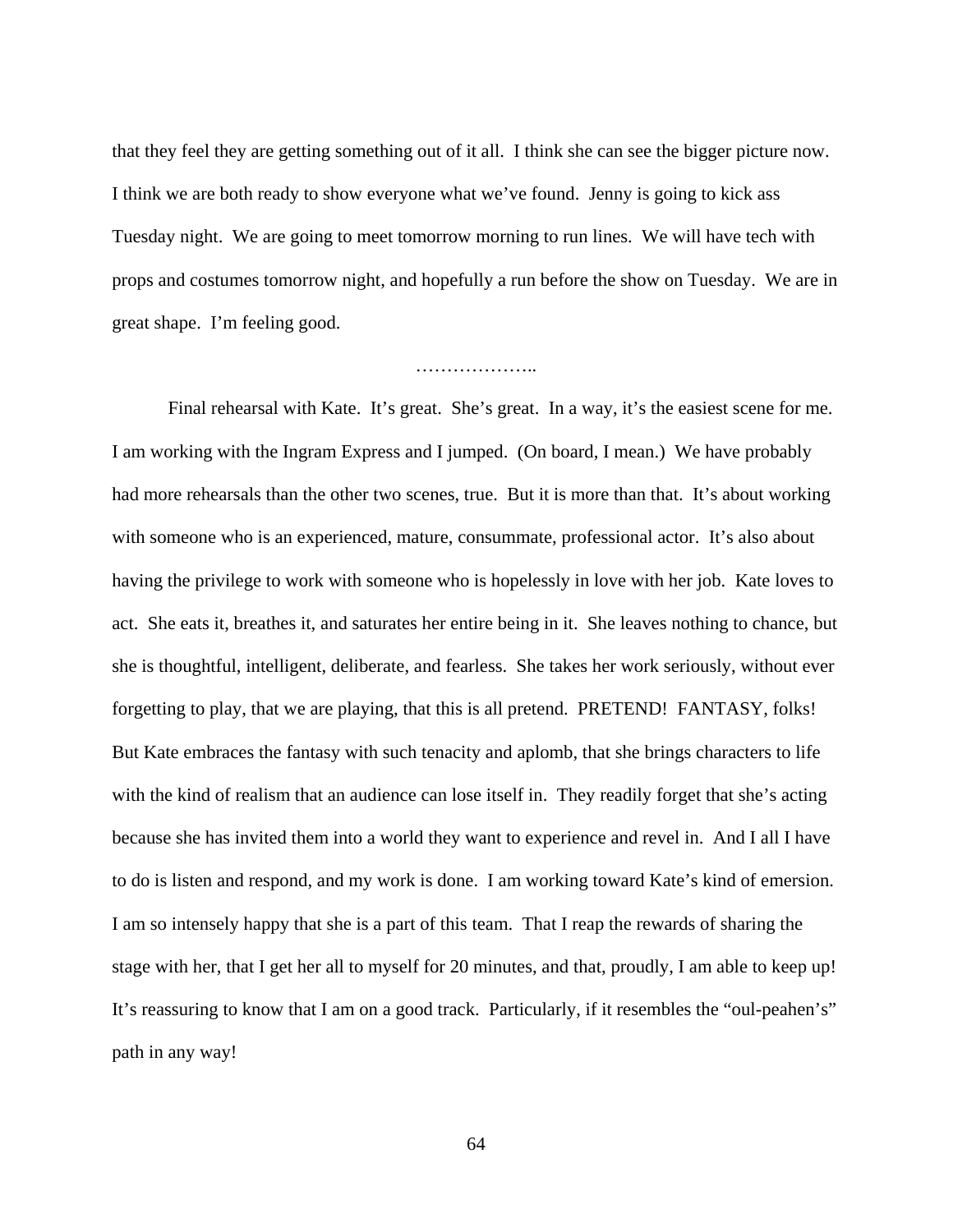And finally this evening, John and I went to Wal-Mart to pick up the final odds and ends that I need for the show: rubber gloves, thigh-highs, junk jewelry, etc. But while we were there, we came across an interesting chair-like device. It's essentially one huge oval, with hinges that can adjust to create a chair with a back support. It's actually called a "video-chair." It's a floor chair for all of the smelly, pre-adolescent, video game junkies that are taking over the planet, that they might 'nuke' all of the characters in their *Ghost Recon* video game in comfort. But I decided they would be perfect for my show. I know that there are going to be folks that are not happy about sitting on the floor. But again, I know if I can package the idea and 'sell' it to them in such a fashion that they find it cool to be on the floor, I will have succeeded in winning my audience over before I even enter the stage! Like the French music, they won't even know it's happening, but hopefully, they will be seduced by the *reality* that I have created for them. Yah, tax-refund money! (Maybe I can re-sell them after the show, too? Hmmmmmmmm?)

………………..

# April 17

 Tech night. Wow! We actually had a tech. AND, unbelievably, we're going to be able to do an entire run before the show tomorrow night! And all but Chris were there. And it looked really cool. And everyone was in good spirits! And I never really got stressed out! And we were done by 9:00 pm! And I am waiting for the shoe to drop. And I just wanted to start one more sentence with *and*; English teachers be damned. (All but my husband.) This is all going too well. Shouldn't I be way more stressed out than this? Have I suppressed my concerns so deeply that I simply don't have access to them? Or am I actually in a good place with it all? I mean it's not like I haven't been through 1000 tech rehearsals before this. (Though none of them with quite the same meaning.) COULD I BE LUCKIER? My gosh, to have so many amazing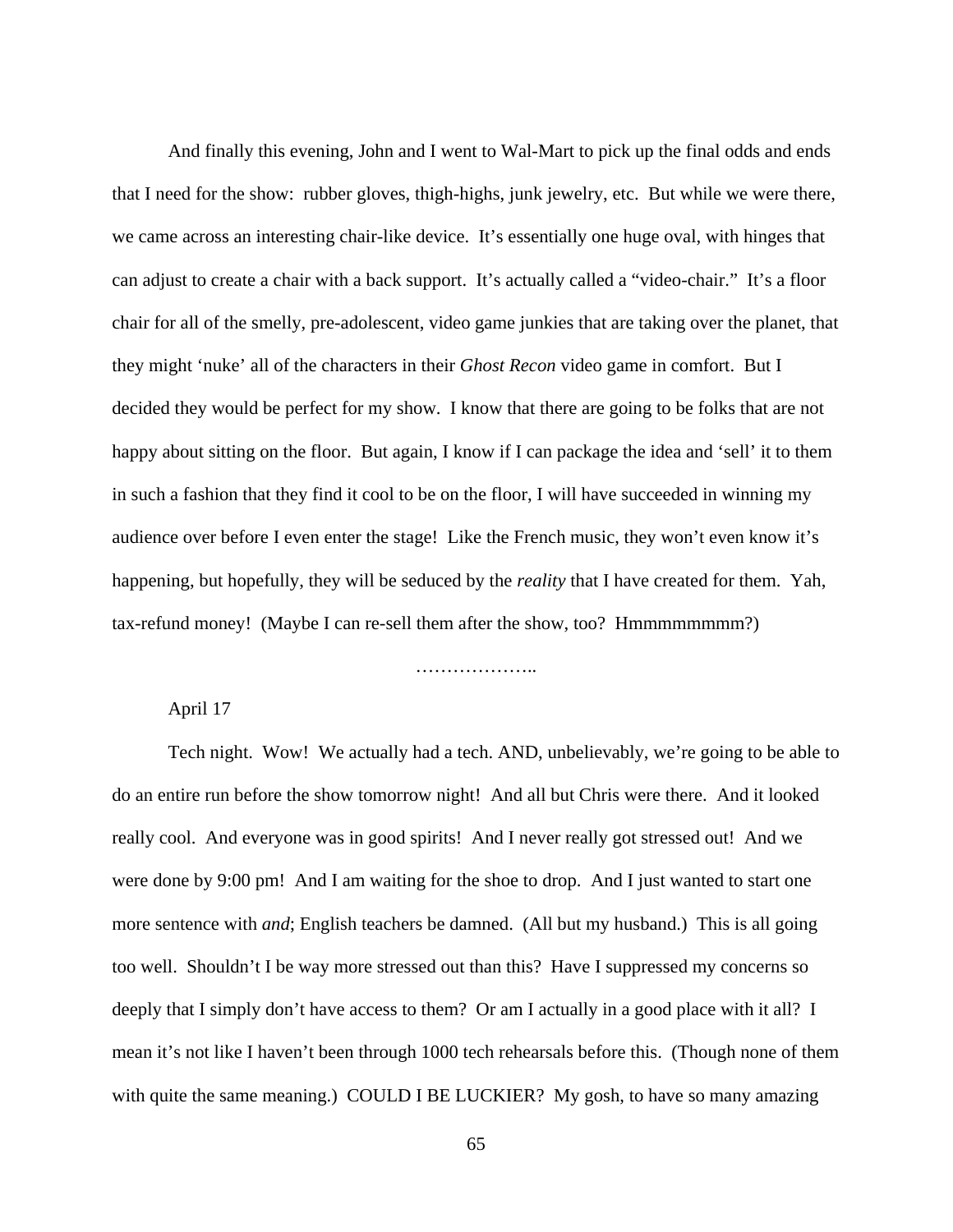people helping me with this…it's insane. Kate watched the whole process. She's my chair, and I suppose was required to observe, but I valued her presence and her input just the same. But even she seemed to think it's all looking good. I don't think she'd blow wind up my skirt at this point. So I have to think, 'Ok, it must be looking good.' The lights are thrilling. I actually have two pipes, about 10 instruments, all of my props, costumes, set pieces….OH! The rug on the floor looks really good. It will be inviting. Really sells sitting on the floor like it's a fun thing, I think. My own run crew came into the room and immediately flopped themselves onto it as if they were at home with nary a complaint! Ding-ding-ding! I win the prize. My subliminal message *~ you will sit on the floor and you will like it*. *~* worked! The acting wasn't all that it could be tonight, but tech is very rarely ever about acting. It's about tech and transitions, and how to get from point A to point B. And we did it. We figured it out.

# …………………

 The transitions…I've been worried about them since day one. Transitions are so important in any production. They are too often overlooked in pieces, but I believe they have the power to really ruin a show, or to really make it fly. In the same way that I wanted to 'sell' the convention that performing in the dance studio was a great idea, I knew I was also going to have to 'sell' the transitions from one scene to another such that the mood, momentum, integrity, and overall through line of the piece were never lost or compromised. I needed to find the line between artistry and function. There had to be scene changes, no doubt about it. I was adamant from day one though that I never wanted to break the fourth wall. I never wanted anyone stepping out of a moment to comment on the show, or to explain what was happening. Nor did I want the audience to have an instant to rest or pause or to look at their programs while they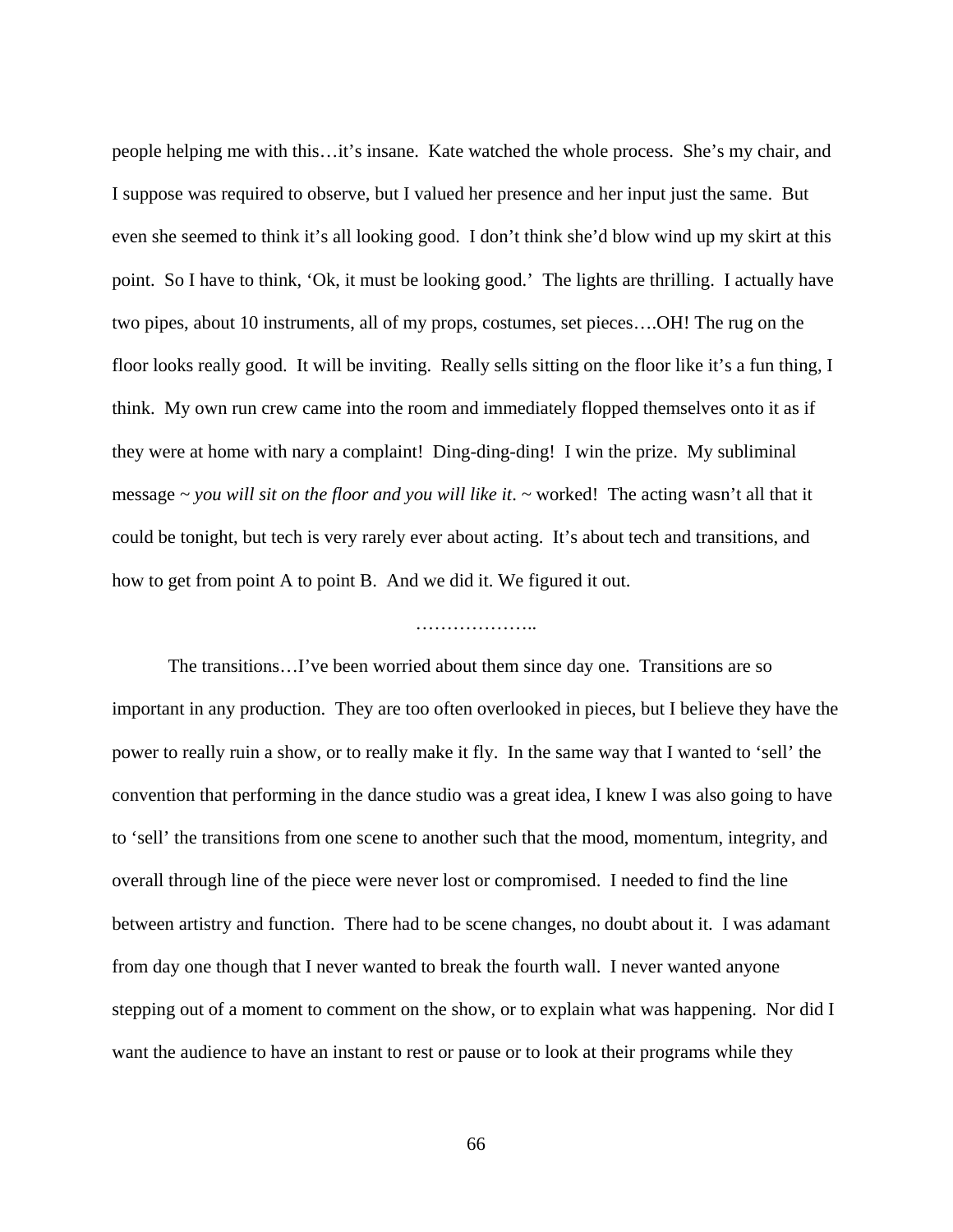waited for the next thing to happen. I wanted one, seamless line from start to finish. The answer came in the form of selling another 'convention.' And it was simple.

 "Imagine you're ninjas," I said to the run crew. "You're in all black, you move with steady, stealth like accuracy, calling zero attention to yourself, concentrating all of your focus solely on your mission: to move furniture! Meanwhile, I'm going to be in front of you, doing my job so well (you know, acting) that the audience people won't be able to take their eyes off of me. They'll be riveted. (Ahem.) I will use the scene changes to my own advantage and make the appropriate shifts from character to character." And that was that. The transitions became more a means to an end rather than some brilliant idea that I hatched from months of plotting. I needed to set props and move furniture, and I also needed to switch, mentally, from scene to scene. If my crew does its job, and I do mine, we ought to have something pretty cool. Further, it will all be underscored by lovely, unobtrusive light shifts, a bit of music, and the entrance of new scene partners that will engage the audience with thoughts of 'Hmmmmm, wonder what this is going to be?' Or something that sounds kind of like that. I hope. It worked well tonight. We'll make it fly tomorrow! It's the whole slight-of-hand idea, direction and misdirection. Point the audience in the direction you want them to go and keep them focused. Sell them the fantasy of the story. Hide the reality of the show. Funny thing. The fantasy is the reality and the reality is the fantasy. And trust me, it's no easy task hiding anything a room full of mirrors.

#### ………………..

 More to note. Donte and I had our final rehearsal with JJ the hour before we got started with tech. The time wasn't ideal, but again, with so many varying schedules, this was the only time we had available. To be honest, it didn't go very well. I think that much of that had to do with me. In the first place, Mondays and Fridays are my very long days. I have classes back to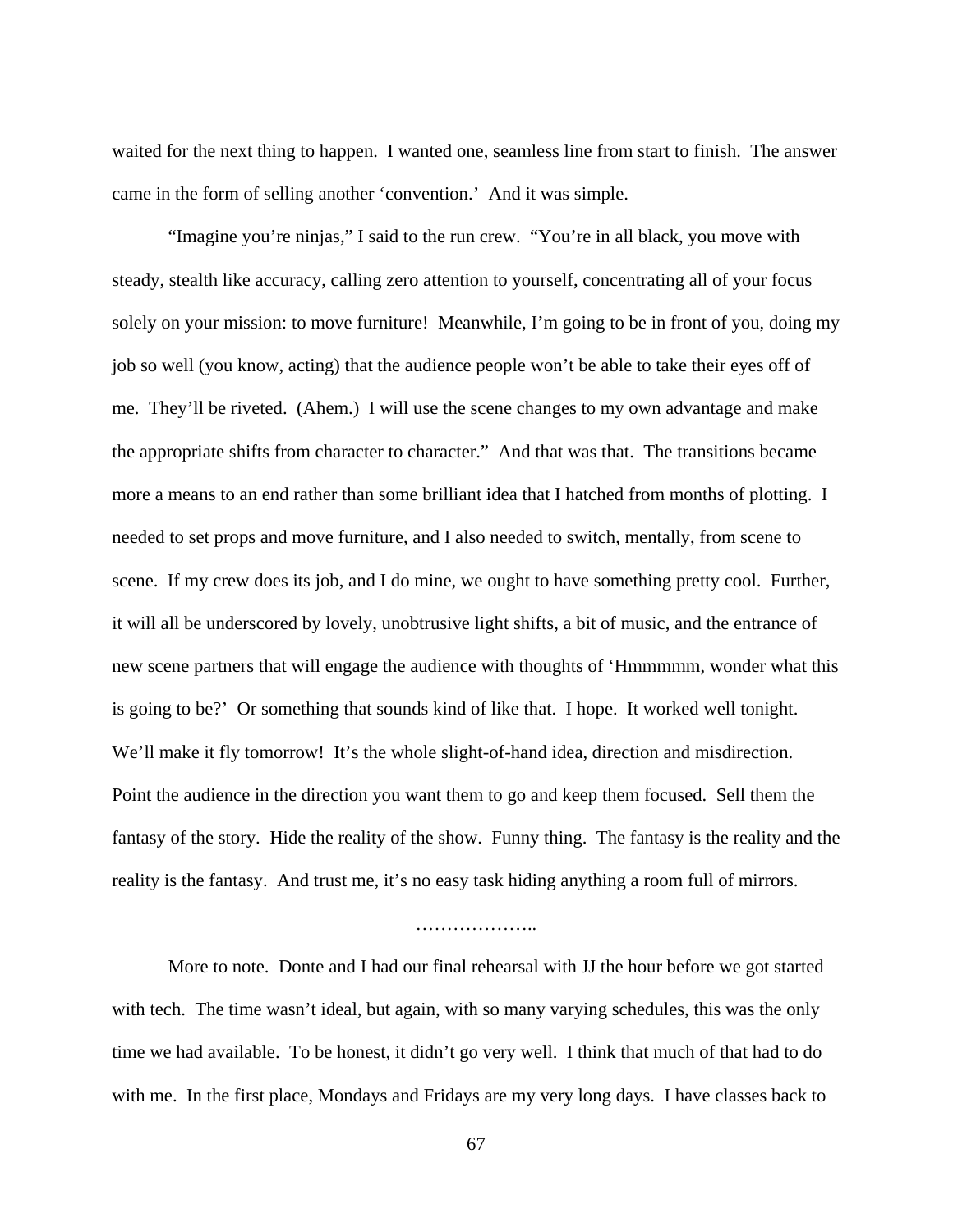back to back all day long. My day started at what felt much earlier than 8:00am because I needed to finalize the production of my programs at Kinko's. Further, I knew I had tech approaching and I knew that if glitches were going to turn up, it would be now. And finally, here I was with JJ for the last time. He was not going to see the final show the next night, due to personal reasons. I wanted to act the hell out of it. I wanted him to see the work Donte and I had put into the scene since last we'd met. I wanted him to shower me with praise and tell me I was wonderful! But, that didn't happen, none of it. Besides the fact that at this point we still didn't have any blocking, Donte and I were still playing with our characters. Nothing was truly set. That had much to do with the way in which we had rehearsed all along, which was mostly improv by nature, so that we could focus on the relationship instead. But suddenly I felt this enormous weight to set the blocking and yet, completely ill-prepared to do so. On the one hand, I had enjoyed not 'fixing' our bodies in one way or another. It was something different, and allowed the freedom to find new things every time we met. But at this point, we needed to set a few things concretely. I wanted the technicians to have an idea about what was going on physically for their own needs, and I didn't want us to get bogged down in any poor, repetitive, unfocused blocking patterns. But on top of all of that, a few potentially troubling things happened during this last rehearsal. Donte tried something really new with his character that went against everything we had been talking about and working on to that point. His Jean, this last rehearsal, was completely unsympathetic, crude, harsh, and overtly angry. I didn't have any qualms at all with Donte exploring some of these other qualities that do indeed exist in Jean. But I was completely taken aback by the fact that JJ was here and was seeing something wholly new and different from anything we had worked on to that point. Furthermore, here we were with only one hour to work and the direction of the scene has just shifted dramatically. And frankly,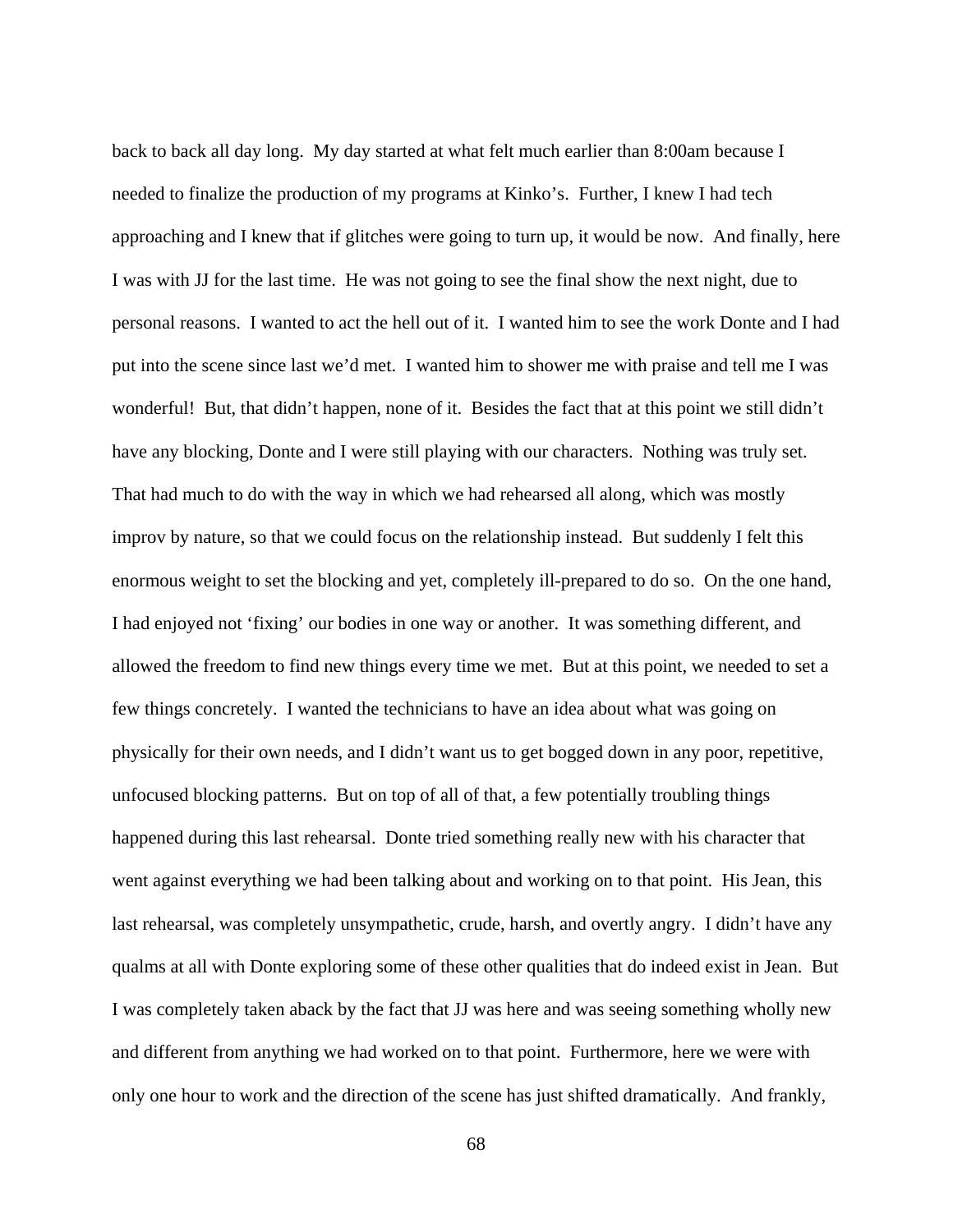there was no way in hell that if Julie felt even remotely unsafe with this Jean that she would even consider the whole last third of the scene where she entertains running away with him. And still there was no blocking!

Three things happened as a result:

 1. Because Donte went so far in one direction, I was able to say, "I need more of this." He understood that he'd created someone so irate that I would never leave with him. This was good. And later in the evening, during our tech run, I felt that we had found a balance between the harsh, stark realities of the characters, as well as the tender, vulnerable sides to each of them. The gamut of emotions grew infinitely, and we found even more layers of love and loathing, both mutual and self. If Donte had not made such a monstrous leap, I question if we would have found what we found so close to performance? It was a good lesson for me.

 2. I continue to discover that I still have so much to learn and so much further to go in my acting journey. I wish JJ, the craft master, was going to be there. I sensed that he left our rehearsal believing that we were not at the level we are capable of achieving. And frankly, I agree. He spoke with both of us about how we were very close to reaching an entire other level of acting achievement that comes from thoroughly crafting a character, particularizing Jean and Julie, and being "idea-men." He assured us that the audience would still be greatly impacted by what we do have to show, but I was aware that he felt we could go even farther. We were on the ball field, but we weren't hitting the ball out of the park quite yet. In that moment, I felt like such a rookie, and a bench-warmer rookie at that. But at least I felt like the rookie of an all-time league. Yes, I was frustrated to feel like I wasn't where JJ wanted me to be yet, or perhaps more accurately, I was frustrated that I wasn't there yet for JJ. But rather than feeling defeated or embarrassed, or upset that somehow maybe JJ was unsatisfied, an idea that most days would eat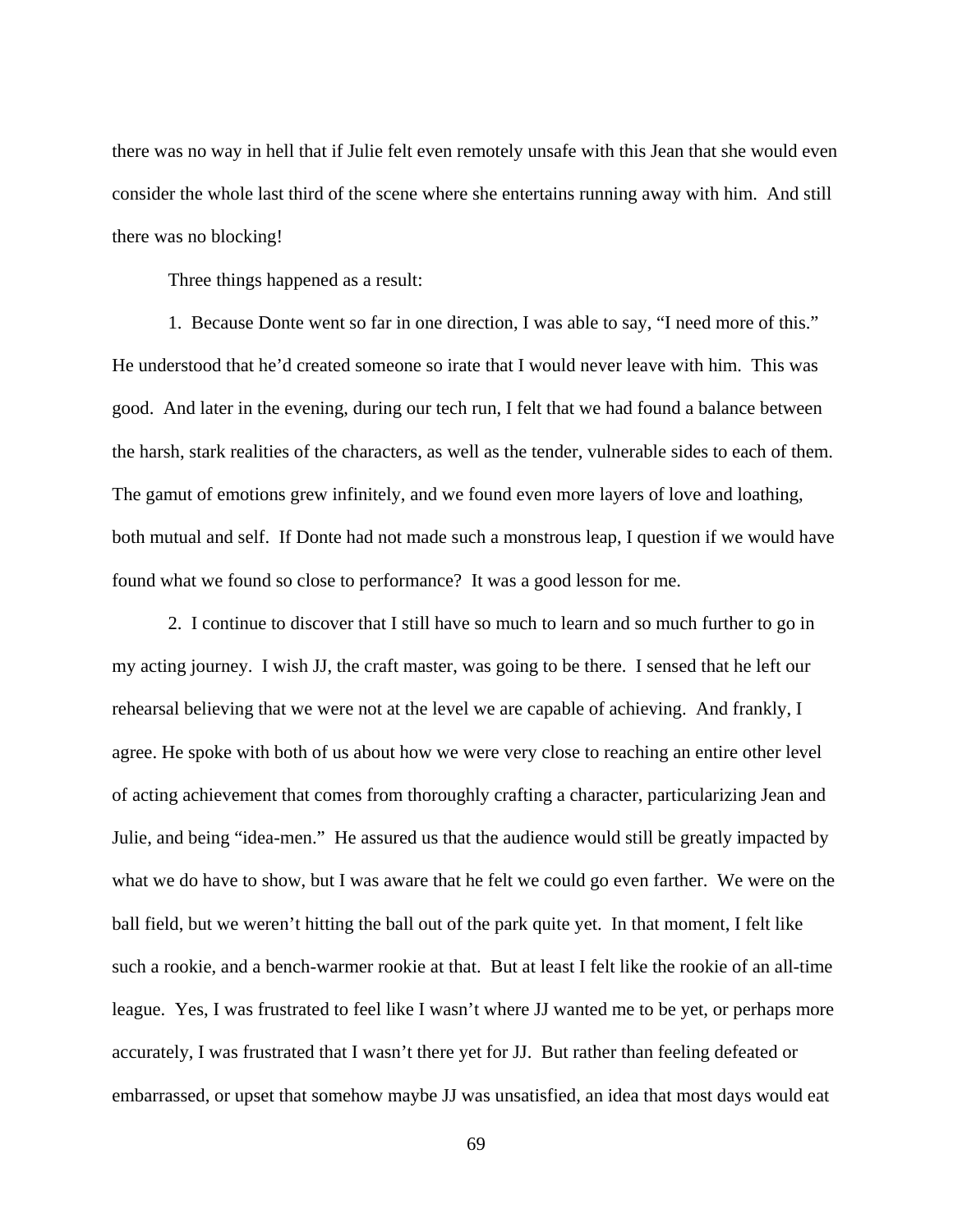me up, I was excited. I am at a new, beginning level of achievement. I'm gonna get off that bench in the all-timer's game soon. And this show is going to illustrate that I have grown, and that my acting is strong. There will forever be room for improvement, but I know I have the potential and ability to play ball with the biggest of the big. But first, I'm gonna have to get my new, MFA graduate cleats soiled. So, I'll take to the field tomorrow night and make my first impressions on the floor of Dance Room 1. (The dance teachers are not going to be happy with me, or more specifically, my soiled cleats!)

 3. And that lesson is the third. When JJ asked me how I felt, there was a part of me that could have cried and said, "I suck. We should have worked harder. I'll never act." That part of me exists. That incredibly fearful person, the one who is particularly star-struck around people I find talented. The girl who makes it all her fault or points the finger at her lack of ability if the going gets tough. But she was gone this day. With everything going on, with so many other things to get to, like all of tech for example, I trusted myself enough to say, "Whelp, I can't control everything. I can't lose sight of the bigger picture. There are three other scenes that also need my focus and attention. There are about 20 people coming that are all looking to me to get them where they need to be, and I have to know that I don't suck, that I am going to do well, and that Donte and I are still going to get two more whole runs at performance level before tomorrow night." I said to JJ all of these things. I said that I know I have more work to do, but that it is what it is for now, which is far from bad. And that I also have tons of other bits and pieces to tend to equally in the next 24 hours. And guess what? I didn't lose my shit or have a nervous breakdown. Though I'm 30, and one might assume I ought to have had that kind of maturity already, I confess that I haven't always. It is so important to me to do well for the people I respect and admire that I sometimes can't see the forest for the trees. Throughout this process, I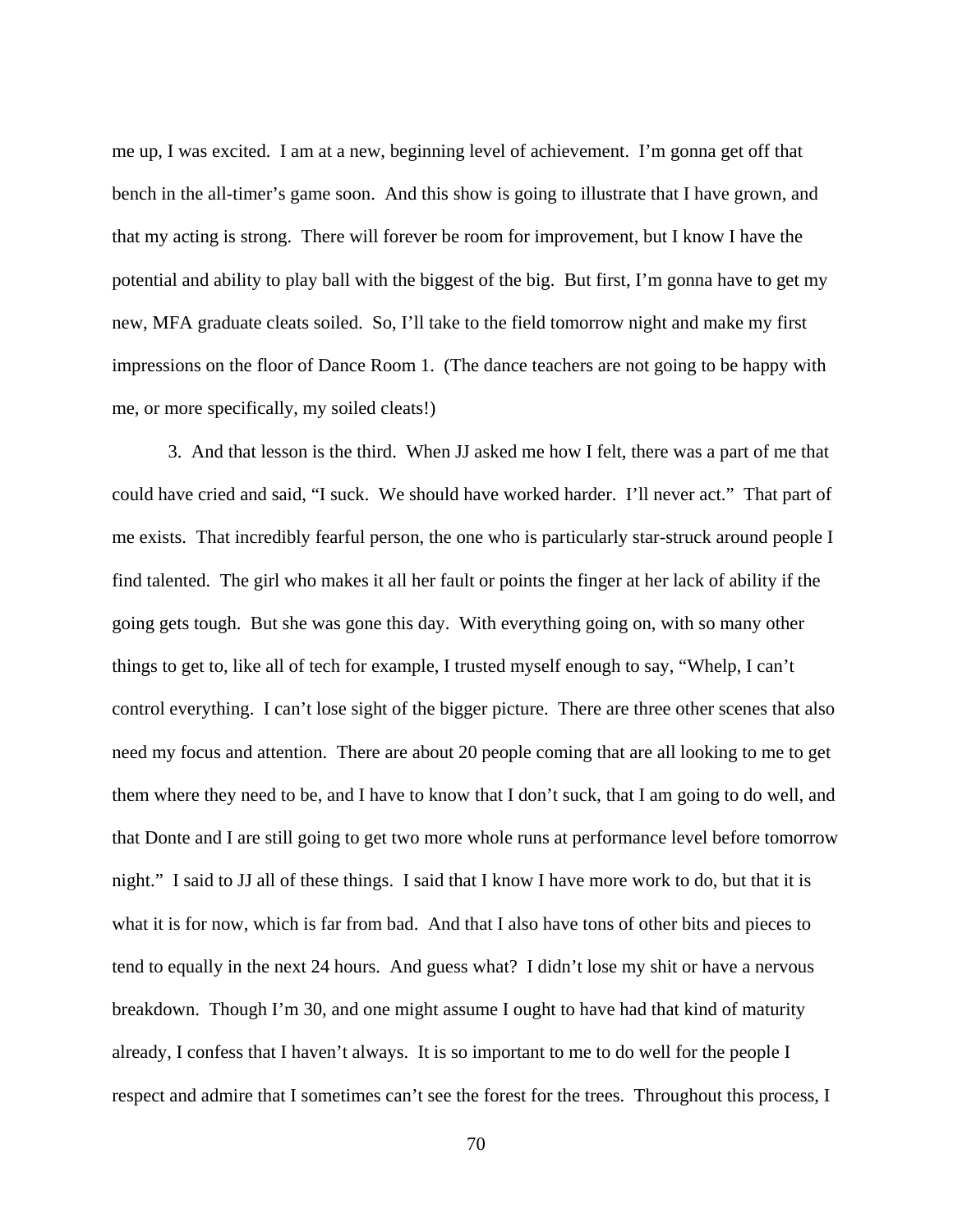have developed a much more clear assessment of my own commitment to self success, sharing my visions with other capable hands, entrusting the people I respect to do their jobs and learning everything I can possibly learn from them. I was prepared to let go of what I couldn't control and embrace what I could. Best of all, I managed not to lose sight that this is my program, that I have solid skills under me, and that there won't ever be a time that everything will be perfect or even ideal. By remaining flexible, by showing gratitude and support to all those helping me, by being willing to work extra hours in order to facilitate the needs of my gracious cast and crew and their time and needs, I have created an opportunity for success. I head into tomorrow with great calm and preparedness, and most especially, with tremendous thanks for everyone who has done so much. That is the bigger picture. Getting bogged down in a self-serving moment of "I can't act. I'm no good. I'm a disappointment." is an insult to the loads of work everyone else has committed toward making this a truly fine program. How dare I be so selfish? But I wasn't! And that's the point. But I could have been. And that's the lesson! Tomorrow night we PLAY **BALL!!!!!** 

…………………

April 18

 Came home to rest. Can't. Going back to school to get ready. Excited for the possibilities. Nervous? Yes. Strangely calm, too? Yes. Lots to do before show time to keep me occupied? Yes. Want more than anything to turn in a solid acting performance tonight. Don't want to write. Just need to think and focus and keep it all to myself right now.

……………………

In a word—wow. I had no idea the weight was that heavy. I am exhausted.

…………………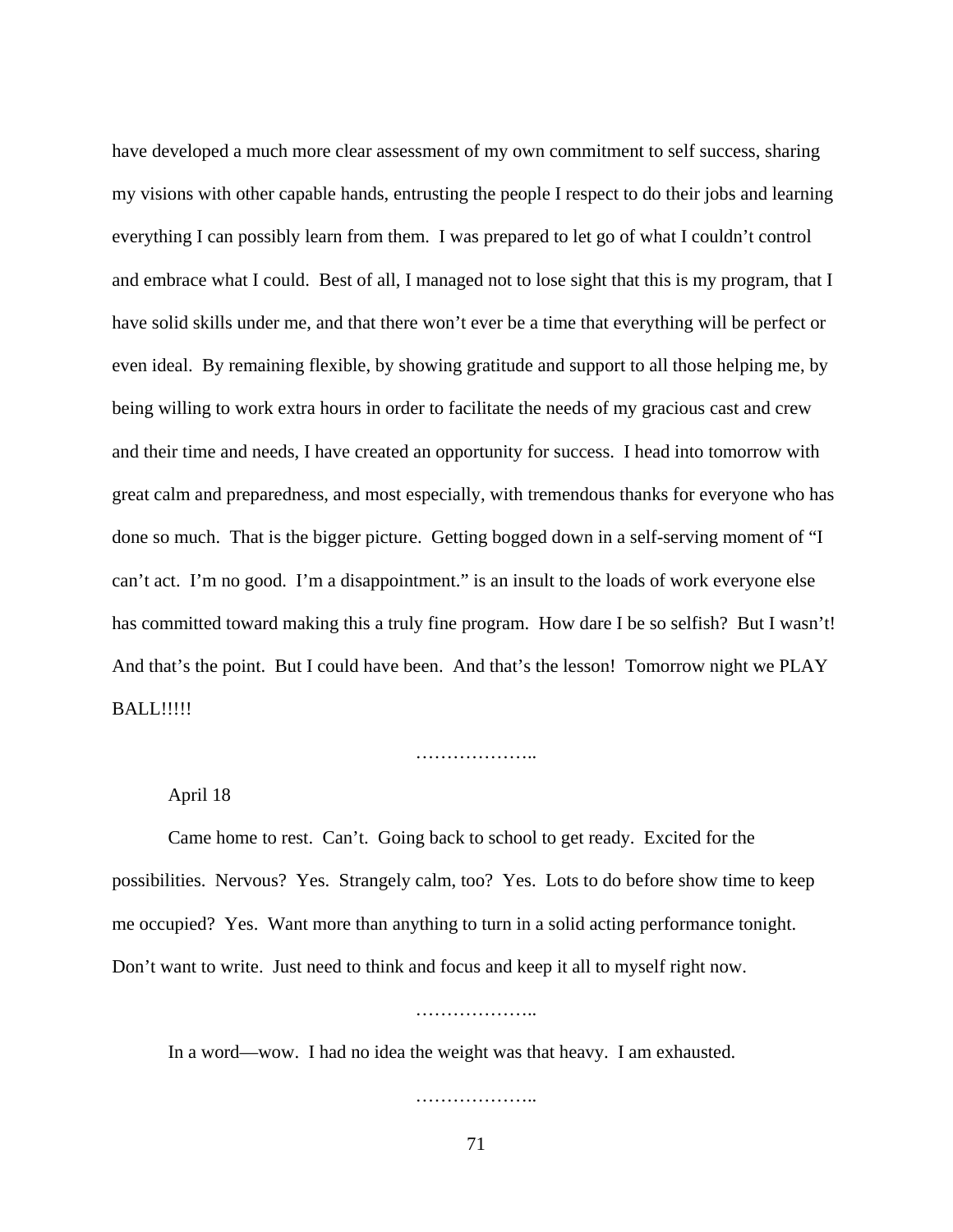## April 19

 I can't believe it. It's over. The work, the hours, the rehearsals, the planning, the meetings, the worrying, the hoping. It's all over! For the last  $4\frac{1}{2}$  months I have been solely focused on this one achievement and it all came together last night! And…I'm thrilled. I honestly do not think that the show could have gone any better than it did. I'm almost speechless about the outcome. I don't know exactly where to start in my response. First and foremost, and though I have said it already, I'll say it again. I am thoroughly grateful to everyone involved. The technicians, my running crew, all of the UCF shop-heads that provided everything I asked for, Nicky Priest, who truly made the show sing, and the cast. I can't think too much about how or why I was so fortunate to have so many people willing to help me put this puppy together, for it is completely overwhelming. This may indeed have been my project and the ideas my own, but I don't for one minute consider that the show would have been as successful as it was last night without the help and aid of everyone involved.

### ………………..

 As I was standing in the parking lot after the show talking to John, an audience member drove by and yelled, "I would have paid money to see that!" And I felt what she meant. I didn't feel for a second that the show resonated as a mere 'thesis production.' It truly felt like a professional venture from set up to strike. I was grateful for the comment, for the validation of the work. But I think what helped to foster that professional vibe was the collaboration of all of the elements. Theatre cannot be done alone. Part of the magic for me has always been the awe I feel when so many different talents come together under one vision to create something cohesive. That is the addictive part of the theatrical experience. In order to create a fantastical experience for the audience, a great deal of good old-fashioned grunt work must take place first.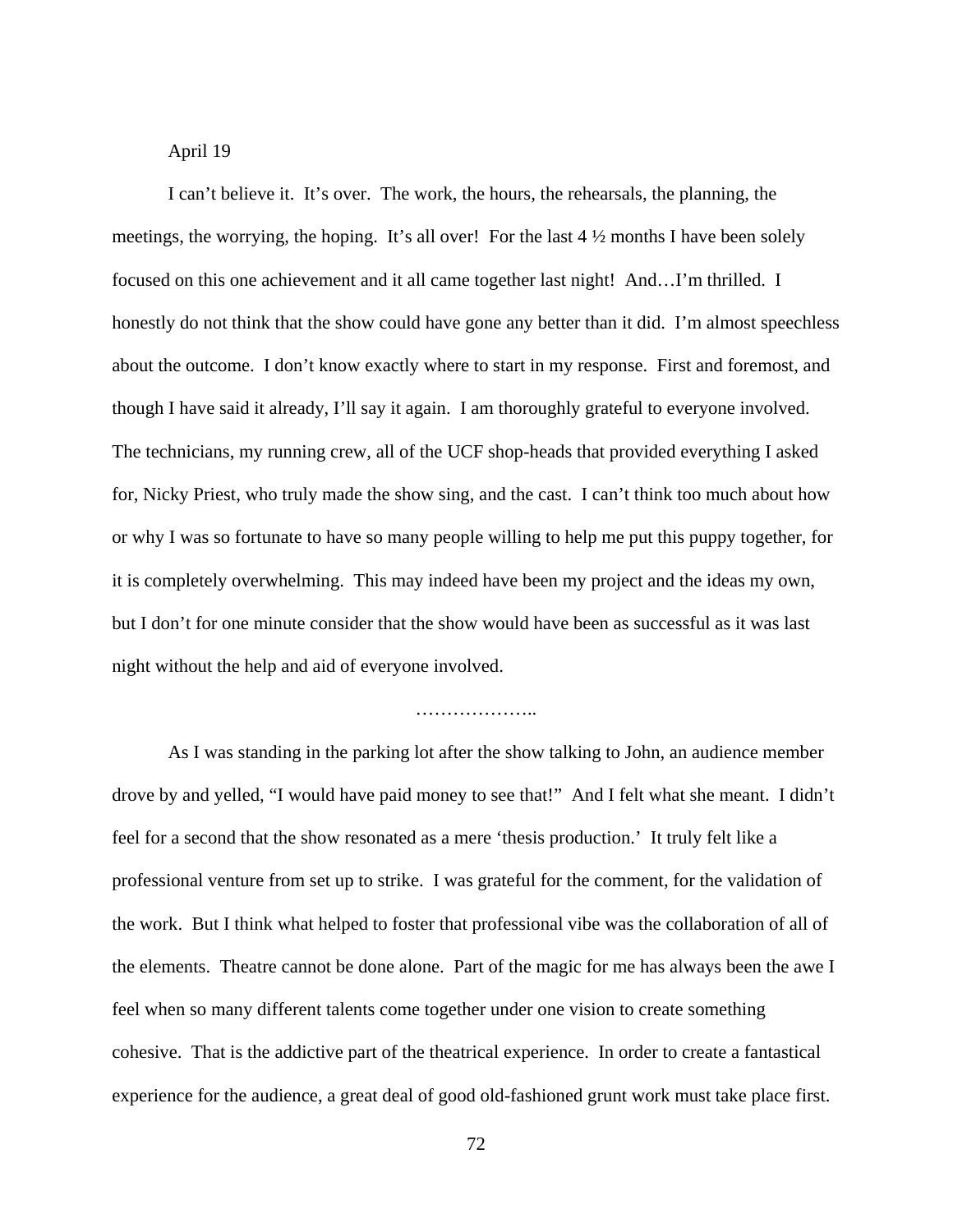The space must be cleaned and dressed, the costumes picked and readied, the props built or collected, ditto with the sets. Lights are gelled, hung, focused, and cued. The actors are rehearsed. Time is managed. Publicity attracts the crowd, and hopefully people show up to see the fruits of everyone's labor. But as actors, though it is commonly heard that we are the lowest on the proverbial totem-pole, we are also seemingly the luckiest of the bunch. For we get to experience the world that has been created by so many other talented people around us. We get to put on the costumes, we get to use the props, sit in the chairs, be made beautiful by the lights, and then applauded for the work we did that was made better by all of the elements surrounding us! The general audience would never consider such things, but as a community of artists, we ought never to forget that the show is only as strong as the least committed. And that is why I continue to write of thanks and gratitude in this journal, because whatever the individual motives were, the show came together beautifully because of *everyone* involved. I will carry this relearned mantra with me into my career both as a professional and a professor. Nobody gets anywhere all by themselves. That you must first give trust, to gain trust. Then, you can *do*, everything, anything.

 But now I must address my fellow actors. In this one evening, I truly learned the value of the term 'risk.' Every time an actor takes to the stage, it is a gamble. Though we are duly supported in a world created for us by the hidden artisans in the wings, it is still the actor's job to take the audience to that final destination. Through our own imaginations and commitment to the world we are living in, the audience either decides that we are worth their investment, or that we are not. There are no small stakes here. The situation can often feel threatening, dangerous, and incredibly uncomfortable. If something fails, it is our faces that are exposed. As the front men, we are often hallowed when things are successful, but we also shoulder the blame when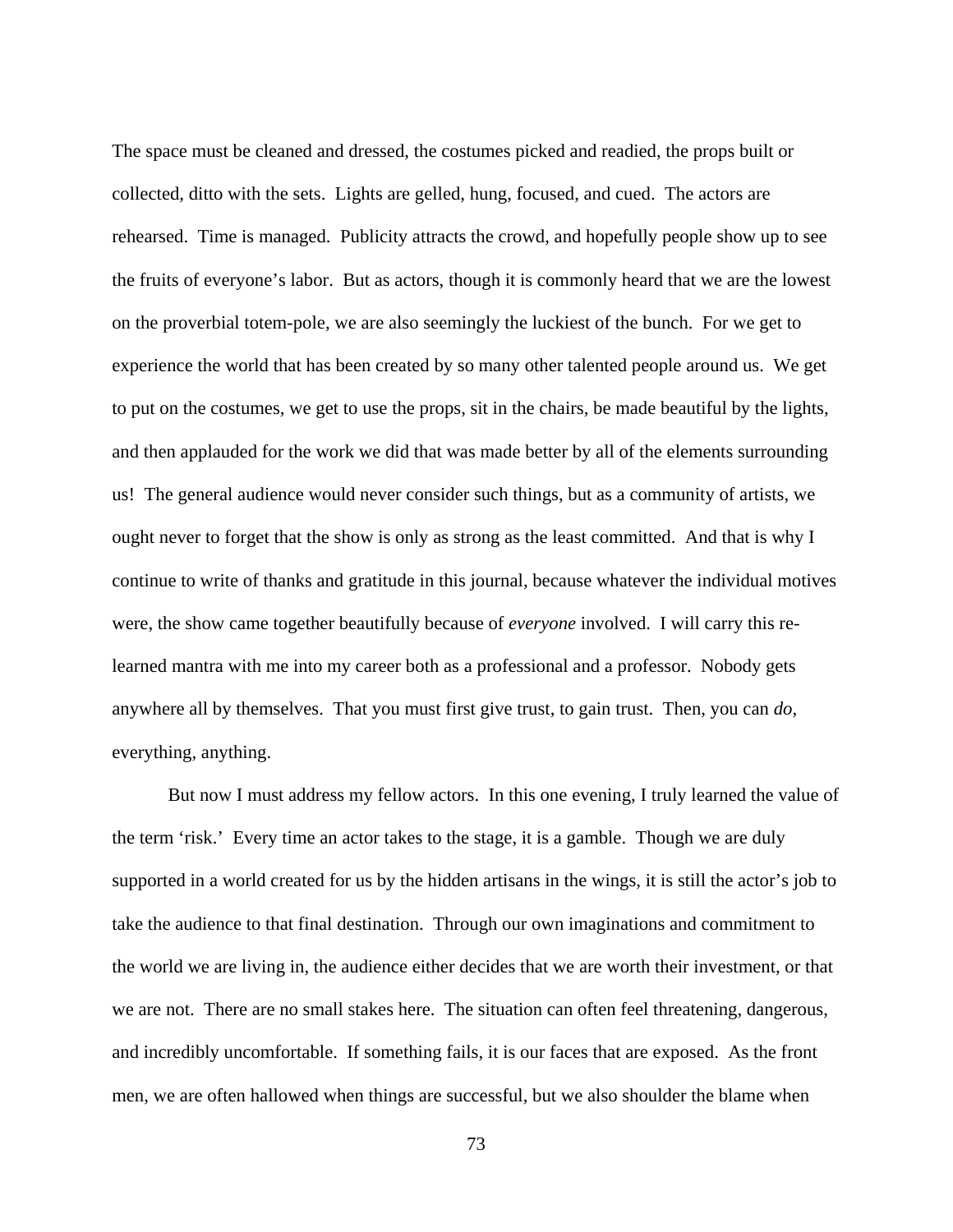things are not. It is the actor's courage, the leap-of-faith, most often within themselves, that can bring a story to life. And my actors took leaps all night long.

 Chris Niess. We were able to insert him into the final run before the show. (He was unable to attend the tech.) I wasn't remotely worried that it would present a problem to include him so late into the process. Our work session the couple of weeks prior had been resonating in my insides since then. I knew that he was going to be awesome and I was happy that he had said yes. Time for the final dress. As he began, the students were immediately sucked in. The effect that I had hoped to create, students finding themselves fidgety and uncomfortable at the sight of their professor sinking into an abyss, was working. At the start, they were so excited to see Chris, and to revel in what he was doing. They giggled at his chair acrobatics, poking at each other and smiling as he spun, twisted, and tricked his way through a series of chair antics. But then slowly, the chair began to work against him. He was getting embarrassed, upset. The student's faces turned from amusement to bemusement. They started to look around at how other people were reacting. Were they missing something? What was happening? Yes, I'm confident they were bewildered because they wanted to understand the point of what was happening, but they were also uncomfortable with watching their professor have this breakdown of sorts. The best part was that these were the kids that were helping with the show. They'd already seen everything; they had some idea of the theme of the show, and yet, they were still completely drawn into Chris's journey. I couldn't wait to see how the unsuspecting, virgin audience would react with no idea at all about what kind of an evening awaited them. After all, I didn't include Chris on the program for a reason. I didn't want them expecting to see him. In the same way that Genet was uncertain and mystified watching his mentor fall apart, while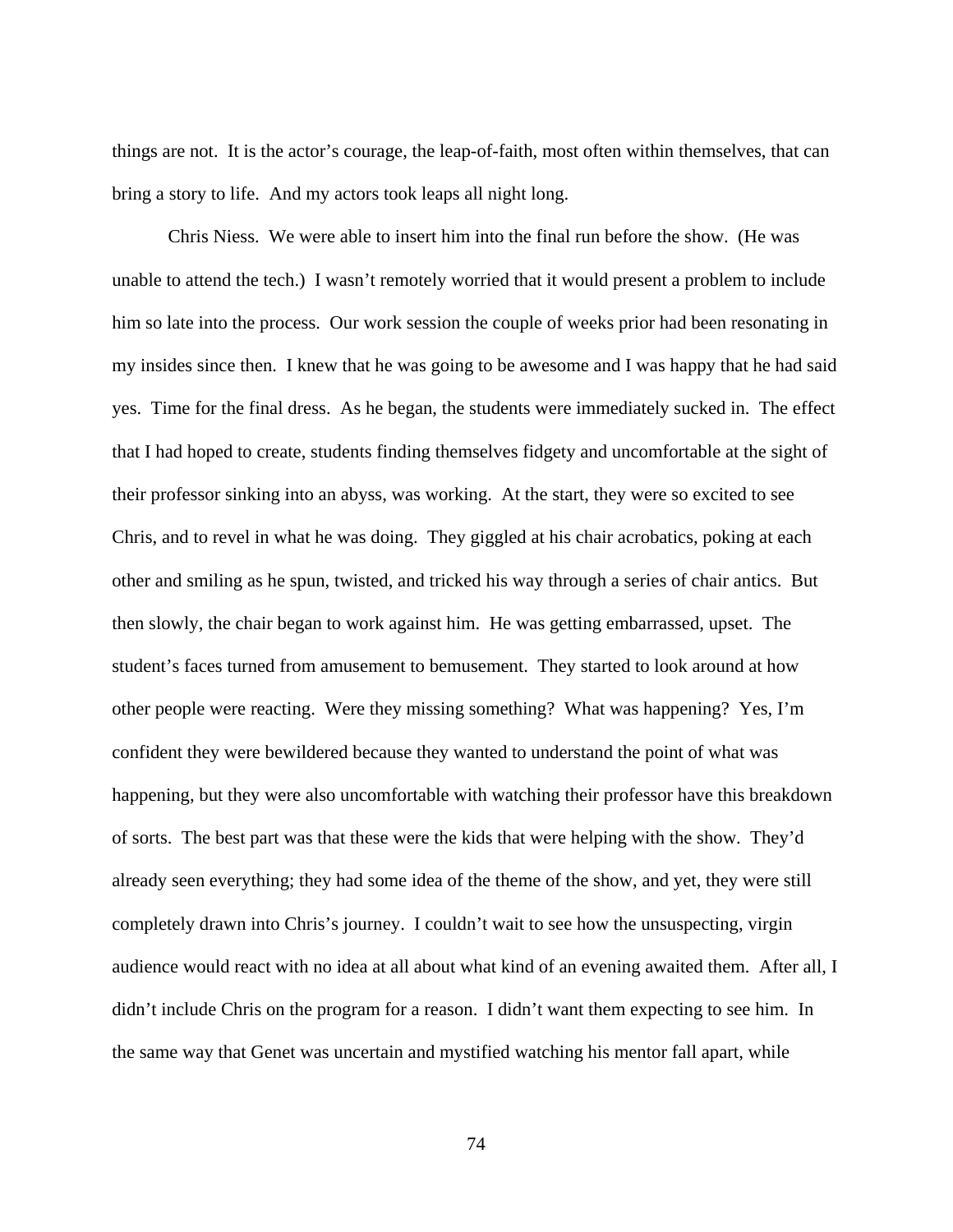seemingly all of Paris looked on in sheer delight of his failure, I wanted to foster a bit of confusion for my own UCF-Paris.

 8:30 p.m. Chris begins. The show has opened. I hear people still talking. I hear others shushing them thinking that the show has begun. This went on for a few seconds. Great! I liked the puzzlement. I wanted them to participate in the show on my terms. We were dictating when they would pay attention; they were on our ride. We had already removed every other UCF program convention. We weren't performing in a previously accepted performance space. We took their chairs away from them. We put mirrors in front of them, and now we had Chris Niess playing himself (as far as they were concerned) having a nervous breakdown. And that was all before the 'show' started! We forced them, from the start, to view things through a different sort of lens than from what they were all used to. And then, the same kinds of things that happened in his first run began to repeat themselves. People were giggling at first, excited and ready to see a show. Like well-behaved theatre goers, as it was a theatre crowd, they were free and easy with their laughs, benevolent with their supportive vibes. Suddenly, I had two reactions:

1. As the show's creator, I, like Genet, the playwright, couldn't wait to zap them out of their happy little "Oh, we're here to support Lisa's thesis skit!" attitude. "Aren't we good people?" I was ready to get down to business and hold that reflective glass up to their own base humanity and get over these silly little niceties.

2. As Lisa the observer, I noticed that some of them were starting to get uncomfortable with Chris's actions. Again, I think some were frustrated that they didn't understand what was going on. Good. I was looking for agitation, not complacency. And I believe others were uncomfortable watching Chris being uncomfortable.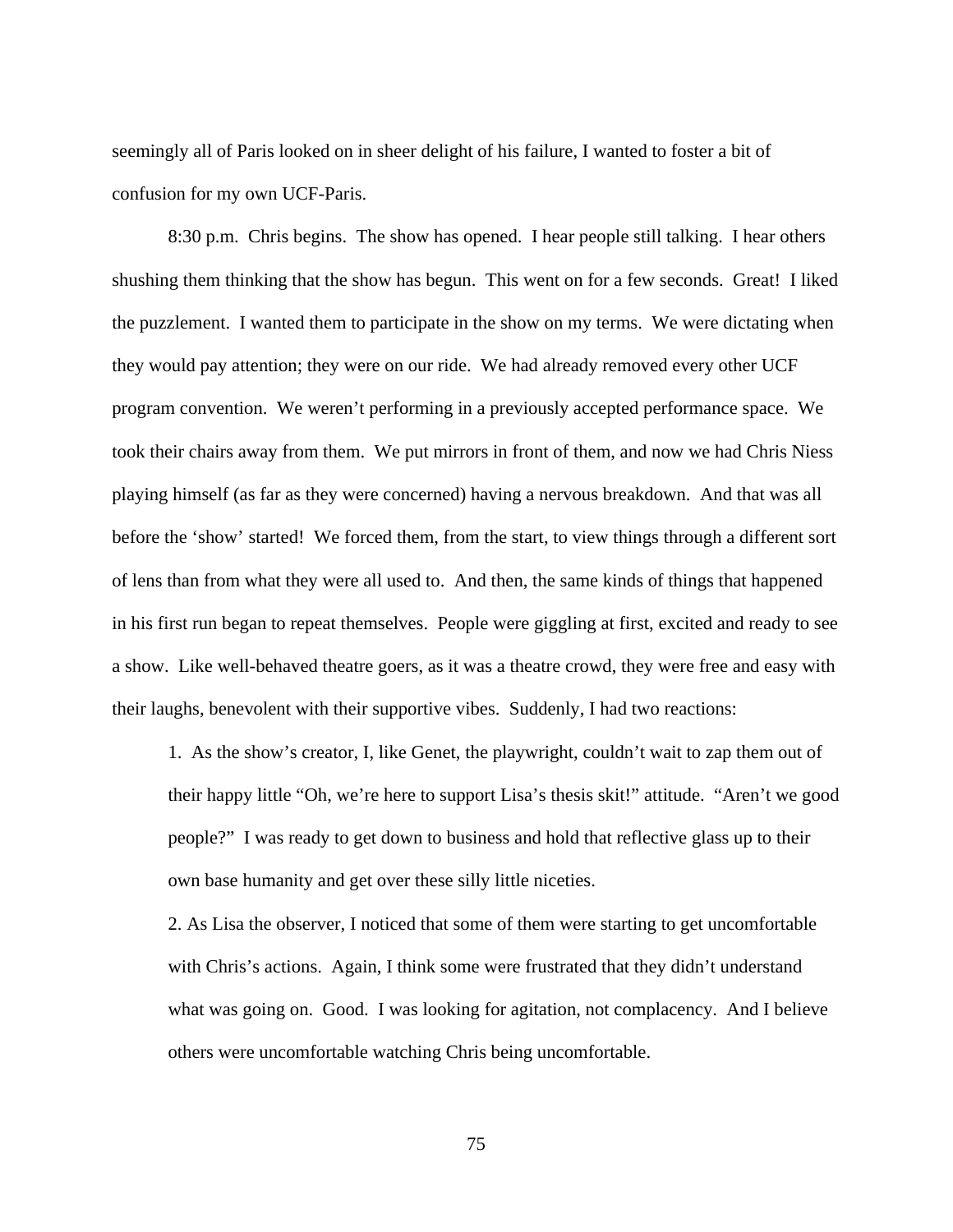Normal theatre goers go to watch a show with a certain amount of safety. There is distance between an audience and the stage. Not tonight. Traditionally, there is anonymity from audience to performer. Not tonight. The show usually works its way into something dramatic so that the audience is better prepared for it. But not tonight. Nope. Tonight, Chris told the whole story within the story within the first five minutes of the show. They just didn't know that was what was happening.

 And Chris told the story beautifully. In our movement classes with Chris, we talk about taking risks from day one. That without risk, there can be no progression. There can be no growth. There can be nothing interesting for the audience to watch. It is not enough to memorize lines and blocking, and then to do them. There must be investment. There must be danger. There must be life and death stakes; else no one will care what happens to the characters in front of them. Tonight Chris took huge risks. First of all, he said yes. He allowed himself, as a professor, to be potentially judged by his students. In that moment, had anyone deemed his performance lackluster, he could have lost the respect he has spent a year or more earning. He completely opened himself up to major criticism. Beyond that, I had asked something of him that I might have refused to do, given the same offer. "I want to you to represent the failure of humanity, Chris. I want you to embody Jean Genet's mentor having a nervous breakdown in front of all of your own colleagues and students. I want you to show vulnerability, failure, embarrassment, and man's futile attempt to be anything other than what he truly is—base." Only a demonstration of sexual impotence could have made my request worse, I think. And yet, he did it! It was great. The audience was now perplexed and interested. And then…Jenny.

 I will never forget what Jenny Ashman did in the name of my thesis. Where Chris got the audience engaged and knocked them off their centers a little, Jenny Ashman said, "Ok class,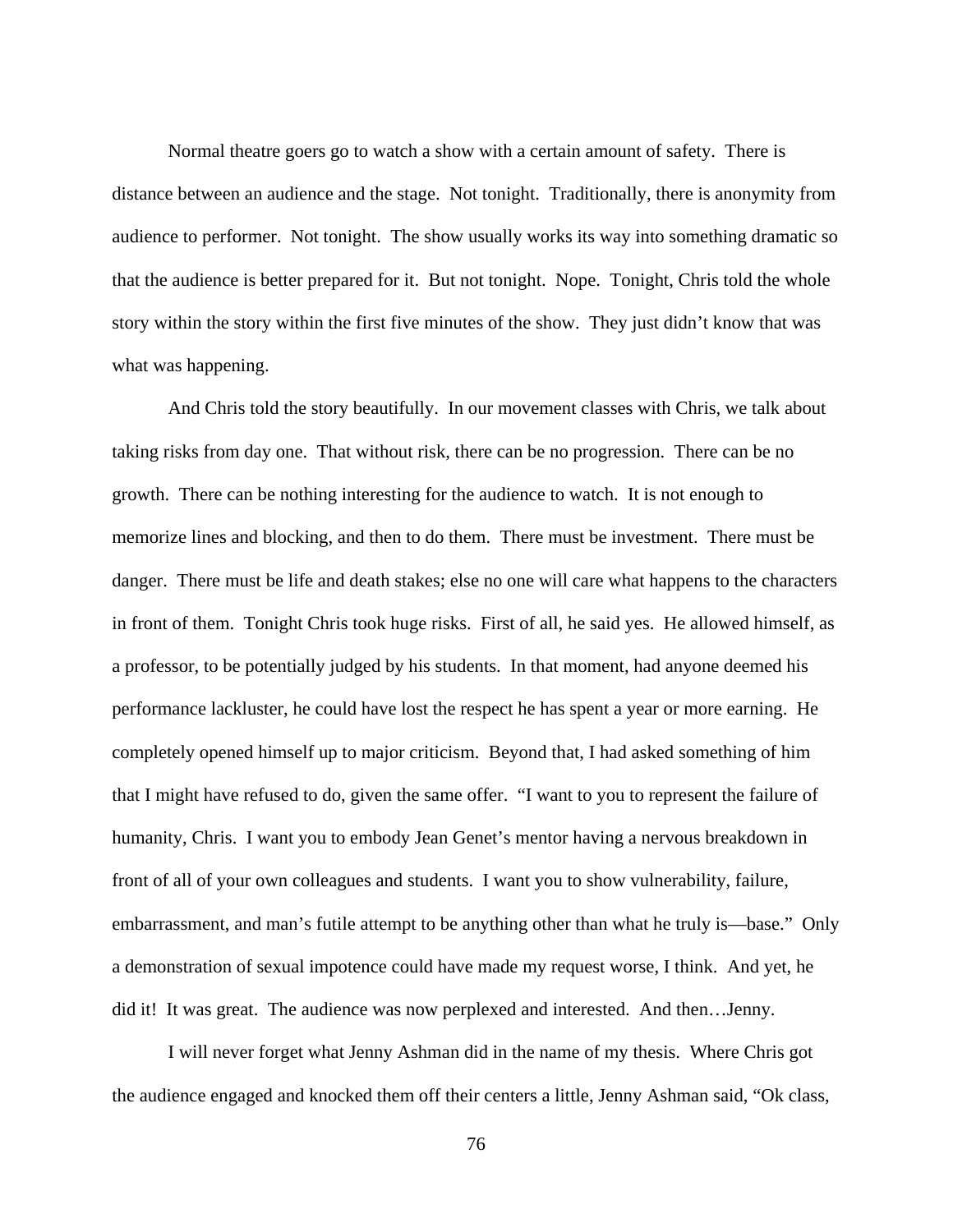tonight we're goin' all the way. No dickin' around. No soft-peddling it for you weaker stomachs out there. We mean business. So, shut up and pay attention!" The night before, during our tech/dress rehearsal, she had worn a corset, a bra, thigh-highs and boy-cut underwear under her robe for her onstage costume change. By costume change, I mean, she drops her robe and poses, arms outstretched at down-stage-center while I'm rustling around upstage, for a good three or four minutes. She looked beautiful with the corset. It was still a risky outfit, particularly considering that she was not more than twelve inches away from the first row and that most everyone in the house was of her own particular peer group. (Undergraduates.) She just recently graduated this past December. But when I walked into the bathroom on the night of the performance to get myself ready for the show, Jenny was standing there in little black panties, a black bra, thigh-highs, and a smile. She looked amazing! But that's all she was wearing. And to her extra credit, Jenny does not have a model's body. Her body is lovely, but one must appreciate that, though far from grotesque, she took this risk without the universal agreement of "Why wouldn't she stand almost naked in front of all of her peers?"

 The scene started strong. Her voice was powerful, assured. Her gaze was unwavering, confident, focused. She was ready to play hardball with me, and she had made the first call. I was to meet her challenge. I loved it! But what I loved even more was what happened almost immediately next. The time came for me to dress her. I went to the up-stage chest, pulled out the appropriate costume and turned around to see Jenny in tiny black panties, black bra, black thigh-highs, and a smirk, facing dead out at the audience of roughly 60 students and professors, all squeezed into one dance studio. I was so inspired by her in that moment that I wanted to squeeze her with gratitude. The folks in the front row could have literally reached out and touched her legs she was so close to them. Yet, there was not an ounce of self-deprecation,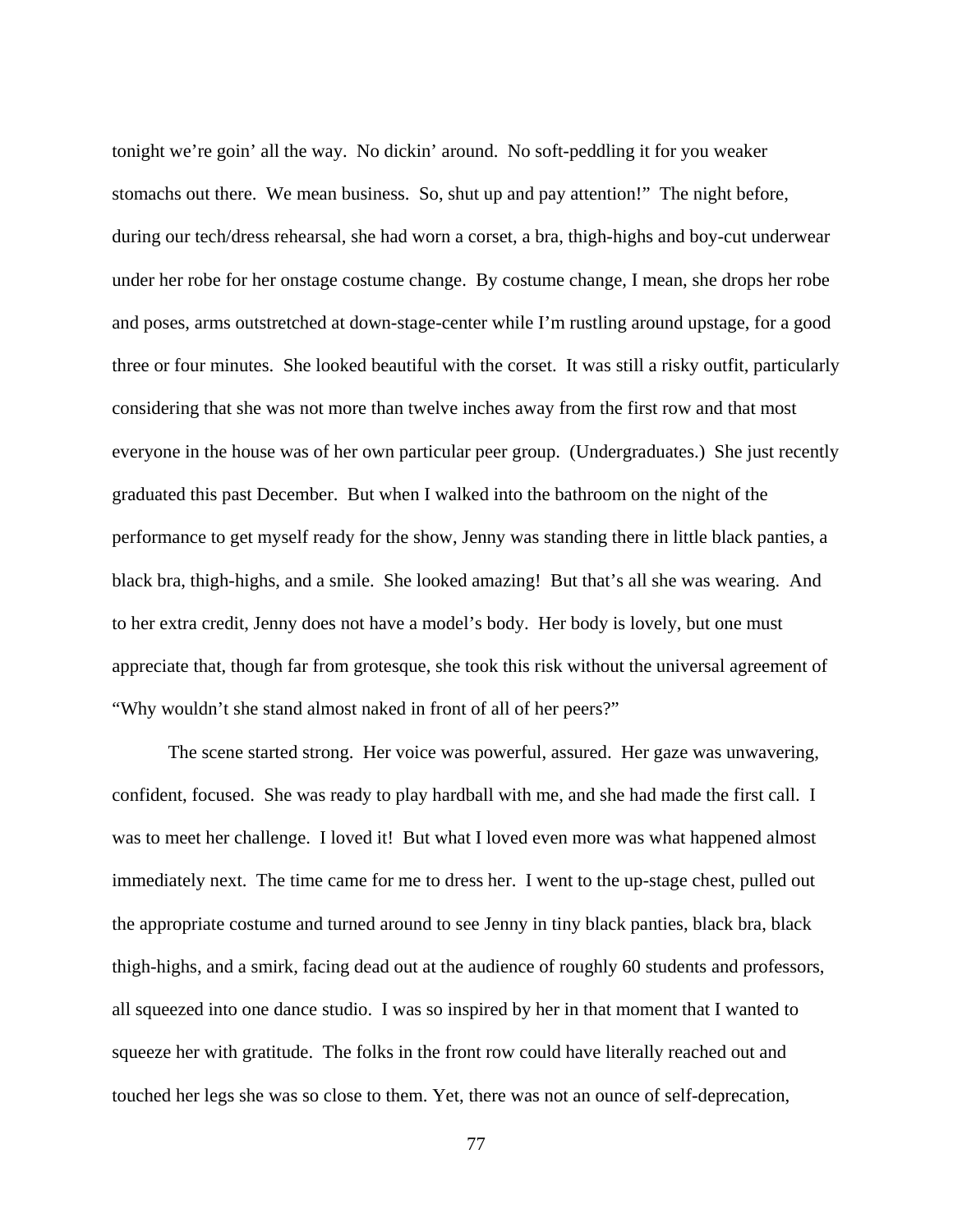apology, embarrassment, or amateurishness about the risk she had just taken. And the audience was hooked. By laying bare her literal self, the audience knew that this show was not to be taken lightly. We were going to go wherever we were required to go, and they were going to go there with us. Jenny held risk by the throat, and choked it with naked courage and fearless poise. Ladies and gentlemen, that manner of backbone can not be bought, marketed, or sold. And Jenny's contribution paid off 1000 fold as the tone for the show was set fully into motion and marked for destination "kick-ass."

 *Miss Julie*. It went great. The transition from me threatening Claire in *The Maids*, led into kissing Jean, then to slapping Jean, and then kissing Jean again and again and again establishing the love making that has just happened prior to the scene. In a minute long transition, we established sex, violence, play, and loathing, appropriately foreshadowing the rest of the scene. In the run prior to the actual show, Donte and I established lots more clarity in blocking, intentions, and the back and forth nature of the relationship. All of our work, discussions, reflections, trials, and tribulations came together to produce something solid and stirring. But again, it was the large leap that Donte took the night before that I think really allowed us to find a path by which to navigate for the performance. In that moment, I had been almost upset with him for changing things so radically at the last minute. But, because we were able to discuss our concerns and our needs as the characters and as the actors, we were able to move forward with the discoveries that Donte's risk opened up to us. A good lesson to recall and to remember. Remember.

 The greatest luxury of having had Donte for this scene was our personal relationship with one another. We had to be intimate with one another in one moment, then turn around and physically, verbally, and mentally abuse each other in the next. I slapped him, spit on him, threw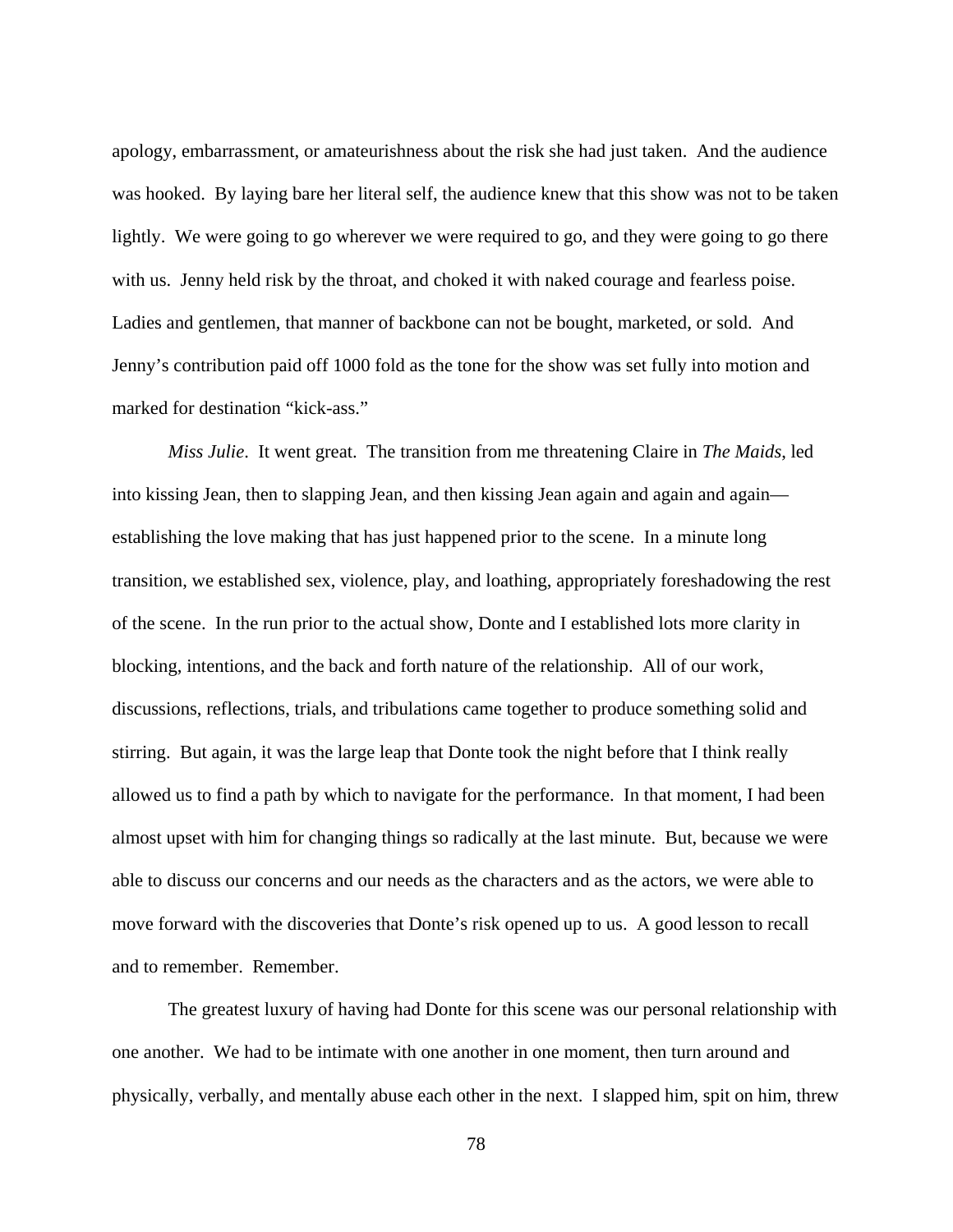liquids on him, teased and taunted him throughout the scene. Yes, of course, it wasn't me and Donte personally, but it was still me doing it to Donte. I was grateful for his trust, and our ability to give one another permission to touch, yell, hit, and spit in the name of our art. We allowed each other to cross significant personal boundaries, all with great respect for the other's challenges, ensuring the integrity of the piece. The entire experience was professional and rewarding.

*Miss Julie* is a difficult piece. I want so much to have the opportunity to do the whole show sometime. I loved the fashion in which JJ worked on the piece. I loved the focus on the building of the characters, the questions about why we were doing what we were doing. JJ was adamant that I not play a crazy person who is 'just' disconnected, and therefore seemed crazy. But that the crazy moments were coming out of a need, coming from a place of wanting something that I am not getting. He encouraged working to craft intellectual choices that I could then breathe life into. Things that sound so lovely to say, but all of which are so difficult to do. I loved our discussions about craft. I loved what JJ opened me up to. I want more and more and more of it all of the time. So, do I think *Miss Julie* was successful last night? Did I feel that people were engaged and listening and responding? Did people come up to me and specifically comment on that scene, the intense brutality and vulnerability of the piece? Yes, to everything. But I have trouble commenting on it regarding myself because I feel we were still so much in process. I would be more inclined at this moment to hear feedback from others about what they saw. And here again, I wish JJ himself could have been present. I was working with a vernacular that is still so new to me that I am almost unable to articulate what happened.

 The ability to compare this experience to other like experiences does not exist. I can only explain it as this: Sometimes actors say that they were so immersed in a particular scene or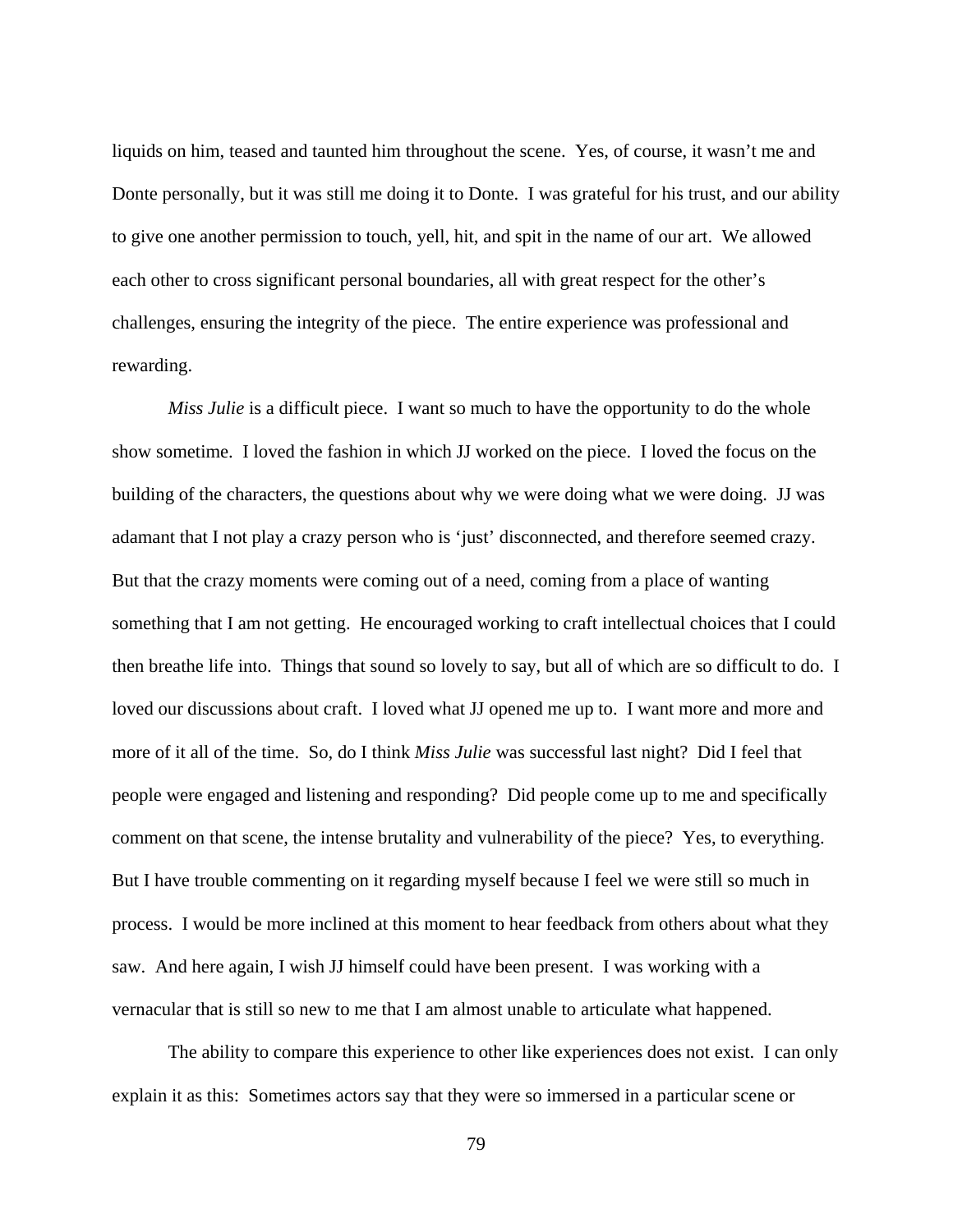moment that they don't even remember doing it. Most of the time, the previous statement is made with equally positive intention and impact. That the actor, in essence, was out of his head or out of his body and the scene just happened to him. But in this case, I am having difficulty responding to not only this scene, but to my roles in all three scenes because I was concentrating and focused, intensely aware of and invested in each moment as it presented itself to me. I was neither ahead nor behind. I was neither judging myself, nor forgetting my job. Kate would be proud. In that statement I find great reward. I was so completely immersed in each scene, that to sit back now and try to dissect one moment from another is too much. All of my work and preparation and thought and rehearsal and discussion and research led me to that performance last night. A performance where at the end of it, someone in the audience said, "That's what I want to do."

 The greatest lesson I can possibly verbalize today is that I need to work that hard ALL OF THE TIME. Not just when there is a thesis involved. In order to achieve the level of accomplishment I wish to attain, I understand, with greater clarity now than I have ever possessed, that riding on good instincts or a certain amount of God-given ability isn't going to cut it. This project forced me to plunge myself into myself and use everything I had to surmount my Everest. And what's more, I liked it. I like knowing that I am capable of doing this again because I did it this time. I took everything I have ever known and learned in my MFA, and all of my training and experiences prior, to bring this show to life. But because of my MFA training, and because of this process, I know so much more about my ability to risk and achieve.

 That I was able to suggest that I could hold my own with Kate Ingram in a globally recognized piece of difficult dramatic literature was a risk. But I am so happy for that moment of conceit! *Beauty Queen* was the perfect closer to the evening. We had hooked the audience in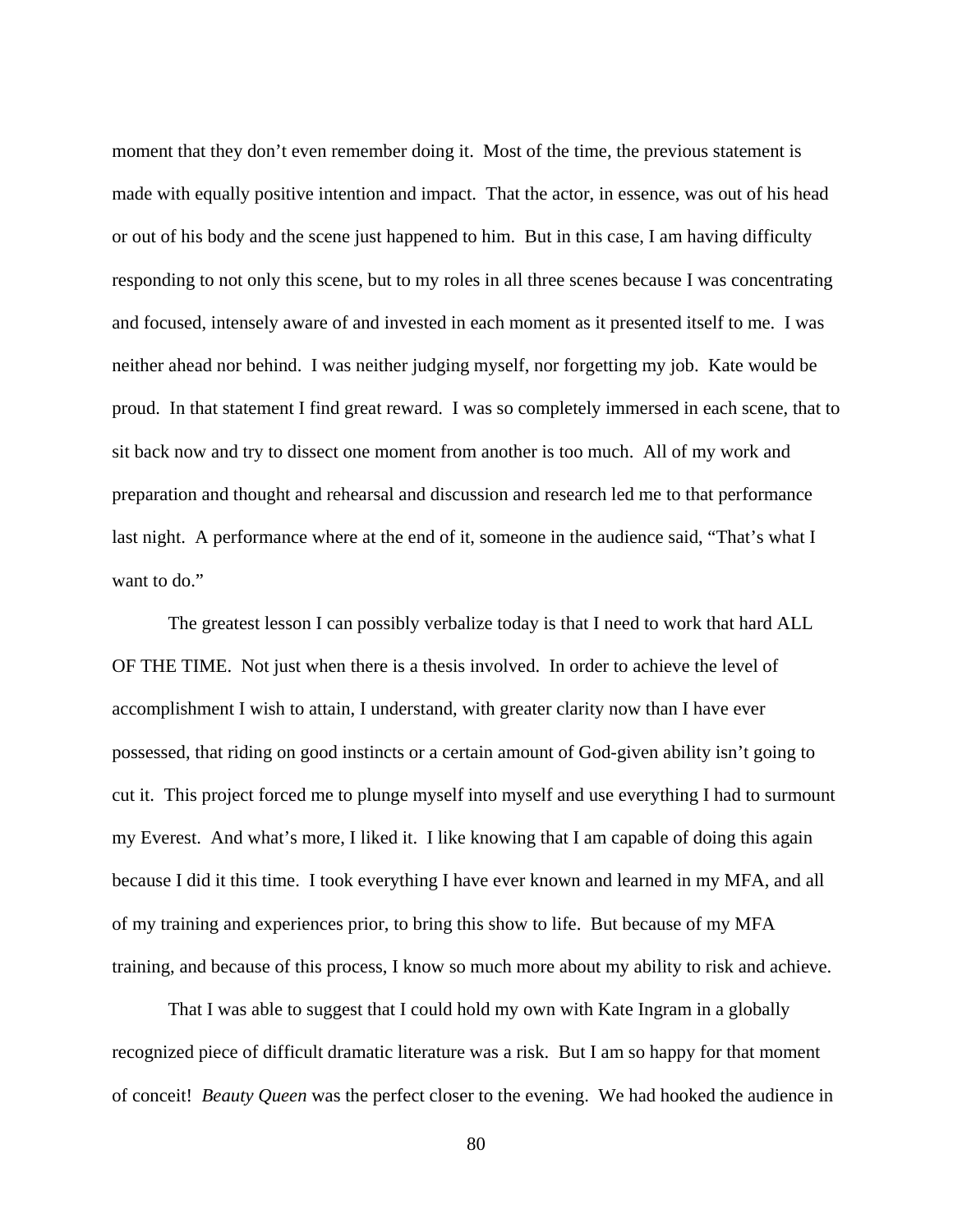with Chris and *The Maids*. We beat them up pretty good with *Miss Julie*. And then we provided a well-earned respite of laughs and revels to close the show. Or so they thought. Both Kate and I were taken aback by the laughs we received early on in the scene. Having never done it in front of an audience before, we had become used to the silence. And knowing so well our characters' dysfunctions, we had forgotten that to outsiders, we looked like a couple of silly old hags. Apparently, they had no idea how very not funny we actually were. But, oh, that made the scene even that much more juicy and satisfying. We took the crowd back to a place of feeling safe. They believed they could relax and laugh a little at the two 'oul coots' in front of them. So soon they would be forced to conclude that, in reality, this team of derelicts was the worst of the bunch! My husband said that people were actually turning their heads as I seared Kate's hand on the 'stove.' This is a huge accomplishment since the stove I was disfiguring her on was nothing more than a black box. If that kind of reaction doesn't dictate some amount of achievement in the world we created for this audience, then nothing does.

 I found myself working with Kate and saying, "Bring it!" The more she gave me, the more I ate it up. It worked perfectly for a scene centered on the mother/daughter team thriving to one-up each other. And while the relatives were having a competition of sorts, Kate and I were reveling in the fun. That was what was most satisfying to me about the scene with her last night. She was generous in her acting. She was doing her job. She was committed to her 'point-ofview,' but she allowed herself to listen, receive, and react to whatever I gave her. When all of the homework is done, the work of acting becomes almost easy when you're complimented by that kind of ability. To write about it, to go so far as to praise it here in my journal, seems almost ridiculous. Yet, Kate's ability to do all of those things comes from experience, ability, and talent. I have found that most actors can't share the work in that way. Most actors can only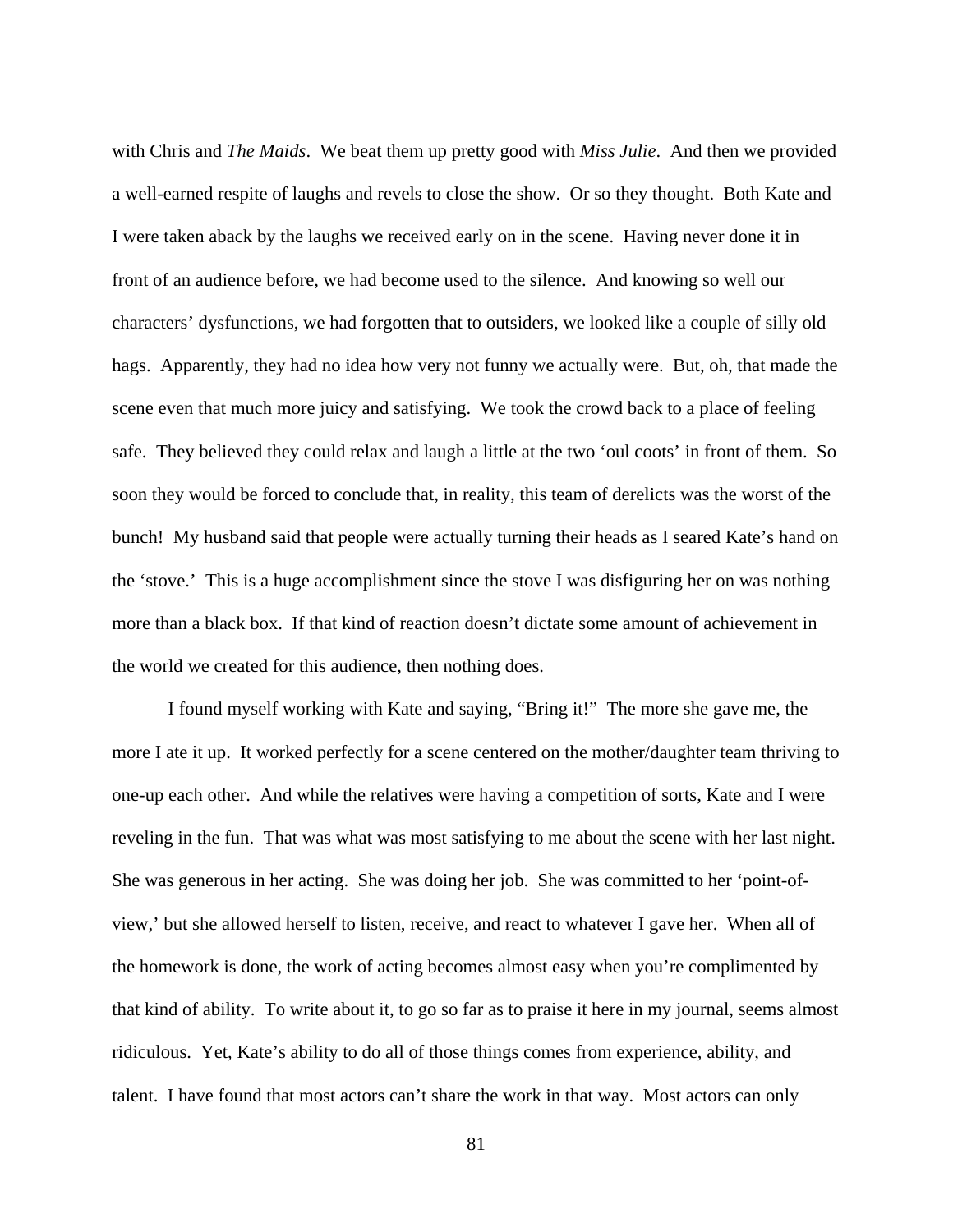function in their one way. I am confident that I have functioned that way a lot over the years. But I also believe that I am moving ever away from that isolated tendency. And I am so relieved to know that it is something I can identify and work toward in my future work. I am thrilled to have had it exemplified so masterfully in my thesis performance last night with Kate. I hope students in the audience were able to recognize it as well.

#### ……………………

 "Through the development of a multi-scene theatrical performance; the collection and analysis of relevant research materials; and the cultivation of a comprehensive journal outlining the process, the challenges, and the revelations that will travel the same road—from the cluttered moments of conception to the still air of an empty room after an exhausting final bow—only a mirror will remain…." These are the words of my abstract, but little did I know how it would resonate within me upon the completion of this project. For at the end of the night, the players had gone home, the audience departed, the props and costumes were back in storage, the lights were struck, and the dance room looked, once again, like a dance room. Suddenly months of constant planning and worrying and discovering and everything-ing was over. Vanished. I had lived out the fantasy of what my show could be. It had happened. The audience had been affected. The actors had taken their risks. The lessons, invaluable and pure, had been learned. The students have been given their grades. But now it is finished. This thesis is a few short key strokes from completion and all else is a memory. As Miss Julie said, "Am I drunk? Or have I been dreaming all this night?" For in the moment that the audience stood and gifted us with a standing ovation, I also heard the shattering glass of my own fantasy. The show was over. And though I have gained so much through this entire process, and though the show was, in my final estimation, a tremendous success, the only question that can be asked truly is, "Now what?" It's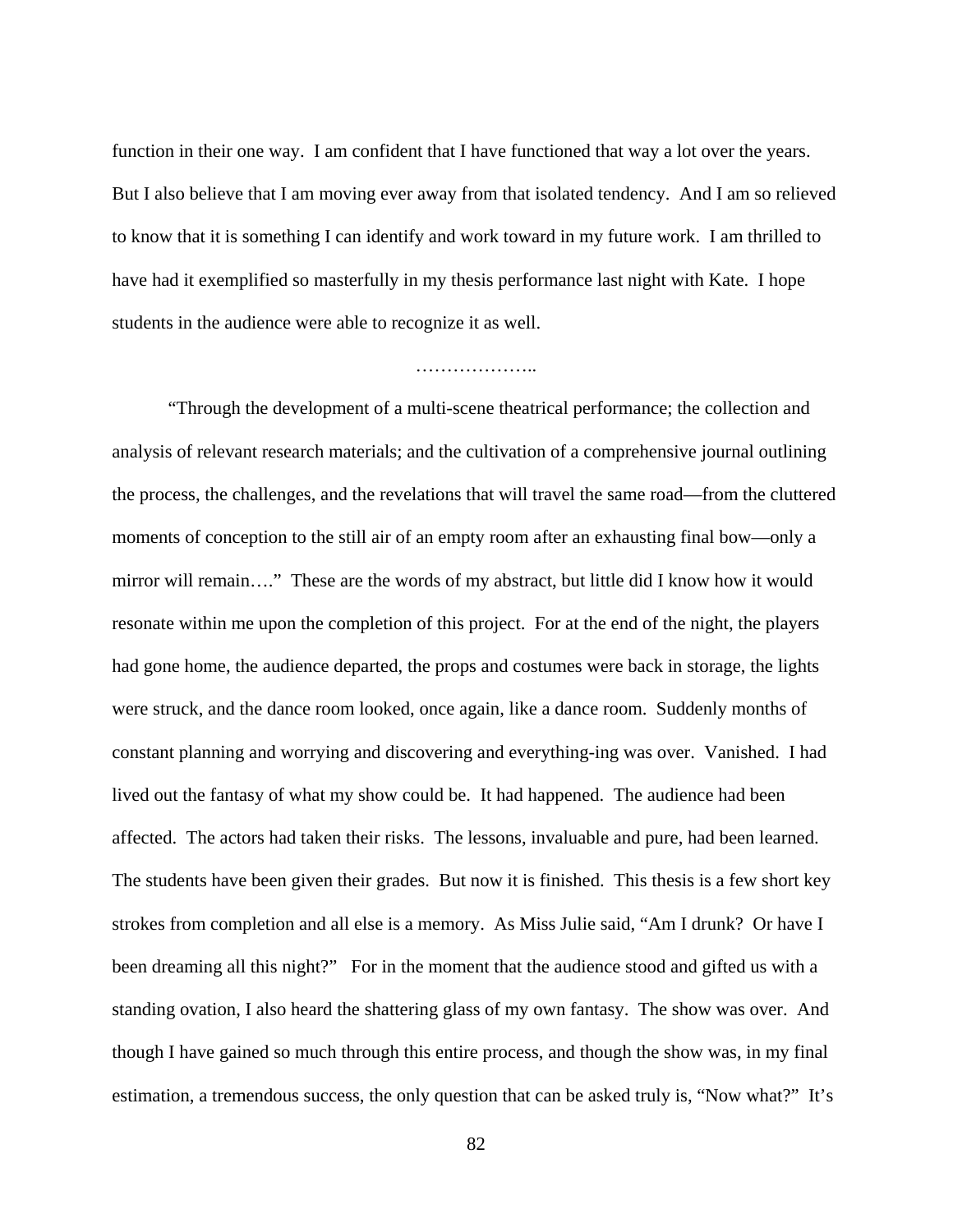back to reality. After all this glorious work, after a wonderful three-year MFA pursuit, I am now a statistic. I am officially one of the 80% of equity actors out of work at any given moment. I look at my reflection in the mirror. I do see myself. I only wish the glass weren't shattered.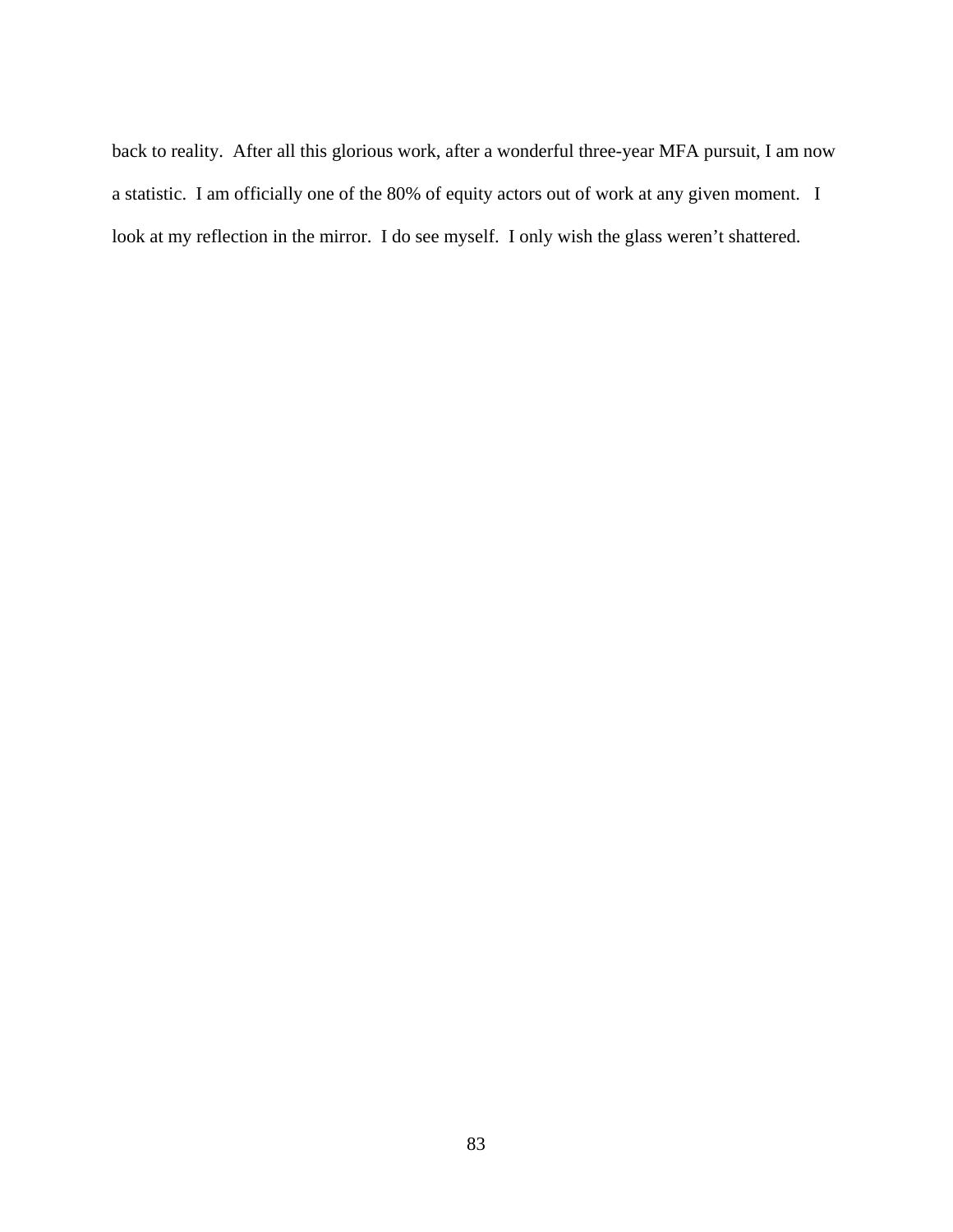# **CHAPTER FIVE: CONCLUSION**

Bill Bradley offers in the opening chapter of his writing about bringing out the best in yourself and in others that, "Leadership means getting people to think, believe, see, and do what they might not have without you. It means possessing the vision to set the right goal and the decisiveness to pursue it single-mindedly. It means being aware of the fears and anxieties felt by those you lead even as you urge them to overcome those fears. It can appear in a speech before hundreds of people or in a dialogue with one other person—or simply by example." Bradley's words give voice to that which I have come to discover, albeit less eloquently. My thesis journey has been nearly entirely about leading. It has been about leading myself, about leading others, and, in many cases, about being led. I have been forced to acknowledge both the fears I possess and the fears held by others, all while encouraging the conquest of each. I have come to recognize and value the importance of a vision, and the single-mindedness required in order to construct that vision exactly as it exists in my mind. And I count myself more fortunate than most because I have come to *this* point on *this* page with the knowledge that throughout the days of my life, my mirror will shatter again and again and again. Yet, each moment of my quest to become a better actor equips me with the skills needed to mend my mirror and the insight desired toward becoming a better person.

Genet, Strindberg, and McDonagh are now dear friends. They are keepers of a code I am learning to unlock. They have shared with me their despair, their anger, and their finite sense of hope. For fantasy can not exist without some thread of hope. No matter how dismal or diseased, fantasy thrives on hope. Perhaps the greatest irony along this narrow road is that the concept of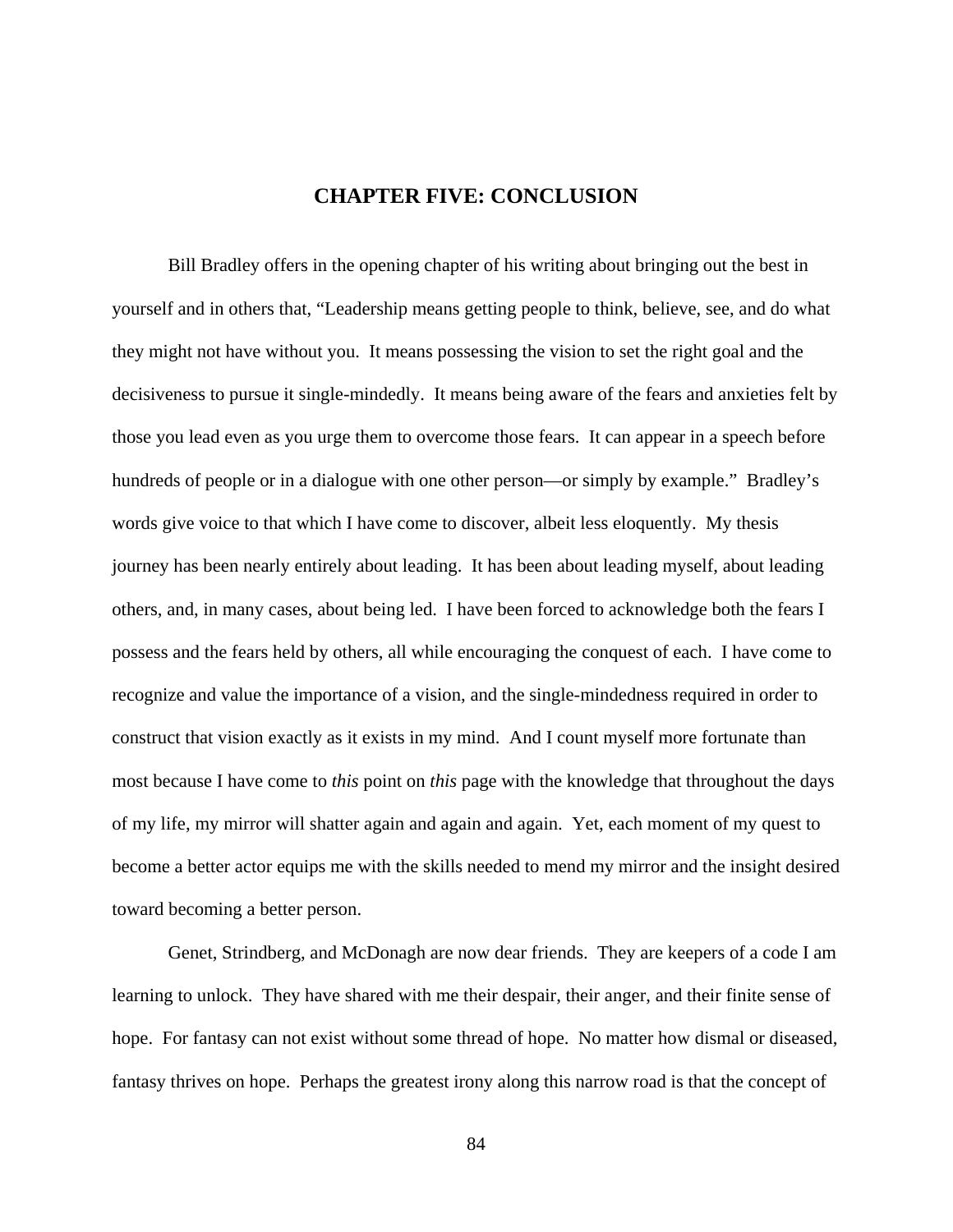human futility which gave birth to this experience has also given life to an ever-growing sense of my own self worth. My mirrored walls are no longer a prison, replete with images of my past failures, lagging self-esteem, and lost dreams. My mirrored walls are sleek corridors along the path of all that I am, all that I know, and all that I will never cease trying to achieve.

There is no doubt in my mind that the timeless success of the Charles Dickens classic *A Christmas Carol* lies in a distinct simplicity, which even Jean Genet, August Strindberg, and Martin McDonagh might admire. Show a man what he was, what he is, and what he will be, and soon you will see a changed man. While one will recognize that this theorem is far from an absolute, it will hold more water than the empty buckets on the shoulders of either you or me. Ebenezer Scrooge is forced to stare deep into a mirror that he no longer believes exists. He is forced to witness something that is more real than the coins he counts each frozen night. Ebenezer Scrooge is forced to absorb, with vivid brilliance, the theatre of his life. Drawn in by the defeating nature of his own truest form, Scrooge is "inexorably trapped by an endless progression of images…lies covering lies, fantasies battening upon fantasies, nightmares nourished by nightmares within nightmares" (Esslin 141). Each lie, fantasy, and nightmare further illustrating the condemnation of an endlessly trapped life. And yet, even after being faced with the paralyzing image of his own death, a glimmer of hope remains. A new day dawns, and Scrooge is empowered with the knowledge to break free from the manacles of this desperate hall of mirrors. For in reality, human futility is merely the sculpture of our own hands.

Sadly, Solange, Miss Julie, and Maureen are not extended the luxury of Scrooge's ghostly mirrors. None of these women are offered hope. None of these desperate souls are shown the harmless image of a nightmare. Each is tragically resigned to live one. In the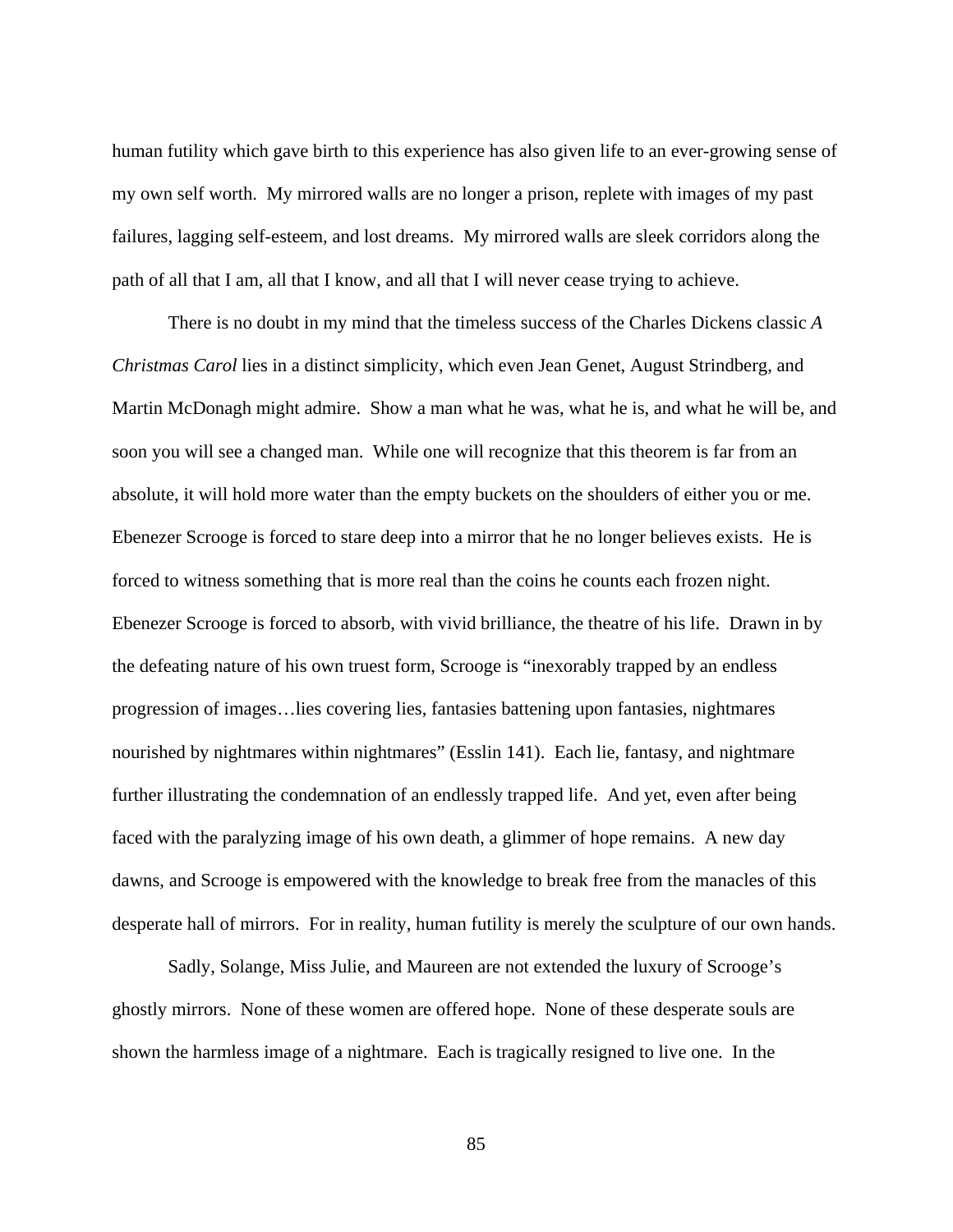mirrored walls of my thesis production, there is no spring of hope for the characters I create. There is merely an opportunity for me to find a fragment of my voice in each of theirs.

My thesis performance, including everyone and everything that gave it life, has fashioned the vision that I hold in my hands for the journey down a new road on a new day. My journal, shattered but resolute, has given form to thoughts often devoid of shape or aim. My research, from seed to blossomed fruit, has conceived the pollen I will use to enrich the knowledge of many tomorrows.

I will one day fully embody all that this extraordinary experience has shared with me. I will remember where hope is found and where it sometimes runs to hide. I will never forget that my mirror reflects the me that I have crafted, without consideration for fault, fragrance, or fear. I will embrace the risks I have taken, and cherish the risks that are taken on my behalf. I will not succumb to ignorance, comfort, or obstacle. I will seek despair, solitude, and helplessness, and from them, craft life—just as this journey has done for me. I will, above all else, give myself completely to the work I love with the complete and steadfast knowledge that only a better me may spring forth.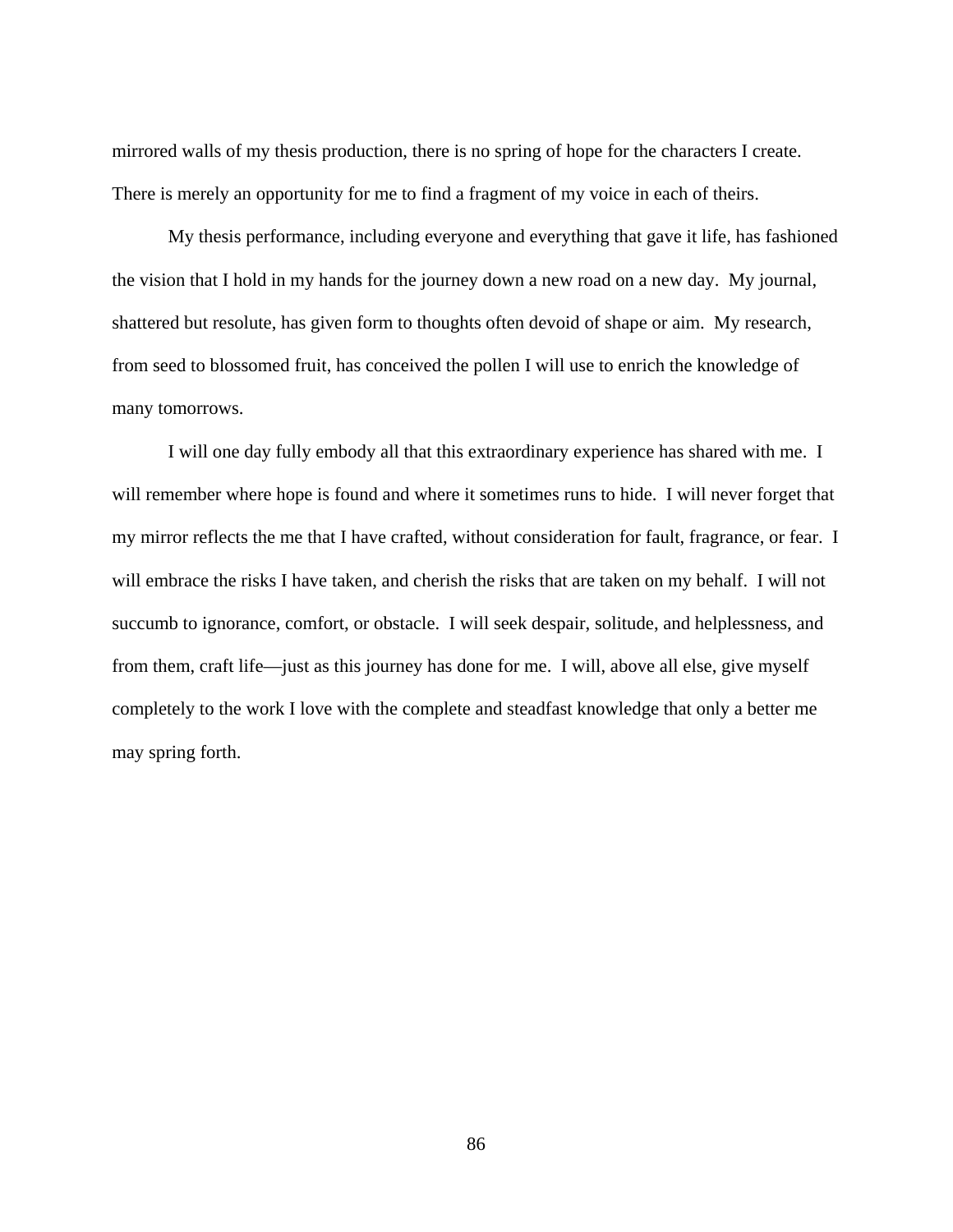# **LIST OF REFERENCES**

- Aronson, Arnold. American Avant-Garde Theatre: A History. New York: Routledge, 2003.
- Bevington, David, ed. The Complete Works of Shakespeare. Fourth Edition. New York: Addison-Wesley Educational Publishers Inc, 1997.
- Bradley, Bill. Values of the Game. New York: Broadway Books, 1998.
- Burkman, Katherine and Judith Roof, eds. Staging the Rage: The Web of Misogyny in Modern Drama. New Jersey: Associated University Presses Inc., 1998.
- Burns, Gail. "The Beauty of Queen Leenane: A Review, March 2003." [http://myvanwy.tripod.com](http://myvanwy.tripod.com/) (4 April 2005).
- Cetta, Lewis. Profane Play, Ritual, and Jean Genet. Alabama: The University of Alabama Press, 1974.
- Esslin, Martin. The Theatre of the Absurd. New York: Doubleday and Company Inc., 1961.
- Genet, Jean. The Maids. New York: Grove Press, 1982.
- Genet, Jean. The Thief's Journal. New York: Grove Press, 1964.
- Hedstrom, Per. Strindberg Painter and Photographer. New Haven: Yale University Press, 2001.
- Klaf, Franklin. Strindberg: The Origin of Psychology in Modern Drama. New York: The Citadel Press, 1963.
- McDonagh, Martin. The Beauty Queen of Leenane. New York: Vintage Books, 1996.
- Pirandello, Luigi. Six Characters in Search of an Author. Trans. Edward Storer. New York: Dover Publications, 1998.
- Sartre, Jean-Paul. Saint Genet: Actor and Mentor. Trans. Bernard Frechtman. New York: The New American Library, 1964.
- Strindberg, August. Miss Julie. Trans. Edwin Bjorkman and N. Erichsen. New York: Charles Scribner's Sons, 1949.